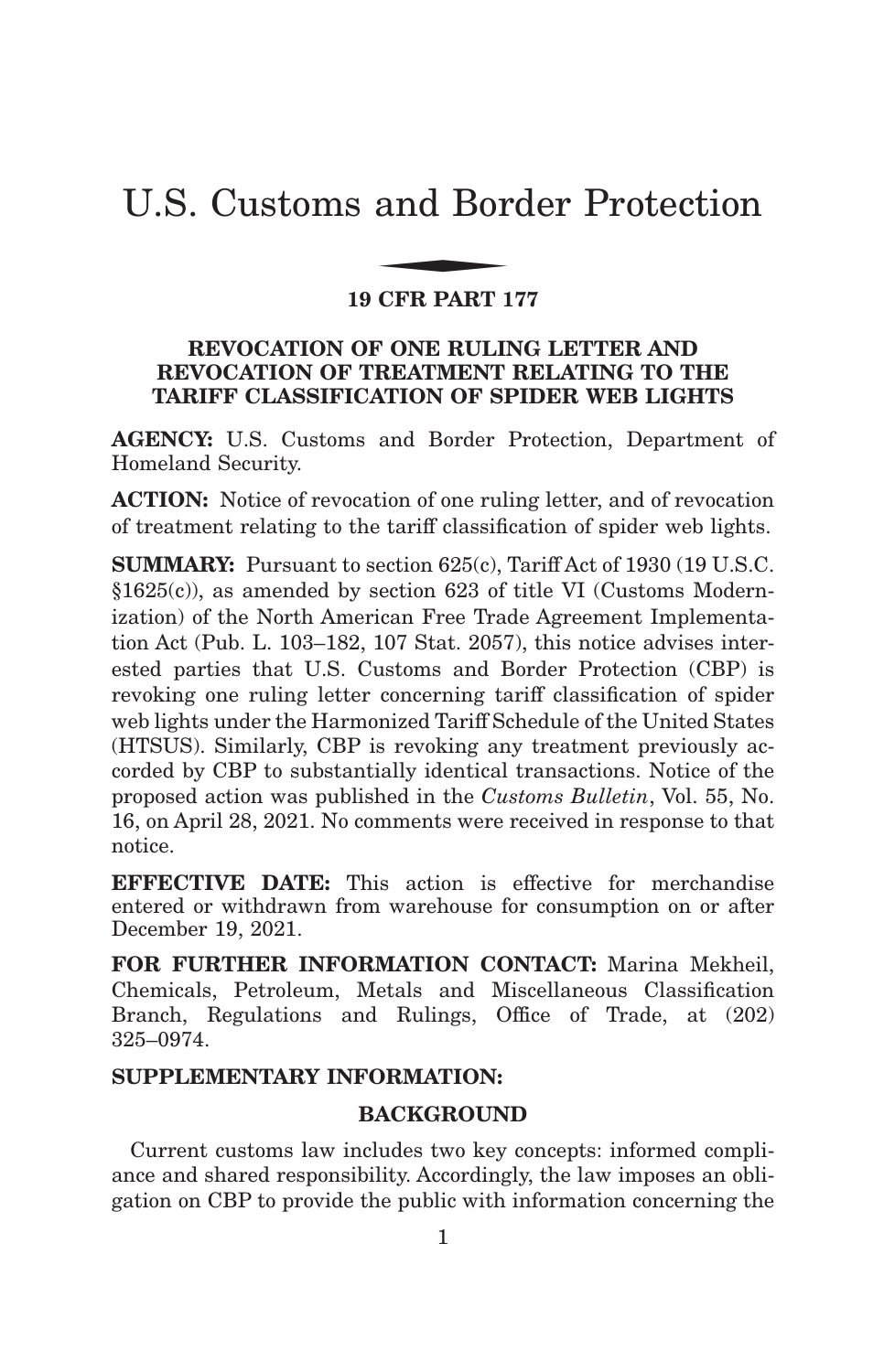trade community's responsibilities and rights under the customs and related laws. In addition, both the public and CBP share responsibility in carrying out import requirements. For example, under section 484 of the Tariff Act of 1930, as amended (19 U.S.C. § 1484), the importer of record is responsible for using reasonable care to enter, classify and value imported merchandise, and to provide any other information necessary to enable CBP to properly assess duties, collect accurate statistics, and determine whether any other applicable legal requirement is met.

Pursuant to 19 U.S.C.  $$1625(c)(1)$ , a notice was published in the *Customs Bulletin*, Vol. 55, No. 16, on April 28, 2021, proposing to revoke one ruling letter pertaining to the tariff classification of spider web lights. Any party who has received an interpretive ruling or decision (i.e., a ruling letter, internal advice memorandum or decision, or protest review decision) on the merchandise subject to this notice should have advised CBP during the comment period.

Similarly, pursuant to 19 U.S.C.  $$1625(c)(2)$ , CBP is revoking any treatment previously accorded by CBP to substantially identical transactions. Any person involved in substantially identical transactions should have advised CBP during the comment period. An importer's failure to advise CBP of substantially identical transactions or of a specific ruling not identified in this notice may raise issues of reasonable care on the part of the importer or its agents for importations of merchandise subsequent to the effective date of this notice.

In New York Ruling Letter ("NY") N284187, dated March 24, 2017, CBP classified spider web lights in heading 9405, HTSUS, specifically in subheading 9405.30.00, HTSUS, which provides for "Lamps and lighting fittings including searchlights and spotlights and parts thereof, not elsewhere specified or included; illuminated signs, illuminated nameplates and the like, having a permanently fixed light source, and parts thereof not elsewhere specified or included: Lighting sets of a kind used for Christmas trees." CBP has reviewed NY N284187 and has determined the ruling letter to be in error. It is now CBP's position that spider web lights are properly classified, in subheading 9405.40.84, HTSUS, which provides for "Lamps and lighting fittings including searchlights and spotlights and parts thereof, not elsewhere specified or included; illuminated signs, illuminated nameplates and the like, having a permanently fixed light source, and parts thereof not elsewhere specified or included: Other electric lamps and lighting fittings: Other."

Pursuant to 19 U.S.C. §1625(c)(1), CBP is revoking N284187 and revoking or modifying any other ruling not specifically identified to reflect the analysis contained in Headquarters Ruling Letter ("HQ")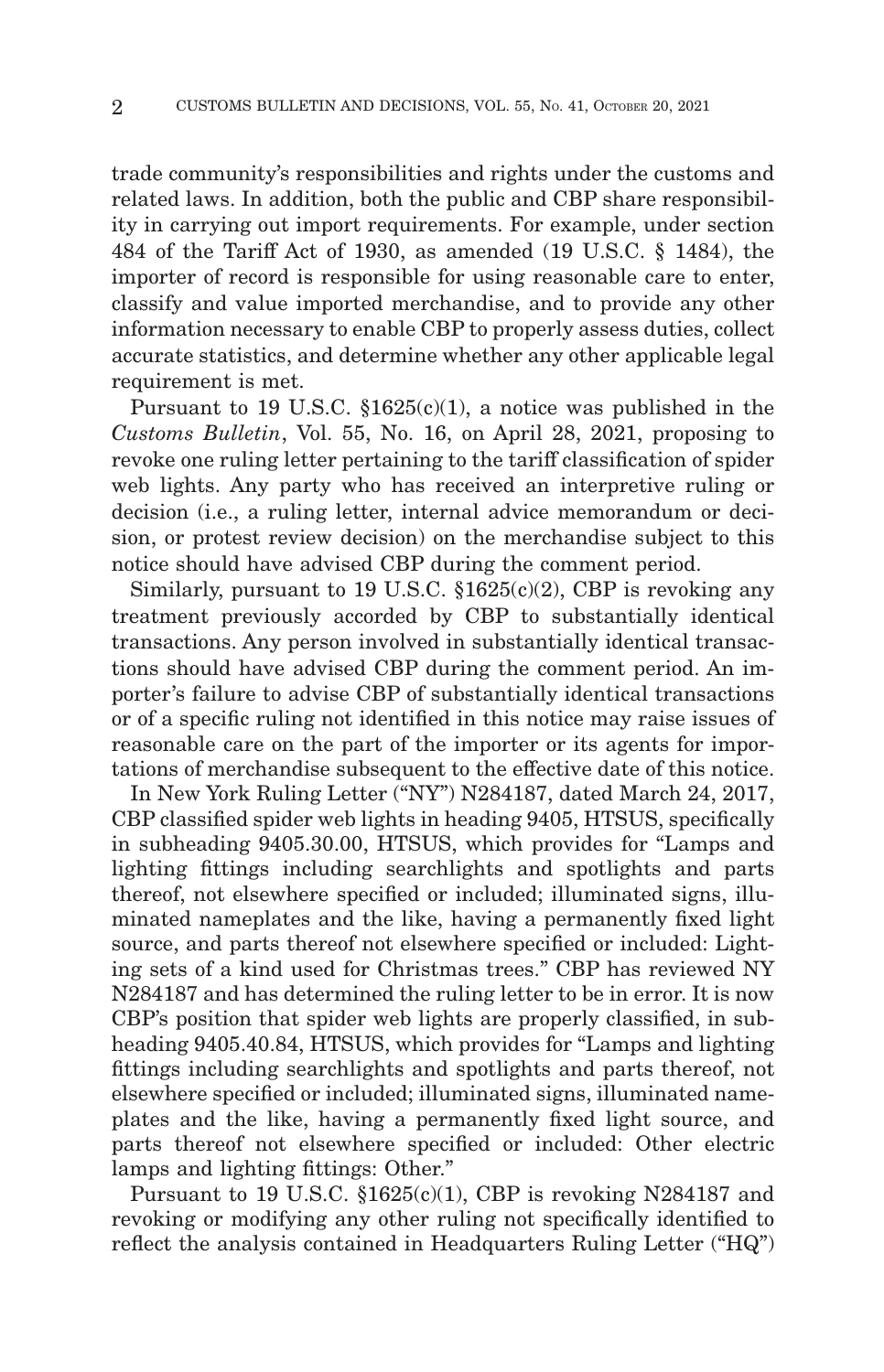H289250, set forth as an attachment to this notice. Additionally, pursuant to 19 U.S.C.  $$1625(c)(2)$ , CBP is revoking any treatment previously accorded by CBP to substantially identical transactions.

In accordance with 19 U.S.C. §1625(c), this ruling will become effective 60 days after publication in the *Customs Bulletin*.

Dated: September 30, 2021

ALLYSON MATTANAH *for* CRAIG T. CLARK, *Director Commercial and Trade Facilitation Division*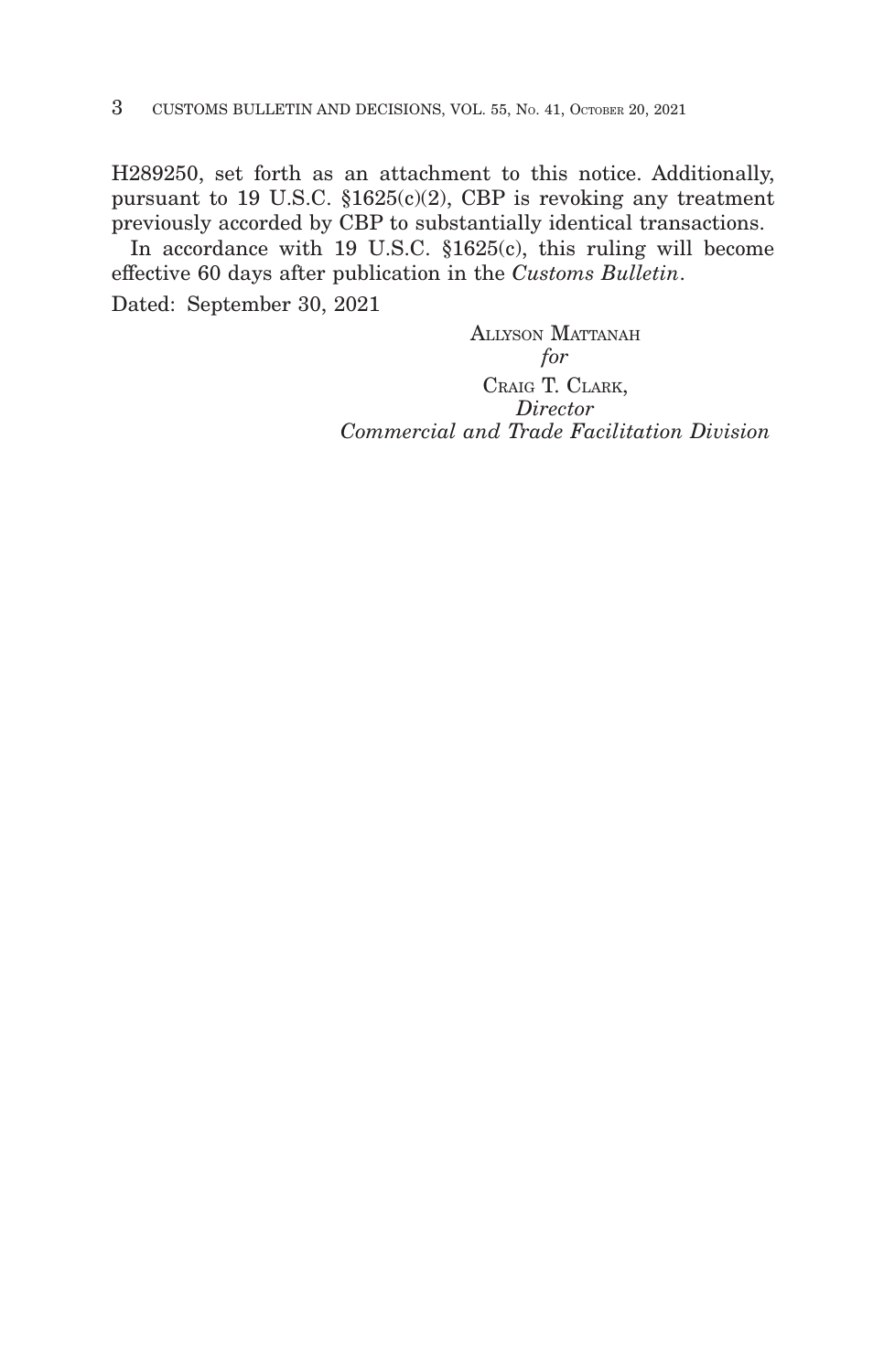HQ H289250 September 30, 2021 OT:RR:CTF:CPMM H289250 MMM CATEGORY: Classification TARIFF NO.: 9405.40.84, 9903.88.03

MR. JOSEPH STINSON OMNI GLOBAL SOURCING SOLUTIONS, INC. *4050 S. 26TH ST., #200 PHILADELPHIA, PA 19112*

RE: Revocation of NY N284187; Revocation of HQ H072441, NY N027262, HQ H070673, HQ H095410, HQ 952513, and HQ 953932 and modification of NY I83133, HQ H066795, HQ H0700671, and HQ 955758 by Operation of Law; Classification of spider web lights

#### DEAR MR. STINSON,

This is in reference to the New York Ruling Letter (NY) N284187, issued to you by U.S. Customs and Border Protection (CBP) on March 24, 2017, concerning classification of spider web lights from China under the Harmonized Tariff Schedule of the United States (HTSUS). We have reviewed your ruling, and determined that it is incorrect, and for the reasons set forth below, are revoking your ruling.

We have also reviewed Headquarters Ruling Letter (HQ) H072441, dated September 19, 2011, NY N027262, dated May 20, 2008, HQ H070673, dated September 19, 2011, HQ 095410, dated September 19, 2011, HQ 952513, dated April 26, 1993, HQ 953932, dated April 10, 1993, NY I83133, dated July 10, 2002, and HQ 955758, dated April 15, 1994 HQ H066795, dated March 30, 2010, and HQ H070671, dated September 19, 2011, all issued before the decision in *Target Gen. Merch., Inc. v. United States*, 392 F. Supp. 3d 1326, 1335 (Ct. Int'l Trade 2019), and to the extent they are inconsistent with the holding there, are revoked or modified by operation of law.<sup>1</sup>

Pursuant to section  $625(c)(1)$ , Tariff Act of 1930 (19 U.S.C.  $$1625(c)(1)$ ), as amended by section 623 of Title VI (Customs Modernization) of the North American Free Trade Agreement Implementation Act (Pub. L. 103–182, 107 Stat. 2057), a notice of the proposed action was published in the Customs Bulletin, Volume 55, No. 16, on April 28, 2021. No comment was received in response to this notice.

#### **FACTS:**

In your ruling NY N284187, CBP stated as follows in reference to the subject merchandise:

The merchandise is identified as the 24" UL Halloween Corner Spider Web Lights, Rite Aid Item #9041392, and Mfg. #ES65–771AST. The product is light strings comprised of two black insulated wire conductors measuring 6 feet, incorporating 20 sockets. Each socket has a miniature incandescent lamp that is available in two different colors; orange and

<sup>1</sup> In HQ H072441, NY N027262, HQ H070673, HQ H095410 and NY I83133, CBP classified black and white-corded light sets with orange and purple light bulbs. CBP classified all of the above merchandise in subheading 9405.30.00, HTSUS.

Also, in HQ 952513, HQ 953932, and HQ 955758, CBP classified light sets with plastic fittings in the form of objects such as pumpkins, witches, and skulls. CBP classified all of the above merchandise in subheading 9405.30.00, HTSUS.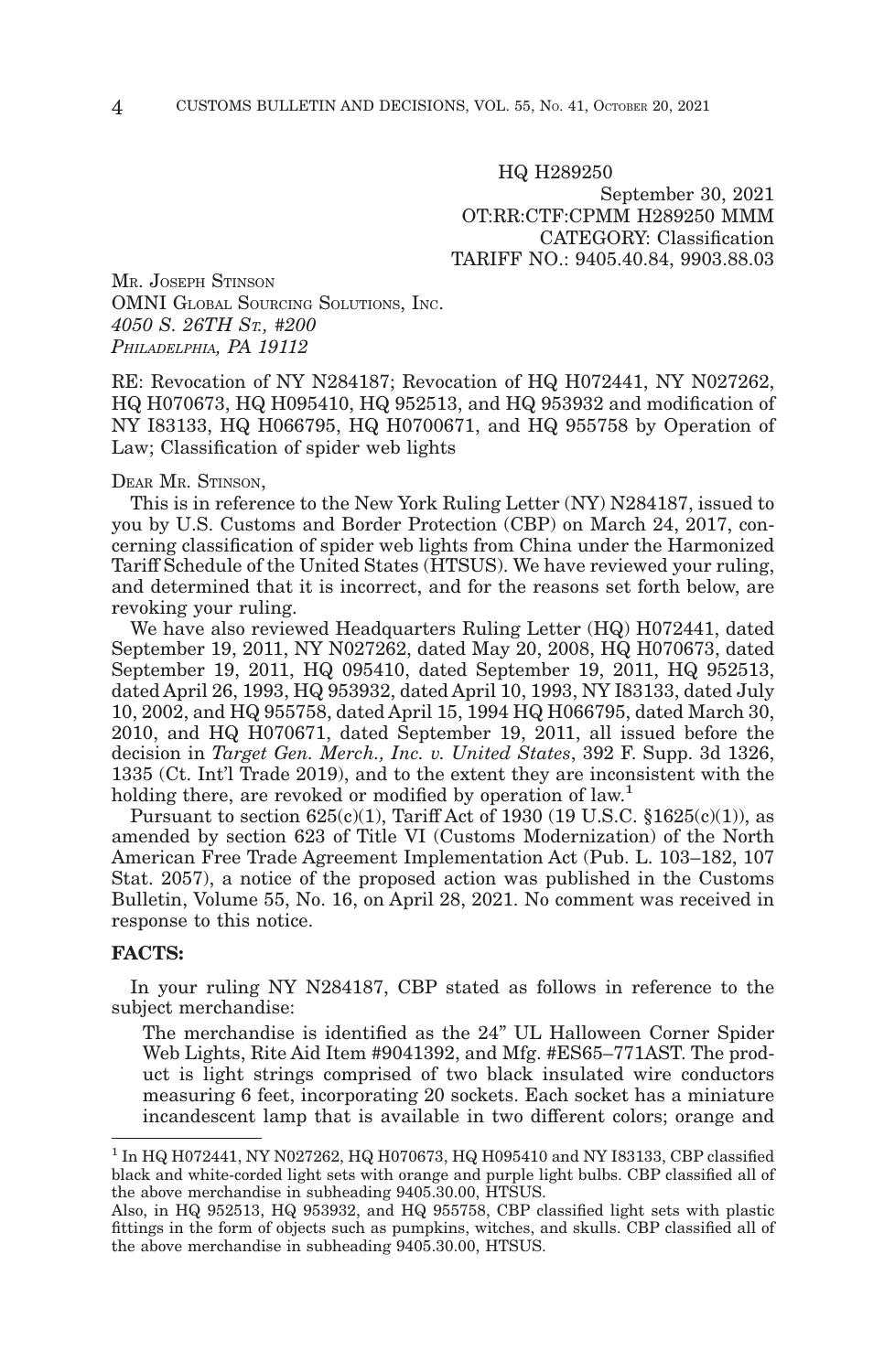#### 5 CUSTOMS BULLETIN AND DECISIONS, VOL. 55, No. 41, OCTOBER 20, 2021

purple. The lamps are equally spaced at approximately 5 inches apart along the triangular spider web light string. The corner web size is 24 inches by 24 inches. The light string is designed for both indoor and outdoor use and may be connected end-to-end with additional light strings.

CBP classified the merchandise in NY N284187 in subheading 9405.30.00, **HTSUS** 

#### **ISSUE:**

Whether the subject spider web light set should be classified under subheading 9405.40, HTSUS, as "other electric lamps," or under subheading 9405.30, HTSUS, as "lighting sets of a kind used for Christmas trees?"

#### **LAW AND ANALYSIS:**

Merchandise imported into the United States is classified under the HT-SUS. Tariff classification is governed by the principles set forth in the General Rules of Interpretation (GRIs) and, in the absence of special language or context which requires otherwise, by the Additional U.S. Rules of Interpretation. The GRIs and the Additional U.S. Rules of Interpretation are part of the HTSUS and are to be considered statutory provisions of law for all purposes.

GRI 1 requires that classification be determined first according to the terms of the headings of the tariff schedule and any relative section or chapter notes. In the event that the goods cannot be classified solely on the basis of GRI 1, and if the heading and legal notes do not otherwise require, the remaining GRIs 2 through 6 may then be applied in order. GRI  $2(a)$ provides, in relevant part, that "[a]ny reference in a heading to an article shall be taken to include a reference to that article incomplete or unfinished, provided that, as entered, the incomplete or unfinished articles has the essential character of the complete or finished article."

The Harmonized Commodity Description and Coding System Explanatory Notes ("ENs") constitute the official interpretation of the Harmonized System at the international level. While neither legally binding nor dispositive, the ENs provide a commentary on the scope of each heading of the HTSUS and are generally indicative of the proper interpretation of these headings. See T.D. 89–80, 54 Fed. Reg. 35127, 35128 (August 23, 1989).

The 2020 HTSUS provisions under consideration are as follows:

| 9405:        | Lamps and lighting fittings including search lights and spot-<br>lights and parts thereof, not elsewhere specified or included;<br>illuminated signs, illuminated nameplates and the like, having<br>a permanently fixed light source, and parts thereof not else-<br>where specified or included: |  |  |
|--------------|----------------------------------------------------------------------------------------------------------------------------------------------------------------------------------------------------------------------------------------------------------------------------------------------------|--|--|
| 9405.30.00   | Lighting sets of a kind used for Christmas trees                                                                                                                                                                                                                                                   |  |  |
| 9405.30.0010 | Miniature series wired sets                                                                                                                                                                                                                                                                        |  |  |
| 9405.40      | Other electric lamps and lighting fittings:                                                                                                                                                                                                                                                        |  |  |
|              | Of base metal:                                                                                                                                                                                                                                                                                     |  |  |
|              | Other:                                                                                                                                                                                                                                                                                             |  |  |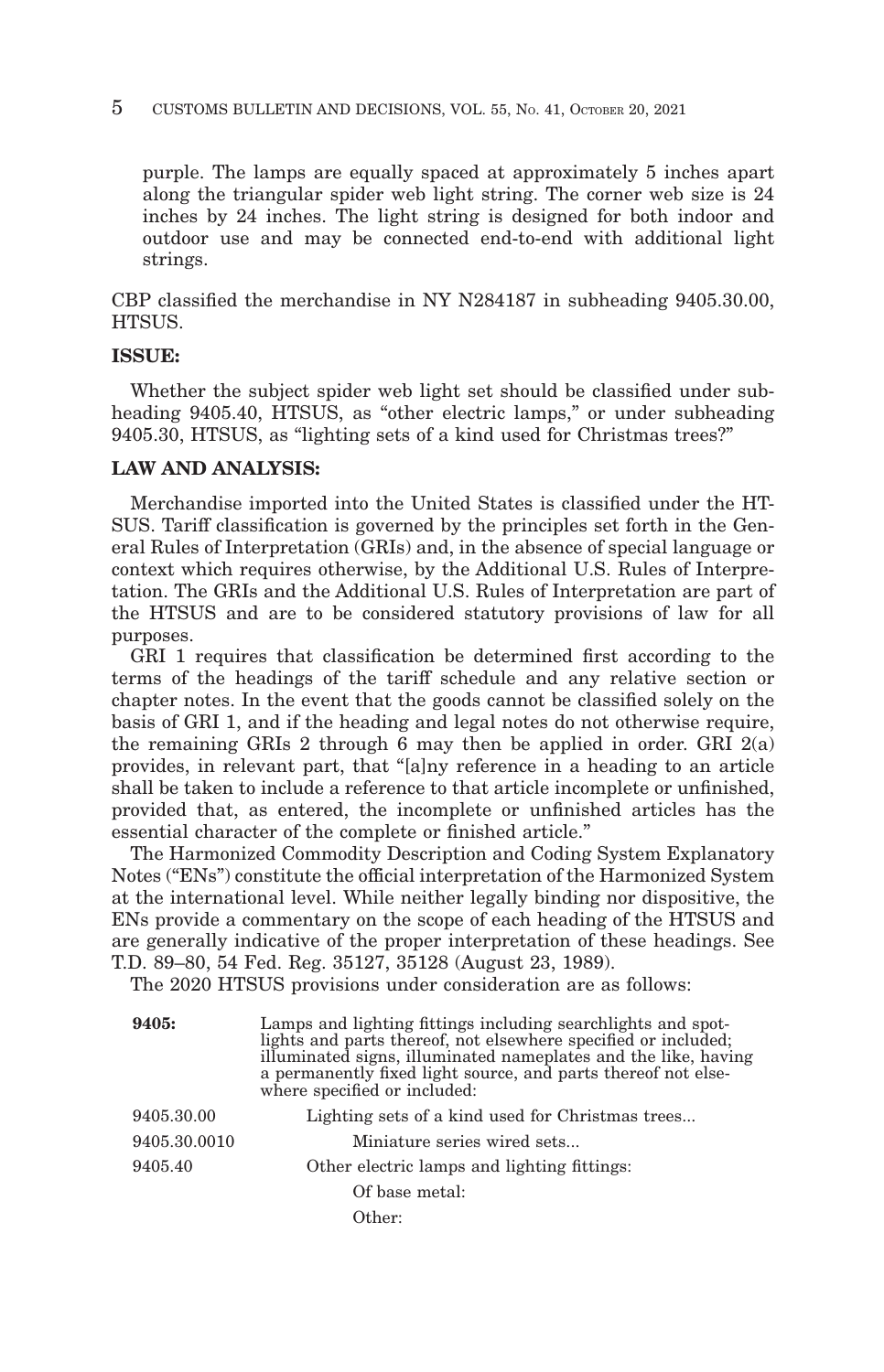9405.40.82 Light-emitting diode (LED) backlights modules, the foregoing which are lighting sources that consist of one or more LEDs and one or more connectors and are mounted on a printed circuit or other similar substrate, and other passive components, whether or not combined with optical components or protective diodes, and used as backlights illumination for liquid crystal displays(LCDs)

9405.40.84 Other...

In examining the competing subheadings within heading 9405, HTSUS, we note that subheading 9405.30.00, HTSUS, is a "principal use" provision within the meaning ascribed in *Target Gen. Merch., Inc. v. United States*, 392 F. Supp. 3d  $1326, 1335$  (Ct. Int<sup>'</sup>l Trade  $2019$ ).<sup>2</sup> In *Target Inc.*, the court concluded that because subheading 9405.30.00, HTSUS, is a principal use provision, it is therefore subject to Additional U.S. Rule of Interpretation 1(a), HTSUS, which states as follows:

A tariff classification controlled by use (other than actual use) is to be determined in accordance with the use in the United States at, or immediately prior to, the date of importation, of goods of that class or kind to which the imported goods belong, and the controlling use is the principal use.

The CIT in *Target Inc.*, in discussing principal use held, that based on the plain language of subheading 9405.30, that the provision applies only to lights used on Christmas trees and the goods must meet the following two requirements:

1) the good is a "lighting set," including those goods that are part of the "general class of lights on strings," and 2) the principal use of the lighting sets is for use on Christmas trees, not "lighting sets used for other purposes," such as a general decoration or source of illumination.3

Therefore, to classify the subject merchandise, it is necessary to determine whether it belongs to the class or kind of goods that are recognized as being principally used for the decoration of Christmas trees. Courts have provided several factors to apply when determining whether merchandise falls within a particular class or kind of good. They include: (1) the general physical characteristics of the merchandise; (2) the expectation of the ultimate purchasers; (3) the channels of trade in which the merchandise moves; (4) the environment of the sale (e.g. the manner in which the merchandise is advertised and displayed); (5) the usage of the merchandise; (6) the economic practicality of so using the import; and (7) the recognition in the trade of this  $use.<sup>4</sup>$ 

In *Target Inc.*, the CIT found that the merchandise in dispute, a blackcorded light set (with green, purple, and orange light bulbs) and a whitecorded light set (with red, blue, purple, amber, light blue, and green light bulbs), were not classified in subheading 9405.30 because "...the black-corded light sets are principally used as Halloween decorations and ... the white-

<sup>2</sup>*See also Primal Lite v. United States*, 15 F. Supp. 2d 915 (CIT 1998); aff'd 182 F. 3d 1362 (Fed. Cir. 1999).

<sup>3</sup>*See also Id*. at 918.

<sup>4</sup>*See United States v. Carborundum Company*, 63 CCPA 98, C.A.D. 1172, 536 F. 2d 373 (1976), cert. denied, 429 U.S. 979.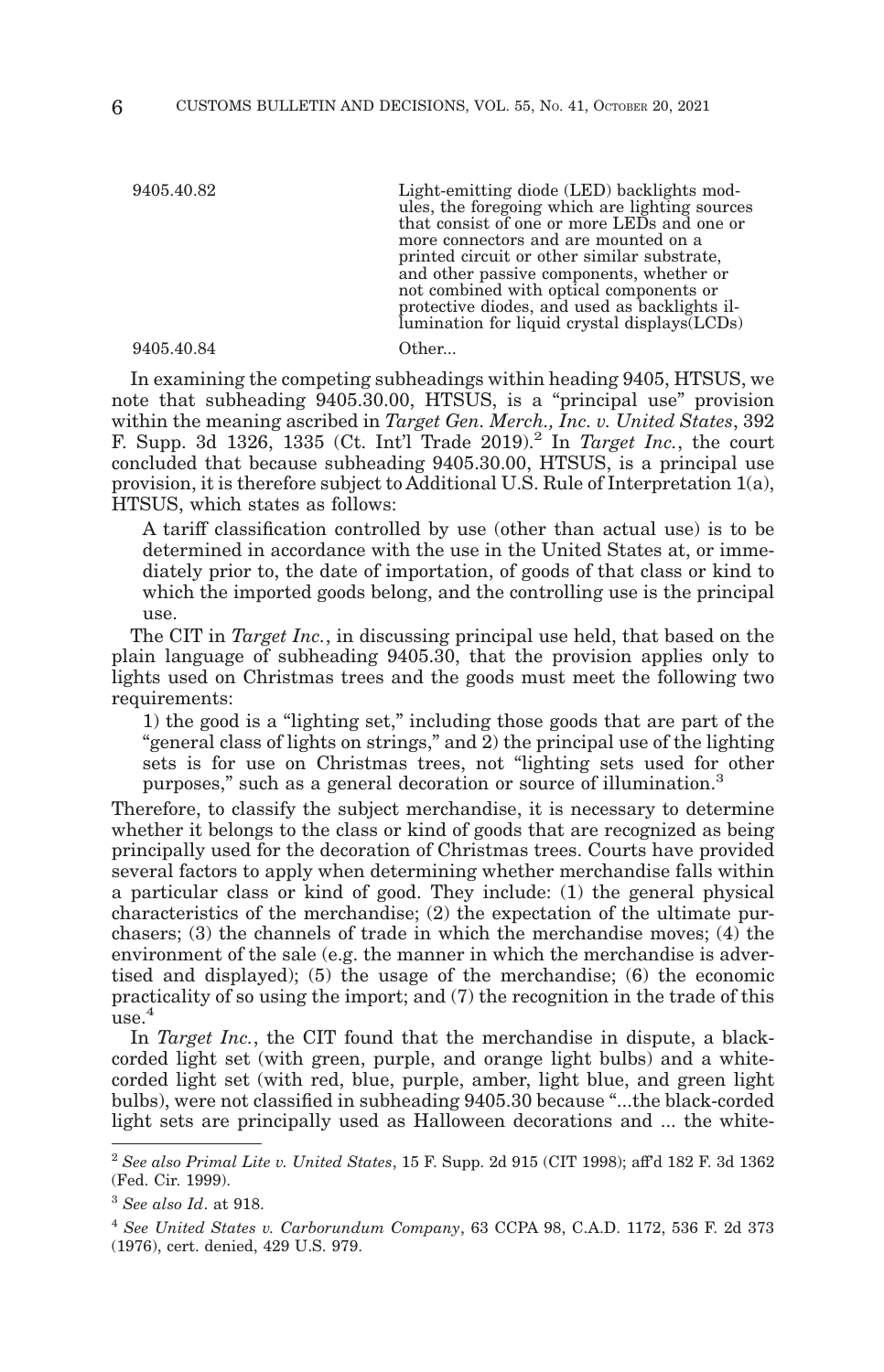corded light sets are principally used for general decorative purposes" and neither light set is principally used on Christmas trees and their packaging do no suggest that the goods were designed for such use.<sup>5</sup>

Additionally, The CIT goes on to establish that green-corded light sets are "of a kind used for Christmas trees," and the black and white-corded light sets are not commercially fungible to goods with green-corded lights sets, as their use, the consumer expectations, and the environment of sale of the black and white-corded lights sets are distinct from the green-corded lights sets<sup>6</sup>

Furthermore, in *Primal Lite,* the CIT found that the merchandise at issue did not belong to the class or kind of merchandise used for Christmas trees because "plastic shapes in the form of objects such as fruits, vegetables, hearts, rearing horses, guitars and American flags" were included to be fitted over the lights and "are used for indoor and outdoor lighting decoration and illumination purposes unrelated to Christmas trees or the Christmas holiday.<sup>7</sup>

The triangular spider web shaped corner light set in NY N284187 is likewise distinguishable from Christmas themed light sets. Not only is the cord not green, but the spider web's triangular shape for use in a corner of a room or doorway prevents it from use on a Christmas tree. Hence, while the merchandise is not identical to the string light sets discussed in *Target Inc.* or *Primal Lite*, the analysis applies and the subject merchandise is correctly classified as other lighting fittings, described in subheading 9405.40.84, HT-SUS. Furthermore, all prior rulings classifying black and white-corded light sets or containing non-Christmas light covers in subheading 9405.30, HT-SUS, are revoked or modified by operation of law.

# **HOLDING:**

By application of GRIs 1 and 6, the spider web lights are classified in subheading 9405.40.84, HTSUS, which provides for: "Lamps and lighting fittings...and parts thereof not elsewhere specified or included: Other electric lamps and lighting fittings: Other: Other." The 2020 column one general rate of duty for subheading 9405.40.84, HTSUS, is 3.9% *ad valorem*.

Pursuant to U.S. Note 20 to Subchapter III, Chapter 99, HTSUS, products of China classified under subheading 9405.40.84, HTSUS, unless specifically excluded, are subject to an additional 25% *ad valorem* rate of duty. At the time of importation, you must report the Chapter 99 subheading, i.e., 9903.88.03, in addition to subheading 9405.40.84, HTSUS, listed above.

The HTSUS is subject to periodic amendment so you should exercise reasonable care in monitoring the status of goods covered by the Note cited above and the applicable Chapter 99 subheading. For background information regarding the trade remedy initiated pursuant to Section 301 of the

<sup>5</sup>*Target Inc.* at 1335–1336.

<sup>6</sup>*Id* (The black-corded light sets are not commercially fungible with the green-corded light sets because the actual use, consumer expectations, and environment of sale demonstrate that the black-corded lights sets are more appropriately viewed as Halloween decorations. The white-corded lights sets are also not commercially fungible as the consumer expectations and environment of sale establish that the lights are not interchangeable with green-corded lights sets as they are sold year round and its advertisement does not mention the Christmas holiday.).

 $7$  Primal Lite v. United States, 15 F. Supp. 2d 915, 916 (CIT 1998).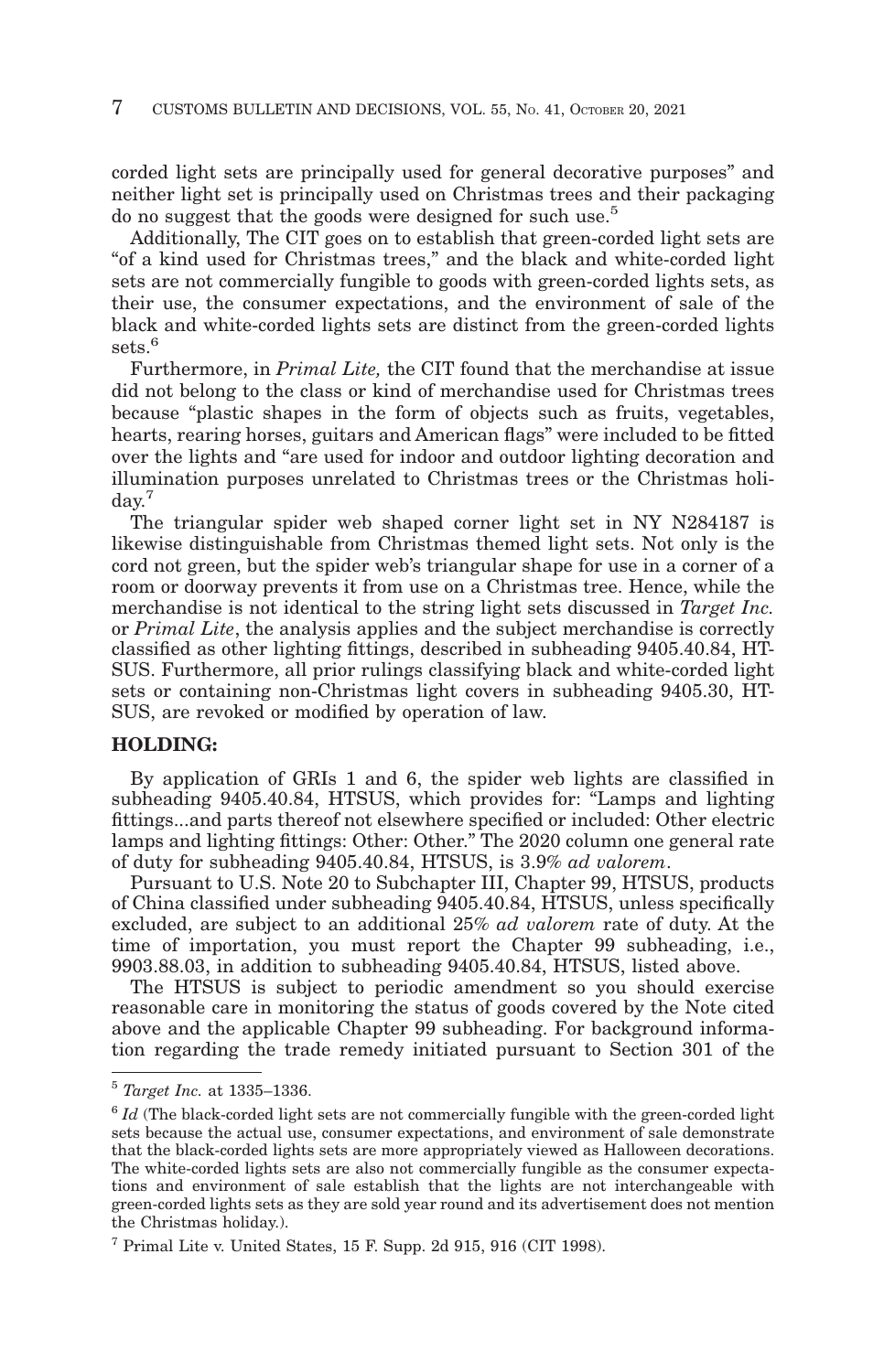Trade Act of 1974, you may refer to the relevant parts of the USTR and CBP websites, which are available at https://ustr.gov/issue-areas/enforcement/<br>section-301-investigations/tariff-actions and https://www.cbp.gov/trade/  $section-301$ -investigations/tariff-actions and remedies/301-certain-products-china respectively.

Duty rates are provided for your convenience and are subject to change. The text of the most recent HTSUS and the accompanying duty rates are provided on the internet at *www.usitc.gov/tata/hts/*.

#### **EFFECT ON OTHER RULINGS**

NY N284187, dated March 24, 2017, is hereby REVOKED.

HQ H072441, dated September 19, 2011, NY N027262, dated May 20, 2008, HQ H070673, dated September 19, 2011, and HQ H095410, dated September 19, 2011, are hereby REVOKED by operation of law in accordance with the holding in *Target, Inc*.

NY I83133, dated July 10, 2002, HQ H066795 dated March 30, 2010, and HQ H070671, dated September 19, 2011, are hereby MODIFIED by operation of law in accordance with the holding in *Target, Inc*.

HQ 952513, dated April 26, 1993, and HQ 953932, dated April 10, 1993, are hereby REVOKED by operation of law in accordance with the holding in *Primal Lite*.

HQ 955758, dated April 15, 1994, is hereby MODIFIED by operation of law in accordance with the holding in *Primal Lite*.

In accordance with 19 U.S.C. § 1625(c), this ruling will become effective 60 days after its publication in the Customs Bulletin.

> *Sincerely,* ALLYSON MATTANAH *for*

CRAIG T. CLARK, *Director Commercial and Trade Facilitation Division*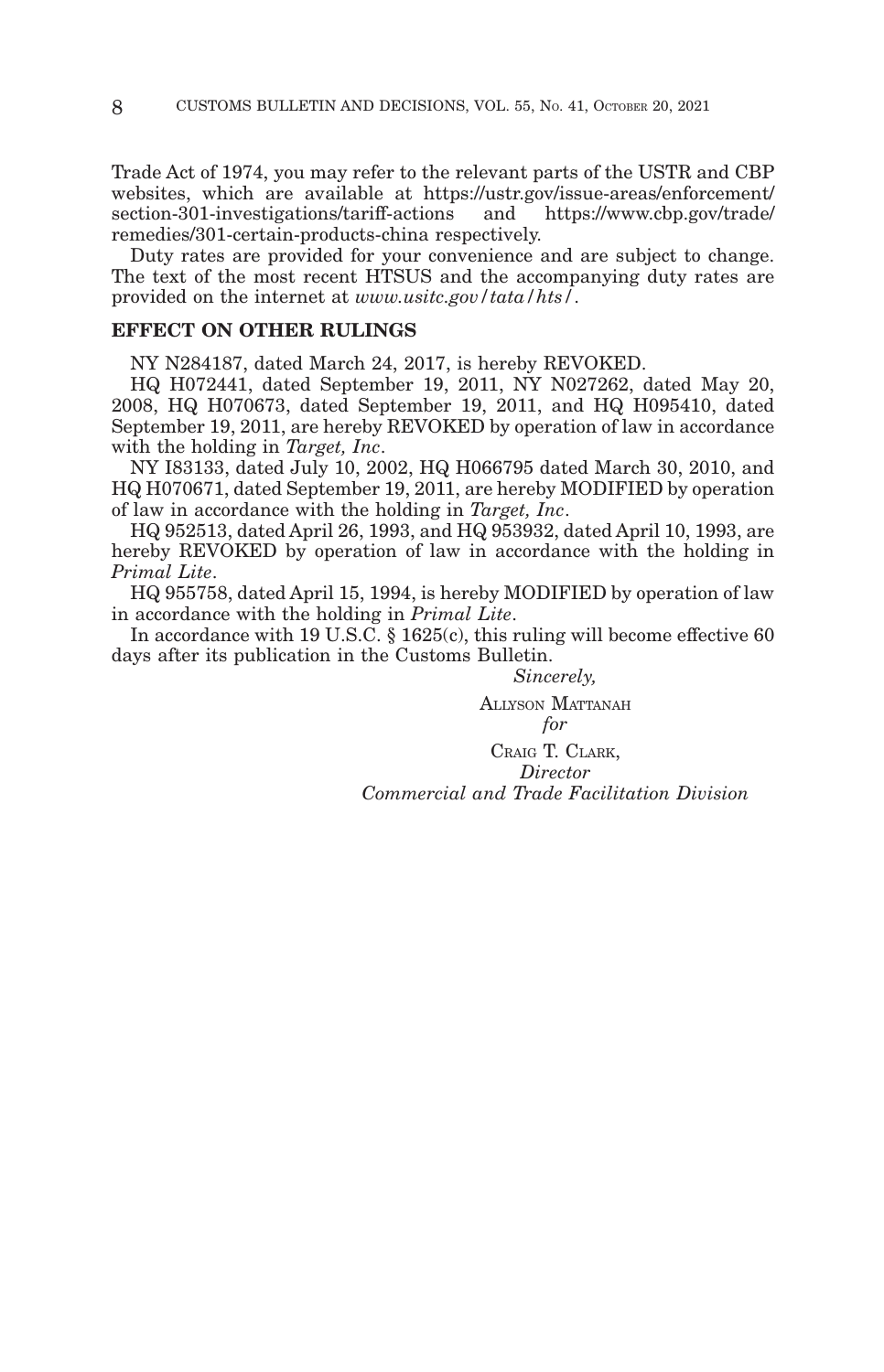# **PROPOSED REVOCATION OF ONE RULING LETTER AND PROPOSED REVOCATION OF TREATMENT RELATING TO THE TARIFF CLASSIFICATION OF UNFRAMED AUTOMOTIVE SIDE MIRRORS**

**AGENCY:** U.S. Customs and Border Protection, Department of Homeland Security.

**ACTION:** Notice of proposed revocation of one ruling letter and proposed revocation of treatment relating to the tariff classification of unframed automotive side mirrors.

**SUMMARY:** Pursuant to section 625(c), Tariff Act of 1930 (19 U.S.C. § 1625(c)), as amended by section 623 of title VI (Customs Modernization) of the North American Free Trade Agreement Implementation Act (Pub. L. 103–182, 107 Stat. 2057), this notice advises interested parties that U.S. Customs and Border Protection (CBP) intends to revoke one ruling letter concerning tariff classification of unframed automotive side mirrors under the Harmonized Tariff Schedule of the United States (HTSUS). Similarly, CBP intends to revoke any treatment previously accorded by CBP to substantially identical transactions. Comments on the correctness of the proposed actions are invited.

**DATE:** Comments must be received on or before November 19, 2021.

**ADDRESS:** Written comments are to be addressed to U.S. Customs and Border Protection, Office of Trade, Regulations and Rulings, Attention: Erin Frey, Commercial and Trade Facilitation Division, 90 K St., NE, 10th Floor, Washington, DC 20229–1177. Due to the COVID-19 pandemic, CBP is also allowing commenters to submit electronic comments to the following email address: 1625Comments@cbp.dhs.gov. All comments should reference the title of the proposed notice at issue and the *Customs Bulletin* volume, number and date of publication. Due to the relevant COVID-19-related restrictions, CBP has limited its on-site public inspection of public comments to 1625 notices. Arrangements to inspect submitted comments should be made in advance by calling Ms. Erin Frey at (202) 325–1757.

**FOR FURTHER INFORMATION CONTACT:** Ms. Arim J. Kim, Chemicals, Petroleum, Metals and Miscellaneous Articles Branch, Regulations and Rulings, Office of Trade, at (202) 325–0266.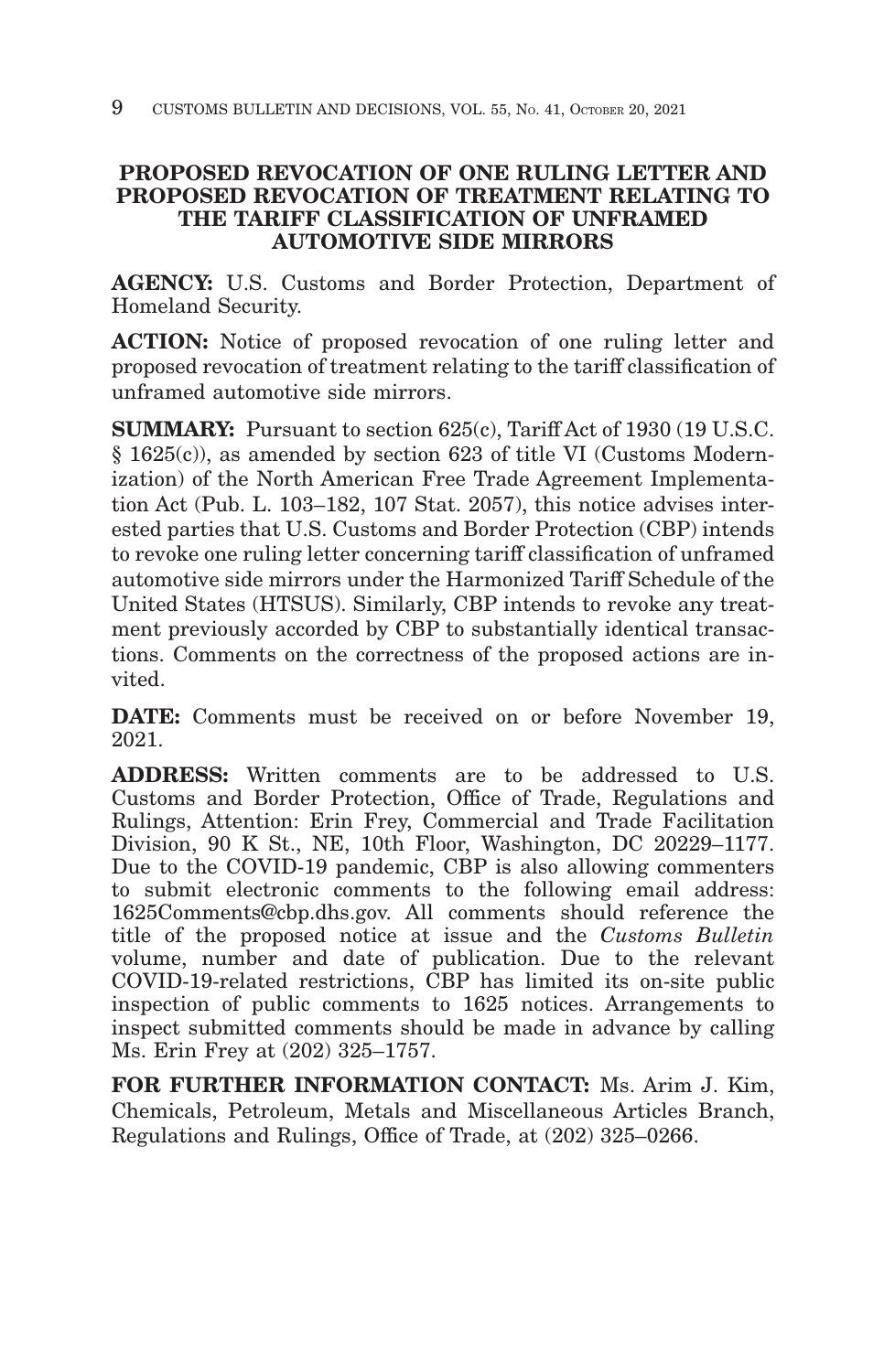#### **SUPPLEMENTARY INFORMATION:**

#### **BACKGROUND**

Current customs law includes two key concepts: informed compliance and shared responsibility. Accordingly, the law imposes an obligation on CBP to provide the public with information concerning the trade community's responsibilities and rights under the customs and related laws. In addition, both the public and CBP share responsibility in carrying out import requirements. For example, under section 484 of the Tariff Act of 1930, as amended (19 U.S.C. § 1484), the importer of record is responsible for using reasonable care to enter, classify and value imported merchandise, and to provide any other information necessary to enable CBP to properly assess duties, collect accurate statistics, and determine whether any other applicable legal requirement is met.

Pursuant to 19 U.S.C. § 1625(c)(1), this notice advises interested parties that CBP is proposing to revoke one ruling letter pertaining to the tariff classification of unframed automotive side mirrors. Although in this notice, CBP is specifically referring to NY N253902, dated June 20, 2014 (Attachment A), this notice also covers any rulings on this merchandise which may exist, but have not been specifically identified. CBP has undertaken reasonable efforts to search existing databases for rulings in addition to the one identified. No further rulings have been found. Any party who has received an interpretive ruling or decision (i.e., a ruling letter, internal advice memorandum or decision, or protest review decision) on the merchandise subject to this notice should advise CBP during the comment period.

Similarly, pursuant to 19 U.S.C.  $\S$  1625(c)(2), CBP is proposing to revoke any treatment previously accorded by CBP to substantially identical transactions. Any person involved in substantially identical transactions should advise CBP during this comment period. An importer's failure to advise CBP of substantially identical transactions or of a specific ruling not identified in this notice may raise issues of reasonable care on the part of the importer or its agents for importations of merchandise subsequent to the effective date of the final decision on this notice.

In NY N253902, CBP classified the unframed automotive side mirrors in heading 7009, HTSUS, specifically in subheading 7009.91.10, HTSUS, which provides for "Glass mirrors, whether or not framed, including rear-view mirrors: Rear-view mirrors for vehicles". CBP has reviewed NY N253902 and has determined the ruling letter to be in error. It is now CBP's position that the unframed automotive side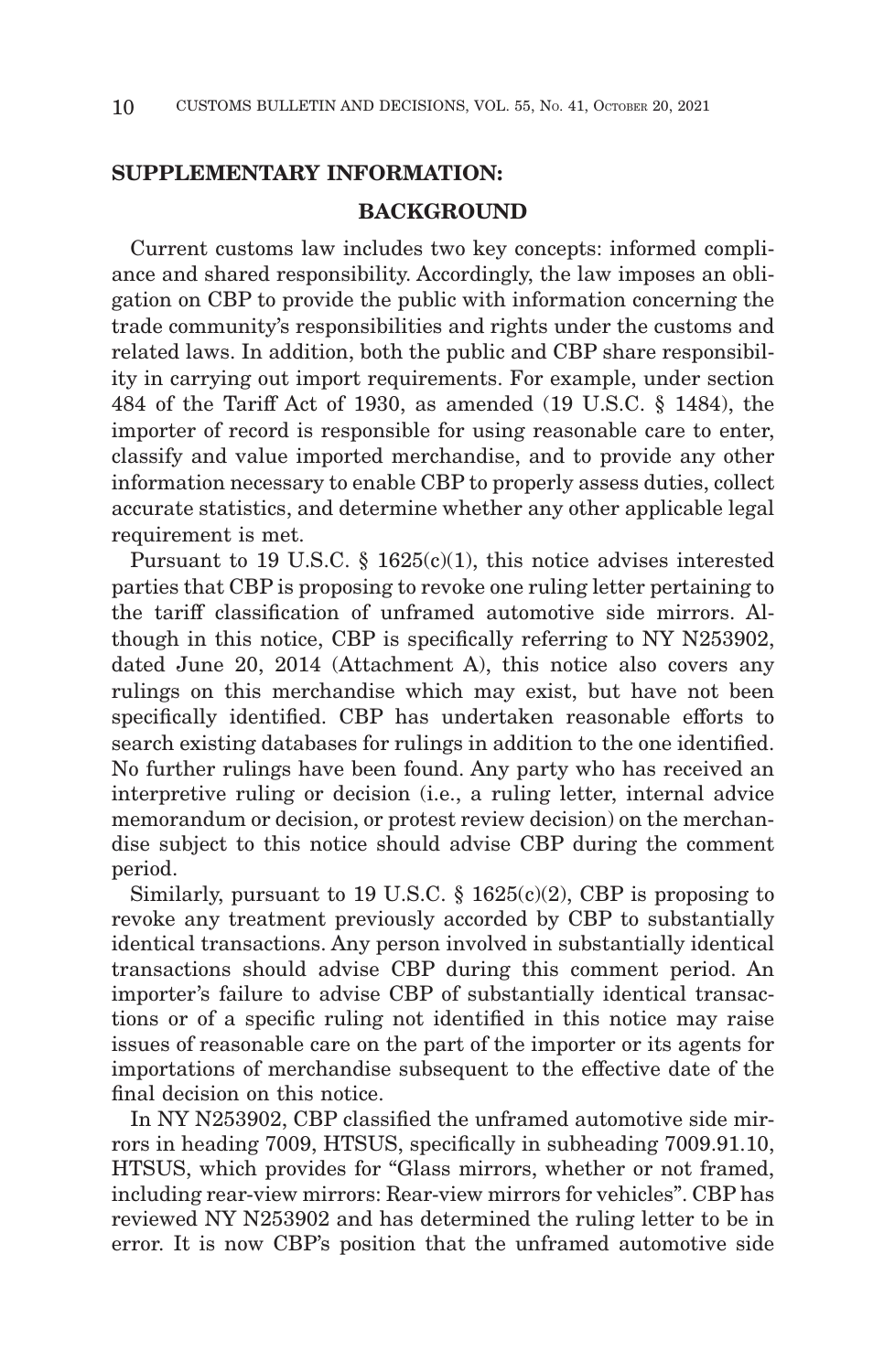mirrors are properly classified, in heading 7009, HTSUS, specifically in subheading 7009.10.00, HTSUS, which provides for "Glass mirrors, whether or not framed, including rear-view mirrors: Rear-view mirrors for vehicles".

Pursuant to 19 U.S.C. § 1625(c)(1), CBP is proposing to revoke NY N253902 and to revoke or modify any other ruling not specifically identified to reflect the analysis contained in the proposed HQ H318979, set forth as Attachment B to this notice. Additionally, pursuant to 19 U.S.C. § 1625 $(c)(2)$ , CBP is proposing to revoke any treatment previously accorded by CBP to substantially identical transactions.

Before taking this action, consideration will be given to any written comments timely received.

Dated: September 20, 2021

ALLYSON MATTANAH *for* CRAIG T. CLARK, *Director Commercial and Trade Facilitation Division*

Attachments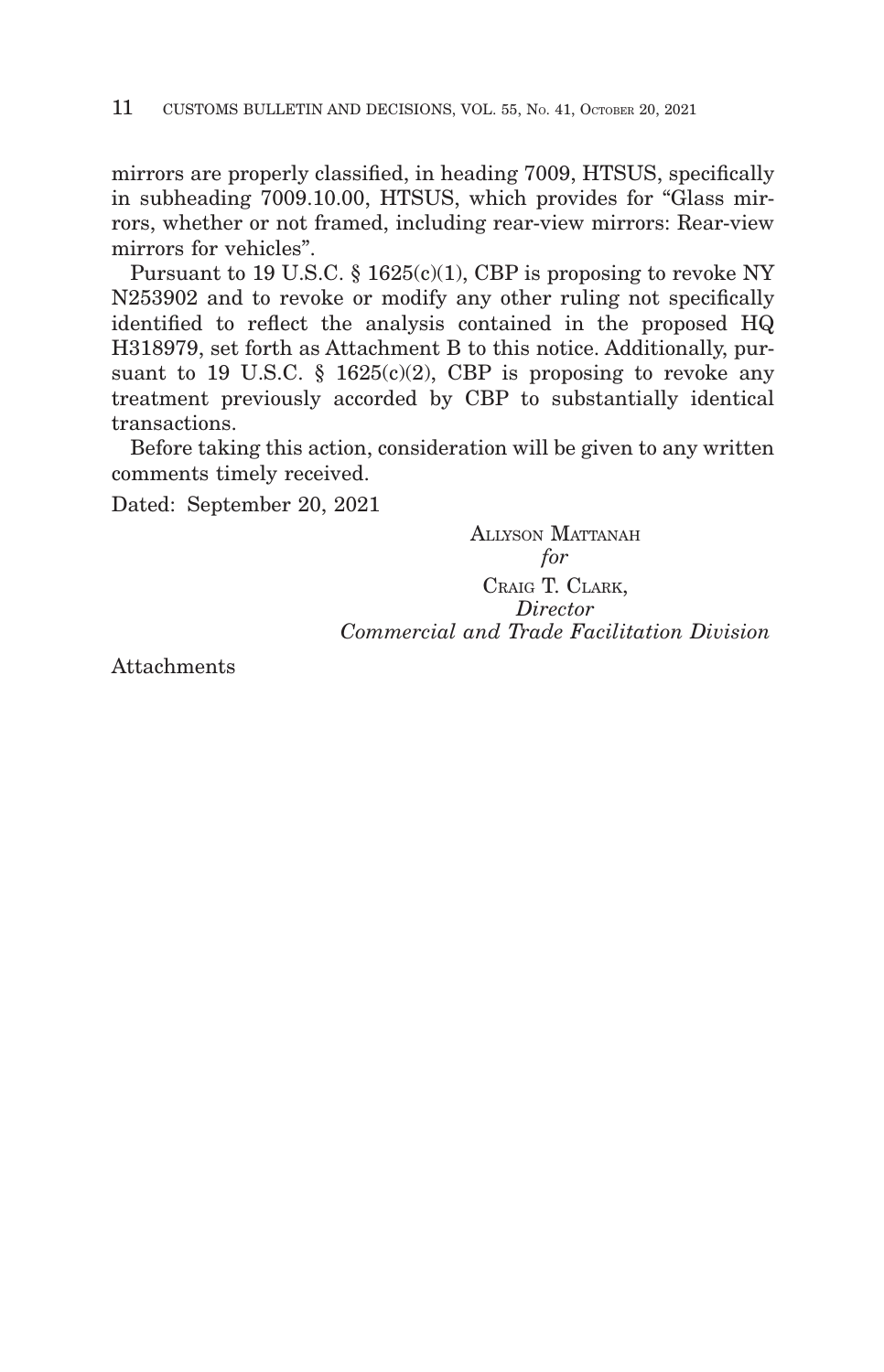N253902

June 20, 2014 CLA-2–70:OT:RR:NC:2:226 CATEGORY: Classification TARIFF NO.: 7009.91.1000

MR. ROBERT GARDENIER M. E. DEY & CO. INC. *700 W. VIRGINIA ST., STE 300 MILWAUKEE, WI 53204*

RE: The tariff classification of an unframed glass mirror from China

DEAR MR. GARDENIER:

In your letter, received in our office on May 26, 2014, you requested a tariff classification ruling regarding an unframed glass mirror.

A sample identified as #7021860, a glass mirror, was submitted to this office. The item is unframed and the reflecting surface measures less than 929 cm<sup>2</sup>.

In your letter, you stated that the item will be used as an exterior side view mirror. You advised our office that the vast majority of these products will be used in trucks.

In your letter, you suggested that the product should be classified as a rear view mirror for vehicles in subheading 7009.10.00, Harmonized Tariff Schedule of the United States (HTSUS). However, the product is not a rear view mirror; in fact, it is a side view mirror. Therefore, subheading 7009.10.00 is not applicable.

The applicable subheading for the unframed glass mirror will be 7009.91.1000, HTSUS, which provides for glass mirrors, whether or not framed...other: unframed: not over 929 cm<sup>2</sup> in reflecting area. The rate of duty will be 7.8 percent ad valorem.

Duty rates are provided for your convenience and are subject to change. The text of the most recent HTSUS and the accompanying duty rates are provided on World Wide Web at http://www.usitc.gov/tata/hts/.

This ruling is being issued under the provisions of Part 177 of the Customs Regulations (19 C.F.R. 177).

A copy of the ruling or the control number indicated above should be provided with the entry documents filed at the time this merchandise is imported. If you have any questions regarding the ruling, contact National Import Specialist Jacob Bunin at Jacob.Bunin@dhs.gov.

*Sincerely,*

GWENN KLEIN KIRSCHNER *Director National Commodity Specialist Division*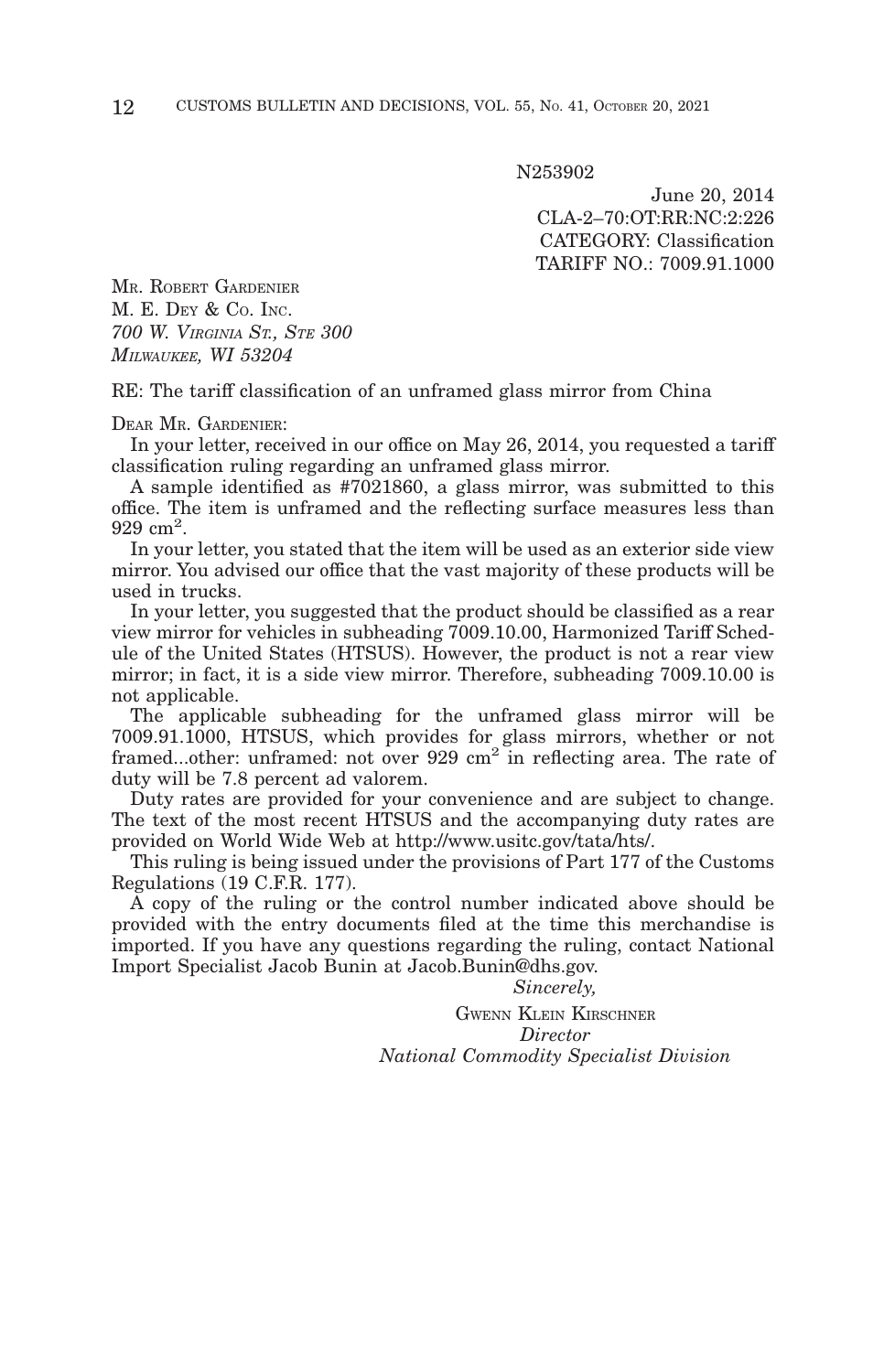HQ H318979 OT:RR:CTF:CPMMA H318979 AJK CATEGORY: Classification TARIFF NO: 7009.10.0000

MR. ROBERT GARDENIER M. E. DEY & Co. INC. *700 W. VIRGINIA ST., STE 300 MILWAUKEE, WI 53204*

RE: Revocation of NY N253902; Classification of Unframed Automotive Side Mirrors

DEAR MR. GARDENIER:

This letter is in reference to your New York Ruling Letter (NY) N253902, dated June 20, 2014, concerning the tariff classification of unframed automotive side mirrors. In NY N253902, U.S. Customs and Border Protection (CBP) classified the merchandise in subheading 7009.91.10, Harmonized Tariff Schedule of the United States (HTSUS), as unframed glass mirrors. We have reviewed NY N253902 and have determined that the classification of the merchandise in subheading 7009.91.10, HTSUS, was incorrect.

#### **FACTS:**

The subject merchandise was described in NY N253902 as follows:

The [glass mirror] is unframed and the reflecting surface measures less than  $929 \text{ cm}^2$ ...

[T]he item will be used as an exterior side view mirror. ... [T]he vast majority of these products will be used in trucks.

#### **ISSUE:**

Whether the unframed automotive side mirrors are classified in subheading 7009.10.0000, HTSUS, as rearview mirrors, or subheading 7009.91.1000, HTSUS, as unframed glass mirrors.

#### **LAW AND ANALYSIS:**

Classification of goods under HTSUS is governed by the General Rules of Interpretation (GRI), and, in the absence of special language or context which otherwise requires, by the Additional U.S. Rules of Interpretation (ARI). GRI 1 provides that classification shall be determined according to the terms of the headings of the tariff schedule and any relative section or chapter notes. In the event that the goods cannot be classified solely on the basis of GRI 1, and if the headings and legal notes do not otherwise require, the remaining GRIs 2 through 6 may then be applied in order.

\* \* \* \* \* \*

The HTSUS provisions at issue are as follows:

| 7009       | Glass mirrors, whether or not framed, including rear-view mir-<br>rors: |  |  |
|------------|-------------------------------------------------------------------------|--|--|
| 7009.10.00 | Rear-view mirrors for vehicles                                          |  |  |
|            | Other:                                                                  |  |  |
| 7009.91    | Unframed:                                                               |  |  |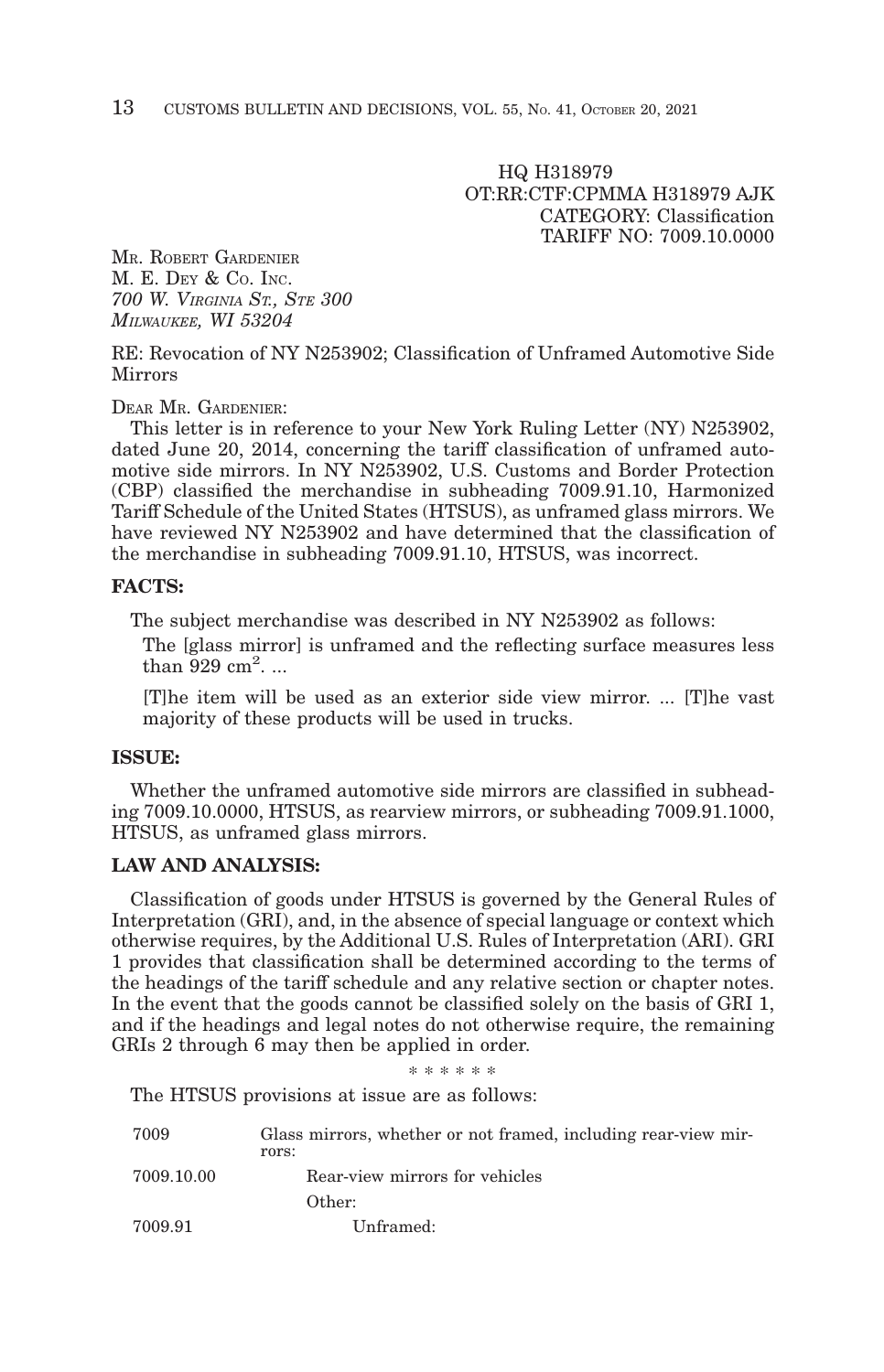7009.91.10 Not over 929 cm2 in reflecting area

\* \* \* \* \* \*

The Harmonized Commodity Description and Coding System (HS) Explanatory Notes (ENs) constitute the official interpretation of the HS. While not legally binding or dispositive, the ENs provide a commentary on the scope of each heading of the HS at the international level, and are generally indicative of the proper interpretation of these headings. *See* T.D. 89–80, 54 Fed. Reg. 35127 (August 23, 1989).

EN 70.09 provides, in pertinent part, as follows:

The heading further includes magnifying or reducing mirrors and rearview mirrors (e.g., for vehicles). All these mirrors may be backed (with paperboard, fabric, etc.), or framed (with metal, wood, plastics, etc.), and the frame itself may be trimmed with other materials (fabric, shells, mother of pearl, tortoise-shell, etc.).

\* \* \* \* \* \*

Heading 7009, HTSUS, is an *eo nomine* provision for rearview mirrors. However, the terms "rearview" and "rearview mirror" are not defined in chapter 79 of the HTSUS, nor are they defined elsewhere in the Nomenclature or the ENs. In the absence of a definition of a term in the HTSUS or ENs, the term is construed in accordance with its common and commercial meaning. *See Toyota Motor Sales, Inc. v. United States*, 7 C.I.T. 178, 182 (1984), *aff'd*, 753 F.2d 1061 (Fed. Cir. 1985); *Nippon Kogaku (USA), Inc. v. United States*, 69 C.C.P.A. 89 (1982). Dictionaries and other lexicographic authorities may be utilized to determine a term's common meaning. *See Mast Indus., Inc. v. United States*, 9 C.I.T. 549 (1985), *aff'd*, 786 F.2d 1144 (Fed. Cir. 1986). Merriam-Webster Dictionary defines "rearview mirror" as "a mirror (as in an automobile) that gives a view of the area behind a vehicle". *Rearview Mirror*, Merriam-Webster, https://www.merriam-webster.com/dictionary/rearview% 20mirror (last visited June 7, 2021). Moreover, the Federal Motor Vehicle Safety Standards (FMVSS) No. 111, which are federal vehicle regulations issued by the National Highway Traffic Safety Administration, defines "rearview image" as "a visual image, detected by means of a single source, of the area directly behind a vehicle that is provided in a single location to the vehicle operator and by means of indirect vision." 49 C.F.R. § 571.111. In addition, FMVSS No. 111 outlines the following requirements for rearview mirrors that are installed on the driver's and passenger's sides of passenger vehicles:

S5.2 Outside rearview mirror - driver's side.

S5.2.1 Field of view. Each passenger car shall have an outside mirror of unit magnification. The mirror shall provide the driver a view of a level road surface extending to the horizon from a line, perpendicular to a longitudinal plane tangent to the driver's side of the vehicle at the widest point, extending 2.4 m out from the tangent plane 10.7 m behind the driver's eyes, with the seat in the rearmost position. The line of sight may be partially obscured by rear body or fender contours. The location of the driver's eye reference points shall be those established in Motor Vehicle Safety Standard No. 104 (§ 571.104) or a nominal location appropriate for any 95th percentile male driver.

...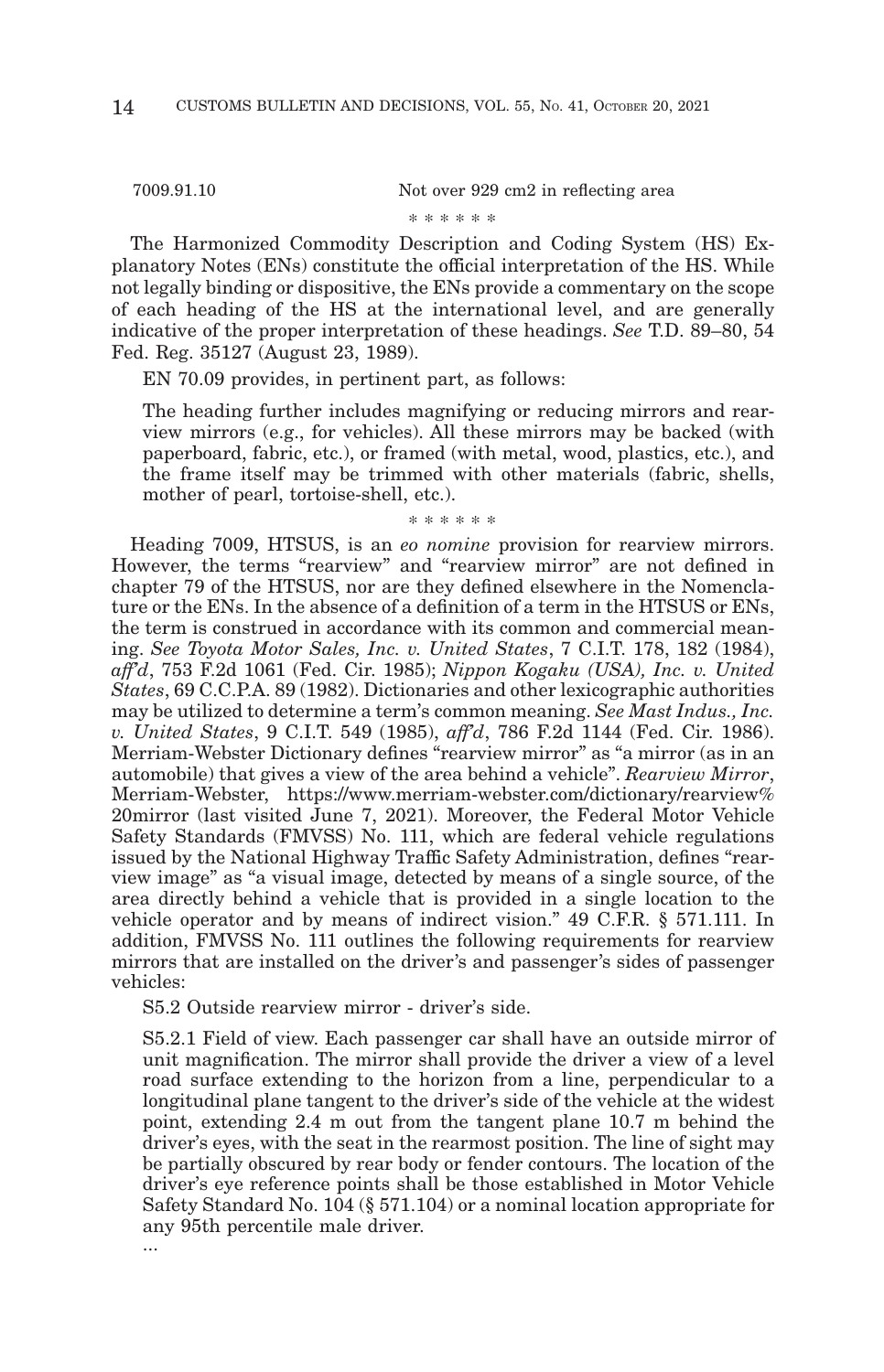S5.3 Outside rearview mirror passenger's side. Each passenger car whose inside rearview mirror does not meet the field of view requirements of S5.1.1 shall have an outside mirror of unit magnification or a convex mirror installed on the passenger's side. The mirror mounting shall provide a stable support and be free of sharp points or edges that could contribute to pedestrian injury. The mirror need not be adjustable from the driver's seat but shall be capable of adjustment by tilting in both horizontal and vertical directions.

Although the subject unframed automotive side mirrors are placed on the exterior of passenger vehicles, these mirrors reflect the area behind the vehicles. For example, the automotive side mirrors allow a driver to view other vehicles that approach from the rear. Furthermore, the FMVSS No. 111's specific provisions for outside rearview mirrors for driver's and passenger's sides demonstrates that the commercial definition of rearview mirrors includes the automotive side mirrors. Accordingly, CBP finds that the subject unframed automotive side mirrors constitute rearview mirrors in subheading 7009.10.00, HTSUS, under GRI 1.

#### **HOLDING:**

By application of GRI 1, the unframed automotive side mirrors are classified under heading 7009,

HTSUS, specifically subheading 7009.10.00, HTSUS, which provides for: "Glass mirrors, whether or not framed, including rear-view mirrors: Rearview mirrors for vehicles". The 2021 column one, general rate of duty is 3.9% *ad valorem*.

Duty rates are provided for your convenience and subject to change. The text of the most recent HTSUS and the accompanying duty rates are provided at *www.usitc.gov*.

#### **EFFECT ON OTHER RULINGS:**

NY N253902, dated June 20, 2014, is hereby revoked.

*Sincerely, for* CRAIG T. CLARK, *Director Commercial and Trade Facilitation Division*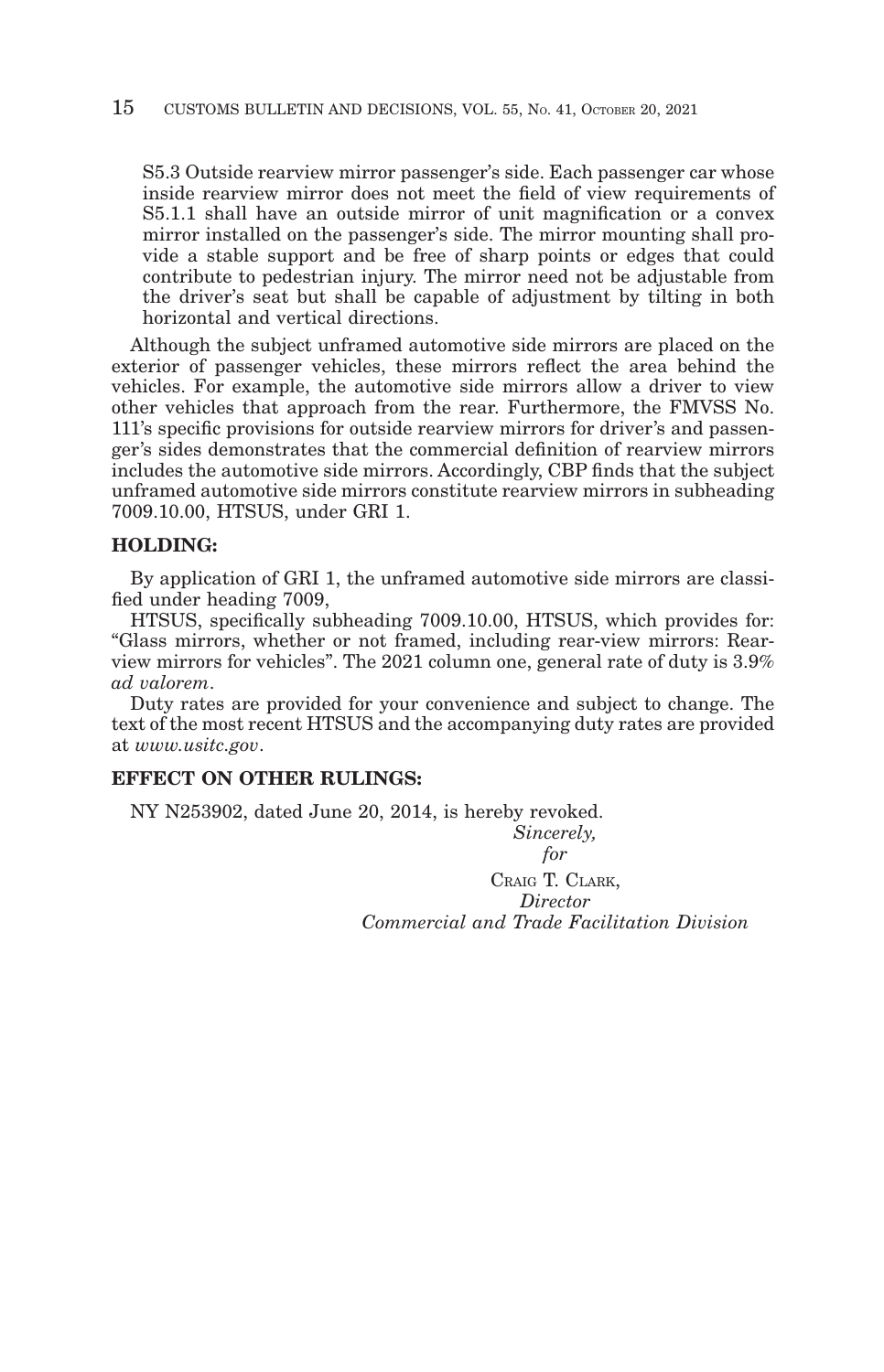#### **19 CFR PART 177**

# **MODIFICATION OF ONE RULING LETTER AND REVOCATION OF TREATMENT RELATING TO THE TARIFF CLASSIFICATION OF CERTAIN POLYPROPYLENE FIBRILLATED YARN**

**AGENCY:** U.S. Customs and Border Protection, Department of Homeland Security.

**ACTION:** Notice of modification of one ruling letter, and of revocation of treatment relating to the tariff classification of certain polypropylene fibrillated yarn.

**SUMMARY:** Pursuant to section 625(c), Tariff Act of 1930 (19 U.S.C. § 1625(c)), as amended by section 623 of title VI (Customs Modernization) of the North American Free Trade Agreement Implementation Act (Pub. L. 103–182, 107 Stat. 2057), this notice advises interested parties that U.S. Customs and Border Protection (CBP) is modifying one ruling letter concerning tariff classification of certain polypropylene fibrillated yarn under the Harmonized Tariff Schedule of the United States (HTSUS). Similarly, CBP is revoking any treatment previously accorded by CBP to substantially identical transactions. Notice of the proposed action was published in the *Customs Bulletin*, Vol. 55, No. 32, on August 18, 2021. No comments were received in response to that notice.

**EFFECTIVE DATE:** This action is effective for merchandise entered or withdrawn from warehouse for consumption on or after December 19, 2021.

**FOR FURTHER INFORMATION CONTACT:** Tatiana Salnik Matherne, Food, Textiles and Marking Branch, Regulations and Rulings, Office of Trade, at (202) 325–0351.

# **SUPPLEMENTARY INFORMATION:**

#### **BACKGROUND**

Current customs law includes two key concepts: informed compliance and shared responsibility. Accordingly, the law imposes an obligation on CBP to provide the public with information concerning the trade community's responsibilities and rights under the customs and related laws. In addition, both the public and CBP share responsibility in carrying out import requirements. For example, under section 484 of the Tariff Act of 1930, as amended (19 U.S.C. § 1484), the importer of record is responsible for using reasonable care to enter, classify and value imported merchandise, and to provide any other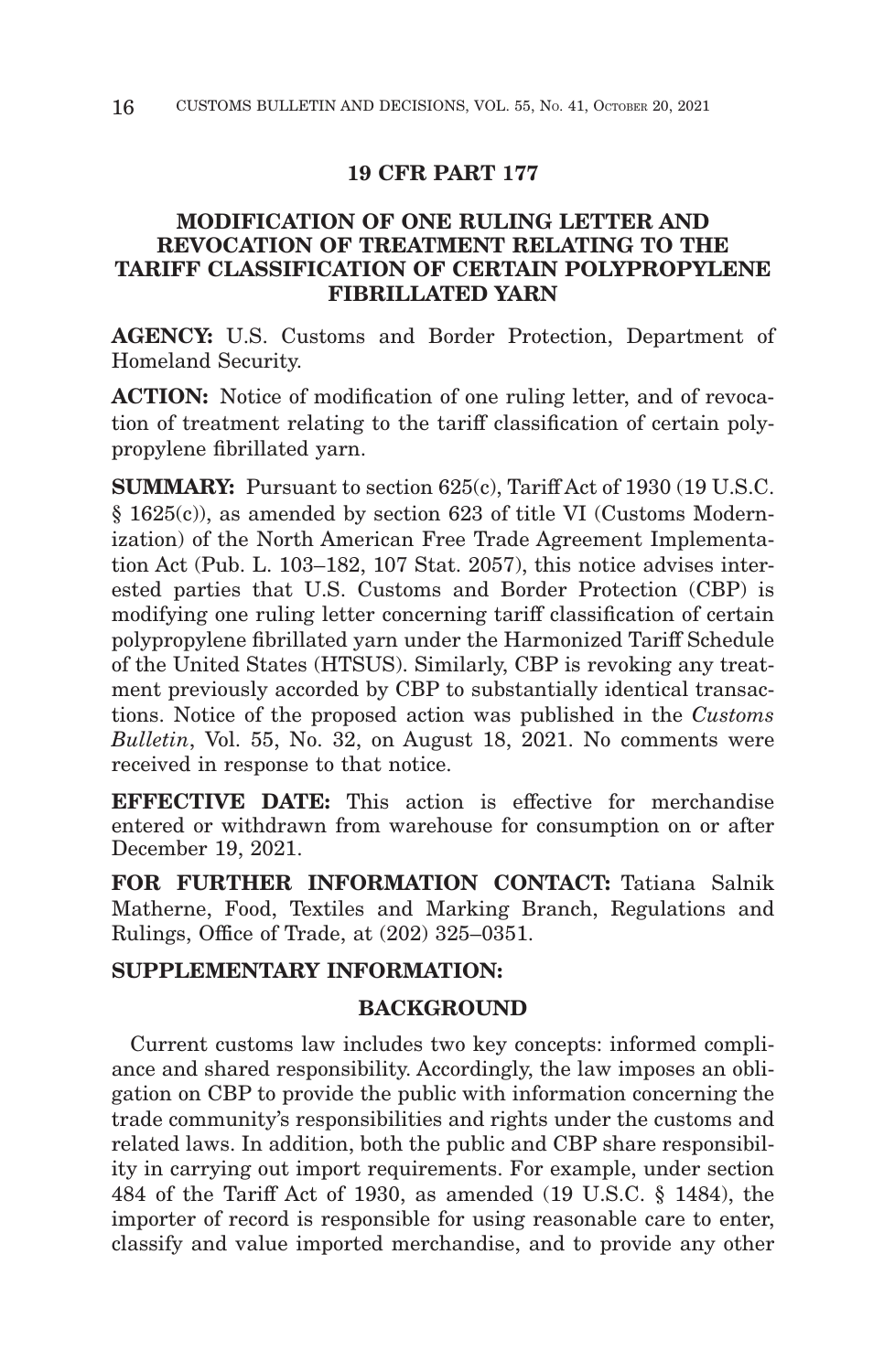information necessary to enable CBP to properly assess duties, collect accurate statistics, and determine whether any other applicable legal requirement is met.

Pursuant to 19 U.S.C. § 1625(c)(1), a notice was published in the *Customs Bulletin*, Vol. 55, No. 32, on August 18, 2021, proposing to modify one ruling letter pertaining to the tariff classification of certain polypropylene fibrillated yarn. Any party who has received an interpretive ruling or decision (i.e., a ruling letter, internal advice memorandum or decision, or protest review decision) on the merchandise subject to this notice should have advised CBP during the comment period.

Similarly, pursuant to 19 U.S.C. § 1625(c)(2), CBP is revoking any treatment previously accorded by CBP to substantially identical transactions. Any person involved in substantially identical transactions should have advised CBP during the comment period. An importer's failure to advise CBP of substantially identical transactions or of a specific ruling not identified in this notice may raise issues of reasonable care on the part of the importer or its agents for importations of merchandise subsequent to the effective date of this notice.

In NY N277404, dated August 12, 2016, CBP classified the polypropylene fibrillated yarn at issue in heading 5404, HTSUS, specifically in subheading 5404.90.0000, HTSUSA, which provides for "Synthetic monofilament of 67 decitex or more and of which no crosssectional dimension exceeds 1 mm; strip and the like (for example, artificial straw) of synthetic textile materials of an apparent width not exceeding 5 mm: Other." CBP has reviewed NY N277404 and has determined the ruling letter to be in error. It is now CBP's position that the polypropylene fibrillated yarn at issue is properly classified in heading 5607, HTSUS, specifically in subheading 5607.49.2500, HTSUSA, which provides for "Twine, cordage, ropes and cables, whether or not plaited or braided and whether or not impregnated, coated, covered or sheathed with rubber or plastics: Of polyethylene or polypropylene: Other: Other, not braided or plaited: Other."

Pursuant to 19 U.S.C. § 1625(c)(1), CBP is modifying NY N277404 and revoking or modifying any other ruling not specifically identified to reflect the analysis contained in Headquarters Ruling Letter ("HQ") H319270, set forth as an attachment to this notice. Additionally, pursuant to 19 U.S.C.  $\S$  1625(c)(2), CBP is revoking any treatment previously accorded by CBP to substantially identical transactions.

In accordance with 19 U.S.C. § 1625(c), this ruling will become effective 60 days after publication in the *Customs Bulletin*.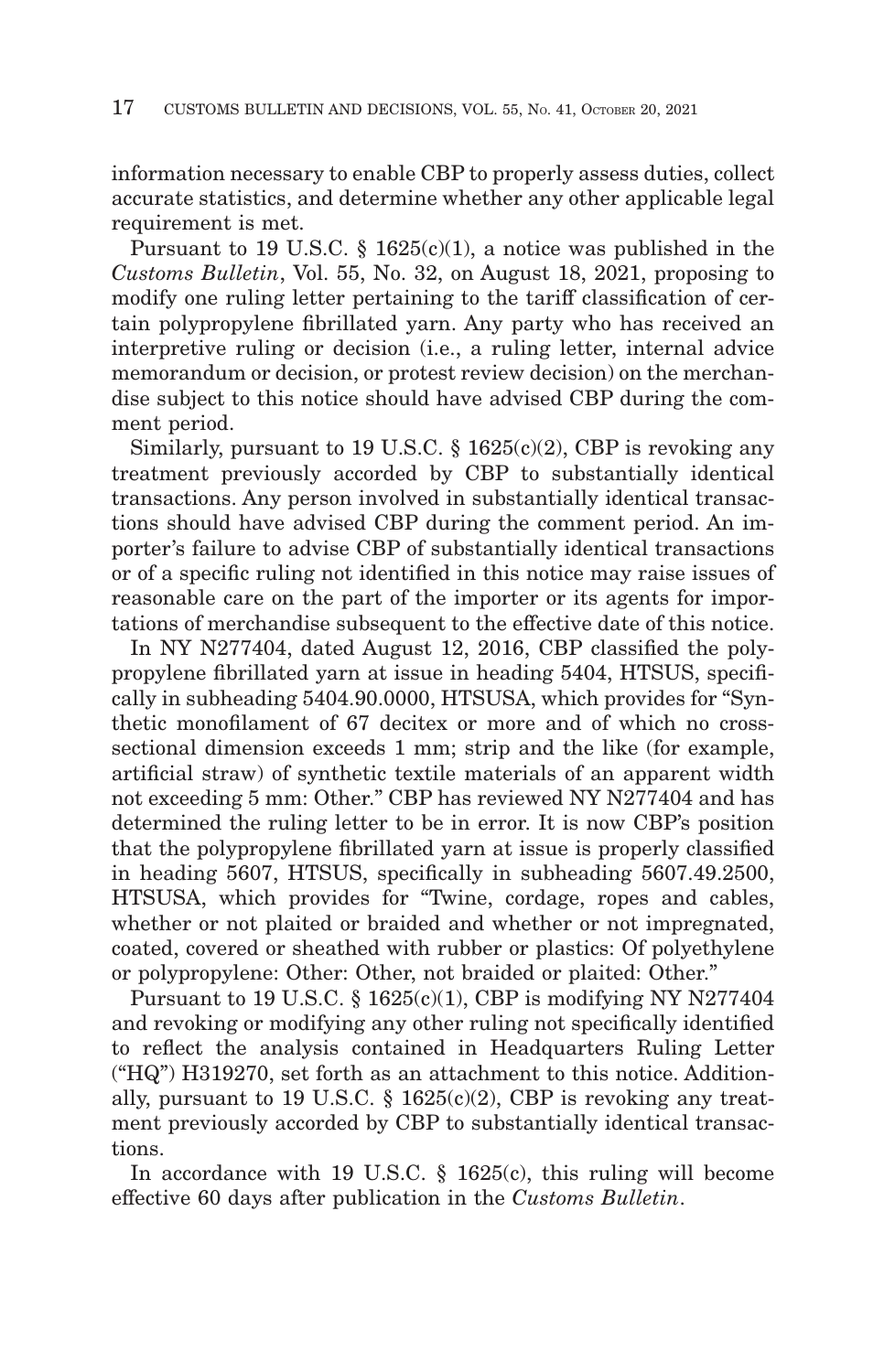18 CUSTOMS BULLETIN AND DECISIONS, VOL. 55, No. 41, OCTOBER 20, 2021

# *For*

CRAIG T. CLARK, *Director Commercial and Trade Facilitation Division*

*Attachment*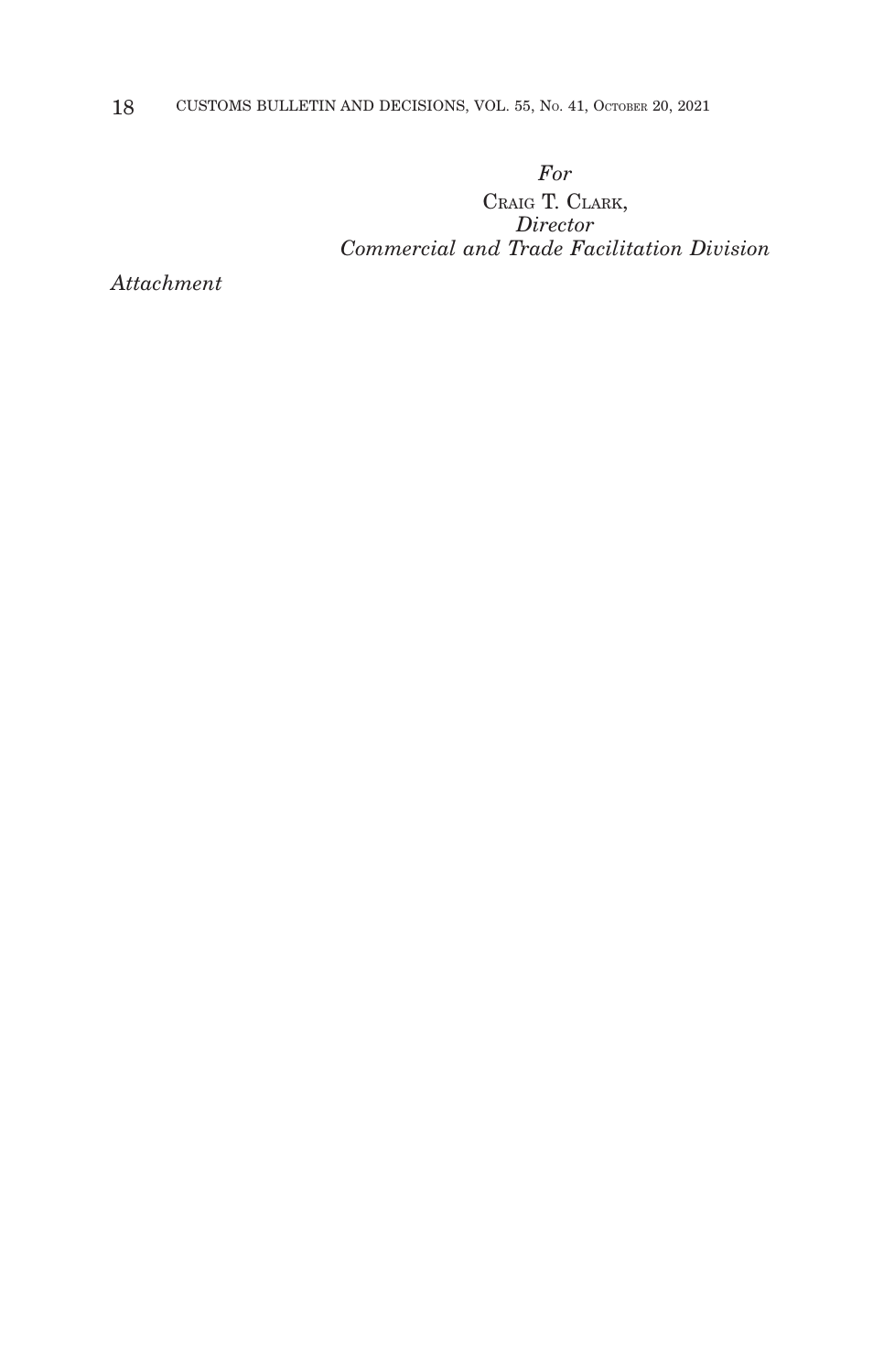HQ H319270

October 4, 2021 OT:RR:CTF:FTM H319270 TSM CATEGORY: Classification TARIFF NO.: 5607.49.2500

MR. STEPHEN L. FODOR CUSTOMS SERVICES & SOLUTIONS, INC. *5833 STEWART PKWY # 102 P.O. BOX 5644 DOUGLASVILLE, GA 30135*

Re: Modification of New York Ruling Letter ("NY") N277404; The Tariff Classification of Polypropylene Fibrillated Yarn from Turkey

#### DEAR MR. FODOR:

This is in reference to NY N277404, dated August 12, 2016, issued to you on behalf of your client, Cosmic International, Inc., concerning the tariff classification of a certain polypropylene fibrillated yarn.<sup>1</sup> In that ruling, U.S. Customs and Border Protection ("CBP") classified the polypropylene fibrillated yarn at issue under heading 5404, HTSUS, and specifically under subheading 5404.90.0000, HTSUSA, which provides for "Synthetic monofilament of 67 decitex or more and of which no cross-sectional dimension exceeds 1 mm; strip and the like (for example, artificial straw) of synthetic textile materials of an apparent width not exceeding 5 mm: Other."2 Upon additional review, we have found this classification to be incorrect. For the reasons set forth below we hereby modify NY N277404 with regard to the tariff classification of the polypropylene fibrillated yarn at issue.

Pursuant to section  $625(c)(1)$ , Tariff Act of 1930 (19 U.S.C. § 1625 (c)(1)), as amended by section 623 of title VI (Customs Modernization) of the North American Free Trade Agreement Implementation Act (Pub. L. 103–182, 107 Stat. 2057), a notice was published in the *Customs Bulletin*, Volume 55, No. 32, on August 18, 2021, proposing to modify NY N277404, and revoke any treatment accorded to substantially identical transactions. No comments were received in response to the notice.

#### **FACTS:**

In NY N277404, the polypropylene fibrillated yarn at issue was described as follows:

The first sample that was submitted, 9,999 Denier is described as virgin polypropylene fibrillated twine. The yarn is imported from Turkey.

<sup>1</sup> We note that the polypropylene yarn at issue was subject to protest number 1703–20–102603. In that protest, Cosmic International, Inc. provided a sample of the yarn, stating that the sample represents the same merchandise as the merchandise at issue in NY N277404, because the same product is under consideration in both protest number 1703–20–102603 and NY N277404. The referenced sample was tested in the CBP laboratory, and we have relied on CBP laboratory report number SV20210537 in making a determination in this instance.

<sup>2</sup> We note that NY N277404 also classified another product, described as DTY500/144/2 HIM two-ply texturized polypropylene yarn. This product is not included in this modification.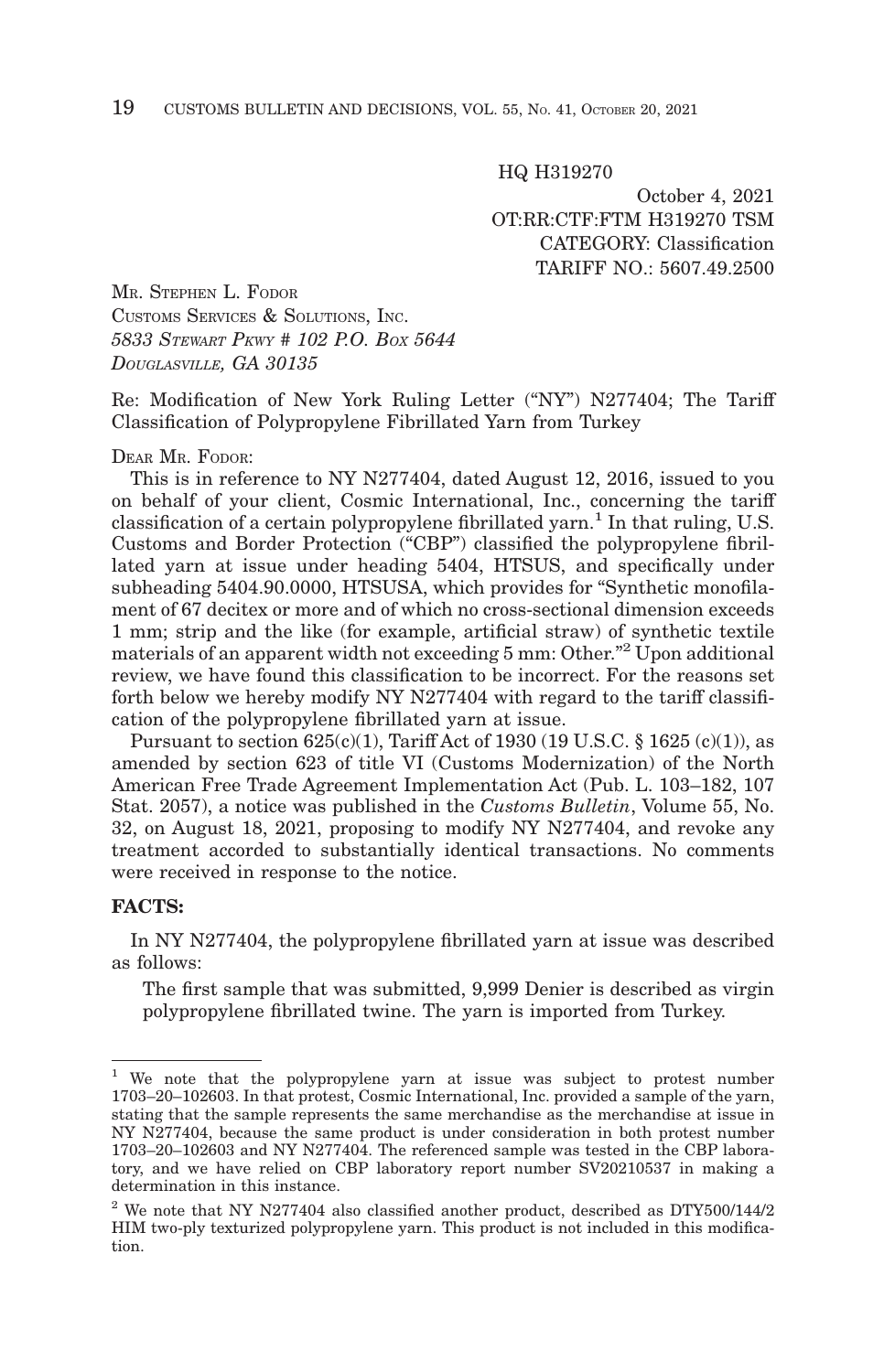#### **ISSUE:**

What is the tariff classification of the polypropylene fibrillated yarn at issue?

#### **LAW AND ANALYSIS:**

Classification under the HTSUS is determined in accordance with the General Rules of Interpretation ("GRIs"). GRI 1 provides that the classification of goods shall be determined according to the terms of the headings of the tariff schedule and any relative section or chapter notes. In the event that the goods cannot be classified solely on the basis of GRI 1, and if the headings and legal notes do not otherwise require, the remaining GRIs 2 through  $\overline{6}$  may then be applied in order.

The 2021 HTSUSA provisions under consideration are as follows:

| 5404                              | Synthetic monofilament of 67 decitex or more and of which no<br>cross-sectional dimension exceeds 1 mm; strip and the like (for<br>example, artificial straw) of synthetic textile materials of an<br>apparent width not exceeding 5 mm: |   |       |               |  |  |  |
|-----------------------------------|------------------------------------------------------------------------------------------------------------------------------------------------------------------------------------------------------------------------------------------|---|-------|---------------|--|--|--|
|                                   |                                                                                                                                                                                                                                          |   | 冰     | 冰             |  |  |  |
| 5404.90.0000                      | Other                                                                                                                                                                                                                                    |   |       |               |  |  |  |
|                                   |                                                                                                                                                                                                                                          | 冰 | 永     | $\frac{1}{2}$ |  |  |  |
| 5607                              | Twine, cordage, ropes and cables, whether or not plaited or<br>braided and whether or not impregnated, coated, covered or<br>sheathed with rubber or plastics:                                                                           |   |       |               |  |  |  |
|                                   |                                                                                                                                                                                                                                          | * | 氺     | 冰             |  |  |  |
| Of polyethylene or polypropylene: |                                                                                                                                                                                                                                          |   |       |               |  |  |  |
|                                   |                                                                                                                                                                                                                                          | ж | 氺     | 冰             |  |  |  |
| 5607.49                           | Other:                                                                                                                                                                                                                                   |   |       |               |  |  |  |
|                                   |                                                                                                                                                                                                                                          | 冰 | 永     | $\frac{1}{2}$ |  |  |  |
|                                   | Other, not braided or plaited:                                                                                                                                                                                                           |   |       |               |  |  |  |
|                                   |                                                                                                                                                                                                                                          | 冰 | 氺     | 冰             |  |  |  |
| 5607.49.2500                      |                                                                                                                                                                                                                                          |   | Other |               |  |  |  |
|                                   |                                                                                                                                                                                                                                          | 冰 | 氺     | $\ast$        |  |  |  |

Note 3 to Section XI provides as follows:

- (A) For the purposes of this section, and subject to the exceptions in paragraph (B) below, yarns (single, multiple (folded) or cabled) of the following descriptions are to be treated as "twine, cordage, ropes and cables":
	- (a) Of silk or waste silk, measuring more than 20,000 decitex;
	- (b) Of man-made fibers (including yarn of two or more monofilaments of chapter 54), measuring more than 10,000 decitex;
	- (c) Of true hemp or flax:
		- (i) Polished or glazed, measuring 1,429 decitex or more; or
		- (ii) Not polished or glazed, measuring more than 20,000 decitex;
	- (d) Of coir, consisting of three or more plies;
	- (e) Of other vegetable fibers, measuring more than 20,000 decitex; or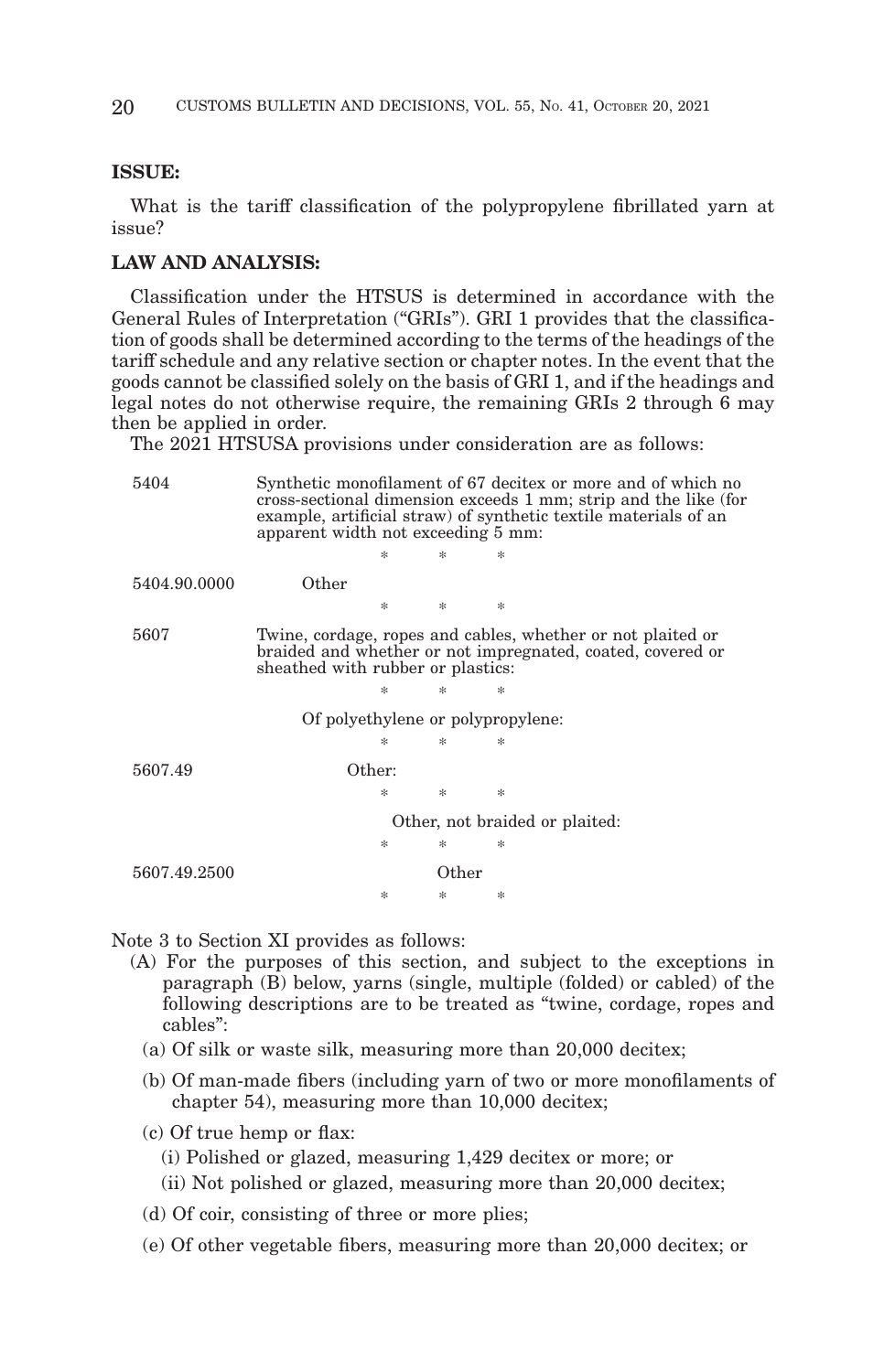(f) Reinforced with metal thread.

(B) Exceptions:

- (a) Yarn of wool or other animal hair and paper yarn, other than yarn reinforced with metal thread;
- (b) Man-made filament tow of chapter 55 and multifilament yarn without twist or with a twist of less than 5 turns per meter of chapter 54;
- (c) Silkworm gut of heading 5006 and monofilaments of chapter 54;
- (d) Metalized yarn of heading 5605; yarn reinforced with metal thread is subject to paragraph  $(A)(f)$  above; and
- (e) Chenille yarn, gimped yarn and loop wale-yarn of heading 5606.

\*\* \* In understanding the language of the HTSUS, the Explanatory Notes ("ENs") of the Harmonized Commodity Description and Coding System may be utilized. The ENs, although neither dispositive nor legally binding, provide a commentary on the scope of each heading, and are generally indicative of the proper interpretation of the Harmonized System at the international level. *See* T.D. 89–80, 54 Fed. Reg. 35127 (August 23, 1989).

- EN to Section XI provides the following:
- (3)(A) For the purposes of this Section, and subject to the exceptions in paragraph (B) below, yarns (single, multiple (folded) or cabled) of the following descriptions are to be treated as "twine, cordage, ropes and cables":
	- (a) Of silk or waste silk, measuring more than 20,000 decitex;
	- (b) Of man-made fibres (including yarn of two or more monofilaments of Chapter 54), measuring more than 10,000 decitex;
	- (c) Of true hemp or flax:
		- (i) Polished or glazed, measuring 1,429 decitex or more; or
		- (ii) Not polished or glazed, measuring more than 20,000 decitex;
	- (d) Of coir, consisting of three or more plies;
	- (e) Of other vegetable fibres, measuring more than 20,000 decitex; or
	- (f) Reinforced with metal thread.
- (B) Exceptions:
	- (a) Yarn of wool or other animal hair and paper yarn, other than yarn reinforced with metal thread;
	- (b) Man-made filament tow of Chapter 55 and multifilament yarn without twist or with a twist of less than 5 turns per metre of Chapter 54;
	- (c) Silk worm gut of heading 50.06, and monofilaments of Chapter 54;
	- (d) Metallised yarn of heading 56.05; yarn reinforced with metal thread is subject to paragraph (A) (f) above; and
	- (e) Chenille yarn, gimped yarn and loop wale-yarn of heading 56.06.

\*\* \*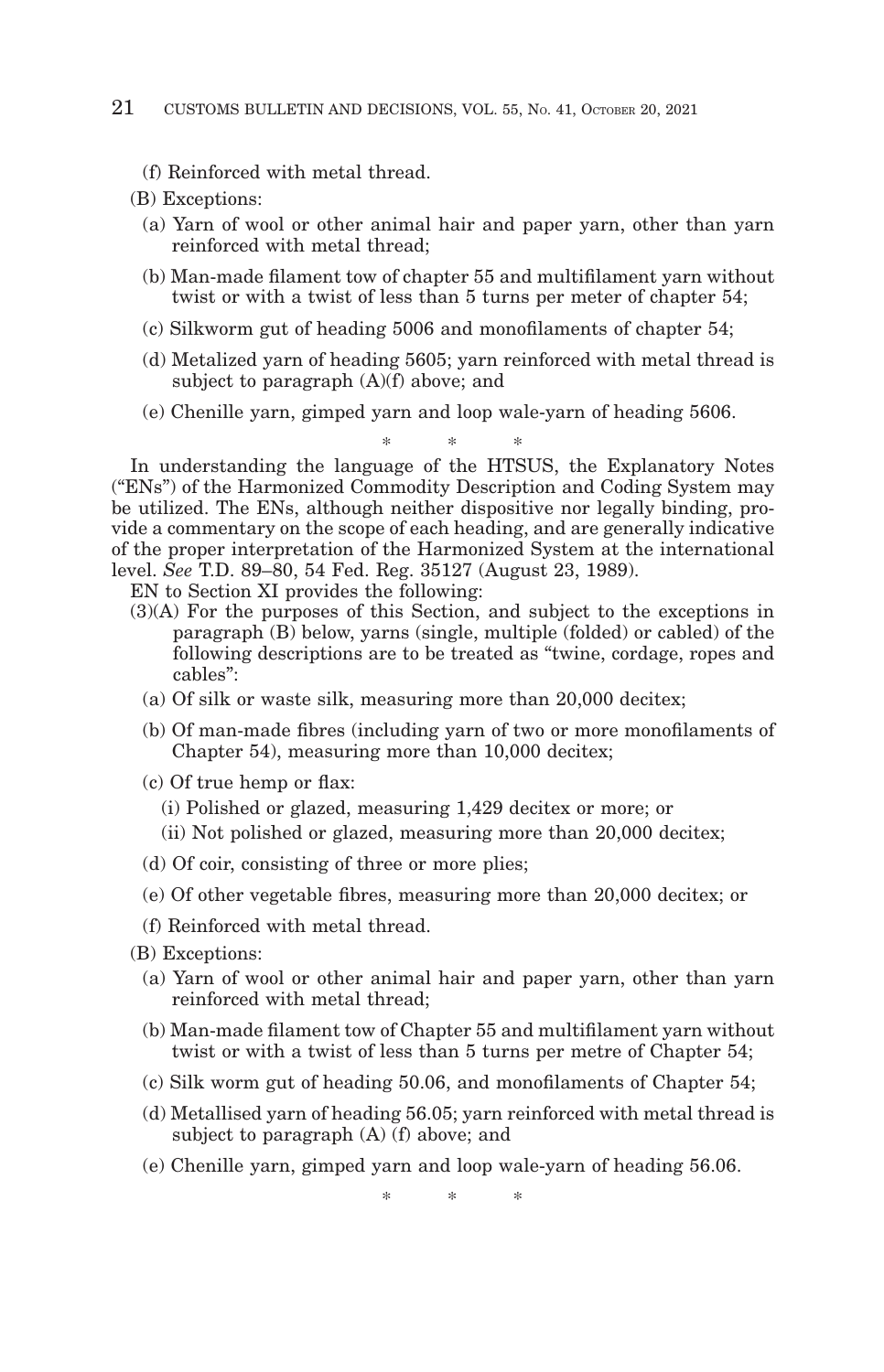#### **GENERAL**

In general, Section XI covers raw materials of the textile industry (silk, wool, cotton, man-made fibres, etc.), semi-manufactured products (such as yarns and woven fabrics) and the made up articles made from those products...

\*\* \*

#### (I) **CHAPTERS 50 TO 55**

\*\* \*

#### (B) **Yarns**

#### (1) **General**.

Textile yarns may be single, multiple (folded) or cabled. For the purposes of the Nomenclature:

- (i) **Single yarns** means yarns composed **either of**:
	- (a) Staple fibres, usually held together by twist (**spun yarns**) **or of**
	- (b) One filament (**monofilament**) of headings 54.02 to 54.05, or two or more filaments (**multifilament**) of heading 54.02 or 54.03, held together, with or without twist (**continuous yarns**).
- (ii) **Multiple (folded) yarns** means yarns formed from two or more single yarns, including those obtained from monofilaments of heading 54.04 or 54.05 (twofold, threefold, fourfold, etc. yarns) twisted together in one folding operation. However, yarns composed solely of monofilaments of heading 54.02 or 54.03, held together by twist, are not to be regarded as multiple (folded) yarns.

 The **ply** ("fold") of a multiple (folded) yarn means each of the single yarns with which it is formed.

(iii) **Cabled yarns** means yarns formed from two or more yarns, at least one of which is multiple (folded), twisted together in one or more folding operations.

 The **ply** ("fold") of a cabled yarn means each of the single or multiple (folded) yarns with which it is formed.

\*\* \* (2) **Distinction between single, multiple (folded) or cabled yarns of Chapters 50 to 55, twine, cordage, rope or cables of heading 56.07 and braids of heading 58.08.**

#### (See Note 3 to Section XI)

Chapters 50 to 55 do not cover all yarns. Yarns are classified according to their characteristics (measurement, whether or not polished or glazed, number of plies) in those headings of Chapters 50 to 55 relating to yarns, as twine, cordage, rope or cables under heading 56.07, or as braids under heading 58.08. Table I below shows the correct classification in each individual case: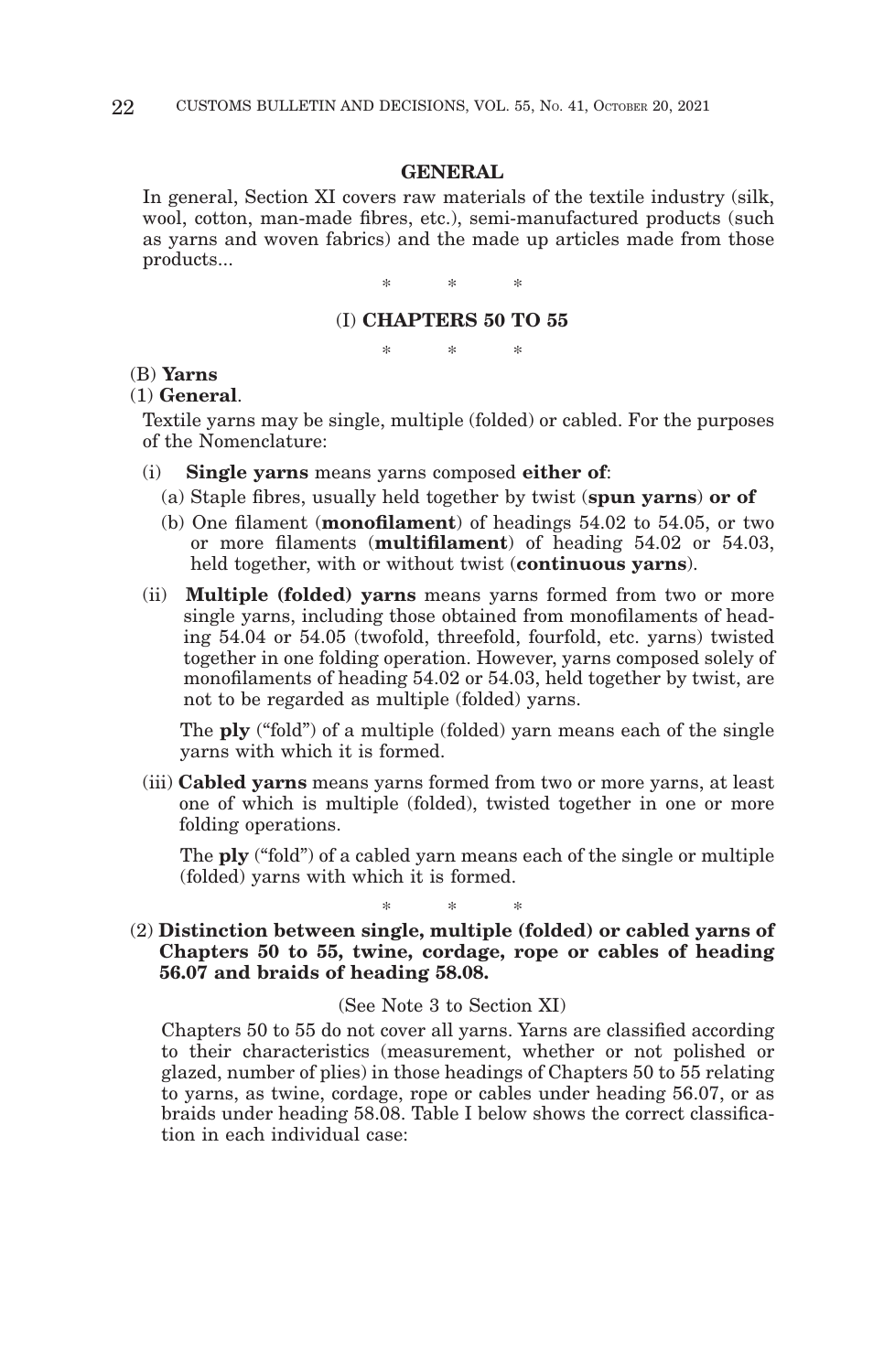#### **TABLE I**

#### **Classification of yarns, twine, cordage, rope and cables of textile material.**

| Type $(*)$                                                                                                     | Characteristics determining<br>classification                                                                       |                                   |
|----------------------------------------------------------------------------------------------------------------|---------------------------------------------------------------------------------------------------------------------|-----------------------------------|
| - Of man made fibres<br>(including those yarns)<br>of two or more mono-<br>filaments of Chapter<br>$54$ $(**)$ | $\frac{1}{2}$<br>ж<br>*<br>$(1)$ Measuring 10,000 decitex<br>or less<br>(2) Measuring more than<br>$10,000$ decitex | Chapter 54 or 55<br>Heading 56.07 |

#### **Footnotes.**

- (\*) References to the various textiles materials apply also to such mixtures as are classified therewith under the provisions of Note 2 to Section XI (see Part (I) (A) of this General Explanatory Note).
- (\*\*) Silk worm gut of heading 50.06, multifilament yarn without twist or with a twist of less than 5 turns per metre, and monofilament, of Chapter 54, and man made filament tow of Chapter 55 do not in any circumstances fall in heading 56.07.

\*\* \*

EN to heading 5607 provides in relevant part as follows:

This heading covers twine, cordage, ropes and cables, produced by twisting or by plaiting or braiding.

#### (1) **Twine, cordage, ropes and cables, not plaited or braided**.

Parts (I) (B) (1) and (2) (particularly the Table) of the General Explanatory Note to Section XI set out the circumstances in which single, multiple (folded) or cabled yarns are regarded as twine, cordage, ropes or cables of this heading.

\*\* \*

In NY N277404, the polypropylene fibrillated yarn at issue was classified under subheading 5404.90.0000, HTSUSA, which provides for "Synthetic monofilament of 67 decitex or more and of which no cross-sectional dimension exceeds 1 mm; strip and the like (for example, artificial straw) of synthetic textile materials of an apparent width not exceeding 5 mm: Other." However, consistent with the foregoing discussion, we find this classification to be incorrect.

According to the record, the yarn at issue measures 9,999 denier. In the June 20, 2016 letter requesting a ruling concerning the tariff classification of this yarn, the requestor stated that 9,999 denier is described as 1,111 decitex. Upon review, we find this to be incorrect. Both denier and decitex are units of measure of fibers, yarns, and thread. Denier is defined as the mass in grams per 9,000 meters of yarn.3 Decitex is defined as the mass in grams per 10,000 meters of yarn.4 Therefore, we find that 9,999 denier converts to 11,110

<sup>3</sup>*https://www.apparelsearch.com/definitions/miscellaneous/denier\_measurement\_ definition.htm*

<sup>4</sup>*https://www.apparelsearch.com/education/measurements/textiles/fibers/tex.html*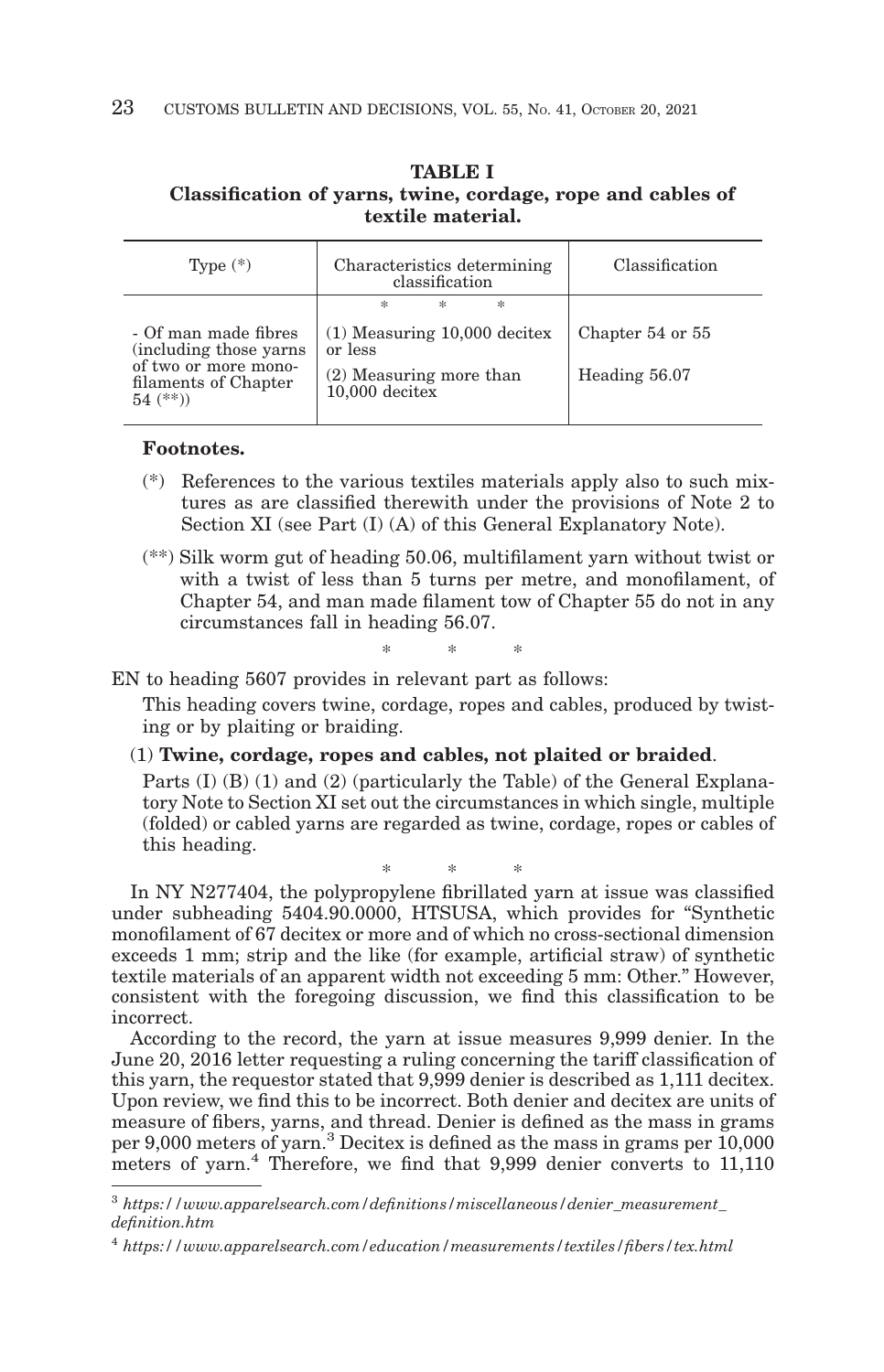decitex.5 However, upon CBP laboratory testing and according to the CBP laboratory report no. SV20210537, the precise measurement of the sample of the yarn at issue was found to be 11,641 decitex. Based on the foregoing information, we conclude that it is undisputed that the yarn under consideration measures more than 10,000 decitex.

Yarns measuring more than 10,000 decitex are described in Note 3(A)(b) to Section XI and  $EN_3(A)(b)$  to Section XI, which provide that yarns of manmade fibers measuring more than 10,000 decitex are to be treated as "twine, cordage, ropes & cables." Twine, cordage, ropes and cables are classified under heading 5607, HTSUS, which specifically provides for "Twine, cordage, ropes and cables, whether or not plaited or braided and whether or not impregnated, coated, covered or sheathed with rubber or plastics." EN to heading 5607 further provides that "Parts  $(I)$   $(B)$   $(1)$  and  $(2)$  (particularly the Table) of the General EN to Section XI set out the circumstances in which single, multiple (folded) or cabled yarns are regarded as twine, cordage, ropes or cables of this heading." Table I featured in Part (I)(2) of the General EN to Section XI, provides in relevant part that yarns of man-made fibers measuring 10,000 decitex or less, are classified under Chapters 54 or 55, HTSUS. However, yarns measuring more than 10,000 decitex are classified under heading 5607, HTSUS.

Upon review, we conclude that the yarn at issue measures 11,641 decitex and is composed of polypropylene, which is a man-made, artificial material.<sup>6</sup> Accordingly, consistent with Table I found in Part  $(I)(2)$  of the General EN to Section XI, it cannot be classified in any heading of Chapter 54, HTSUS. Rather, it is classified in heading 5607, HTSUS, and specifically in subheading 5607.49.2500, HTSUSA, which provides for "Twine, cordage, ropes and cables, whether or not plaited or braided and whether or not impregnated, coated, covered or sheathed with rubber or plastics: Of polyethylene or polypropylene: Other: Other, not braided or plaited: Other."7 *See* NY N207437, dated March 21, 2012 (classifying certain polypropylene yarn measuring 33,333 decitex under heading 5607, HTSUS); *See also* NY N265266, dated February 29, 2016 (classifying a certain polypropylene rope measuring 65,778 decitex under heading 5607, HTSUS).

#### **HOLDING:**

By application of GRIs 1 and 6, we find that the polypropylene fibrillated yarn at issue is classified under heading 5607, HTSUS, and specifically under subheading 5607.49.2500, HTSUSA, which provides for "Twine, cordage, ropes and cables, whether or not plaited or braided and whether or not impregnated, coated, covered or sheathed with rubber or plastics: Of

<sup>5</sup>*https://hextobinary.com/unit/textile/from/deniertex/to/decitex*

<sup>6</sup>*https://www.collinsdictionary.com/us/dictionary/english/polypropylene*

<sup>&</sup>lt;sup>7</sup> We note that although footnote \*\* to Table I, Part  $(I)(2)$  of the General EN to Section XI, excludes certain multifilament yarn without twist or with a twist of less than 5 turns per metre, and monofilament, of Chapter 54 from classification under heading 5607, HTSUS, the yarn at issue is not a multifilament or monofilament yarn. Rather, according to CBP laboratory report no. SV20210537, it is a twine composed of wholly fibrillated polypropylene. Fibrillated yarn is split into visible interconnecting fibrils (fiber-like tears or splits running lengthwise). *See* NY 083629, dated March 26, 1990, and HQ 089586, dated September 12, 1991 (finding that the term "fibrillation" requires a strip to be split into visible interconnecting fibrils).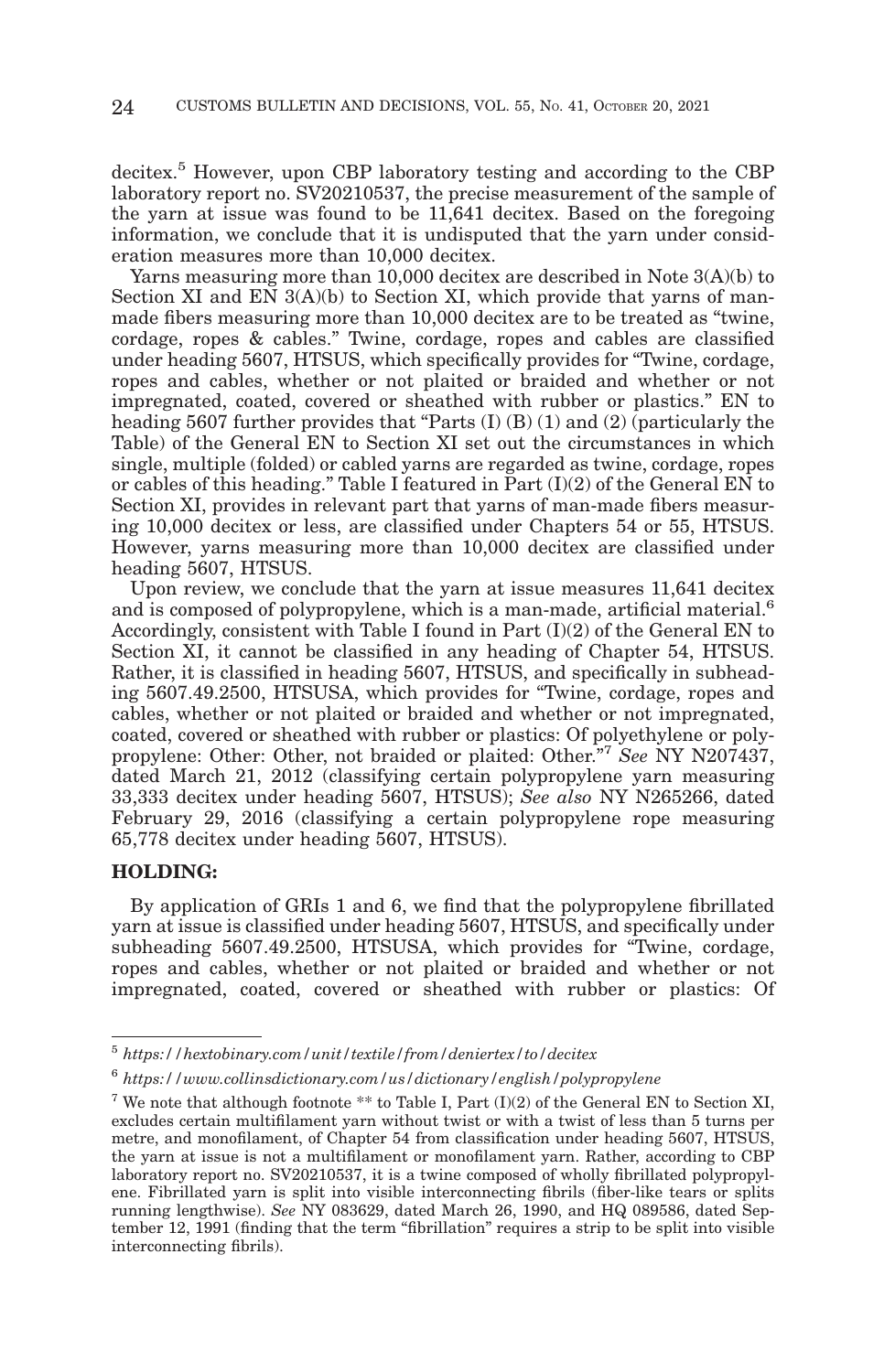polyethylene or polypropylene: Other: Other, not braided or plaited: Other." The 2021 column one, general rate of duty is 9.8¢/kg + 5.3% *ad valorem.*

# **EFFECT ON OTHER RULINGS:**

NY N277404, dated August 12, 2016, is hereby MODIFIED. In accordance with 19 U.S.C. § 1625(c), this ruling will become effective 60 days after its publication in the Customs Bulletin.

*Sincerely,*

*For*

CRAIG T. CLARK, *Director Commercial and Trade Facilitation Division*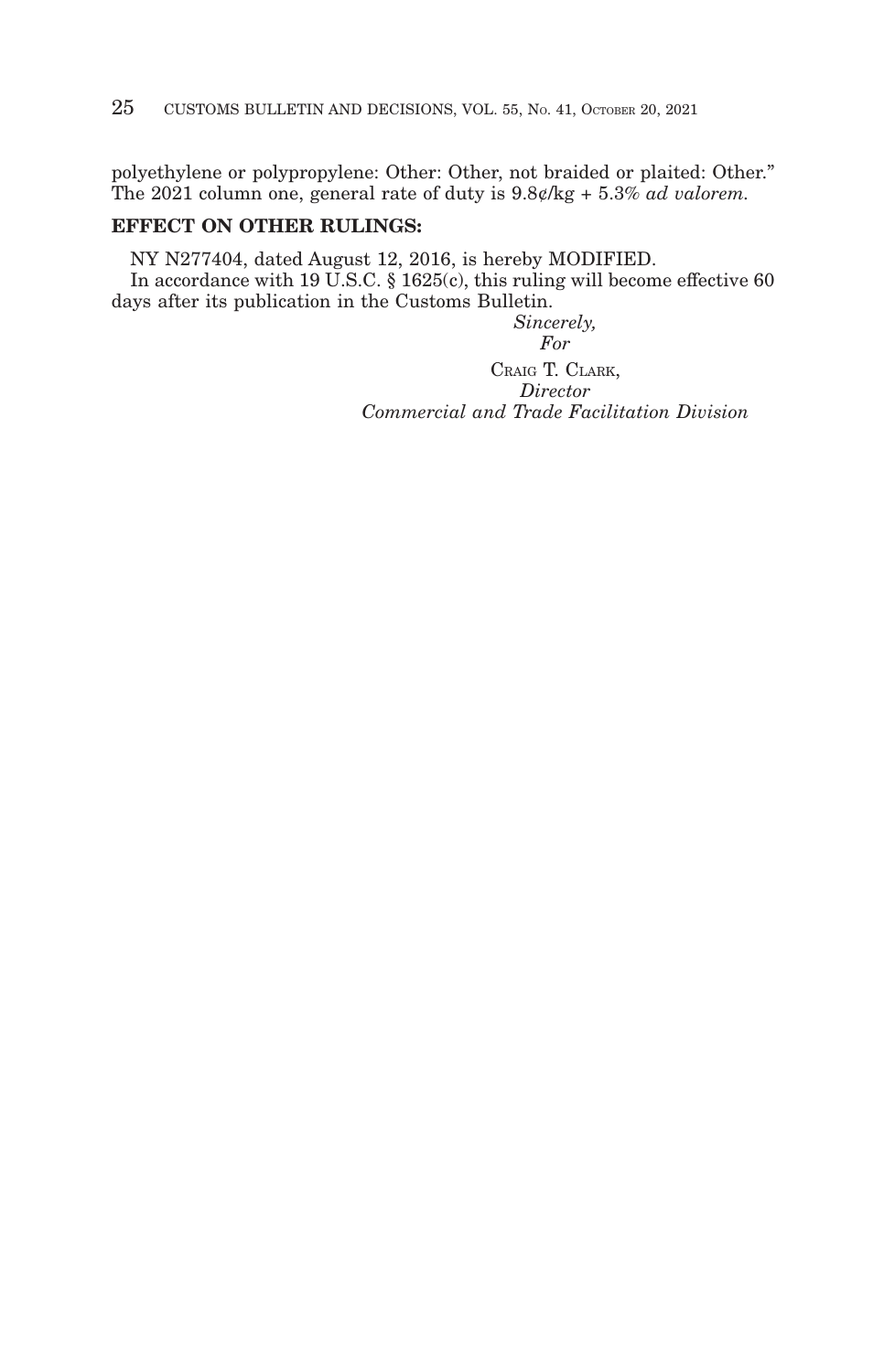# **ENTRY/IMMEDIATE DELIVERY APPLICATION AND ACE CARGO RELEASE**

**AGENCY:** U.S. Customs and Border Protection (CBP), Department of Homeland Security.

**ACTION:** 60-Day notice and request for comments; revision of an existing collection of information.

**SUMMARY:** The Department of Homeland Security, U.S. Customs and Border Protection will be submitting the following information collection request to the Office of Management and Budget (OMB) for review and approval in accordance with the Paperwork Reduction Act of 1995 (PRA). The information collection is published in the **Federal Register** to obtain comments from the public and affected agencies.

**DATES:** Comments are encouraged and must be submitted (no later than December 6, 2021) to be assured of consideration.

**ADDRESSES:** Written comments and/or suggestions regarding the item(s) contained in this notice must include the OMB Control Number 1651–0024 in the subject line and the agency name. Please use the following method to submit comments:

*Email.* Submit comments to: *CBP\_PRA@cbp.dhs.gov.*

Due to COVID–19-related restrictions, CBP has temporarily suspended its ability to receive public comments by mail.

**FOR FURTHER INFORMATION CONTACT:** Requests for additional PRA information should be directed to Seth Renkema, Chief, Economic Impact Analysis Branch, U.S. Customs and Border Protection, Office of Trade, Regulations and Rulings, 90 K Street NE, 10th Floor, Washington, DC 20229–1177, Telephone number 202–325–0056 or via email *CBP\_PRA@cbp.dhs.gov.* Please note that the contact information provided here is solely for questions regarding this notice. Individuals seeking information about other CBP programs should contact the CBP National Customer Service Center at 877–227–5511, (TTY) 1–800–877–8339, or CBP website at *https:// www.cbp.gov/.*

**SUPPLEMENTARY INFORMATION:** CBP invites the general public and other Federal agencies to comment on the proposed and/or continuing information collections pursuant to the Paperwork Reduction Act of 1995 (44 U.S.C. 3501 *et seq.*). This process is conducted in accordance with 5 CFR 1320.8. Written comments and suggestions from the public and affected agencies should address one or more of the following four points: (1) Whether the proposed collection of information is necessary for the proper performance of the functions of the agency, including whether the information will have practical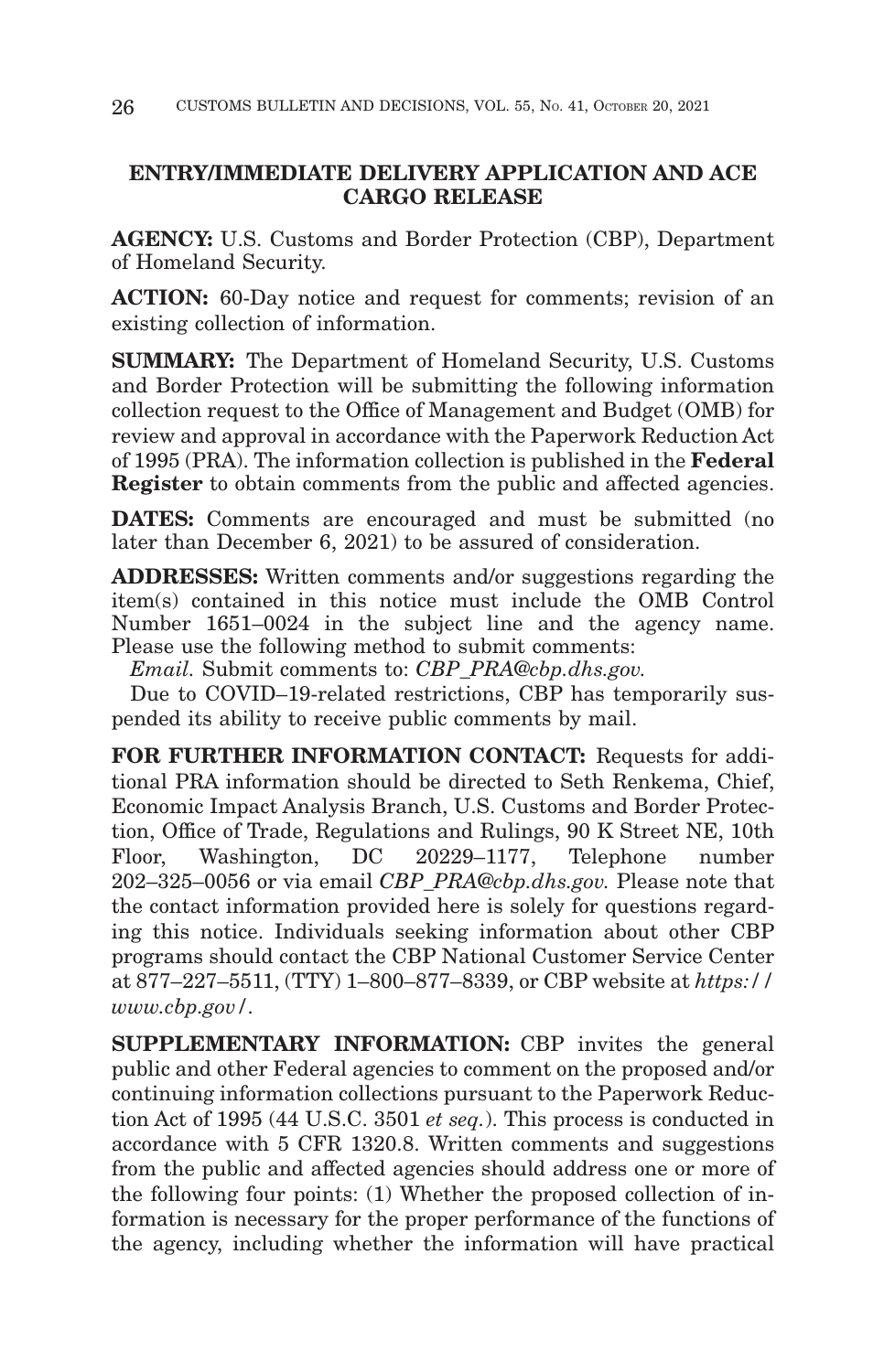utility; (2) the accuracy of the agency's estimate of the burden of the proposed collection of information, including the validity of the methodology and assumptions used; (3) suggestions to enhance the quality, utility, and clarity of the information to be collected; and (4) suggestions to minimize the burden of the collection of information on those who are to respond, including through the use of appropriate automated, electronic, mechanical, or other technological collection techniques or other forms of information technology, *e.g.,* permitting electronic submission of responses. The comments that are submitted will be summarized and included in the request for approval. All comments will become a matter of public record.

# **Overview of This Information Collection**

**Title:** Entry/Immediate Delivery Application and ACE Cargo Release.

**OMB Number:** 1651–0024.

**Form Number:** CBP Forms 3461 and 3461 ALT.

**Current Actions:** Revision.

**Type of Review:** Revision.

**Affected Public:** Businesses.

**Abstract:** All items imported into the United States are subject to examination before entering the commerce of the United States. There are two procedures available to effect the release of imported merchandise, including "entry" pursuant to 19 U.S.C. 1484, and ''immediate delivery'' pursuant to 19 U.S.C. 1448(b). Under both procedures, CBP Forms 3461, Entry/Immediate Delivery, and 3461 ALT are the source documents in the packages presented to Customs and Border Protection (CBP). The information collected on CBP Forms 3461 and 3461 ALT allow CBP officers to verify that the information regarding the consignee and shipment is correct and that a bond is on file with CBP. CBP also uses these forms to close out the manifest and to establish the obligation to pay estimated duties in the time period prescribed by law or regulation. CBP Form 3461 is also a delivery authorization document and is given to the importing carrier to authorize the release of the merchandise.

CBP Forms 3461 and 3461 ALT are provided for by 19 CFR 142.3, 142.16, 141.22, and 141.24. The forms and instructions for Form 3461 are accessible at: *https://www.cbp.gov/newsroom/publications/ forms?title=3461&=Apply.*

*Ace Cargo Release* (formerly referred to as ''Simplified Entry'') is a program for ACE entry summary filers in which importers or brokers may file ACE Cargo Release data in lieu of filing the CBP Form 3461. This data consists of 12 required elements: Importer of record; buyer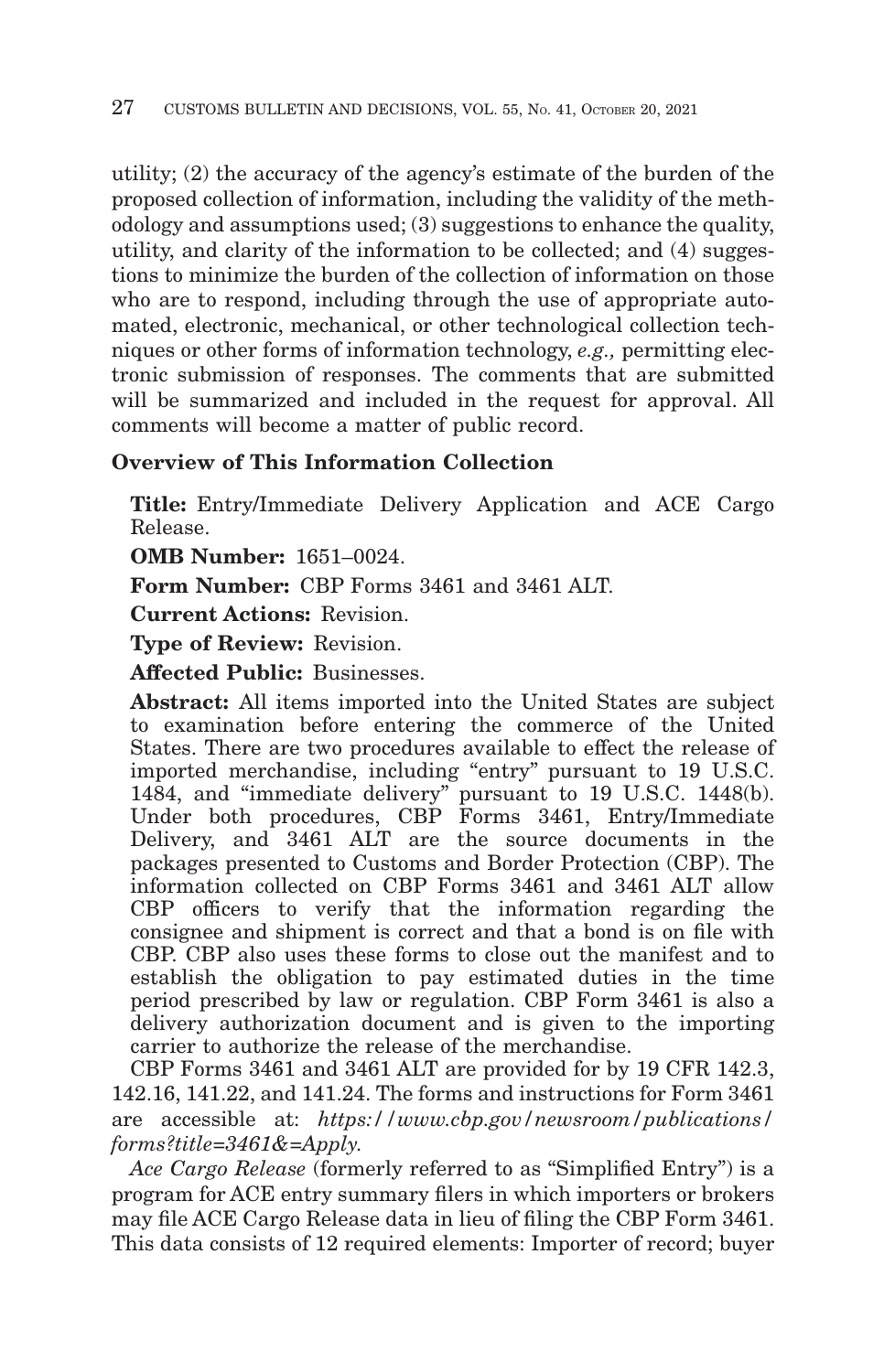name and address; buyer employer identification number (consignee number), seller name and address; manufacturer/supplier name and address; Harmonized Tariff Schedule 10-digit number; country of origin; bill of lading; house air waybill number; bill of lading issuer code; entry number; entry type; and estimated shipment value. The four optional data elements are: The container stuffing location, consolidator name and address, ship to party name and address, and the three Global Business Identifier (GBI) identifiers: (20-Digit Legal Entity Identifier (LEI), 9-digit Data Universal Numbering System (DUNS), and 13-digit Global Local Number (GLN)) for the entry filer and the manufacturer/producer, seller and shipper, and optionally, for the exporter, distributor and packager. The GBI identifiers are the new optional data elements that are being collected to better identify the legal entity that is interacting with CBP. The data collected under the ACE Cargo Release program is intended to reduce transaction costs, expedite cargo release, and enhance cargo security. ACE Cargo Release filing minimizes the redundancy of data submitted by the filer to CBP through receiving carrier data from the carrier. This design allows the participants to file earlier in the transportation flow. Guidance on using ACE Cargo Release may be found at *http:// www.cbp.gov/trade/ace/features*.

It should be noted that ACE Cargo Release was previously called Simplified Entry.

*Type of Information Collection:* Form 3461 Entry/Immediate Delivery (Paper Only).

**Estimated Number of Respondents:** 12,307. **Estimated Number of Annual Responses per Respondent:** 1. **Estimated Number of Total Annual Responses:** 12,307. **Estimated Time per Response:** 15 minutes (0.25 hours). **Estimated Total Annual Burden Hours:** 3,077.

*Type of Information Collection:* ACE Cargo Release: Form 3461, 3461ALT (Electronic Submission).

**Estimated Number of Respondents:** 9,810. **Estimated Number of Annual Responses per Respondent:** 2,994.

**Estimated Number of Total Annual Responses:** 29,371,140.

**Estimated Time per Response:** 10 minutes (0.166 hours).

**Estimated Total Annual Burden Hours:** 4,875,609.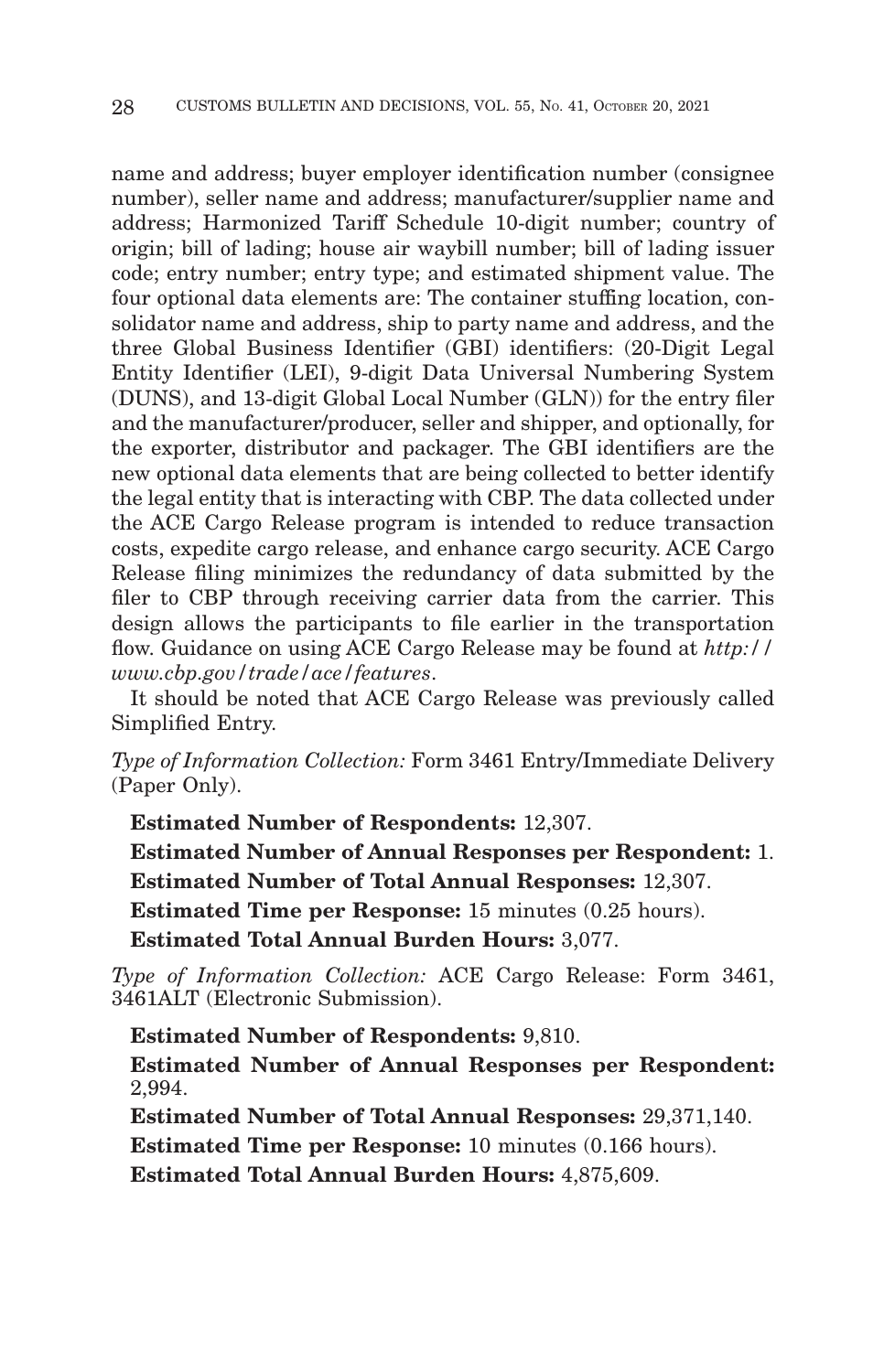Dated: September 30, 2021.

SETH D. RENKEMA, *Branch Chief, Economic Impact Analysis Branch, U.S. Customs and Border Protection.*

[Published in the Federal Register, October 6, 2021 (85 FR 55628)]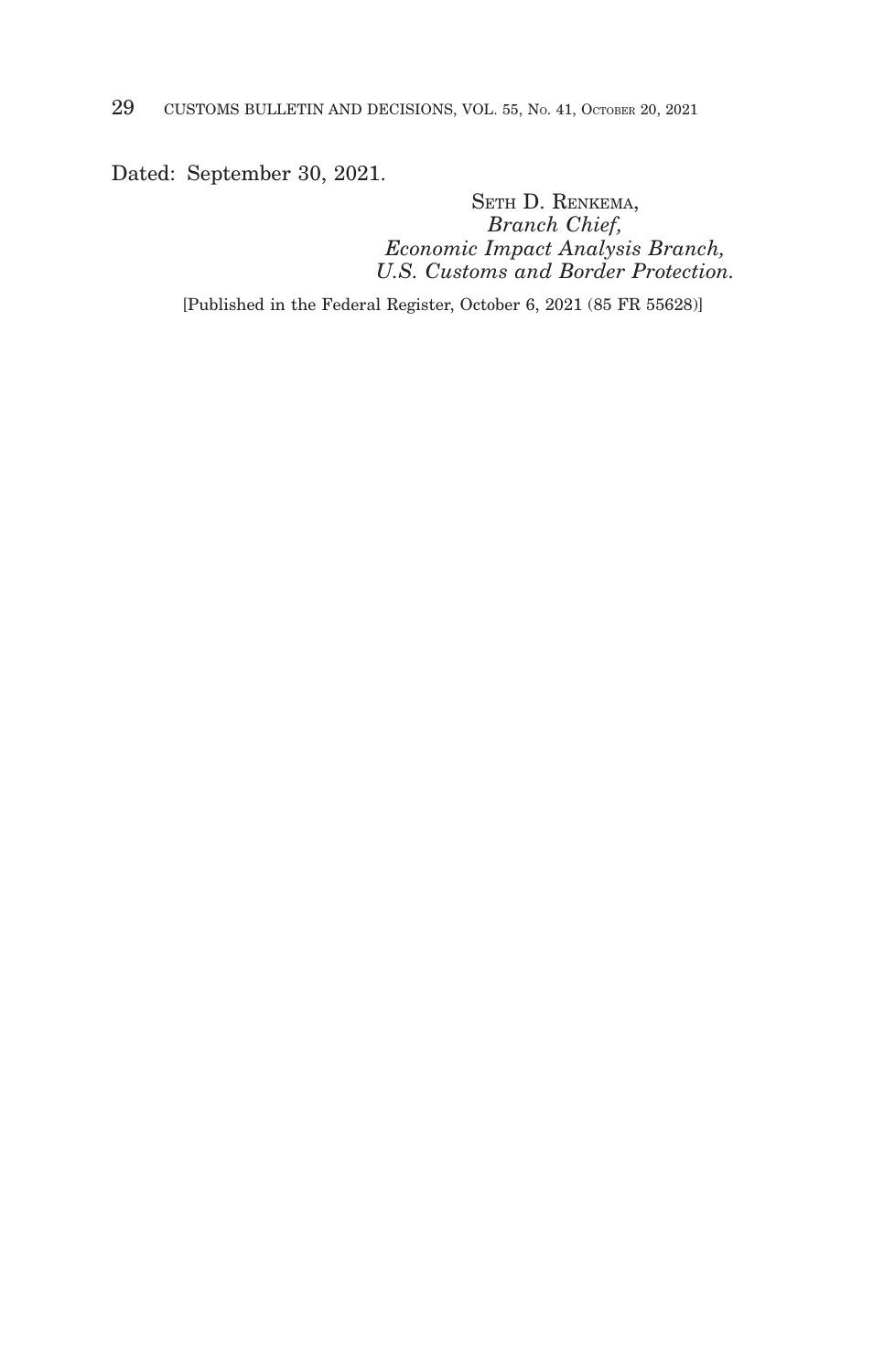# **GLOBAL BUSINESS IDENTIFIER (GBI)**

**AGENCY:** U.S. Customs and Border Protection (CBP), Department of Homeland Security.

**ACTION:** 60-Day Notice and request for comments; This is a new collection of information.

**SUMMARY:** The Department of Homeland Security, U.S. Customs and Border Protection will be submitting the following information collection request to the Office of Management and Budget (OMB) for review and approval in accordance with the Paperwork Reduction Act of 1995 (PRA). The information collection is published in the **Federal Register** to obtain comments from the public and affected agencies.

**DATES:** Comments are encouraged and must be submitted (no later than December 6, 2021) to be assured of consideration.

**ADDRESSES:** Written comments and/or suggestions regarding the item(s) contained in this notice must include the OMB Control Number 1651–0NEW in the subject line and the agency name. Please use the following method to submit comments:

*Email.* Submit comments to: *CBP\_PRA@cbp.dhs.gov.*

Due to COVID–19-related restrictions, CBP has temporarily suspended its ability to receive public comments by mail.

**FOR FURTHER INFORMATION CONTACT:** Requests for additional PRA information should be directed to Seth Renkema, Chief, Economic Impact Analysis Branch, U.S. Customs and Border Protection, Office of Trade, Regulations and Rulings, 90 K Street NE, 10th Floor, Washington, DC 20229–1177, Telephone number 202–325–0056 or via email *CBP\_PRA@cbp.dhs.gov.* Please note that the contact information provided here is solely for questions regarding this notice. Individuals seeking information about other CBP programs should contact the CBP National Customer Service Center at 877–227–5511, (TTY) 1–800–877–8339, or CBP website at *https:// www.cbp.gov/.*

**SUPPLEMENTARY INFORMATION:** CBP invites the general public and other Federal agencies to comment on the proposed and/or continuing information collections pursuant to the Paperwork Reduction Act of 1995 (44 U.S.C. 3501 *et seq.*). This process is conducted in accordance with 5 CFR 1320.8. Written comments and suggestions from the public and affected agencies should address one or more of the following four points: (1) Whether the proposed collection of information is necessary for the proper performance of the functions of the agency, including whether the information will have practical utility; (2) the accuracy of the agency's estimate of the burden of the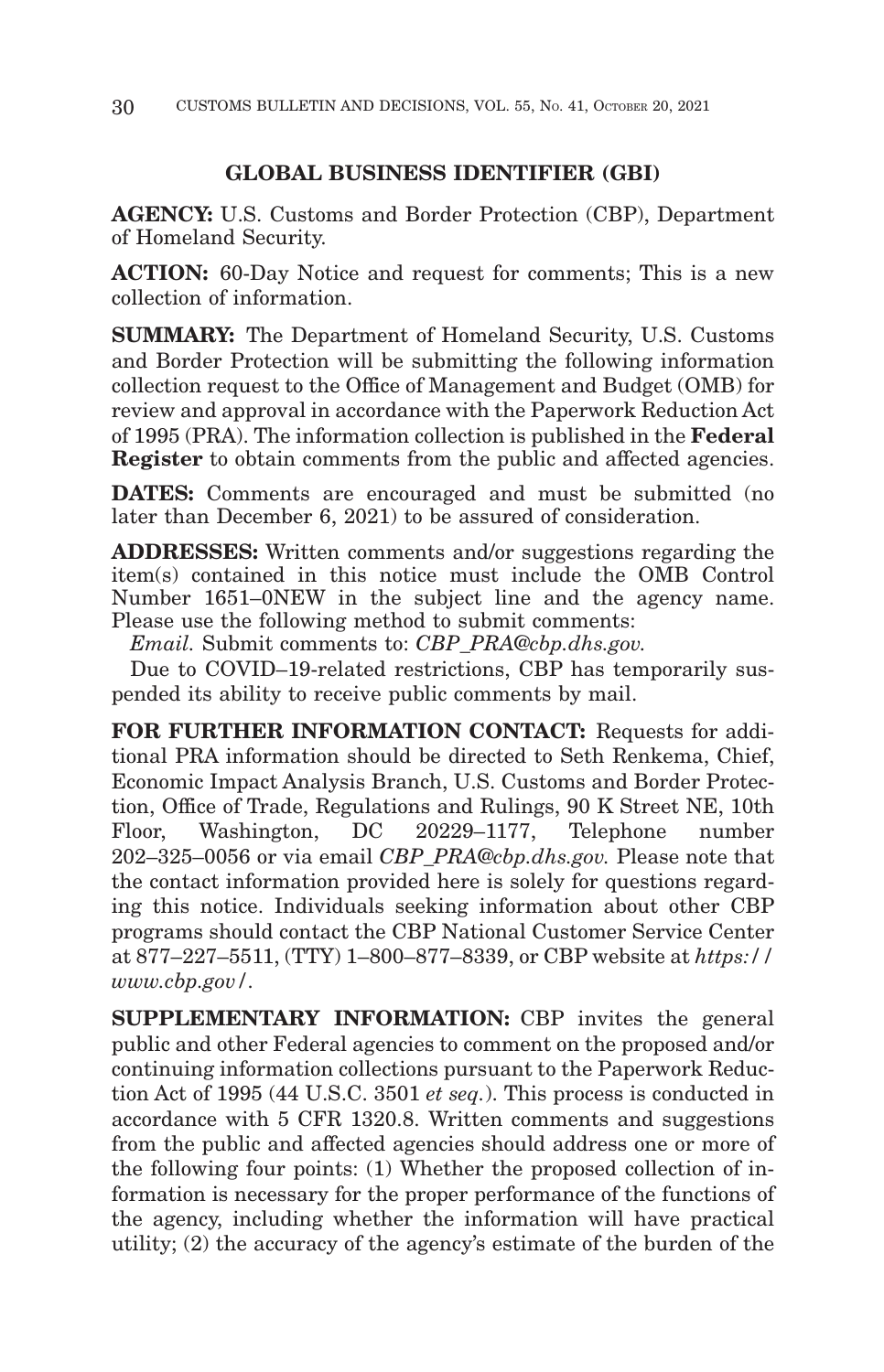proposed collection of information, including the validity of the methodology and assumptions used; (3) suggestions to enhance the quality, utility, and clarity of the information to be collected; and (4) suggestions to minimize the burden of the collection of information on those who are to respond, including through the use of appropriate automated, electronic, mechanical, or other technological collection techniques or other forms of information technology, *e.g.,* permitting electronic submission of responses. The comments that are submitted will be summarized and included in the request for approval. All comments will become a matter of public record.

# **Overview of This Information Collection**

**Title:** Global Business Identifier (GBI).

**OMB Number:** 1651–0NEW.

**Form Number:** N/A.

**Current Actions:** This is a new collection of information.

**Type of Review:** New Information Collection.

**Affected Public:** Businesses.

**Abstract:** U.S. Customs and Border Protection (CBP) is launching a Global Business Identifier (GBI) Evaluative Proof of Concept (EPoC) which aims to determine a single identifier solution that will uniquely discern main legal entity and ownership; specific business and global locations; and supply chain roles and functions. Entry filers must request permission to participate in the GBI EPoC and must obtain and submit all three GBI identifiers as part of the application. The identifiers provide additional information about trade entities and supply chain locations associated with U.S. imports, to CBP for enrollment into the GBI EPoC and, if selected, during the Entry process. The three identifiers are:

- Legal Entity Identifier (LEI)—owned and managed by the Global Legal Entity Identifier Foundation (GLEIF)
- Global Location Number (GLN)—owned and managed by GS1
- Data Universal Numbering System (DUNS)—owned and managed by Dun & Bradstreet (D&B)

GBI EPoC participants will also provide applicant information: Company/entity legal name, legal entity headquarters and/or manufacturing site address, business phone number (associated with provided address), company website, Manufacture/Shipper Identification Code (MID), and Authorized Economic Operator (AEO) identification number (optional).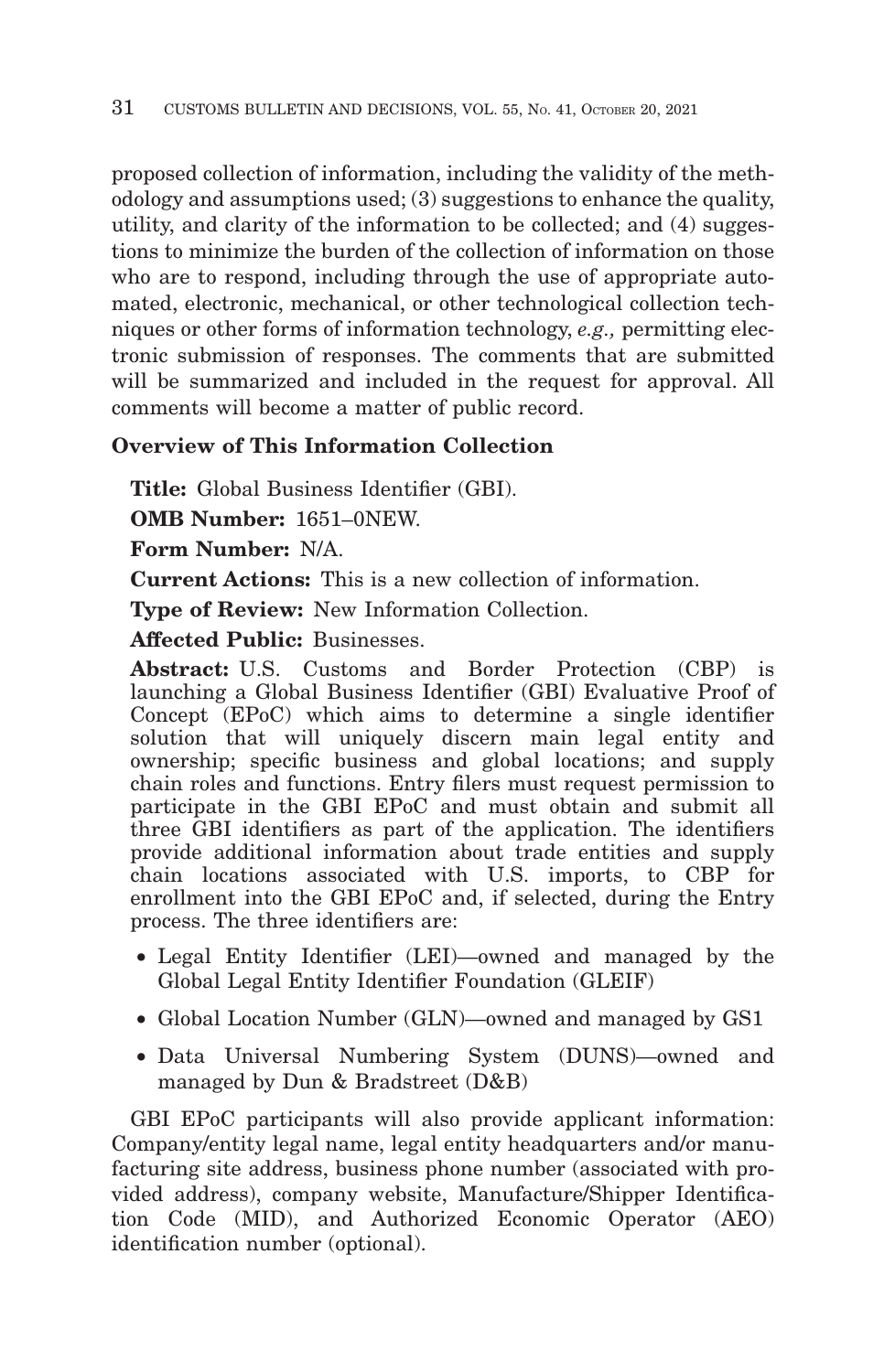Automated Broker Interface (ABI) filers (including brokers and self-filers) will be required to complete a GBI enrollment process, via ABI, prior to submitting the identifiers on an electronic entry (CBP Form 3461). Filers are responsible for the associated costs to obtain all three identifiers and will submit each identifier for the following supply chain roles:

- Manufacturer/Producer (required)
- Shipper (required)
- Seller (required)
- Exporter (optional)
- Distributer (optional)
- Packager (optional)

Section 484 of the Tariff Act of 1930, as amended (19 U.S. Code 1484) and Part 141, Code of Federal Regulations, Title 19 (19 CFR part 141), pertain to the entry of merchandise and authorize CBP to require information that is necessary for CBP to determine whether merchandise may be released from CBP custody. Provisions of the U.S. Code and CBP regulations, in various parts and related to various types of merchandise, specify information that is required for entry. For reference, Part 163, Code of Federal Regulations, Title 19 (19 CFR part 163 Appendix A) refers to a wide variety of regulatory provisions for certain information that may be required by CBP.

By testing the identifiers CBP will take its first step in determining whether to amend regulations to mandate the GBI solution. Furthermore, CBP will understand the utility of collecting and/or combining the identifiers' data and will be able to make an informed decision on whether to mandate the use of the GBI solution as an alternative for the Manufacturer/Shipper Identification Code (MID).

*Type of Information Collection:* Electronic Submission of GBI Data and Enrollment Information.

**Estimated Number of Respondents:** 100. **Estimated Number of Annual Responses per Respondent:** 1. **Estimated Number of Total Annual Responses:** 100. **Estimated Time per Response:** 10 minutes. **Estimated Total Annual Burden Hours:** 17.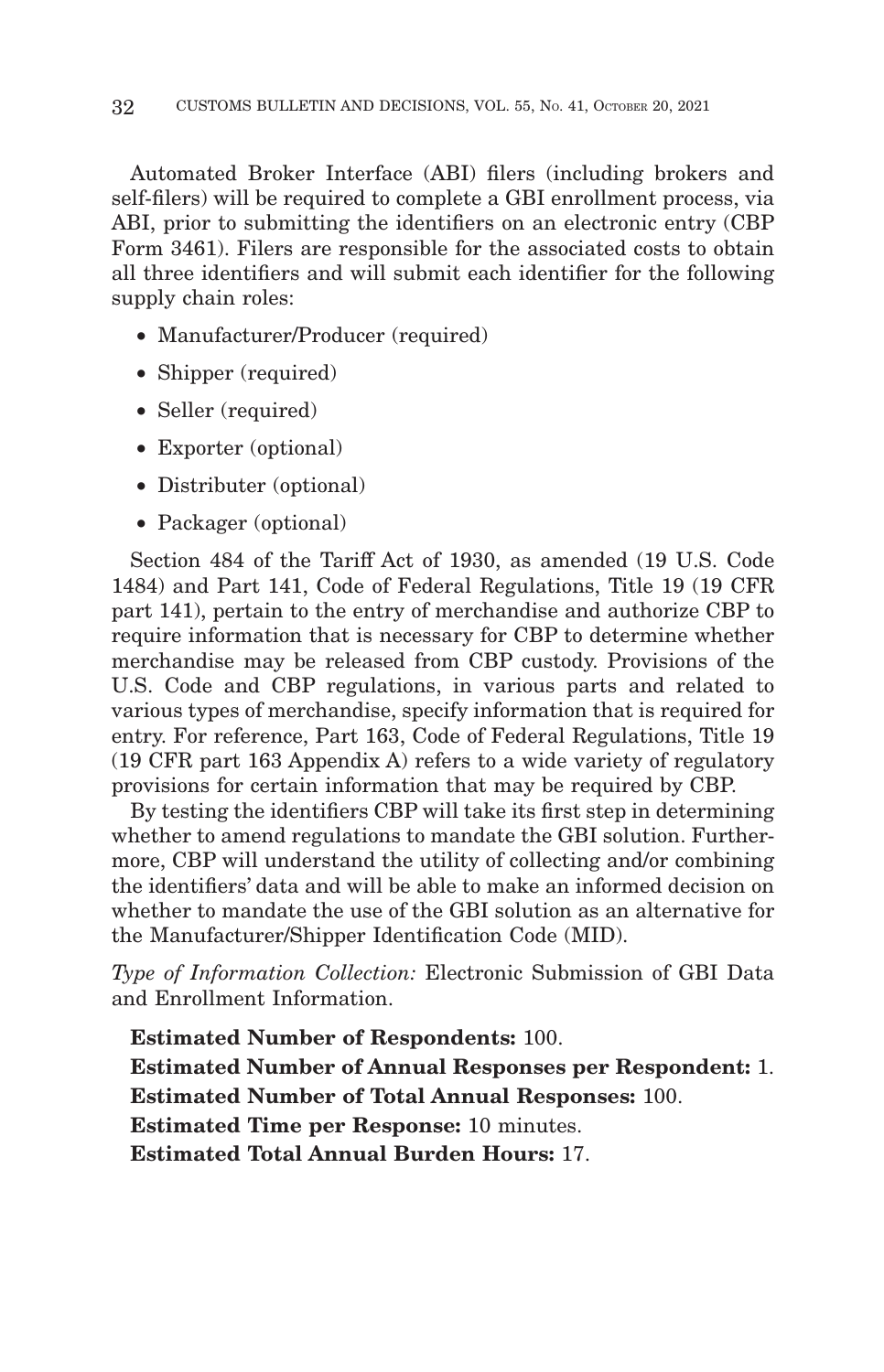Dated: September 30, 2021.

SETH D. RENKEMA, *Branch Chief, Economic Impact Analysis Branch, U.S. Customs and Border Protection.*

[Published in the Federal Register, October 6, 2021 (85 FR 55629)]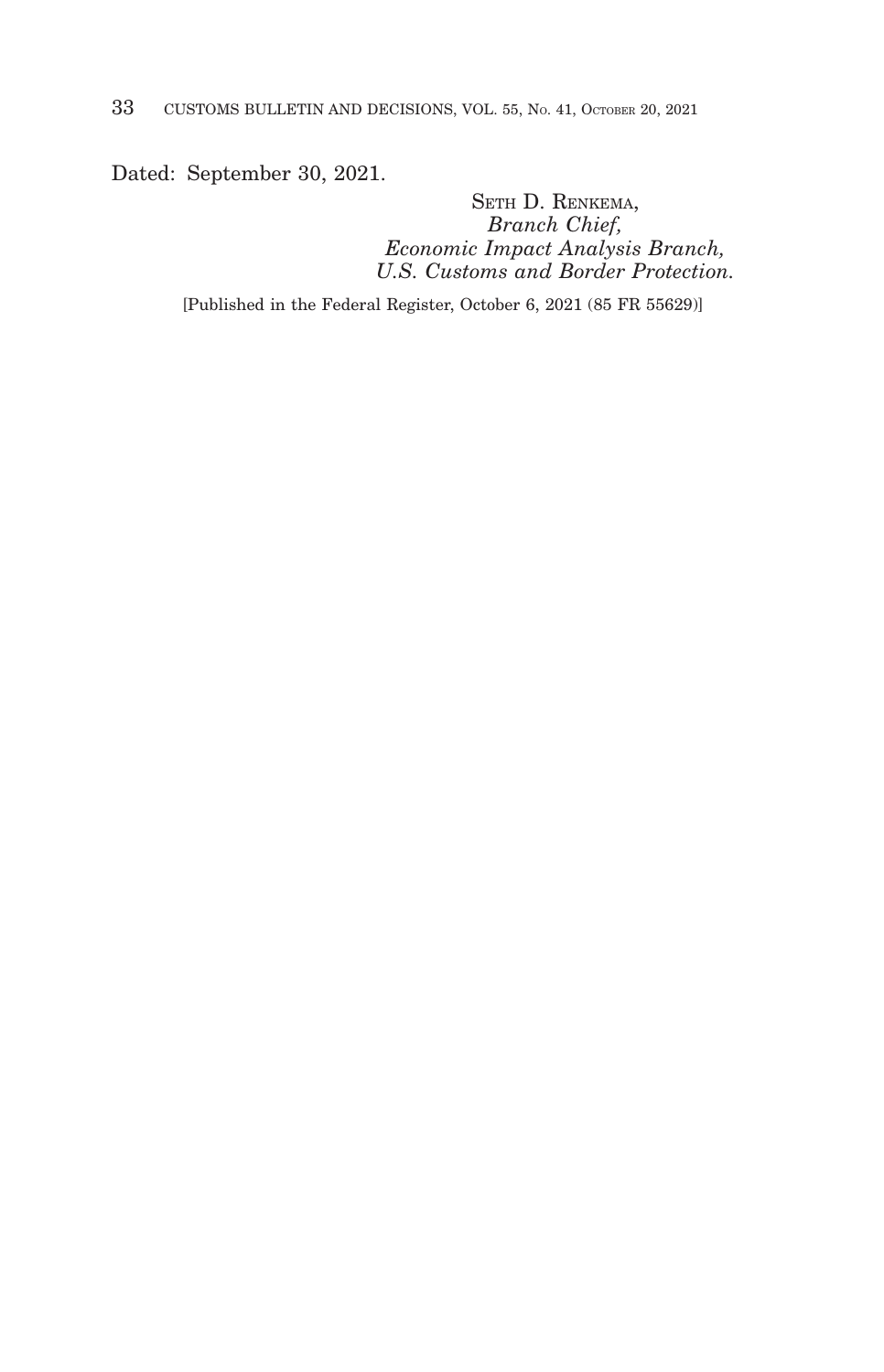# **U.S. Court of Appeals for the Federal Circuit** of Appenderal Circle Systems Co.

HYUNDAI ELECTRIC & ENERGY SYSTEMS CO., LTD., Plaintiff-Appellant v. UNITED STATES, ABB ENTERPRISE SOFTWARE INC., Defendants-Appellees

#### Appeal No. 2021–1009

Appeal from the United States Court of International Trade in No. 1:19-cv-00058- MAB, Judge Mark A. Barnett.

Decided: October 4, 2021

RON KENDLER, White & Case LLP, Washington, DC, argued for plaintiffappellant. Also represented by DAVID EDWARD BOND.

KELLY A. KRYSTYNIAK, Commercial Litigation Branch, Civil Division, United States Department of Justice, Washington, DC, argued for defendant-appellee United States. Also represented by BRIAN M. BOYNTON, JEANNE DAVIDSON, LOREN MISHA PREHEIM; DAVID W. RICHARDSON, Office of the Chief Counsel, United States Department of Commerce, Washington, DC.

MELISSA M. BREWER, Kelley Drye & Warren, LLP, Washington, DC, argued for defendant-appellee ABB Enterprise Software Inc. Also represented by ROBERT ALAN LUBERDA, DAVID C. SMITH, JR.

Before NEWMAN, REYNA, and HUGHES, *Circuit Judges*.

#### REYNA, *Circuit Judge*.

Hyundai Electric & Energy Systems Co. appeals a judgment of the U.S. Court of International Trade sustaining the U.S. Department of Commerce's final results in the fifth administrative review of the antidumping duty order on large power transformers from the Republic of Korea. Hyundai challenges Commerce's decision to cancel verification on the grounds that the information submitted by Hyundai was unverifiable, Commerce's reliance on facts otherwise available, and Commerce's use of an adverse inference in selecting from among the facts otherwise available. For the reasons stated below, we affirm.

I

The U.S. Department of Commerce ("Commerce") imposes antidumping duties on imported products that are sold or likely to be sold in the U.S. at "less than fair value" ("dumping") when those sales threaten or cause material injury to a U.S. industry. 19 U.S.C. § 1673. In general, to determine whether such products are sold at less than fair value, Commerce undertakes an investigation to ascertain the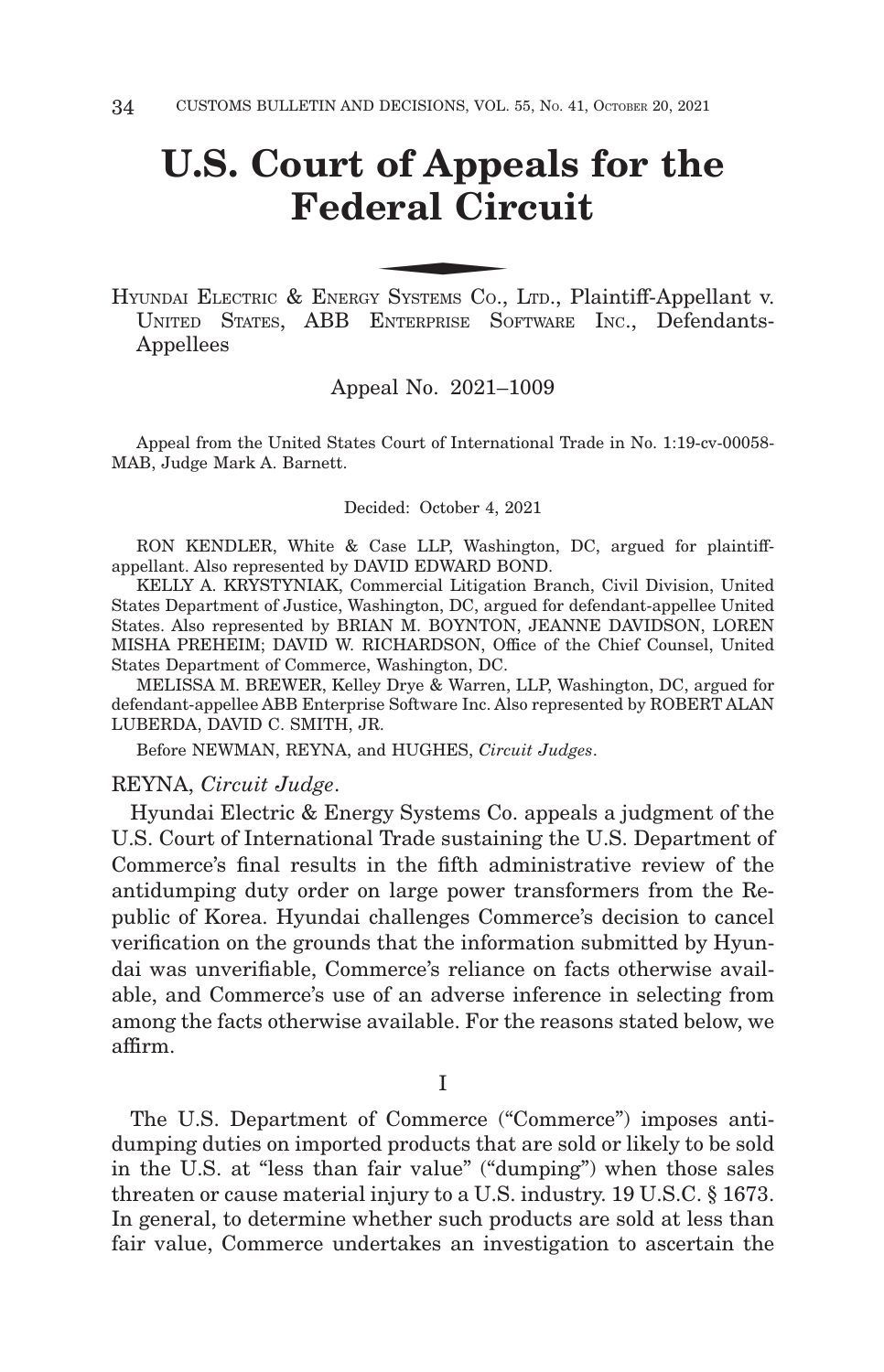difference between the "normal value" of the imported goods, i.e., the sales price in the home market, and the price at which the goods are sold in the U.S. *Id.* §§ 1677(35), 1677b(a). If Commerce determines that a company is selling goods in the U.S. for less than their normal value, and if the U.S. International Trade Commission ("ITC") determines that such dumping threatens or causes material injury to a U.S. industry,<sup>1</sup> Commerce issues an antidumping duty order imposing an appropriate antidumping duty rate to remedy the threat or injury. *Id.*  $\S$ § 1673d(a)(1),(b)(1), (c)(2). After Commerce issues such an order, an affected party may request an annual administrative review so that Commerce can update dumping margins, if appropriate, to address continued dumping, if any. *See* 19 U.S.C. § 1675.

Section 1677m governs Commerce's conduct of administrative reviews and defines, in certain respects, how Commerce must treat information submitted by an interested party. For example, if an interested party promptly notifies Commerce after receiving an information request that it is "unable to submit the information requested in the requested form and manner," and (among other things) proposes an alternative form, Commerce must consider the party's proposal and may modify its requirements to avoid an "unreasonable burden" on the party. *Id.* § 1677m(c)(1).Commerce must also notify the interested party of a deficiency in its response and, if practicable, provide the party an opportunity to rectify the deficiency. *Id.* § 1677m(d). In certain circumstances, § 1677m prohibits Commerce from declining to consider submitted information even though it does not comply with all of Commerce's requirements. *See id.* § 1677m(e). That prohibition applies where the information is "necessary to the determination" and all of the following requirements are met:

(1) the information is submitted by the deadline established for its submission,

(2) the information can be verified,

(3) the information is not so incomplete that it cannot serve as a reliable basis for reaching the applicable determination,

(4) the interested party has demonstrated that it acted to the best of its ability in providing the information and meeting the requirements established by the administering authority or the Commission with respect to the information, and

(5) the information can be used without undue difficulties.

<sup>1</sup> While the respective investigations of Commerce and the ITC are conducted concurrently, this appeal only involves Commerce's less than fair value investigation.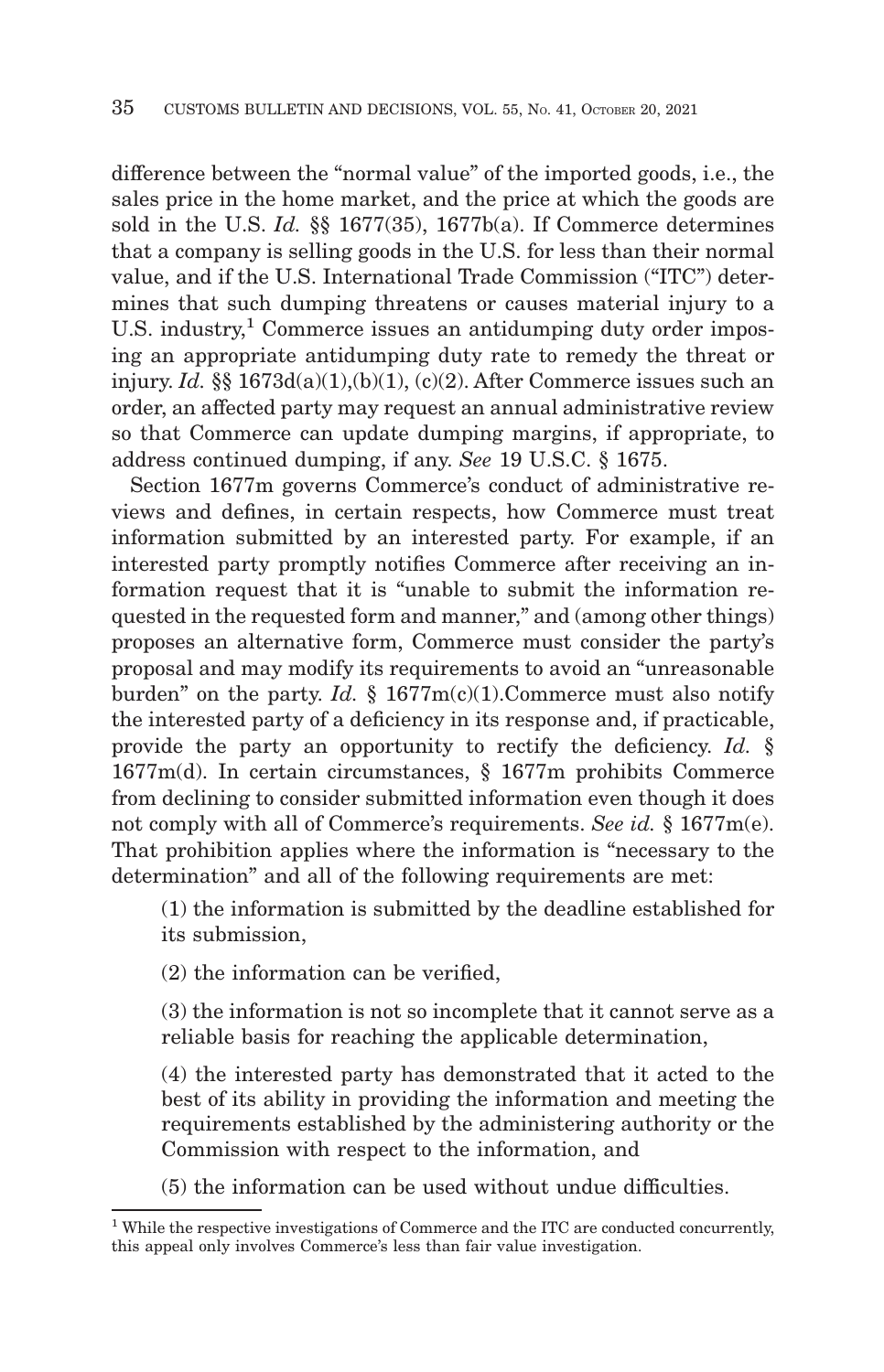*Id.*

Commerce is required to "verify all information relied upon" in making a final determination in an administrative review in certain circumstances, i.e., when a specified domestic interested party files a timely verification request and no verification was conducted in the two immediately preceding administrative reviews. *Id.* § 1677m(i); 19 C.F.R. § 351.307(b)(1)(v). Commerce's regulations also provide that Commerce will conduct a verification when good cause exists. 19 C.F.R.  $\S$  351.307(b)(1)(iv). The regulations further set deadlines for the submission of "factual information," which vary depending on the type of information. *Id.* § 351.301(c). For factual information other than the types specified in §  $351.301(c)(1)-(4)$ , §  $351.301(c)(5)$  sets a submission deadline of "30 days before the scheduled date of the preliminary results in an administrative review, or 14 days before verification, whichever is earlier." *Id.* § 351.301(c)(5).

Section 1677e applies when information requested by Commerce is incomplete or inaccurate. Under that section, Commerce must make determinations based on "facts otherwise available" when "necessary information is not available on the record," *id.* § 1677e(a)(1), or when a party engages in the following conduct:

(A) withholds information that has been requested by the administering authority or the Commission under this subtitle,

(B) fails to provide such information by the deadlines for submission of the information or in the form and manner requested, subject to subsections $(c)(1)$  and  $(e)$  of section 1677m of this title, (C) significantly impedes a proceeding under this subtitle, or

(D) provides such information but the information cannot be verified as provided in section 1677m(i) of this title,

#### *id.* § 1677e(a)(2).<sup>2</sup>

Section 1677e also permits Commerce to draw an adverse inference "in selecting from among the facts otherwise available" when "an interested party has failed to cooperate by not acting to the best of its ability to comply with a request for information." *Id.*  $\S 1677e(b)(1)(A)$ . In such a case, Commerce is not required to determine a dumping margin as if the interested party had complied. *Id.* § 1677e(b)(1)(B). Commerce may draw an adverse inference from various sources of

 $2$  Section 1677e(a) further specifies that the requirement to rely on facts otherwise available is subject to the requirements in Section  $1677m(d)$ , which requires Commerce to provide notice and, if practicable, an opportunity to rectify a deficiency in a party's response to a request for information from Commerce.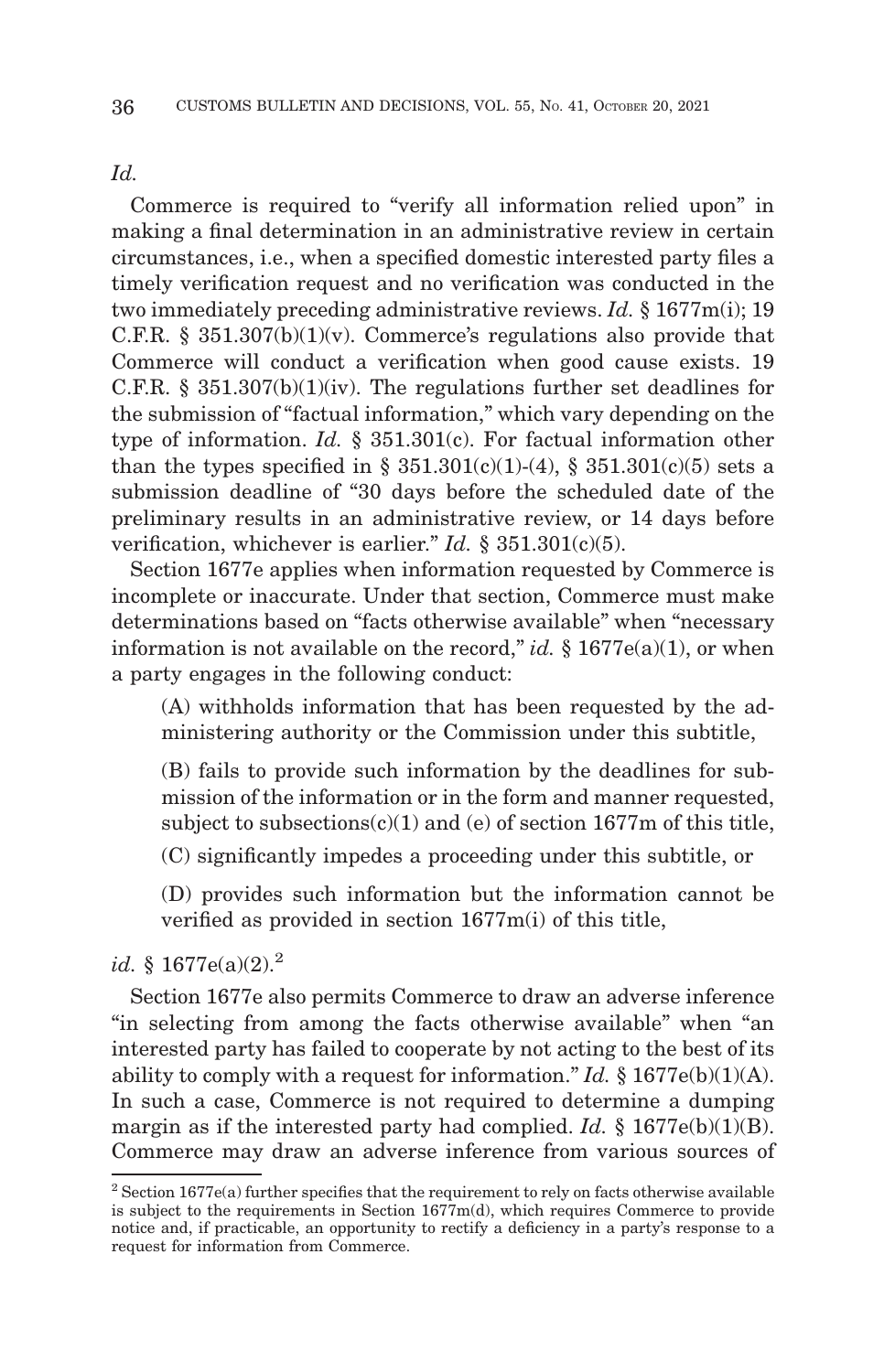information, including the petition, a final determination in the underlying investigation, any previous administrative review, or "any other information placed on the record." *Id.* § 1677e(b)(2). If Commerce properly draws an adverse inference, then it may "use any dumping margin from any segment of the proceeding under the applicable antidumping order," *id.* § 1677e(d)(1)(B); it may exercise discretion to apply "the highest" dumping margin if warranted based on "the situation that resulted in the administering authority using an adverse inference," *id.* § 1677e(d)(2); and it is not required to estimate what the dumping margin would have been if the interested party had cooperated or to demonstrate that the dumping margin selected reflects the alleged commercial reality of the interested party, *id.* § 1677e(d)(3).

#### II

#### A

On October 16, 2017, Commerce initiated its fifth administrative review of the antidumping duty order on large power transformers ("LPTs") from the Republic of Korea for the period of review (i.e., "POR") of August 1, 2016, to July 31, 2017. Initiation of Antidumping and Countervailing Duty Administrative Reviews, 82 Fed. Reg. 48,051 (Oct. 16, 2017) (J.A. 26). Commerce selected Hyundai Heavy Industries Co. as a mandatory respondent. Hyundai Electric & Energy Systems Co. ("Hyundai") later became the successor-in-interest to Hyundai Heavy Industries Co. J.A. 27985 n.1.

On December 13, 2017, Commerce issued its initial questionnaire seeking specific information related to Hyundai's U.S. and home market sales of LPTs during the POR. This case involves two categories of information that Commerce requested from Hyundai, namely product-specific cost information and cost-reconciliation information.

#### Product-Specific Cost Information

In Section D of its initial questionnaire, Commerce requested information regarding Hyundai's costs of producing LPTs. *See* J.A. 205–69. That section specifically sought information about, *inter alia*, Hyundai's cost accounting system, including for example "the level of product specificity over which [Hyundai's] cost accounting system normally captures production costs." J.A. 211. It also asked Hyundai to "[i]dentify and quantify" the "differences between the reporting methodology and the normal books and records." J.A. 217. In other words, Commerce sought information regarding any discrepancies between the cost data reported to Commerce and the cost data actu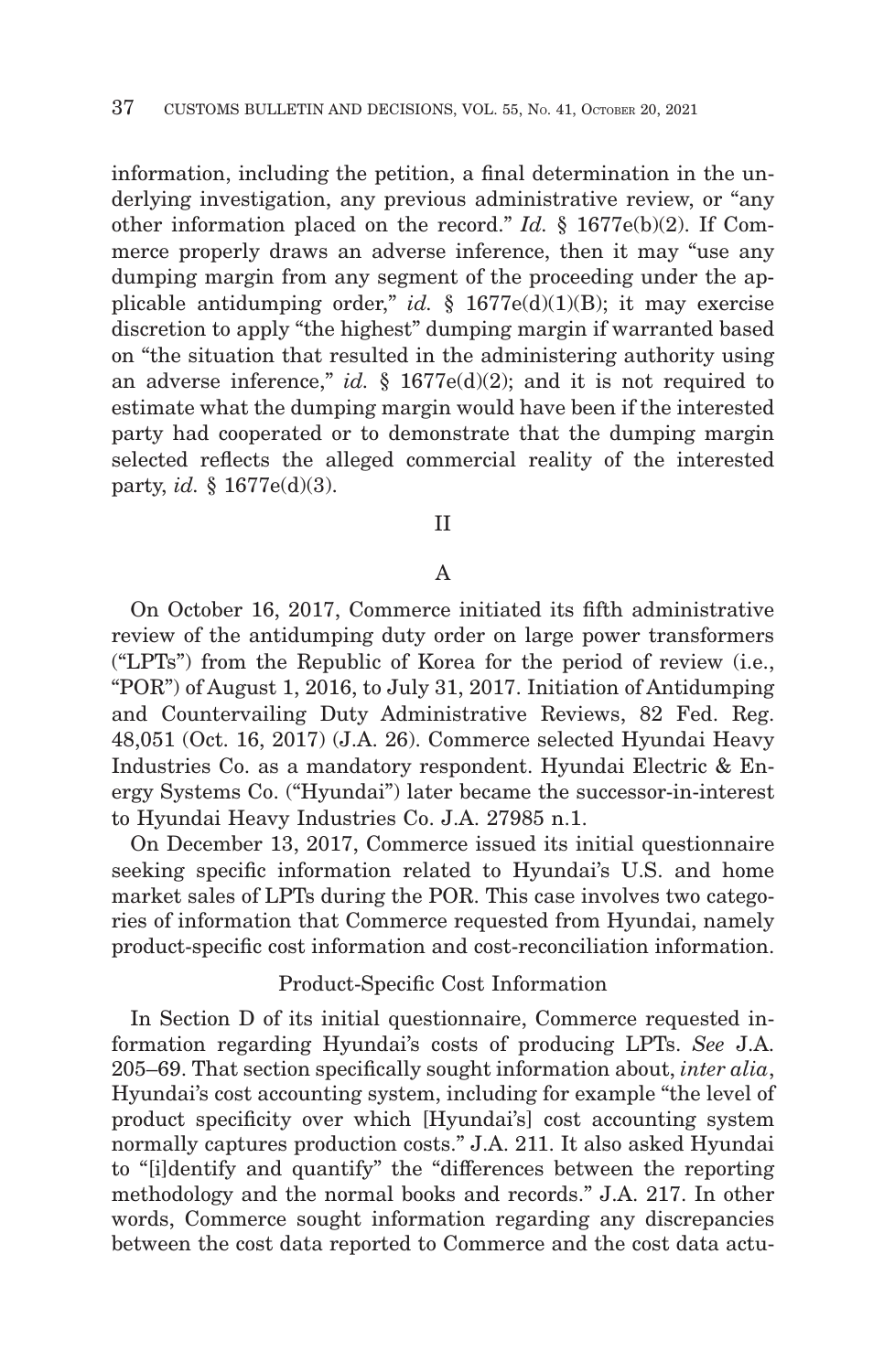ally kept in Hyundai's normal books and records. *Id.* In response, Hyundai disclosed that it had shifted costs among projects in the ordinary course of business to show that each LPT project was profitable. J.A. 7687; Appellant's Br. 30.

On May 24, 2018, Commerce issued a supplemental questionnaire. J.A. 16748–50. In question 9, Commerce referenced Hyundai's cost shifting and requested a detailed disclosure of "the total costs recorded in [Hyundai's SAP accounting system], the total costs reported to the Department, and an itemization of the materials and related costs making up the difference" for each sale in the U.S. market and home market. J.A. 16748. Commerce also asked Hyundai to "[e]xplain in detail how [it] was able to identify and quantify the costs that were miss-recorded [sic] in [its] SAP system" and to "show how the adjustments in each project offset each other and reconcile in total." J.A. 16748–49.

In response, Hyundai submitted Attachment SD-16, which included (i) a "Breakdown of Direct Material Cost by Material Type" on an annual basis from 2015 to 2017; (ii) a "Monthly Direct Material Cost" for the same three years; and (iii) a "Breakdown of Direct Material Cost by Project Number" for the month of March 2016, which preceded the period of review. J.A. 16909–12. Hyundai explained that the attachment showed the differences between the LPT projects' SAP bills of materials and their actual bills of materials. J.A. 16788. Hyundai further explained, "To prepare the reconciliation, Hyundai downloaded the BOMs [i.e., bills of materials] from both systems and by computer program was able to trace all materials in the [actual] BOMs to the SAP BOMs." J.A. 16788–89.

On July 12, 2018, Commerce sent Hyundai a second supplemental questionnaire. J.A. 25047–50. Commerce explained, "You did not provide a response to question 9," and it listed a schedule of required items:

a. Total POR costs recorded in SAP and the total POR costs reported to [Commerce]. Ensure the total POR cost reported to [Commerce] agrees [with Hyundai's cost of production] file.

b. For the difference between the SAP costs and the reported costs . . . itemize each specific material and conversion cost item which make up that difference. For example, identify all parts and raw materials that are included or excluded from other LPTs.

c. For all SAP and reported cost itemized material and [conversion] cost differences, show which LPT project the itemized items were shifted to / from in SAP.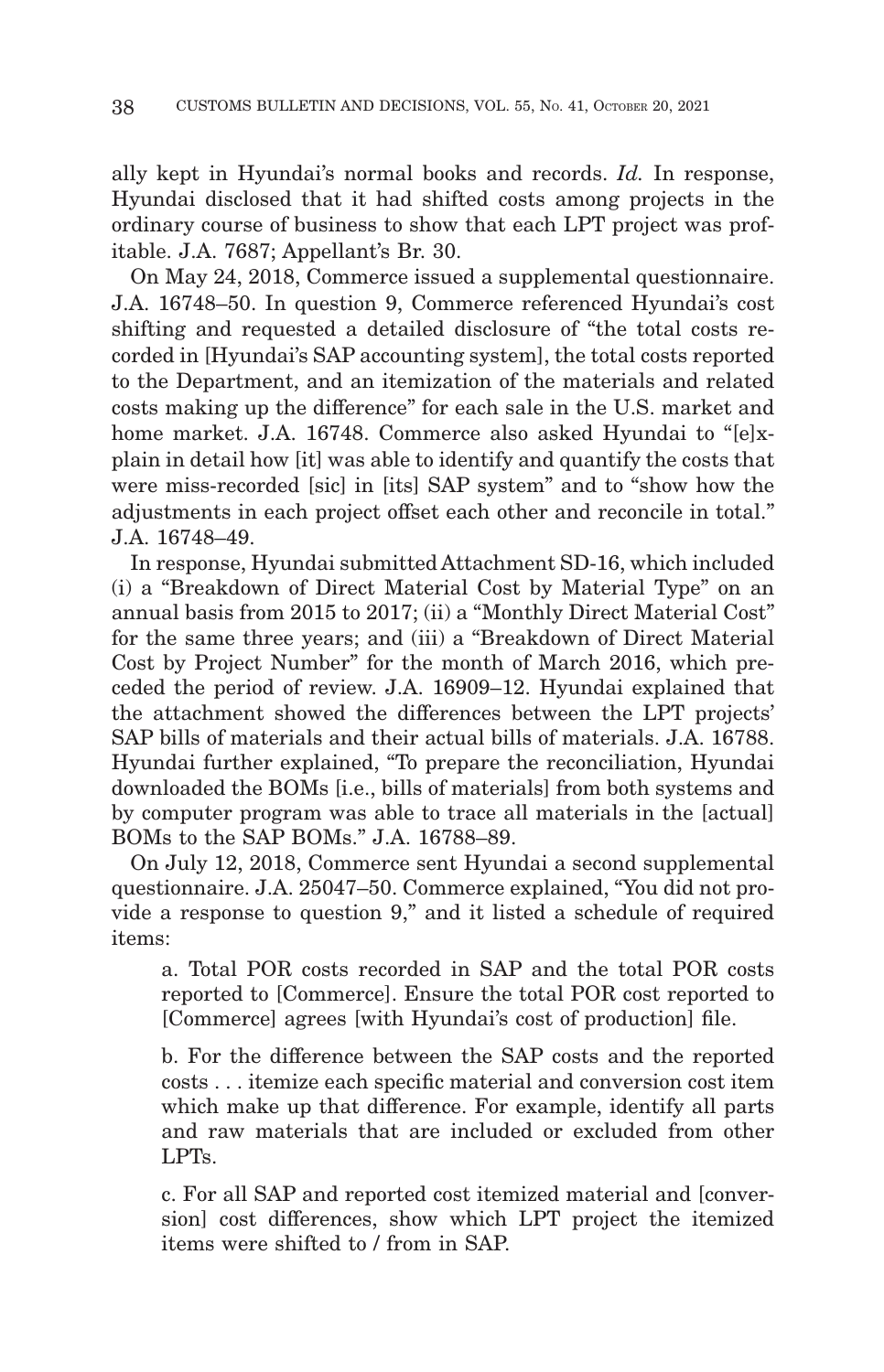d. Explain in detail how [Hyundai was] able to identify and [quantify] the costs which were miss-recorded [sic] in SAP.

#### J.A. 25049.

Hyundai responded again on July 23, 2018. J.A. 27355–57, 27366–86. This time, Hyundai provided Attachment 2SD-1, a worksheet that divided the total cost differences by LPT project for reconciliation purposes into six categories: "(1) expenses recorded after the year of cost of goods sold ('COGS') recognition for the project; (2) recalculated silicon steel cost; (3) recalculated other material costs; (4) material costs incurred after the year of COGS recognition; (5) recalculated scrap; and (6) recalculated fixed overhead." J.A. 27355–56, 27369. For a single category, "other material costs," Attachment 2SD-1 purported to show given costs shifted to particular projects and described the corresponding types of materials. *See* J.A. 27370.

Regarding silicon steel costs, Hyundai explained that, "[u]nlike all other materials, silicon steel is fungible and it is not possible to trace the projects to and from which silicon steel cost might have been shifted." J.A. 27356. Hyundai further stated that "actual silicon steel consumption is not recorded on a project basis, and only can be calculated manually by reference to the silicon steel processing reports." *Id.* In Attachment 2SD-1, Hyundai provided data on shifting of steel costs for one sample LPT project. J.A. 27369–70. Hyundai also referenced earlier-submitted Attachment SD-18, which compared, for one LPT project, the "projected consumption" (calculated by engineers to "achieve the desired electrical properties") and the "actual consumption" as stated in the steel processing report. J.A. 16789–90, 16925. Hyundai explained that "there can be differences between the core steel purchased for a particular transformer and the [silicon] steel consumed," and it disclosed the "yield loss" for the sample provided in Attachment SD-18. J.A. 16789–90. With respect to the remaining four categories, Hyundai disclosed aggregate cost data.

#### Cost-Reconciliation Information

In its initial questionnaire, Commerce asked Hyundai to provide worksheets, similar to the sample Commerce provided, "that illustrate how the costs reported on the financial statements reconcile to the general ledger or trial balance, to the cost accounting system (*i.e.*, the source used to derive the reported costs), and to the reported costs." J.A. 216–18. Hyundai responded by providing a worksheet called WS2 in Attachment D-20 that identified nine categories of costs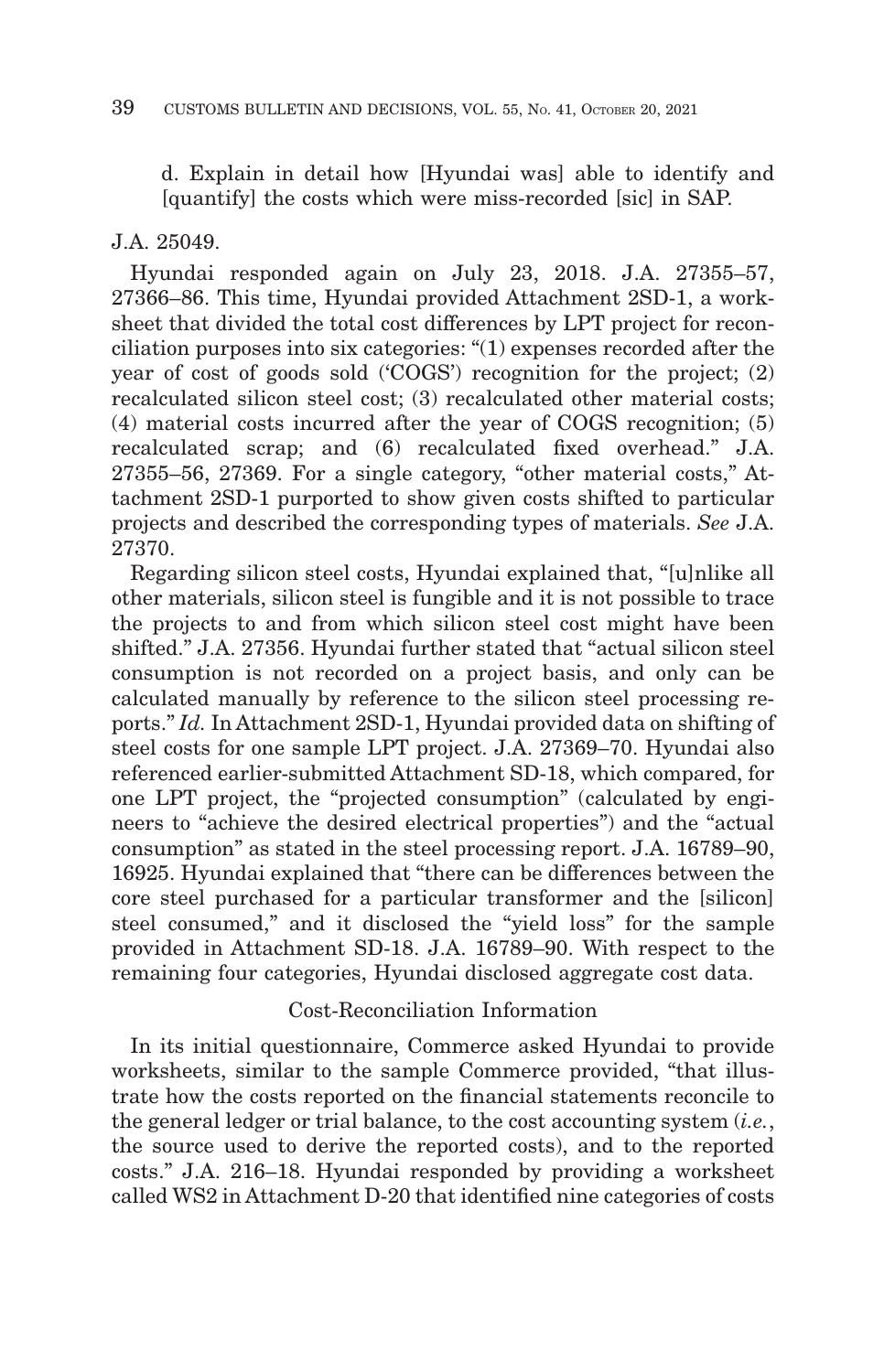and, for each category, distinguished between "Subject Merchandise" and "Non-subject Merchandise." J.A. 8033; *see also* J.A. 8.

Commerce issued a supplemental questionnaire that requested Hyundai to "[d]iscuss how [it] separated cost of sales on tab WS2 between MUC and non-MUC"3 and to "[d]emonstrate and provide supporting documentation for the MUC and non-MUC breakout for [transformers]." J.A. 16750. Hyundai responded by providing Attachment SD-23, which showed the same information as that provided in Hyundai's initial response. J.A. 17076.

Subsequently, after Commerce issued its preliminary results, Hyundai submitted a case brief in which it clarified for the first time that the line item for non-MUC for transformers included the cost of manufacturing for "1) non-subject merchandise; 2) third-country sales; 3) U.S. shipments that did not enter the United States during the POR; and, 4) home market shipments made outside the POR and window periods." J.A. 28309. Hyundai did not separately identify these reconciliation items in its questionnaire responses.

B

Commerce issued its preliminary results on August 31, 2018, assigning Hyundai a 60.81 percent *ad valorem* antidumping margin, the same margin assigned in the previous administrative review. J.A. 27985–8008. Commerce explained that it used an adverse inference in selecting from the facts otherwise available because Hyundai "had failed to cooperate by not acting to the best of its ability to comply with a request for information to reconcile reported costs at the individual LPT project-level to its normal records." J.A. 27998. Commerce found that "[t]he missing information [wa]s necessary for Commerce to analyze Hyundai's section D responses and to calculate a margin." *Id.* Specifically, regarding product-specific costs, Commerce explained that Hyundai "failed to provide part-specific itemized cost differences." J.A. 28002–03. In submitting Attachment 2SD-1, Hyundai "only provided the cost differences in aggregate" and averred that "it [wa]s not possible to trace" cost differences for silicon steel, the largest material input. J.A. 28003.

Commerce also explained, regarding cost reconciliation, that Hyundai had "failed to provide its cost reconciliation in the format requested" and failed to adjust the cost of production figures from fiscal year cost of goods sold to period-of-review cost of goods sold. *Id.* Commerce concluded that, despite having "many opportunities," Hyundai "failed to provide support for the cost differences or an

<sup>3 &</sup>quot;MUC" refers to merchandise under consideration, and "Non-MUC" refers to merchandise not under consideration.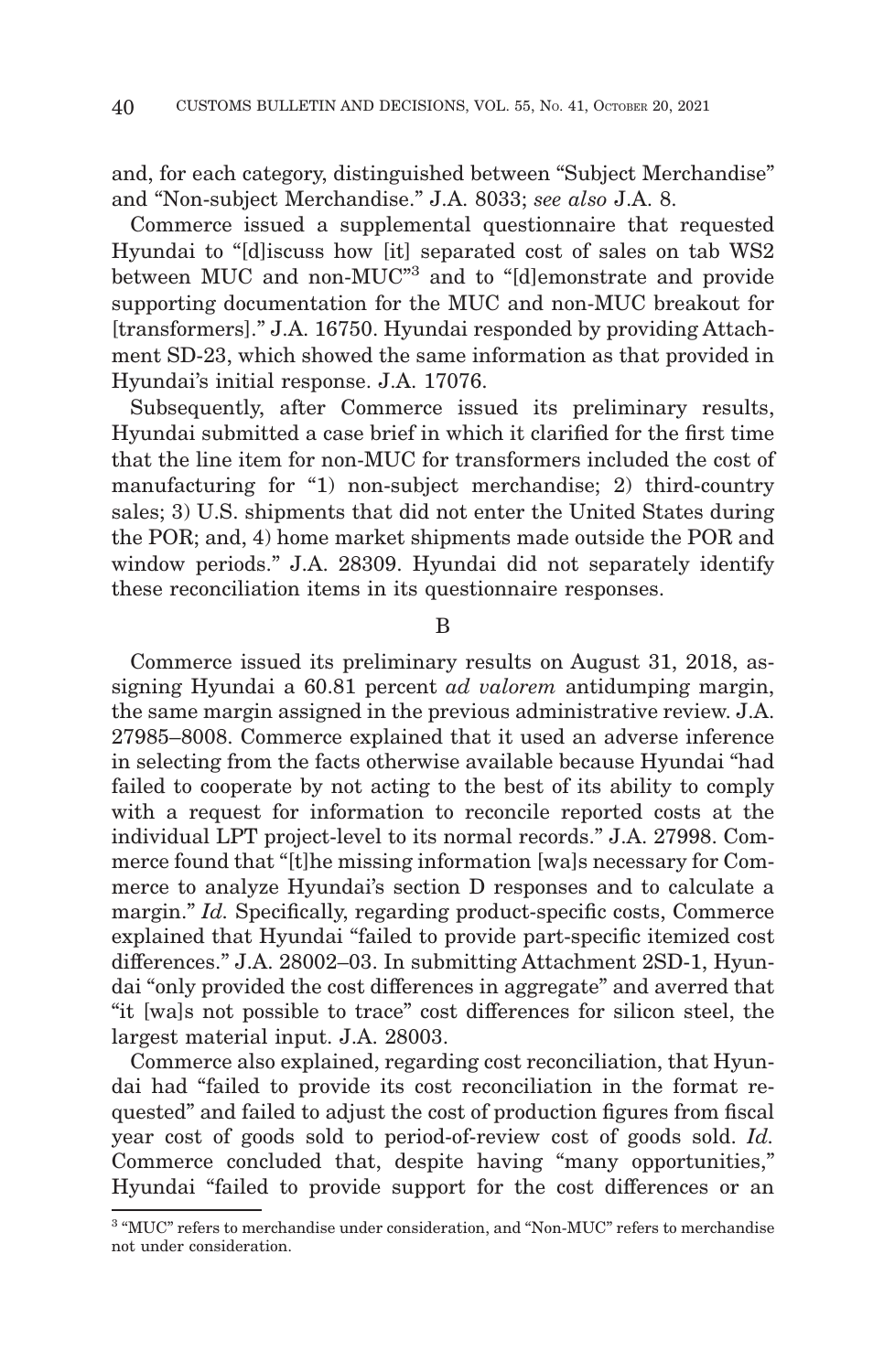accurate cost reconciliation" and therefore "Commerce was left with unreliable cost data." J.A. 28004. Commerce also stated that "the information submitted by the established deadline cannot be verified," *id.*, and shortly thereafter it sent Hyundai a letter confirming that it had decided not to conduct a verification. J.A. 28097.

On April 12, 2019, after the parties had submitted their case briefs following Commerce's preliminary results, Commerce published its final results and an accompanying issues and decision memorandum. J.A. 28295–321. Commerce again assigned Hyundai a dumping margin of 60.81 percent *ad valorem*, J.A. 28320, and it "continue[d] to find that Hyundai failed to provide the information as requested, or to sufficiently address its manipulation of transformer costs, within its own normal books and records," J.A. 28301.

Commerce first addressed the reliability of Hyundai's productspecific costs and found that Hyundai inadequately responded to the initial questionnaire by "only identif[ying] the cost difference in aggregate for each [LPT] project" and by "fail[ing] to fully distinguish each quantity and value difference between its SAP[] costs and the costs reported to Commerce by cost type (*i.e.*, raw materials, direct labor, *etc.*)." J.A. 28304. It further found that Hyundai inadequately responded to Commerce's supplemental questionnaire because "Hyundai again identified only the total POR cost differences" and, for one sample month outside the period of review, "Hyundai provided a table showing the difference between each project's SAP[] BOM and the [actual] BOM, and not between SAP[] and the reported costs." J.A. 28304.

Commerce likewise found that Hyundai inadequately responded to its second supplemental questionnaire by providing the requested level of detail for "only one of the six categories of cost, *i.e.*, other materials, that it identified as being manipulated." J.A. 28305. Regarding the silicon steel category, Commerce explained that "Hyundai failed to demonstrate and support how each project's reported silicon steel consumption quantities and per-unit input values were calculated, that they truly represent actual consumption, and how the per-unit input valuations differed from those recorded in SAP[]." *Id.* "Hyundai simply attributed the difference in quantities between the silicon steel processing report and the engineering calculations to yield losses"; however, Commerce rejected that attribution because "[y]ield losses are typically based on the difference between the consumption for the job and the actual amount in the final product, not between consumption at a preliminary processing stage and theoretical quantities." J.A. 28306. Commerce further found that Hyundai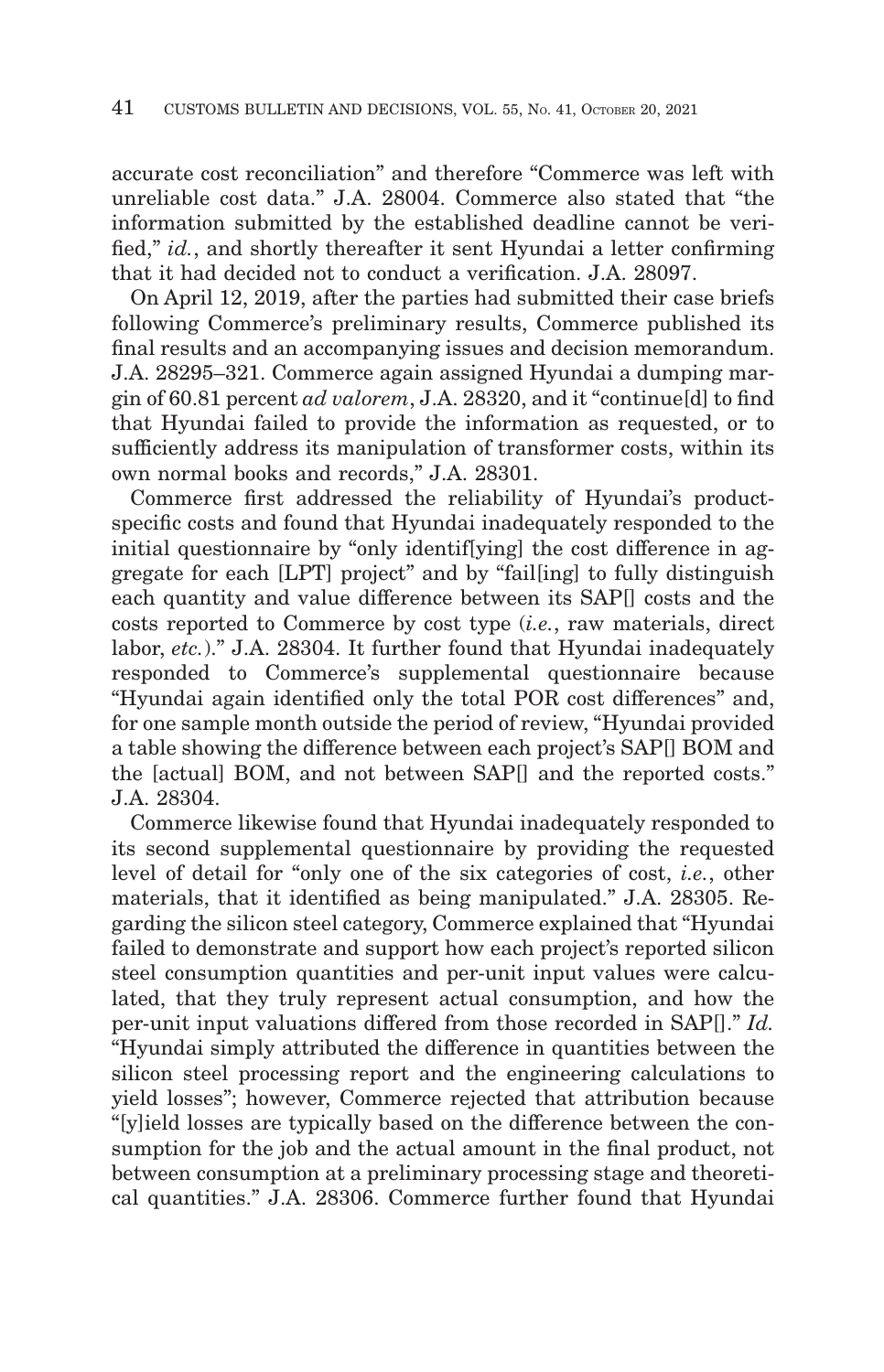had failed to show cost differences as requested for the remaining four categories of costs identified by Hyundai. *Id.*

Commerce also rejected Hyundai's argument that the information provided was sufficient because "Commerce has previously relied on the very same information which Commerce now considers unreliable." *Id.* Commerce explained that in the earlier proceedings "Hyundai claimed that it was stopping the practice, however the shifting reoccurred in this segment." *Id.* Further, Commerce found reason in this administrative review to "take a closer look at [Hyundai's] continuing practice and [its] attempt to correct the manipulation" because, in the earlier proceedings, unlike these, "Hyundai indicated the manipulation was limited to select parts of the SAP[] system only." J.A. 28307.

Commerce then turned to Hyundai's cost reconciliation. *Id.* It found that Hyundai provided a cost reconciliation in response to Commerce's initial questionnaire that "a) did not comply with the format requested and b) did not provide requested details." J.A. 28309. Specifically, Commerce had asked Hyundai to "[l]ist each category of non-MUC separately" and reiterated that request in a supplemental questionnaire. *Id.* In the reconciliations Hyundai provided, however, Hyundai "did not provide details on each category of non-MUC" but instead "included a single line titled 'Non-MUC from Transformer' as a reconciling item with no explanation or support." *Id.* Commerce found it was not until Hyundai's case brief after the preliminary results that Hyundai explained that the single reconciling item included "1) non-subject merchandise; 2) third-country sales; 3) U.S. shipments that did not enter the United States during the POR; and, 4) home market shipments made outside the POR and window periods." *Id.* Commerce rejected as "nonsensical" Hyundai's argument that details on these [non-MUC] items are not relevant because Commerce would ultimately exclude them." J.A. 28310. Commerce stated that it "routinely analyze[s] costs excluded from reporting and request[s] supporting documents and detailed explanations of why the cost is appropriate to exclude." *Id.* Commerce also explained that, in a case such as this "where the respondent admits to manipulating its normal books and records, and the excluded costs include LPTs sold to third countries and merchandise made at the same facilities, it was even more crucial for Commerce to identify the detailed reconciling categories and related costs." *Id.*

Commerce next found that Hyundai had not acted to the best of its ability, and thus an adverse inference was warranted. J.A. 28312. Commerce explained that "Hyundai failed to provide the basic information necessary to perform the dumping calculations as described in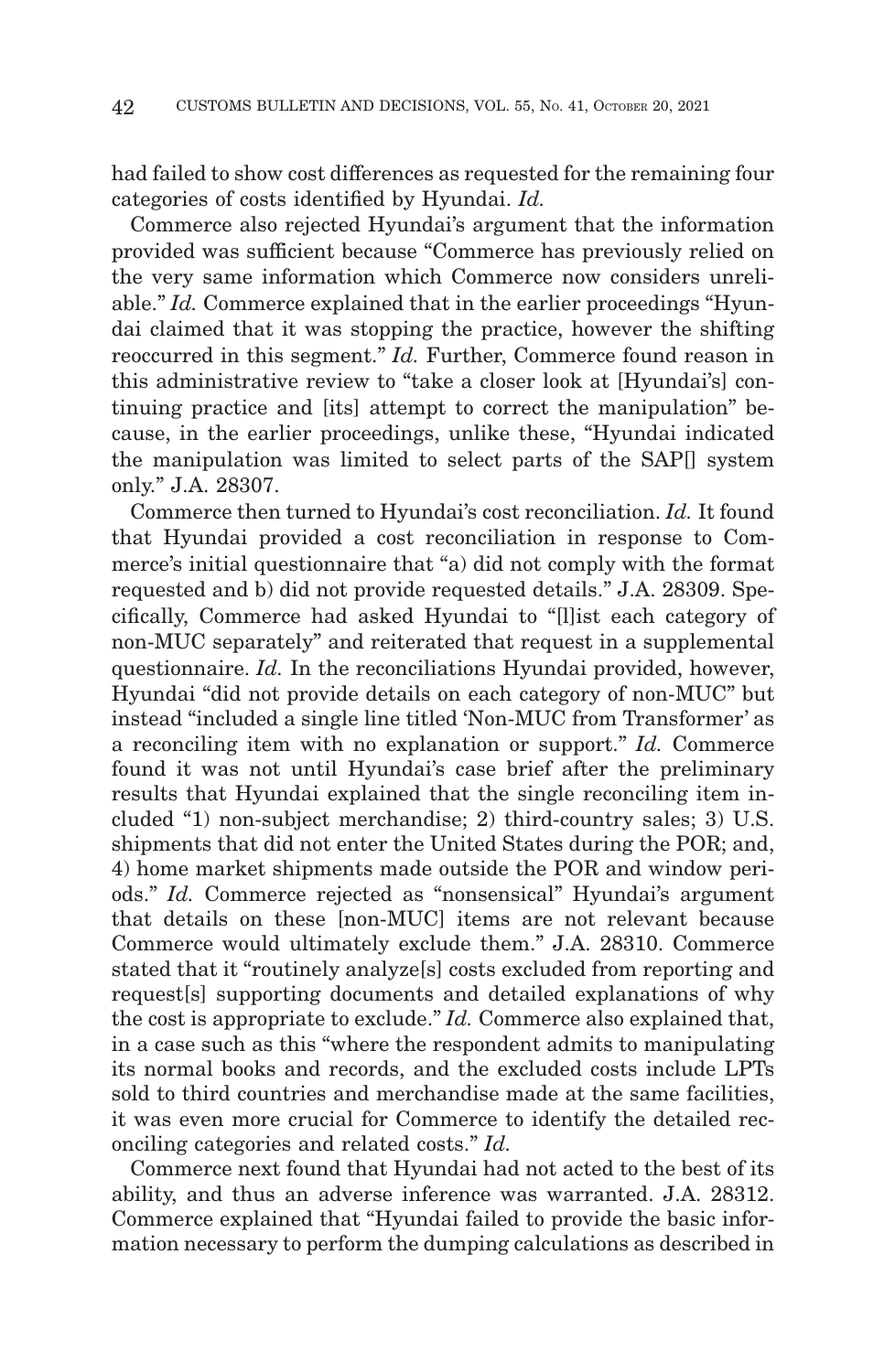the preceding comments and to substantiate what the actual costs were for its transformers." J.A. 28317. Hyundai's failure to provide the basic information, Commerce found, prevented Commerce from calculating an accurate antidumping margin and from reversing the effects of Hyundai's cost shifting. *Id.* Commerce found that Hyundai's failures to disclose the requested information rendered verification "meaningless," and it rejected Hyundai's argument that it should conduct verification to accept new information that would establish the accuracy of its data and resolve the issues stemming from its cost shifting, J.A. 28313.

 $\mathcal{C}$ 

On May 8, 2019, Hyundai sought judicial review in the U.S. Court of International Trade ("CIT"). Hyundai challenged certain aspects of Commerce's final determination, including its (1) cancellation of verification, (2) application of facts otherwise available, and (3) use of an adverse inference. *Hyundai Elec. & Energy Sys. Co. v. United States*, 466 F. Supp. 3d 1303, 1307 (Ct. Int'l Trade 2020). On August 4, 2020, the CIT issued a decision sustaining Commerce's final results in their entirety. *Id.* The CIT first determined that substantial evidence supported Commerce's decisions to rely on facts otherwise available and cancel verification. *Id.* at 1309–18. The CIT pointed to Commerce's findings that Hyundai had failed to provide adequate information on product-specific costs and cost reconciliation. *Id.*

Regarding Hyundai's product-specific cost disclosures, the CIT noted Commerce's finding that Hyundai had only provided adequate product specific cost information for one of the six cost categories identified by Hyundai, namely other material costs. *See id.* at 1310–13. The CIT also pointed to Commerce's finding that Hyundai had not tracked the shifting of silicon steel costs from one project to another and had not properly accounted for the differences between the amounts reported in the silicon steel processing reports and the engineering documents. *Id.* at 1313–14. The CIT explained, as Commerce had found, Hyundai had also failed to adequately report product-specific costs on the four remaining cost categories identified by Hyundai; instead, Hyundai had provided sample and aggregate data. *Id.* at 1314–15.

Regarding Hyundai's cost-reconciliation disclosures, the CIT rejected Hyundai's arguments that it had provided information satisfying Commerce's requests and that Commerce did not ask Hyundai for the level of detail that Commerce contends it did. *Id.* at 1316–17.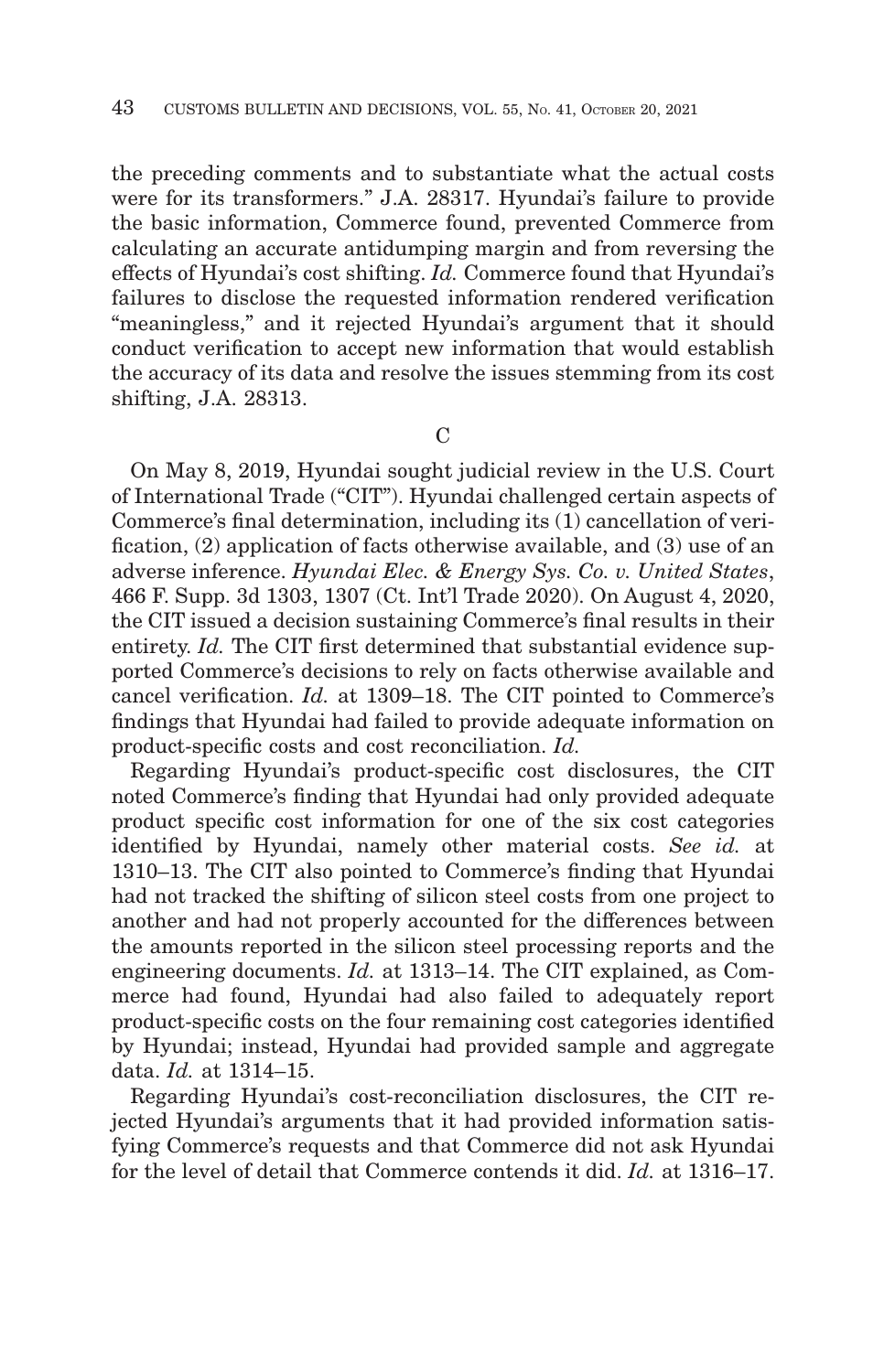The CIT also determined that substantial evidence supported Commerce's use of an adverse inference. *Id.* at 1318–20. The CIT rejected Hyundai's argument that Commerce, in determining that Hyundai had failed to comply to the best of its ability, improperly overlooked the limitations of Hyundai's cost accounting system. *Id.* at 1318–19. The CIT reasoned that, although Hyundai did not adequately report its cost-reconciliation and product-specific costs, that information "had to be available to Hyundai if it had accurately recaptured all costs—and indeed, in limited instances, Hyundai provided discrete samples detailing the adjustments for short periods of time and for limited categories of expenses." *Id.* at 1319.

Hyundai appealed. We have jurisdiction under 28 U.S.C. §  $1295(a)(5)$ .

#### III

We apply the same standard of review applied by the CIT. *Dupont Teijin Films USA, LP v. United States*, 407 F.3d 1211, 1215 (Fed. Cir. 2005); *SNR Roulements v. United States*, 402 F.3d 1358, 1361 (Fed. Cir. 2005). Accordingly, we uphold a determination by Commerce unless it is "unsupported by substantial evidence . . . or otherwise not in accordance with law." 19 U.S.C. § 1516a(b)(1)(B)(i); *Dupont*, 407 F.3d at 1215; *SNR Roulements*, 402 F.3d at 1361; *see also Fujitsu Gen. Ltd. v. United States*, 88 F.3d 1034, 1038 (Fed. Cir. 1996). Substantial evidence means "such relevant evidence as a reasonable mind might accept as adequate to support a conclusion." *Matsushita Elec. Indus. Co. v. United States*, 750 F.2d 927, 933 (Fed. Cir. 1984) (quoting *Universal Camera Corp. v. NLRB*, 340 U.S. 474, 477 (1951)).

A

Commerce's decision to rely on facts otherwise available was supported by substantial evidence and not contrary to law. Section 1677e instructs Commerce to rely on facts otherwise available when, for example, "necessary information is not available on the record." 19 U.S.C. § 1677e(a)(1). Commerce explained that information pertaining to both product-specific costs and reconciliation was missing from the record and prevented it from understanding Hyundai's cost shifting and determining an antidumping margin. Regarding Hyundai's product-specific costs, Commerce itemized the specific information it needed from Hyundai in the second supplemental questionnaire. In response, Hyundai identified six categories of costs but only provided the requested level of detail for a single category, other materials.

With respect to the silicon steel category, Hyundai failed to provide the details requested. Instead, it explained that it was "not possible to trace" cost shifting for silicon steel. Hyundai also attributed discrep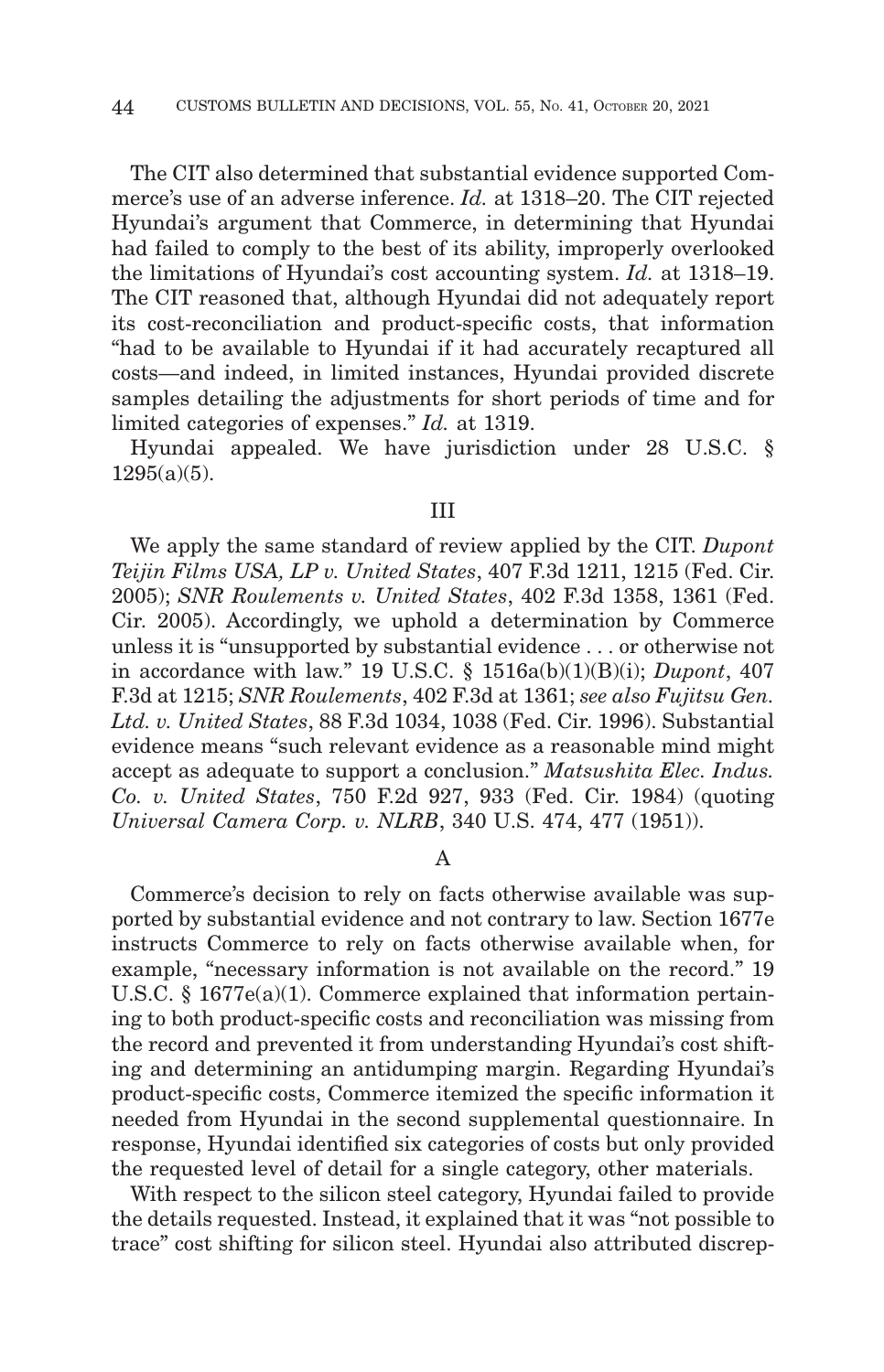ancies between projected consumption and actual consumption to "yield losses." But as Commerce pointed out, Hyundai's comparison of the projected consumption to the silicon steel processing reports would not result in a yield loss figure. And for the four remaining cost categories, Commerce observed that Hyundai had provided aggregate-level information that did not satisfy Commerce's request.

As for Hyundai's cost reconciliations, Hyundai provided the same single line item twice, and only after Commerce's preliminary results did Hyundai articulate what that line item included. Commerce's determination that necessary information was missing from the record and its decision to rely on facts otherwise available were supported by substantial evidence.

Hyundai argues that Commerce did not actually request details on each category of non-MUC for purposes of cost reconciliation. Appellant's Br. 35. We are not persuaded. In its supplemental questionnaire, Commerce asked Hyundai to "[d]iscuss how you separated cost of sales on tab WS2 between MUC and non-MUC" and to "[d]emonstrate and provide supporting documentation for the MUC and non-MUC breakout for [transformers]." J.A. 16750. By their plain terms, these requests seek more detail than just the "category" of non-MUC as Hyundai contends.

Hyundai also contends that it in fact satisfied Commerce's requests to fully demonstrate Hyundai's cost shifting. Appellant's Br. 37. But the record belies Hyundai's argument. While there is no doubt that Hyundai provided certain information relating to its cost-shifting, we are not persuaded that Hyundai disclosed information that satisfied Commerce's requests. Indeed, Hyundai provided the level of detail that Commerce requested with respect to one of the six cost categories, namely "other materials," that Hyundai identified in its response to Commerce's second supplemental questionnaire. Hyundai's repeated disclosure of partial, aggregate, or sample information rather than complete and itemized information establishes that Commerce's decision to rely on facts otherwise available was reasonable and supported by substantial evidence. *See* 19 U.S.C. § 1677e(a)(1).

B

Commerce's decision to cancel verification was also supported by substantial evidence and not contrary to law. Section 1677m(e) provides that Commerce is not obligated to conduct verification when, for example, the information cannot be verified, the information is so incomplete as to be unreliable, or the interested party has not acted to the best of its ability to meet Commerce's requirements. 19 U.S.C. § 1677m(e). Such is the case here because Hyundai failed to provide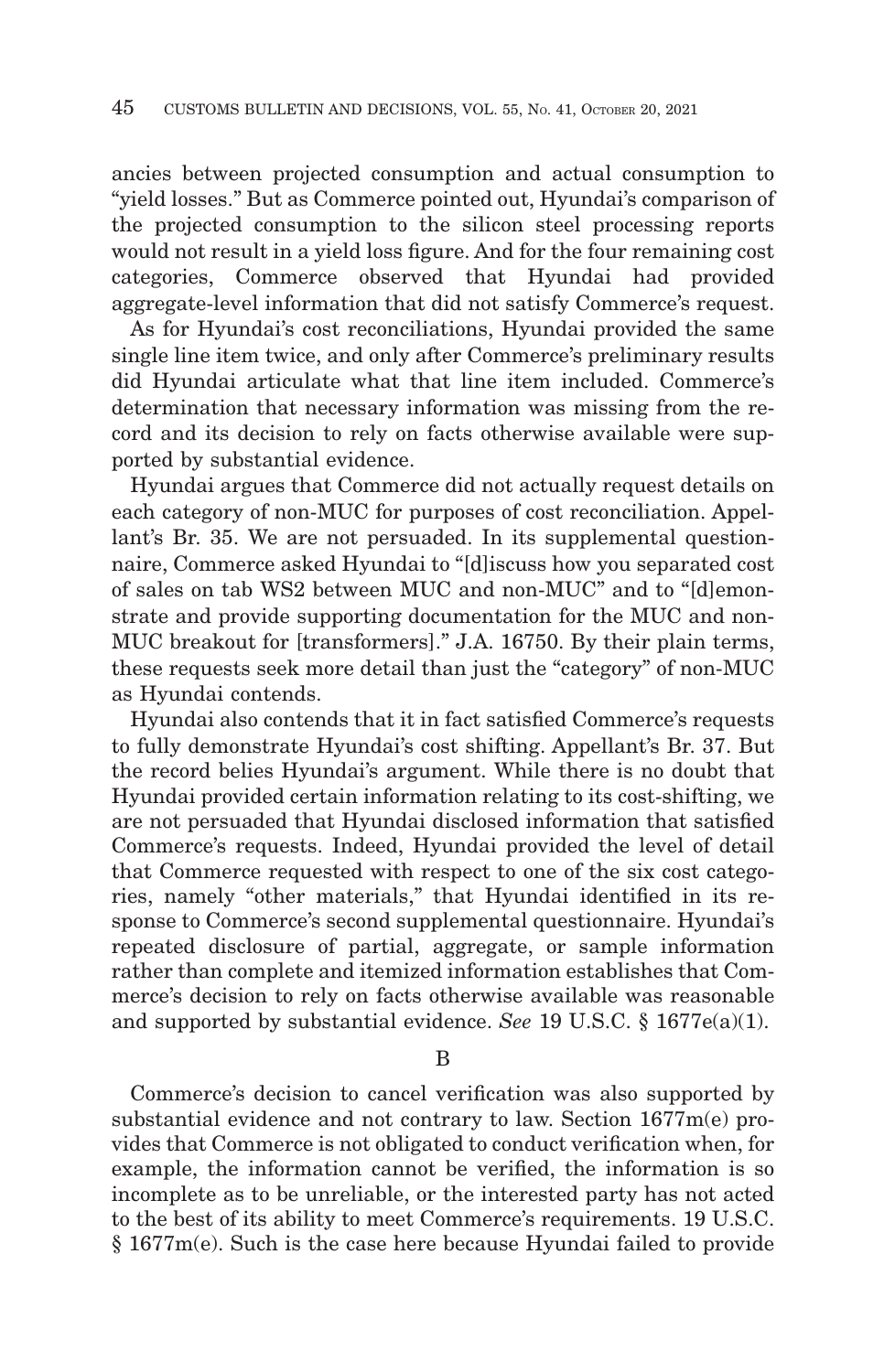the information necessary for Commerce's analysis despite being given multiple opportunities to do so. Where necessary information is absent, Commerce need not conduct a verification in an attempt to obtain the missing information. *AMS Assocs., Inc. v. United States*, 719 F.3d 1376, 1380 (Fed. Cir. 2013) (concluding that Commerce did not err in declining to conduct verification where, "[w]ithout verifiable information on those matters, Aifudi was necessarily unable to carry its burden"); *Qingdao Sea-Line Trading Co. v. United States*, 766 F.3d 1378, 1386 (Fed. Cir. 2014) ("Commerce was unable to verify the index because Sea-line did not provide the correct source of the data."). Indeed, as the CIT has explained, consistent with Commerce's objective to verify the accuracy and completeness of submitted factual information under 19 C.F.R. § 351.307(d), Commerce typically accepts new information at verification under limited circumstances, i.e., "only when: (1) the need for that information was not evident previously; (2) the information makes minor corrections to information already on the record; or (3) the information corroborates, supports, or clarifies information already on the record.'" *Jinko Solar Co. v. United States*, 229 F. Supp. 3d 1333, 1356 (Ct. Int'l Trade 2017). Hyundai does not persuasively show that these circumstances are present.

Hyundai argues that Commerce erred in finding Hyundai's cost information unverifiable because, in the past, Commerce conducted verifications on submitted information similar to that submitted by Hyundai in this case. Appellant's Br. 29. We are not persuaded. We have rejected the notion that "Commerce is forever bound by its past practices." *Jiaxing Bro. Fastener Co. v. United States*, 822 F.3d 1289, 1299 (Fed. Cir. 2016). Instead, "each administrative review is a separate exercise of Commerce's authority that allows for different conclusions based on different facts in the record." *Qingdao*, 766 F.3d at 1387. Here, Commerce articulated sound reasons for seeking more detailed information regarding Hyundai's cost-shifting in this administrative review than in prior reviews, including its observation that cost shifting had a larger impact on this administrative review. J.A. 28306–07. Such concerns support the reasonableness of Commerce's requests for a greater amount of detail in this administrative review.

 $\overline{C}$ 

Commerce's decision to use an adverse inference in selecting from among the facts otherwise available is also reasonable and supported by substantial evidence, and not contrary to law. The statement of administrative action on the Uruguay Round Agreements Act pro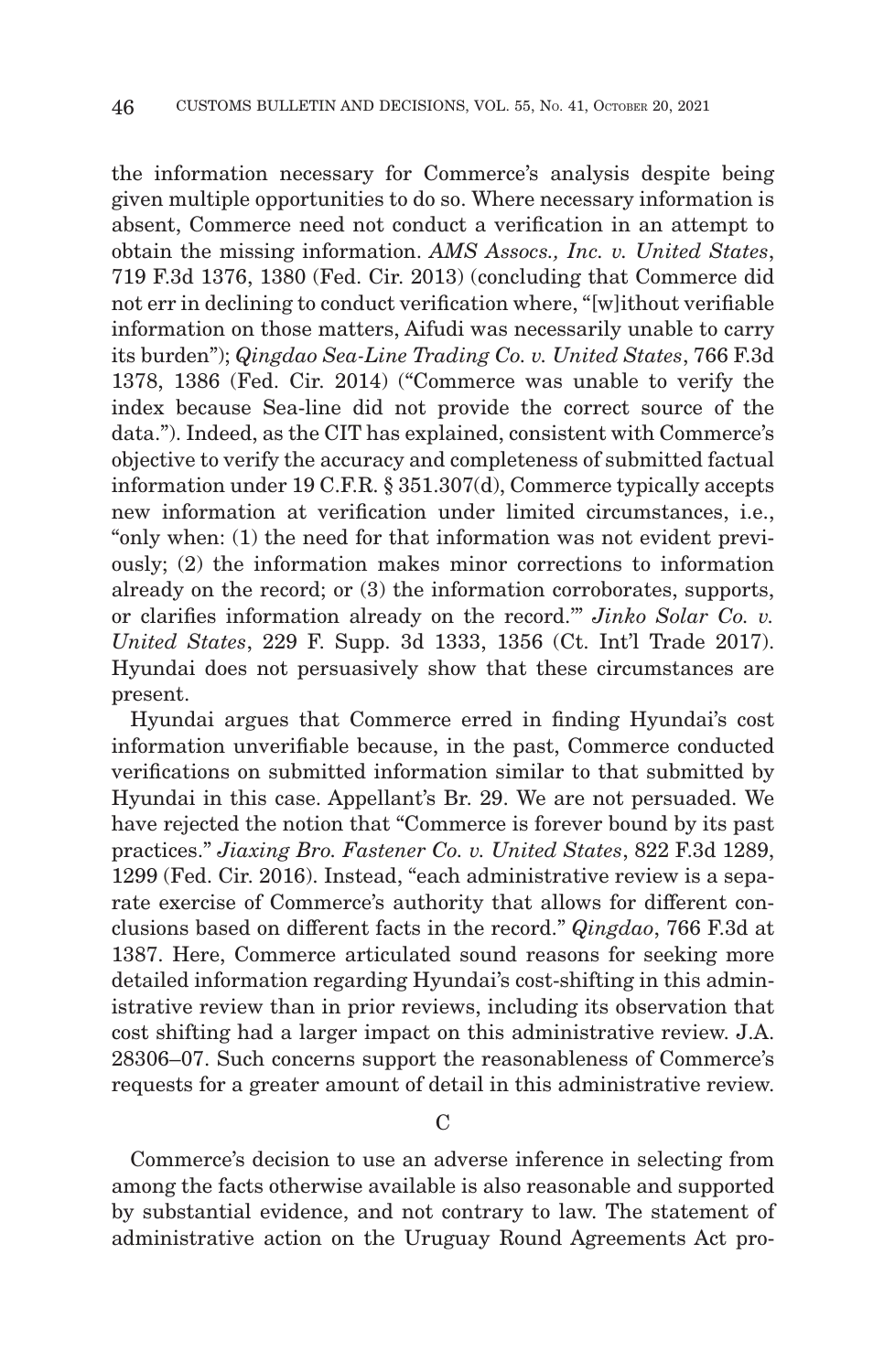vides that "the purpose of the adverse inference provision is to encourage future cooperation and ensure that a respondent does not obtain a more favorable antidumping rate by failing to cooperate." *Mukand, Ltd. v. United States*, 767 F.3d 1300, 1307 (Fed. Cir. 2014) (citing H.R. Rep. No. 103–316, at 200 (1994), *reprinted in* 1994 U.S.C.C.A.N. 4040, 4199). An adverse inference is warranted where an interested party fails to act to the best of its ability in responding to Commerce's request. 19 U.S.C. § 1677e(b)(1)(A); *Nippon Steel Corp. v. United States*, 337 F.3d 1373, 1382 (Fed. Cir. 2003). The "best of its ability" standard requires an interested party to "put forth its maximum effort to provide Commerce with full and complete answers to all inquiries in an investigation." *Nippon*, 337 F.3d at 1382; *see also Mukand*, 767 F.3d at 1306. The standard "does not condone inattentiveness, carelessness, or inadequate record keeping." *Nippon*, 337 F.3d at 1382. "An adverse inference may not be drawn merely from a failure to respond, but only under circumstances in which it is reasonable for Commerce to expect that more forthcoming responses should have been made . . . ." *Id.* at 1383.

We have held that an adverse inference may be appropriate where an interested party has been notified of a defect in its questionnaire response yet continues to provide a defective response. *Maverick Tube Corp. v. United States*, 857 F.3d 1353, 1361 (Fed. Cir. 2017) ("Borusan had already failed to provide the information requested in Commerce's original questionnaire, and the supplemental questionnaire notified Borusan of that defect. § 1677m(d) does not require more."). Hyundai did so here when, in response to Commerce's second supplemental questionnaire, it only provided the requested level of detail for one out of six cost categories of product-specific cost information. It also did so when it twice provided the same single line item for non-MUC with respect to transformers in its responses pertaining to cost reconciliation. Given these circumstances, Commerce's determination that Hyundai did not act to the best of its ability in responding to Commerce's requests is supported by substantial evidence.

Hyundai contends that it acted to the best of its ability in responding to Commerce's requests. Hyundai states that it engaged in a "comprehensive effort to provide [Commerce] with" cost reconciliation information. Appellant's Br. 48. Hyundai also contends that it could not have been more forthcoming in providing Commerce with product-specific cost tracing given the nature of its accounting. *Id.* at 49. We are not persuaded. To the extent that the shortcomings of Hyundai's responses are attributable to its record keeping, that alone does not avoid an adverse inference. *Nippon*, 337 F.3d at 1382. That is all the more true where, as here, Commerce clearly and repeatedly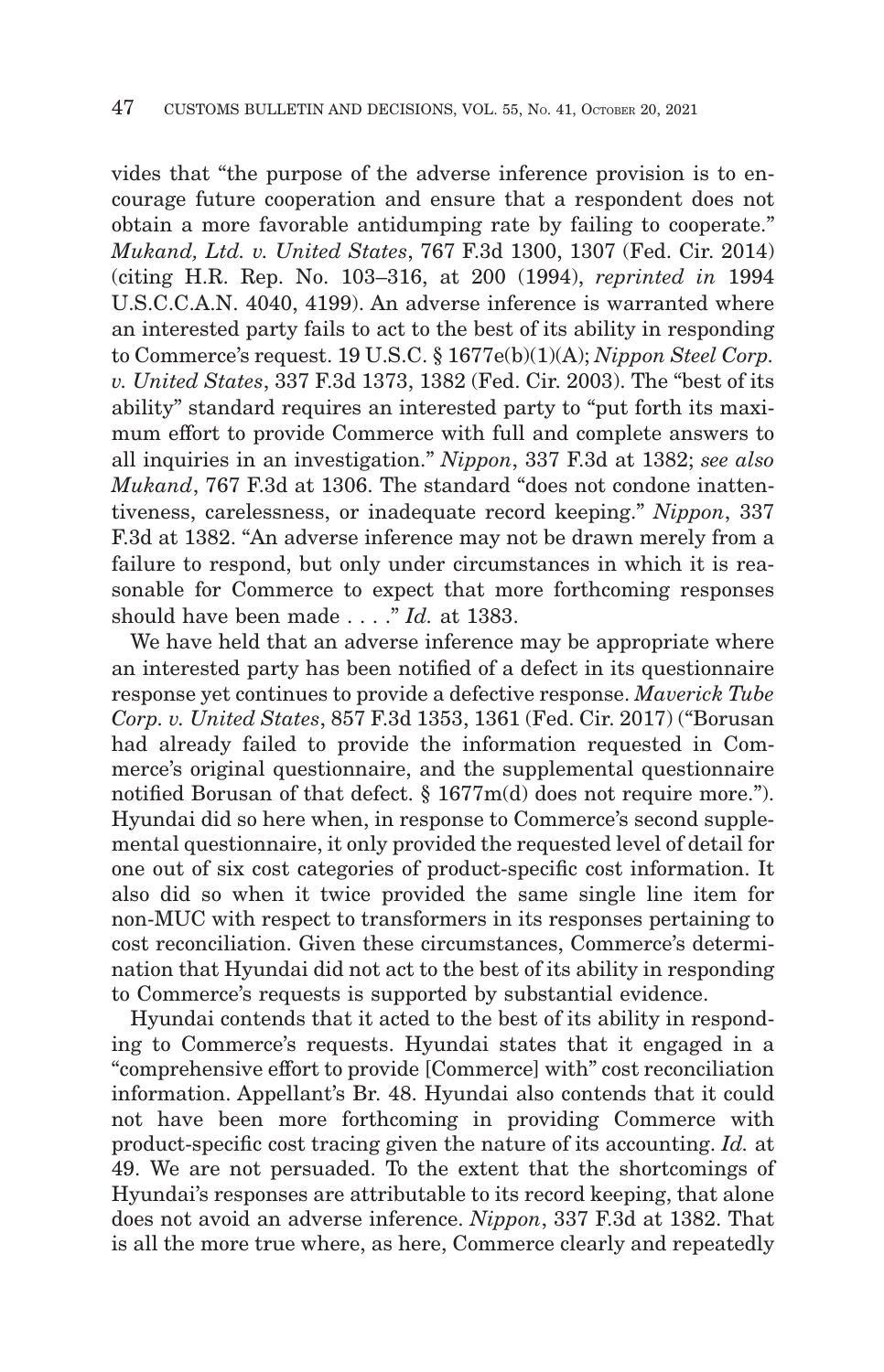requested the information and identified the defects in Hyundai's responses, and the information that was ultimately missing from the record was foundational to Commerce's ability to perform the antidumping duty calculations in a sound manner. *See, e.g.*, *Mukand*, 767 F.3d at 1307 ("Product-specific information is a necessary element in the dumping analysis, and it is standard procedure for Commerce to request product-specific data in antidumping investigations. It was thus reasonable for Commerce to expect from Mukand more accurate and responsive answers to the questionnaire.").

#### IV

We hold that Commerce's determinations to rely on facts otherwise available, to cancel verification, and to draw an adverse inference in selecting from among the facts otherwise available are supported by substantial evidence and otherwise not contrary to law. We therefore affirm the CIT's decision sustaining Commerce's final results. We have considered Hyundai's remaining and arguments and find them unpersuasive.

# AFFIRMED

**COSTS** 

No costs.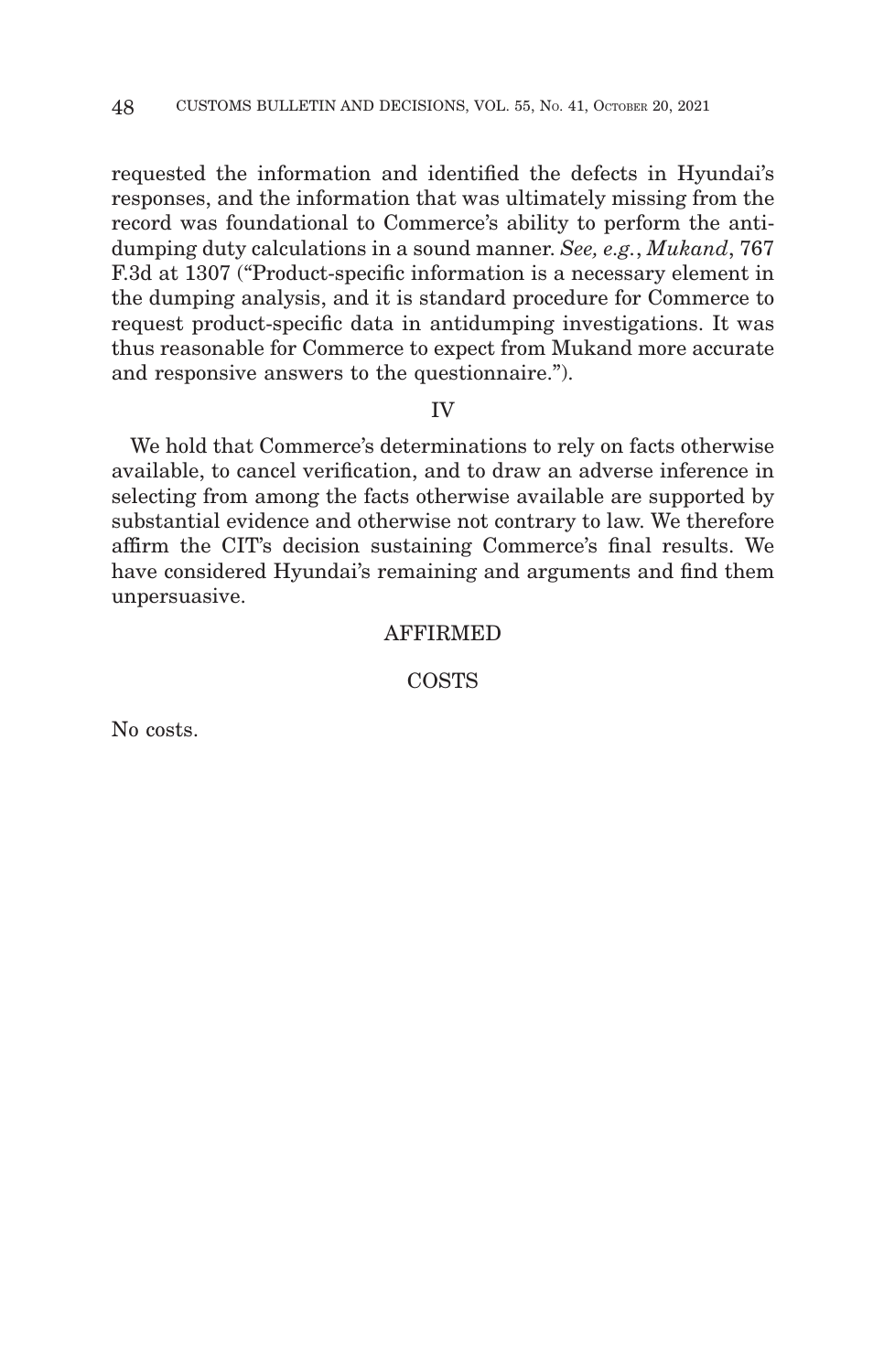# U.S. Court of International Trade f Interna

Slip Op. 21–129

AL GHURAIR IRON & STEEL LLC, Plaintiff, v. UNITED STATES, Defendant, and UNITED STATES STEEL CORPORATION, NUCOR CORPORATION, AND STEEL DYNAMICS, INC., Defendant-Intervenors.

> Before: Timothy M. Reif, Judge Court No. 20–00142 PUBLIC VERSION

[Denying plaintiff's motion for judgment upon the agency record pursuant to USCIT Rule 56.2 and sustaining Final Determination.]

Dated: September 24, 2021

*Robert G. Gosselink*, Trade Pacific PLLC, of Washington, D.C., argued for plaintiff. With him on the brief was *Jonathan M. Freed*.

*Mollie L. Finnan*, Senior Trial Counsel, Commercial Litigation Branch, Civil Division, U.S. Department of Justice, of Washington, D.C., argued for defendant. With her on the brief were *Brian M. Boynton*, Acting Assistant Attorney General, *Jeanne E. Davidson*, Director, and *Claudia Burke*, Assistant Director. Of counsel on the brief was *Elio Gonzalez*, Senior Attorney, Office of the Chief Counsel for Trade Enforcement and Compliance, U.S. Department of Commerce, of Washington, D.C.

*Benjamin J. Bay*, Schagrin Associates, of Washington, D.C., argued for defendantintervenors. With him on the brief were *Roger B. Schagrin* and *Luke A. Meisner*.

#### *OPINION*

\* \* \*

#### **Reif, Judge:**

This action arises from a challenge by plaintiff, Al Ghurair Iron & Steel LLC ("AGIS") to certain aspects of the final results of the U.S. Department of Commerce's ("Commerce") final determination of circumvention of the antidumping duty and countervailing duty orders on corrosion-resistant steel products ("CORE") from the People's Republic of China ("China"). *See Certain Corrosion-Resistant Steel Products from the People's Republic of China: Affirmative Final Determination of Circumvention Involving the United Arab Emirates*, 85 Fed. Reg. 41,957 (Dep't of Commerce July 13, 2020) ("Final Determination") and accompanying Issues and Decision Mem. ("IDM").

Plaintiff filed a motion for judgment upon the agency record pursuant to U.S. Court of International Trade ("USCIT") Rule 56.2 and asserts four principal claims related to Commerce's Final Determination: (1) substantial evidence does not support that AGIS' levels of investment and production facilities are minor or insignificant; (2)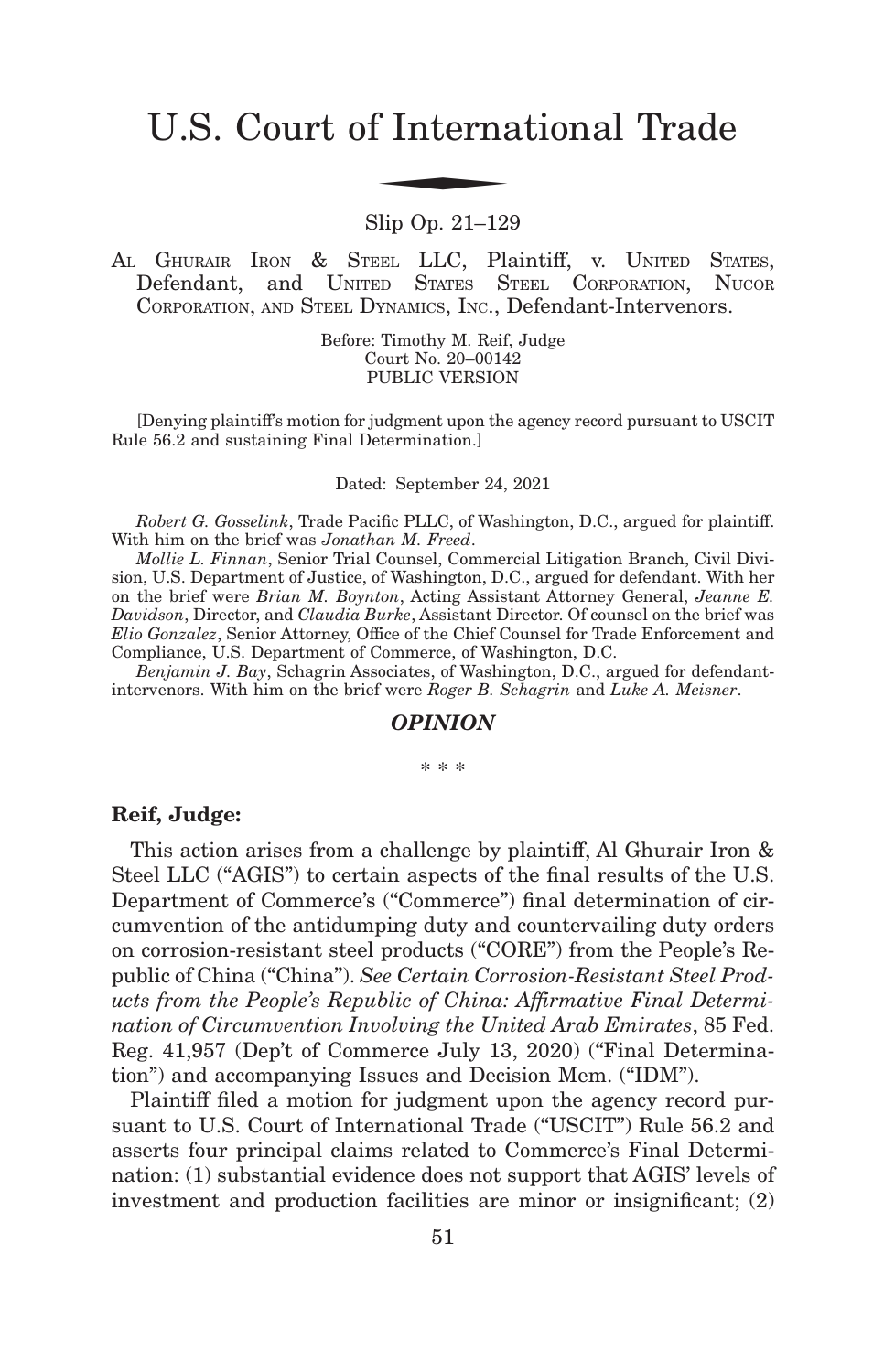substantial evidence does not support Commerce's determination that the value of processing in the United Arab Emirates ("UAE") represents only a small proportion of the value of the merchandise imported into the United States; (3) Commerce's valuation of Chinese cold-rolled steel ("CRS") and hot-rolled steel ("HRS") substrates using Malaysian surrogate values was contrary to law; and, (4) Commerce ignored patterns of trade that confirm that AGIS was not circumventing the *2016 CORE Orders*. *See Certain Corrosion-Resistant Steel Products from India, Italy, the People's Republic of China, the Republic of Korea and Taiwan: Amended Final Affirmative Antidumping Determination for India and Taiwan, and Antidumping Duty Orders*, 81 Fed. Reg. 48,390 (Dep't of Commerce July 25, 2016); *see also Certain Corrosion-Resistant Steel Products from India, Italy, Republic of Korea and the People's Republic of China: Countervailing Duty Order*, 81 Fed. Reg. 48,387 (Dep't of Commerce July 25, 2016) (collectively, "*2016 CORE Orders*"); Mem. Supp. Rule 56.2 Mot. Pl., AGIS, for J. upon Agency R. ("Pl. Br.") at 17–38, ECF Nos. 34, 36; Reply Br. Pl. AGIS ("Pl. Reply Br."), ECF Nos. 48, 49. Defendant United States and defendant-intervenors, United States Steel Corporation, Nucor Corporation and Steel Dynamics, Inc. (collectively, "defendantintervenors") respond that Commerce's determination is supported by substantial evidence and is otherwise in accordance with law. *See* Def.'s Resp. to Pl.'s Rule 56.2 Mot. for J. on Agency R. ("Def. Br."), ECF Nos. 42, 43; *see also* Steel Dynamics, Inc.'s Resp. Br. Opp'n to Pl.'s Mot. for J. on Agency R. ("Def.-Intervenor Br."), ECF No. 44.

For the reasons discussed below, the court sustains Commerce's Final Determination.

#### **BACKGROUND**

Commerce issued the *2016 CORE Orders* on July 25, 2016. To prevent evasion of the *2016 CORE Orders*, Commerce initiated several circumvention inquiries with respect to imports from or activities in third countries — among them, the  $UAE$  — in August 2019. Preliminary Decision Mem., A-570–026 (Dep't of Commerce Feb. 7, 2020) ("PDM") at 1. Like Commerce's other circumvention investigations, Commerce conducted this inquiry on a country-wide basis. IDM at 11–12. Imports of CRS and HRS substrates from China into the UAE increased following the initiation of the 2016 CORE investigations. *Id.* at 9. Consequently, Commerce commenced an investigation into whether plaintiff, as a CORE manufacturer located in the UAE, was circumventing the *2016 CORE Orders*.

In its Final Determination*,* Commerce reaffirmed its Preliminary Determination from February 18, 2020 ("Preliminary Determina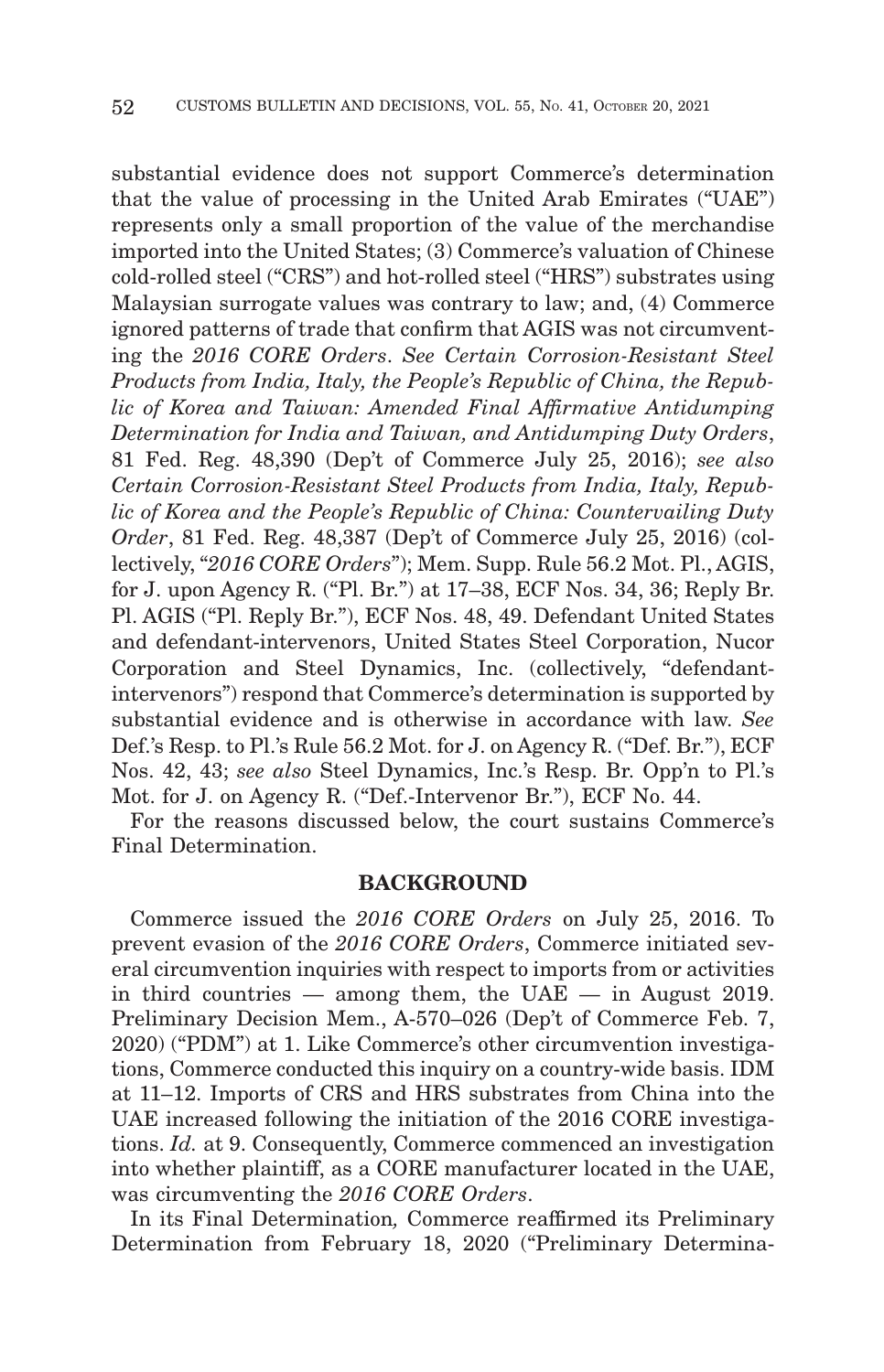tion"), that CORE completed in the UAE from HRS and CRS manufactured in China were circumventing the antidumping duty ("AD") and countervailing duty ("CVD") orders on CORE from China. IDM at 1. Commerce determined preliminarily that action was appropriate to prevent evasion of the *2016 CORE Orders* pursuant to 19 U.S.C. § 1677j(b)(1)(E). PDM at 25. The U.S. International Trade Commission ("Commission") was notified of Commerce's preliminary determination of circumvention on February 11, 2020, and the Commission did not request consultations with Commerce. Between February 24 and March 4, 2020, Commerce conducted verification in the UAE. IDM at 2. Commerce published its Final Determination on July 13, 2020. The only difference between Commerce's Preliminary Determination and Final Determination was the selection and calculation of the surrogate value used for the Chinese inputs. *Id.* at 5. Commerce also addressed comments on its Preliminary Determination related to non-market economy ("NME") methodology and other issues in its IDM on July 6, 2020. *Id.* at 20–25.

## **I.** *Preliminary Determination*

On February 7, 2020, Commerce issued its PDM. Commerce determined preliminarily that imports into the United States of CORE, completed in the UAE from HRS and/or CRS products sourced from China, were circumventing the AD and CVD orders on CORE from China. PDM at 1.

## **A. Level of investment, production process and production facilities**

Commerce compared the UAE producers' investment in the CRS mill and CORE factory in the UAE to a Chinese company's investment in integrated mills in China. *Id.* at 15. Commerce determined that the initial investment of approximately \$272 million for facilities in the UAE was minor compared to the average investment of \$3.6 billion for construction of integrated steel mills in China. *Id.* Commerce noted its previous comparative analyses that culminated in the determination that the production process and facilities in a third country were insignificant. *Id.* at 18–20. These determinations, in conjunction with information provided by AGIS, led Commerce to find preliminarily that the nature of the production process and extent of production facilities in the UAE were insignificant compared to those in China. *Id.* at 20.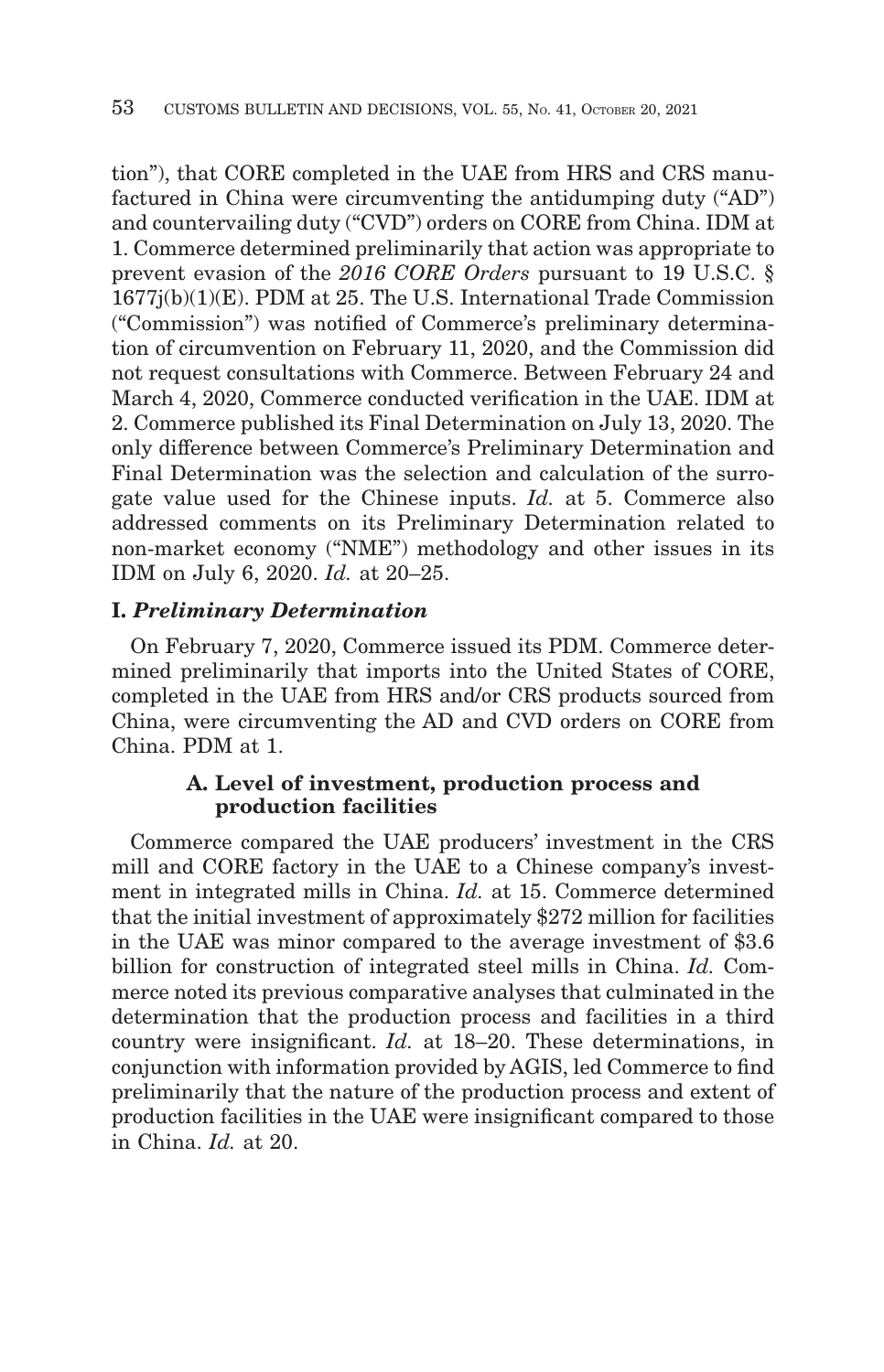#### **B. Value of processing in the UAE**

Commerce found preliminarily that the value of the processing performed by AGIS in the UAE represented a small proportion of the value of the CORE exported to the United States under 19 U.S.C. § 1677j(b)(1)(C). *Id.* at 22. To evaluate the value added by AGIS, Commerce compared AGIS' metric ton ("\$/MT") further processing costs to AGIS' \$/MT U.S. sales price. Preliminary Analysis Mem. (Feb. 7, 2020) ("PAM") at 4–5, CR 47. Commerce found that the value-added percentage of processing HRS and CRS substrates into CORE was [[ ]]% and [[ ]]%, respectively. *Id.* Based on these percentages, Commerce determined that the value added by AGIS represented a small proportion of the total export value. PDM at 21–22.

#### **C. Use of surrogate values**

Commerce determined that use of surrogate values was appropriate in this circumvention proceeding because it was initiated under the *2016 CORE Orders*, which are NME proceedings. *Id.* at 8. Commerce's methodology presumes that NME costs and prices are inherently unreliable. Accordingly, Commerce chose to use surrogate values under section 781(b)(1)(D) of the Tariff Act of 1930, as amended, 19 U.S.C. § 1677j(b)(1)(D),<sup>1</sup> to calculate the value of the Chinese substrates. *Id.* In accordance with section  $1677b(c)(4)$ , Commerce selected Malaysia as the surrogate country for China because Malaysia has a similar level of economic development to that of China and is a significant producer of comparable merchandise. *Id.* at 8–9.

#### **D. Patterns of trade**

Commerce considered changes in the pattern of trade by comparing data from two 49-month periods — the 49-month period prior to initiation of the circumvention inquiries with regard to the AD and CVD orders on CORE from China (June 2011 through June 2015) and the 49-month period after initiation (July 2015 through July 2019). *Id.* at 23–24. Commerce examined the average monthly volume of imports of CRS and HRS into the UAE from China and found that imports of CRS and HRS increased by 47.01% and 35.01%, respectively, after the initiation of the CORE investigation. *Id.* Additionally, Commerce examined the average monthly volume of exports of CORE from the UAE to the United States and found that exports increased by 5,752.06% during the same period. *Id.* at 24. Commerce determined that these data supported an affirmative finding of circumvention. *Id.*

 $^{\rm 1}$  Further citations to the Tariff Act of 1930, as amended, are to the relevant portions of Title 19 of the U.S. Code, 2018 edition.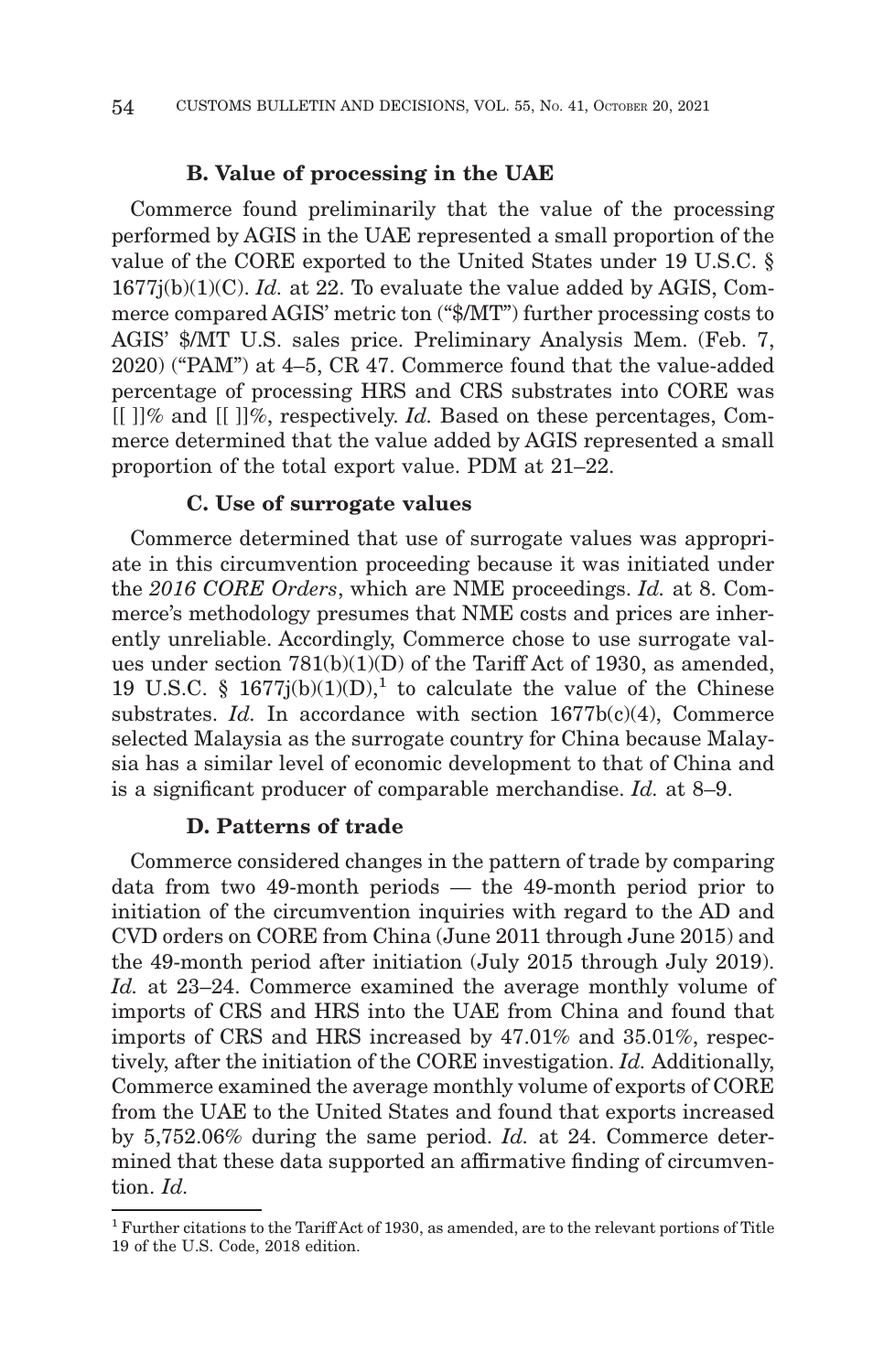## **II.** *Final Determination*

On July 13, 2020, Commerce issued its Final Determination. In its Final Determination, Commerce found that, consistent with its Preliminary Determination, the CORE at issue were circumventing the AD and CVD orders on CORE from China. IDM at 1.

# **A. Level of investment, production process and production facilities**

Commerce reaffirmed its preliminary finding that the level of investment required to complete CORE production in the UAE was minor compared to the level of investment required to produce the steel inputs in China. IDM at 17. Commerce noted "magnitudes of difference[]" between the two levels of investment. *Id.*

Commerce reaffirmed also its preliminary finding that the production process and production facilities in the UAE were minor compared to those in China. *Id.* at 18. The production stages required for the steel input in China were more numerous, more technologically complex and required substantially more investment than the production stages undertaken by the UAE company. *Id.*

#### **B. Value of processing in the UAE**

In its Final Determination, Commerce continued to find that the value of the processing performed by AGIS in the UAE represented a small proportion of the value of CORE exported to the United States. *Id.* at 8. In consideration of AGIS' argument, Commerce included profit, financial expenses and selling, general and administrative ("SG&A") costs in its calculation of AGIS' further processing costs and found that the value-added percentage of processing HRS and CRS substrates into CORE was [[ ]]% and [[ ]]%, respectively. Final Analysis Mem. (July 6, 2020) ("FAM") at 2–4, CR 88, 89. Based on these new value-added percentages, adjusted to reflect AGIS' requests, Commerce determined that the value-added percentage remained small. IDM at 20.

#### *C. Use of surrogate values*

Commerce upheld its previous use of surrogate values. *Id.* at 21. Commerce claimed that this use was justified because the inquiry was initiated under the *2016 CORE Orders*, which were NME proceedings. Since Commerce claimed that NME costs and prices were inherently unreliable, Commerce chose an NME methodology and used surrogate values. *Id.* Commerce reaffirmed also that it chose a surrogate country at a comparable level of economic development to China and with significant producers of comparable merchandise. *Id.*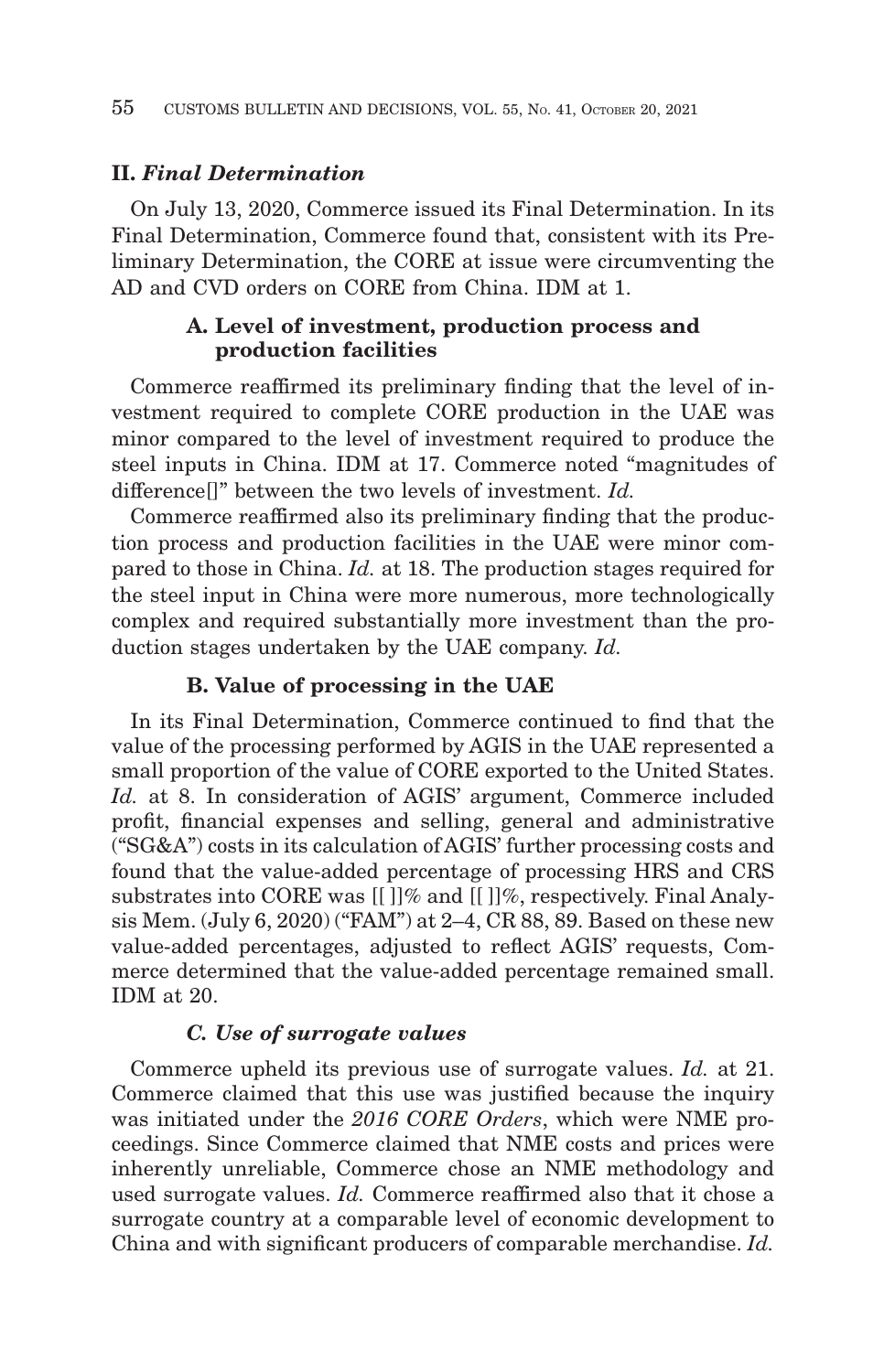#### **D. Patterns of trade**

Commerce continued to find that the comparison of the pattern of trade from the 49-month period before the initiation of the *2016 CORE Orders* with the 49-month period after the initiation supported a finding of circumvention. *Id.* at 8. Commerce examined also AGIS' import and export data during the same time periods and found an increase in AGIS' sourcing of Chinese-origin substrates and an increase in AGIS' exports of CORE to the United States. *Id.* at 12 (citing PAM at 8). Specifically, Commerce found that AGIS' purchase of CRS and HRS substrates from China increased by [[ ]]% in the 49-month period after the initiation of the CORE investigation. PAM at 7. Additionally, AGIS' export of CORE using Chinese-origin substrate to the United States increased from [[ ]] metric tons to [[ ]] metric tons after the initiation of the 2016 CORE investigations. *Id.* at 8. In addition to country-wide patterns of trade, Commerce found that these AGIS-specific patterns of trade supported a finding of circumvention. IDM at 12.

## **STANDARD OF REVIEW**

This court has jurisdiction pursuant to 19 U.S.C. § 1516a(a)(2)(B)(vi) and 28 U.S.C. § 1581(c). Under 19 U.S.C. §  $1516a(b)(1)(B)(i)$ , the court is required to hold unlawful Commerce's determination if it is found "to be unsupported by substantial evidence on the record, or otherwise not in accordance with law." Substantial evidence is "such relevant evidence as a reasonable mind might accept as adequate to support a conclusion." *Consol. Edison Co. v. NLRB*, 305 U.S. 197, 229 (1938). This standard is deferential, with a high barrier to reversal. *Nippon Steel Corp. v. United States*, 458 F.3d 1345, 1351–52 (Fed. Cir. 2006) (citation omitted). The question for the court is "not whether we agree with [Commerce's] decision, nor whether we would have reached the same result as [Commerce] had the matter come before us for decision in the first instance," but whether Commerce's determination was "reasonable and supported by the record as a whole . . . ." *Id.* at 1352 (first quoting *U.S. Steel Grp. v. United States*, 96 F.3d 1352, 1357 (Fed. Cir. 1996); then quoting *Altx, Inc. v. United States*, 370 F.3d 1108, 1121 (Fed. Cir. 2004) (internal quotation marks omitted)).

The court must review the record in its entirety, "including whatever fairly detracts from the substantiality of the evidence." *Atl. Sugar, Ltd. v. United States*, 744 F.2d 1556, 1562 (Fed. Cir. 1984). Still, the possibility of drawing two inconsistent conclusions from the record "does not prevent an administrative agency's finding from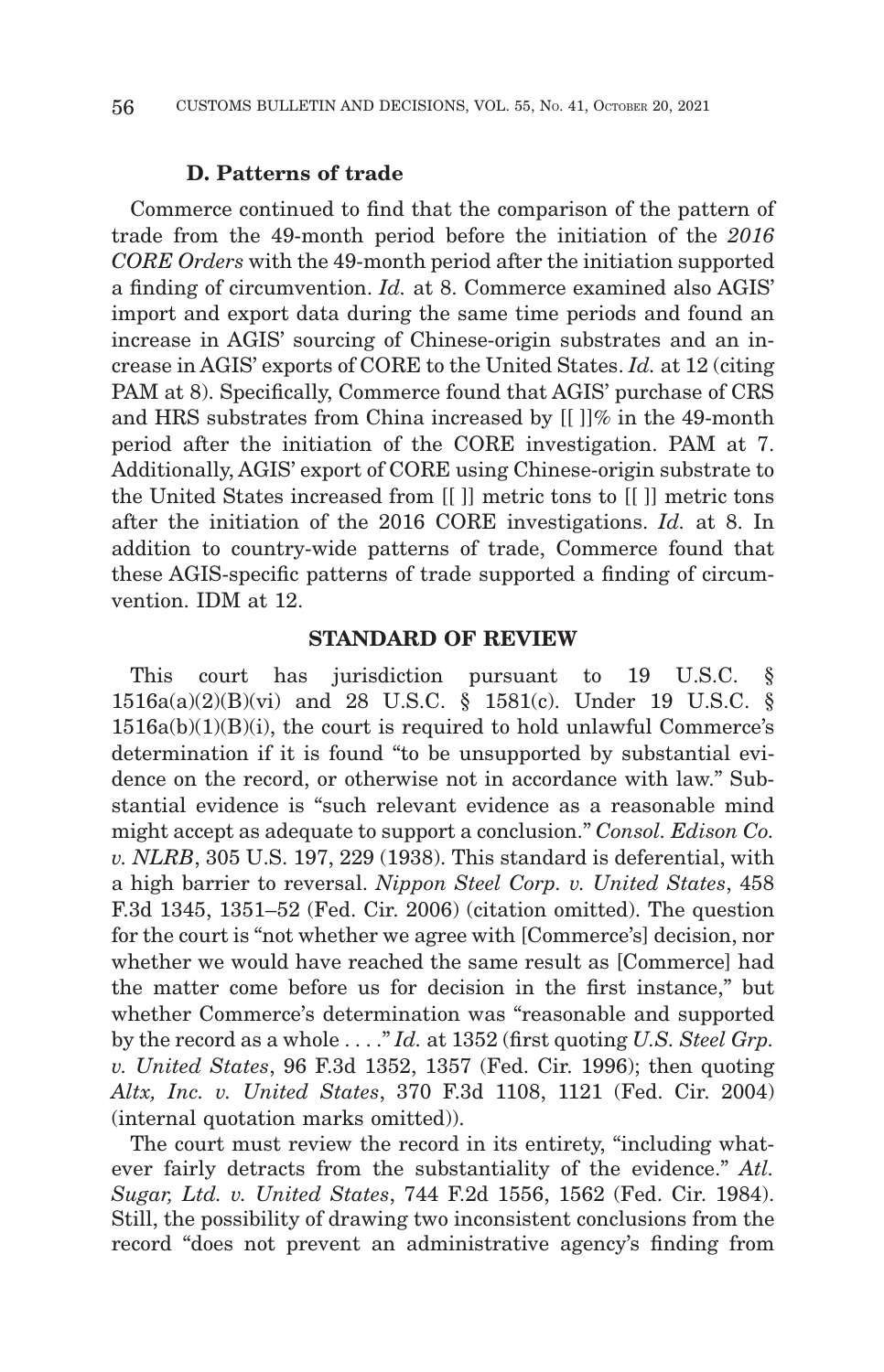being supported by substantial evidence." *Consolo v. Fed. Mar. Comm'n*, 383 U.S. 607, 620 (1966) (citation omitted). Under the substantial evidence standard, the court should uphold the agency determination as long as "its factual findings are reasonable and supported by the record as a whole, even if there is some evidence that detracts from the agency's conclusion." *Shandong Huarong Gen. Corp. v. United States*, 25 CIT 834, 159 F. Supp. 2d 714, 718 (2001), *aff'd sub nom*. *Shandong Huarong Gen. Grp. Corp. v. United States*, 60 F. App'x 797 (Fed. Cir. 2003).

## **LEGAL FRAMEWORK**

Circumvention inquiries are governed by 19 U.S.C. § 1677j. When the process of assembly or completion of merchandise occurs in a third country other than the country named in the AD or CVD order, the relevant provision is 19 U.S.C. § 1677j(b). To find that imported merchandise completed in a third country falls within the scope of the AD/CVD order, Commerce must show that the merchandise meets all the criteria under section  $1677j(b)(1)$ . Germane to this case are sections 1677j(b)(1)(C) ("the process of assembly or completion in the foreign country referred to in subparagraph (B) is minor or insignificant") and  $1677j(b)(1)(D)$  ("the value of the merchandise produced in the foreign country to which the antidumping duty order applies is a significant portion of the total value of the merchandise exported to the United States").

To include imported merchandise completed or assembled in a third country other than the country named in the AD/CVD order, Commerce must determine that the process of assembly or completion in the foreign country is "minor or insignificant." 19 U.S.C. §  $1677j(b)(1)(C)$ . In determining whether the process of assembly or completion is minor or insignificant, the statute directs Commerce to take into account five factors: (1) the level of investment in the foreign country; (2) the level of research and development in the foreign country; (3) the nature of the production process in the foreign country; (4) the extent of production facilities in the foreign country; and, (5) whether the value of processing performed in the foreign country represents a small proportion of the value of the merchandise imported into the United States. 19 U.S.C. § 1677j(b)(2). No single factor under section 1677j(b)(2) controls. 19 C.F.R. § 351.225(h).

Under section  $1677j(b)(3)$ , Commerce is required to take into account the following additional factors when making its determination: (1) the pattern of trade, including sourcing patterns; (2) whether the manufacturer or exporter of the merchandise is affiliated with the person who uses the merchandise to assemble or complete in the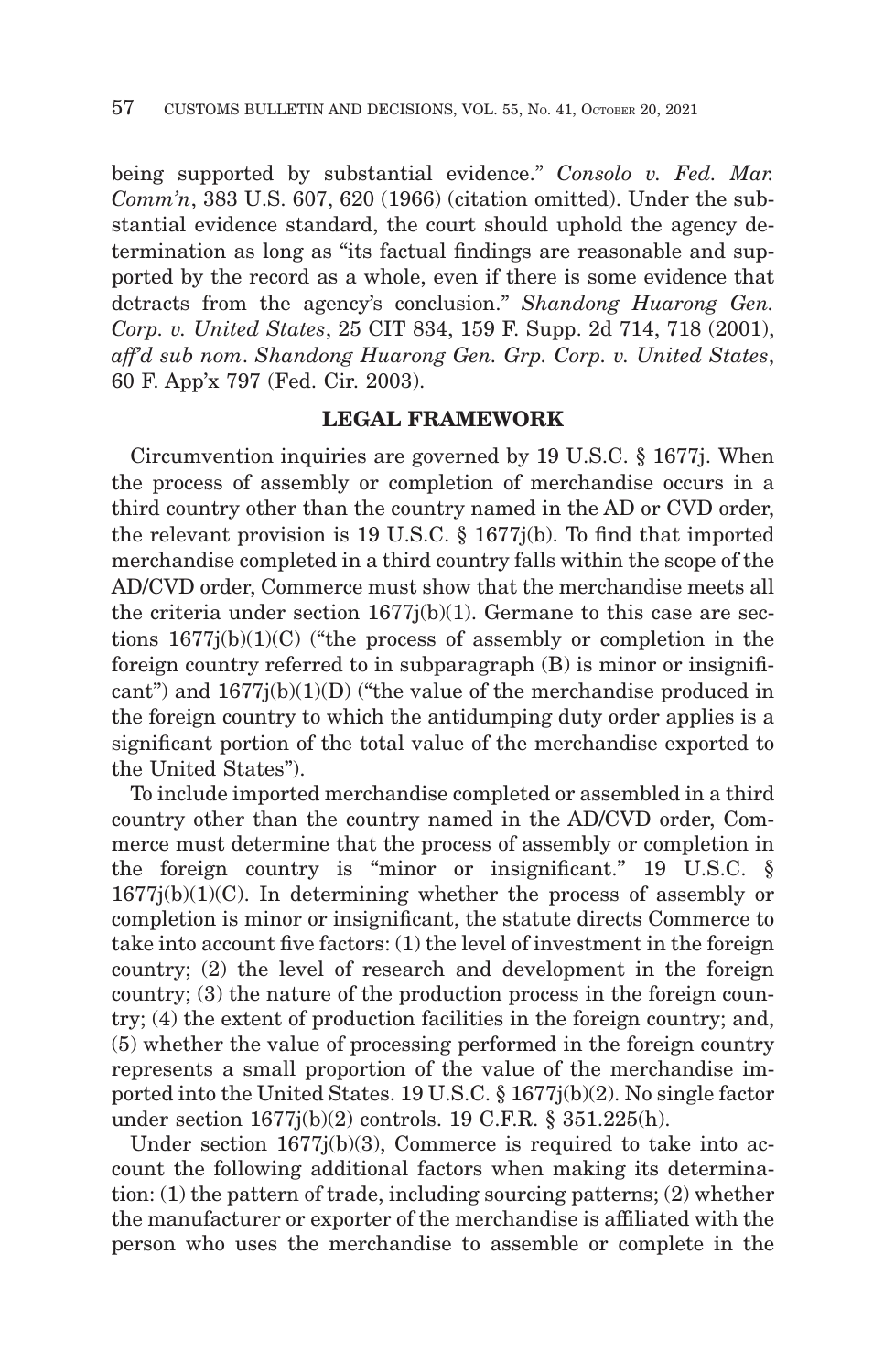foreign country the merchandise that is subsequently imported into the United States; and, (3) whether imports into the foreign country of the merchandise have increased after the initiation of the investigation which resulted in the issuance of such order or finding.

## **DISCUSSION**

*I. Whether substantial evidence supports that AGIS' level of investment in the United Arab Emirates (UAE) and the nature of the production process and the extent of production facilities there are minor or insignificant*

#### **A. Positions of the parties**

# **1. Commerce's comparison of the levels of investment in the UAE as compared to levels in China**

Plaintiff argues that its level of investment in the UAE is significant under the statute. For example, plaintiff lists AGIS' initial monetary investment as United Arab Emirates Dirham (AED) [[ ]] in 2008, plus a shareholders' loan of AED [[ ]] and project term loan of AED [[ ]] from HSBC Bank. Additional investments amounted to AED [[ ]]. Pl. Br. at 9. Plaintiff claims that by the end of 2018, AGIS' total assets were valued at the substantial sum of AED [[ ]] (approximately \$[[ ]]). *Id.* at 10.

Plaintiff contends that the establishment of its CORE operations prior to the initiation of the investigations that resulted in the *2016 CORE Orders* indicates that AGIS did not circumvent the orders. *Id.* at 22–23. Plaintiff adds that the sequencing of AGIS' initial investment — specifically, its occurrence prior to the issuance of the *2016 CORE Orders —* disproves that AGIS intended to circumvent the order. *Id.* at 23*.* Plaintiff argues that the sequencing of AGIS' investment shows that AGIS' investment here did not arise as a response or in reaction to the *2016 CORE Orders. Id.*Plaintiff points to the *Statement of Administrative Action Accompanying the Uruguay Round Agreements Act*, H.R. Doc. No. 103–316, vol. 1 (1994) ("SAA"), to show that circumvention inquiries are meant to cover intentional evasion as evidenced by minor or insignificant assembly or completion in a third country — unlike, plaintiff maintains, AGIS' operation in the UAE. Pl. Br. at 19. Plaintiff notes that according to the SAA, the purpose of third-country assembly circumvention inquiries is not to deter legitimate investment in third countries. SAA at 224. Rather, plaintiff argues, the purpose is to determine whether a producer was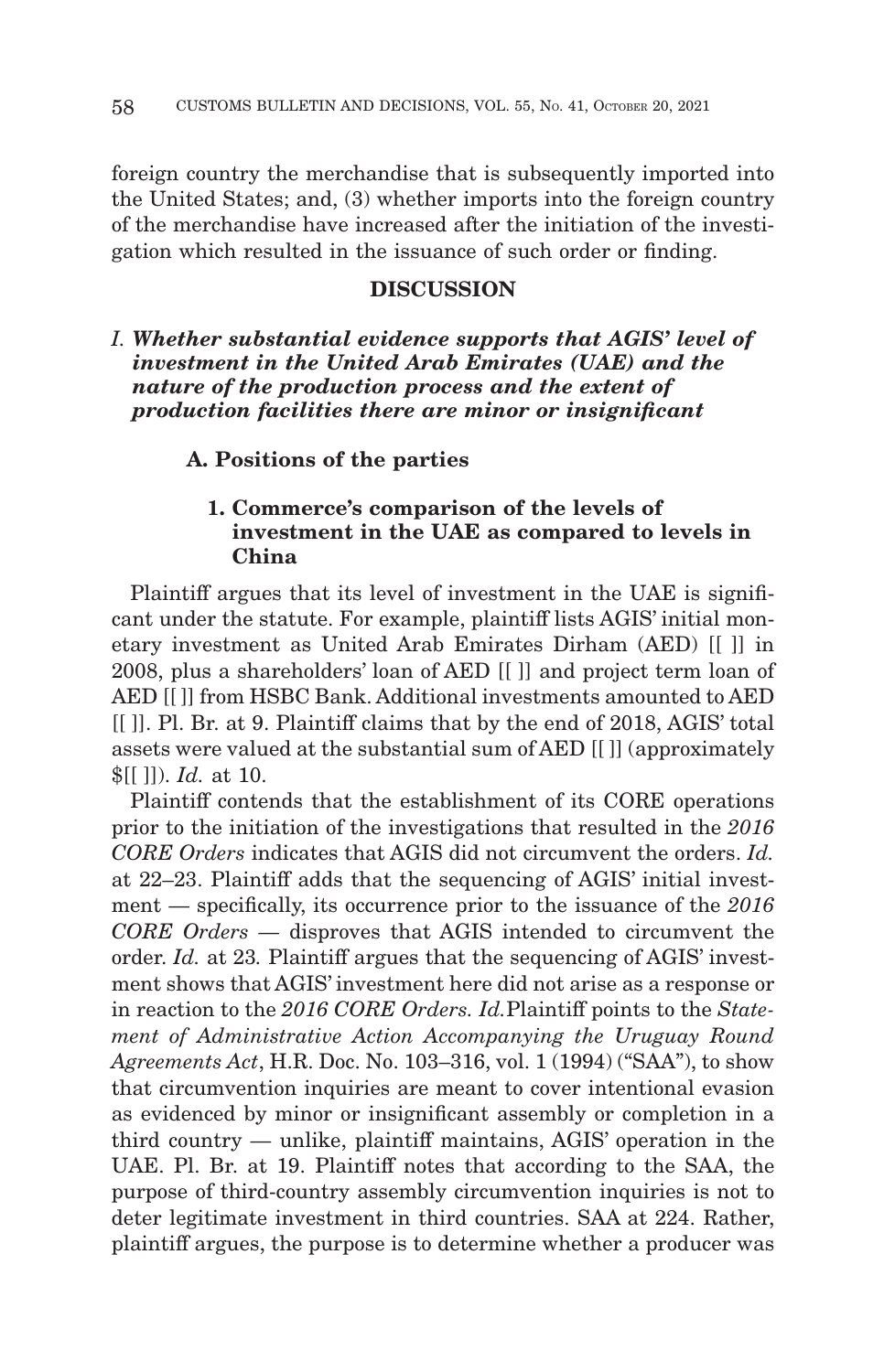incentivized to "move its further processing across borders *to avoid the discipline of the order*." Pl. Reply Br. at 9.

Defendant, on the other hand, asserts that plaintiff's level of investment in the UAE is not significant — the level of investment in the UAE is minor compared to that in China. Def. Br. at 18. Defendant counters also that the congressional record does not indicate that Congress intended to limit the scope of circumvention inquiries to third-country operations established after the initiation of the investigation leading to the issuance of an AD/CVD order. *Id.* at 24. Defendant notes similarly that the statute does not require intent. *Id.* at 23; 19 U.S.C. § 1677 $i(b)(1)(E)$ . Defendant argues that there is no indication either in the statute or in its legislative history that evasion must be intentional. Def. Br. at 23; 19 U.S.C. § 1677j(b)(1)(E); *see also* SAA at 224. Rather, defendant maintains that Commerce must only determine that action is appropriate to prevent evasion. Def. Br. at 23.

Defendant-intervenor Steel Dynamics, Inc. adds that the creation of such a restriction would create a "get out of jail free" card by encouraging companies in third countries to rush to build facilities in anticipation of an AD or CVD investigation. Def.-Intervenor Br. at 4. This argument amounts to the contention that an exporter could avoid an affirmative determination of circumvention solely through possession or use of a pre-existing facility.

## **2. Commerce's comparative analysis of the production process and facilities**

Plaintiff argues that both the production process and production facilities in the UAE are extensive and, therefore, not minor. Pl. Br. at 21. In particular, plaintiff highlights that AGIS' production process in the UAE to convert steel substrates imported from China into CORE entails at least seven stages. *Id.* at 2. Plaintiff details each stage of the production process in the UAE, including trimming, pickling, cold rolling, hot-dip galvanizing, coating, slitting and cutting. *Id.* Plaintiff notes that Commerce has also issued separate AD and CVD orders for HRS, CRS and CORE, considering each discrete merchandise as individually eligible for its own investigation of unfair trade practices. *Id.* at 6. CORE was also deemed sufficiently distinct as to warrant its own investigation. *See Certain Corrosion-Resistant Steel Products from Italy, India, the People's Republic of China, the Republic of Korea, and Taiwan: Initiation of Less-Than-Fair Value Investigations*, 80 Fed. Reg. 37,228 (Dep't of Commerce June 30, 2015); *see also Certain Corrosion-Resistant Steel Products from the People's Republic of China: Final Determination of Sales at Less Than Fair Value, and Final Affirmative Critical Circumstances Determination,*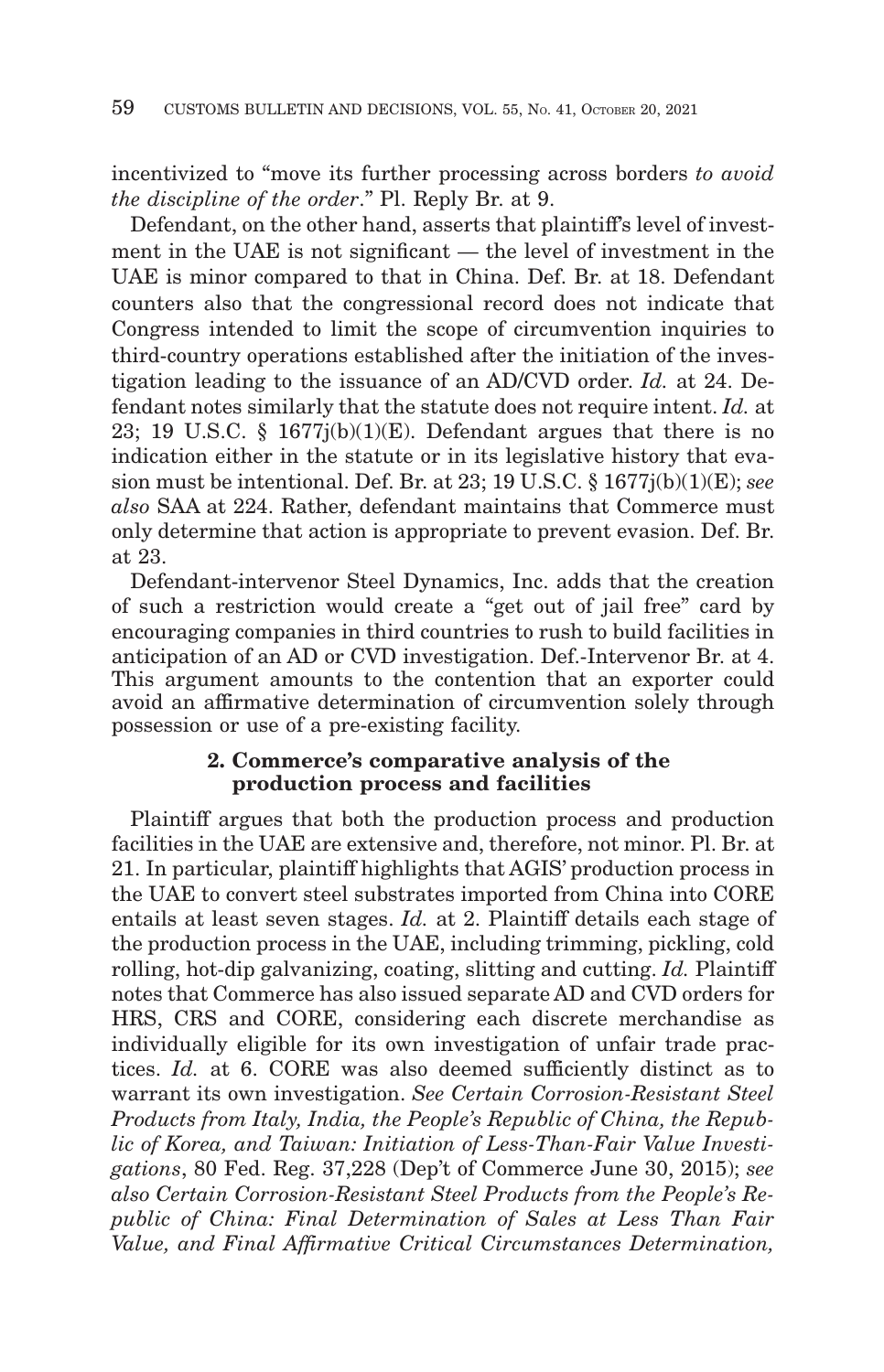*in Part*, 81 Fed. Reg. 35,316 (Dep't of Commerce June 2, 2016). From plaintiff's perspective, it follows logically that manufacturing CORE from hot-rolled or cold-rolled inputs should be considered significant under the statute. Pl. Br. at 6.

With respect to production facilities, plaintiff notes that Commerce's on-site investigation of facilities confirmed that plaintiff employs hundreds of employees. *Id.* at 12. Commerce confirmed that plaintiff's facilities include slitting and pickling lines, a CRS coldrolling line and two continuous galvanizing lines capable of producing 500,000 metric tons per year of CORE. *Id.* (citing AGIS Initial Questionnaire Response, at Ex. 3, CR 8–28; AGIS Verification Report, at 2, CR 81). Plaintiff references Commerce's description of these operations as sophisticated and reliant on skilled labor and expensive, customized equipment — including conveyor systems, stocking ramps, vertical assemblies, engines and exhaust systems. *Id.* at 13 (citing AGIS Initial Questionnaire Response, at Exs. 3 and 28, CR 8–28; AGIS Verification Report, at 8 and Ex. 8, CR 70 and 81).

Plaintiff contrasts its own production in the UAE to the minor production at issue in *Tissue Paper from the People's Republic of* China. Pl. Br. at 21–22; *see also Certain Tissue Paper Products from the People's Republic of China: Affirmative Preliminary Determination of Circumvention of the Antidumping Duty Order*, 78 Fed. Reg. 14,514 (Dep't of Commerce Mar. 6, 2013); *Certain Tissue Paper Products from the People's Republic of China: Affirmative Final Determination of Circumvention of the Antidumping Duty Order*, 78 Fed. Reg. 40,101 (Dep't of Commerce July 3, 2013) ("*Tissue Paper Final Determination*") and accompanying Issues and Decision Mem. ("Tissue Paper IDM"). In that case, the production process in a third country, India, consisted of cutting and folding tissue paper. Tissue Paper IDM at 2. The process in India consisted of converting jumbo rolls into cut-to-length tissue paper, and Commerce considered this conversion minor compared to the previous production process that took place in China. *Id.* at 6. Plaintiff here argues that its own production is more significant in this context than cutting and folding was in the earlier case. Pl. Br. at 21–22.

Defendant's determination of whether the production process and production facilities are significant depends ultimately on the same comparative analysis discussed above. Defendant considers the UAE's production process and facilities minor compared to those in China. Def. Br. at 27. For example, defendant argues that the production facilities — specifically the materials, energy, labor and capital equipment — located in the UAE are not substantial relative to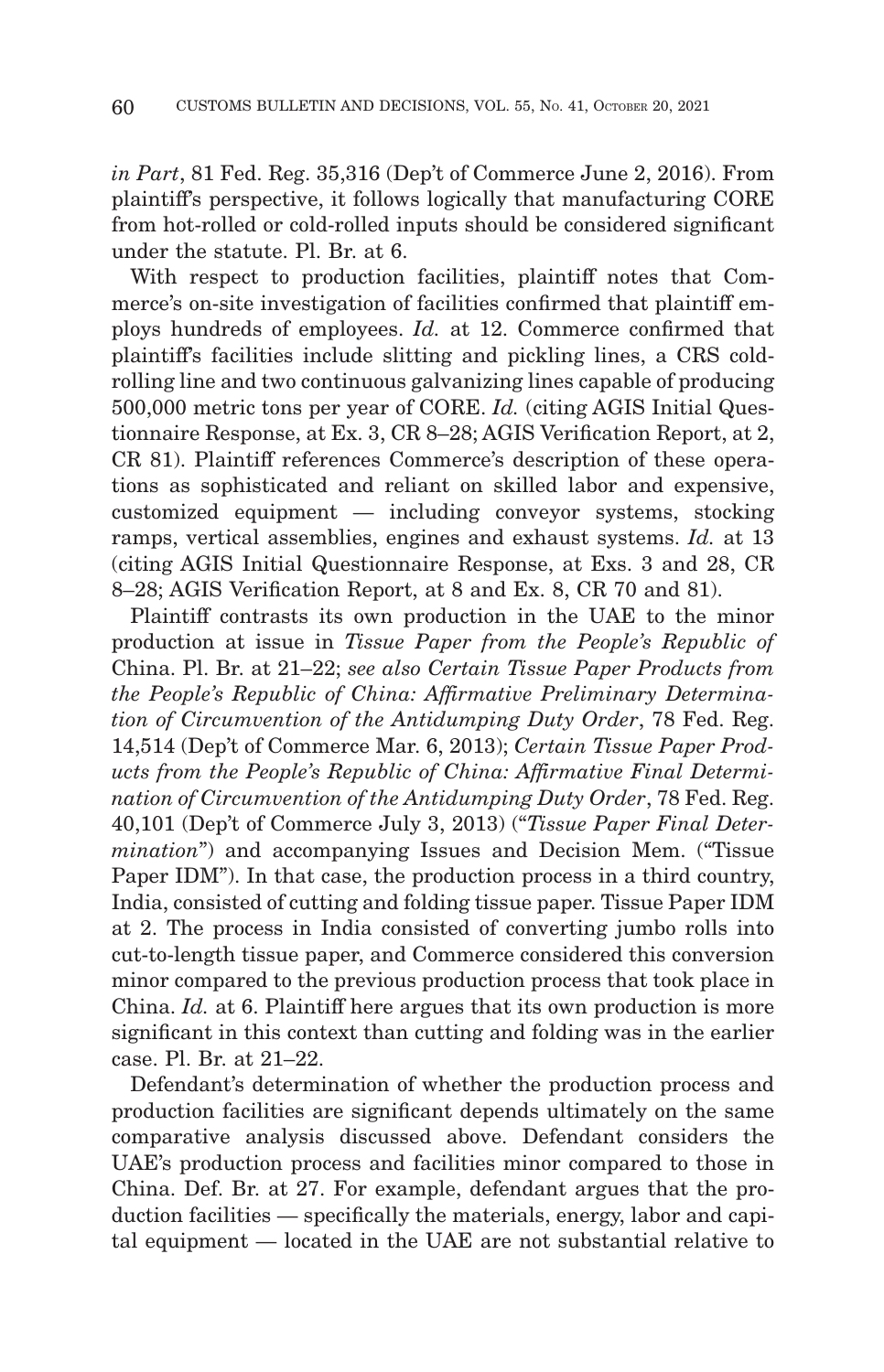those in China required to hot roll and produce the inputs. *Id.* at 29. Defendant maintains that "the vast majority of production activities necessary to produce CORE occur at earlier stages in the CORE production process, including at the molten steel, semi-finished steel, and hot-rolling stages." *Id.* at 28.

## **B. Analysis**

## **1. Commerce's comparison of the levels of investment in the UAE as compared to China**

Commerce's conclusion that the investment in the UAE was minor or insignificant based on a comparative analysis is reasonable for four reasons. First, the statute does not outline a specific methodology for Commerce to follow to determine the level of investment. 19 U.S.C. § 1677j(b)(2)(A). Second, Commerce's approach aligns with its past practice. Third, Commerce has found circumvention regardless of the point in time at which third-country operations were established. Fourth, the statute does not provide for consideration of whether circumvention occurred as a response to the imposition of AD/CVD duties or the initiation of an investigation. *See* 19 U.S.C. § 1677j(b)(3)(C).

Based on the absence of a designated methodology, Commerce has the discretion to decide on its own method of analysis. *See Timken Co. v. United States*, 38 CIT \_\_\_, \_\_\_ n.7, 968 F. Supp. 2d 1279, 1286 n.7 (2014), *aff'd*, 589 F. App'x 995 (Fed. Cir. 2015) (when a statute "places no other limits on the methodologies that Commerce may employ . . . , [it] leav[es] Commerce discretion as to the choice of methodologies"). The statute does not provide for a specific minimum or maximum level of investment to qualify as minor or insignificant, so Commerce has the discretion to adapt to different factual circumstances to address circumvention. 19 U.S.C. § 1677j(b)(2)(A).

Here, Commerce employed an analysis that compared the levels of investment by UAE producers in the CRS mill and CORE factory in the UAE, on the one hand, and a Chinese company's investment in integrated mills in China, on the other. IDM at 17–20. A determination of the third country's portion of the total sum of investment is useful to gauge the level of investment is in a third country. Comparative analysis helps also to ensure that larger companies with much smaller operations in a third country — operations that may appear significant in absolute terms given the size of the firm, but that comprise a small share of total operations — will not be able to elude an AD/CVD order simply on account of the firm's large overall size. Accordingly, a comparative analysis was reasonable.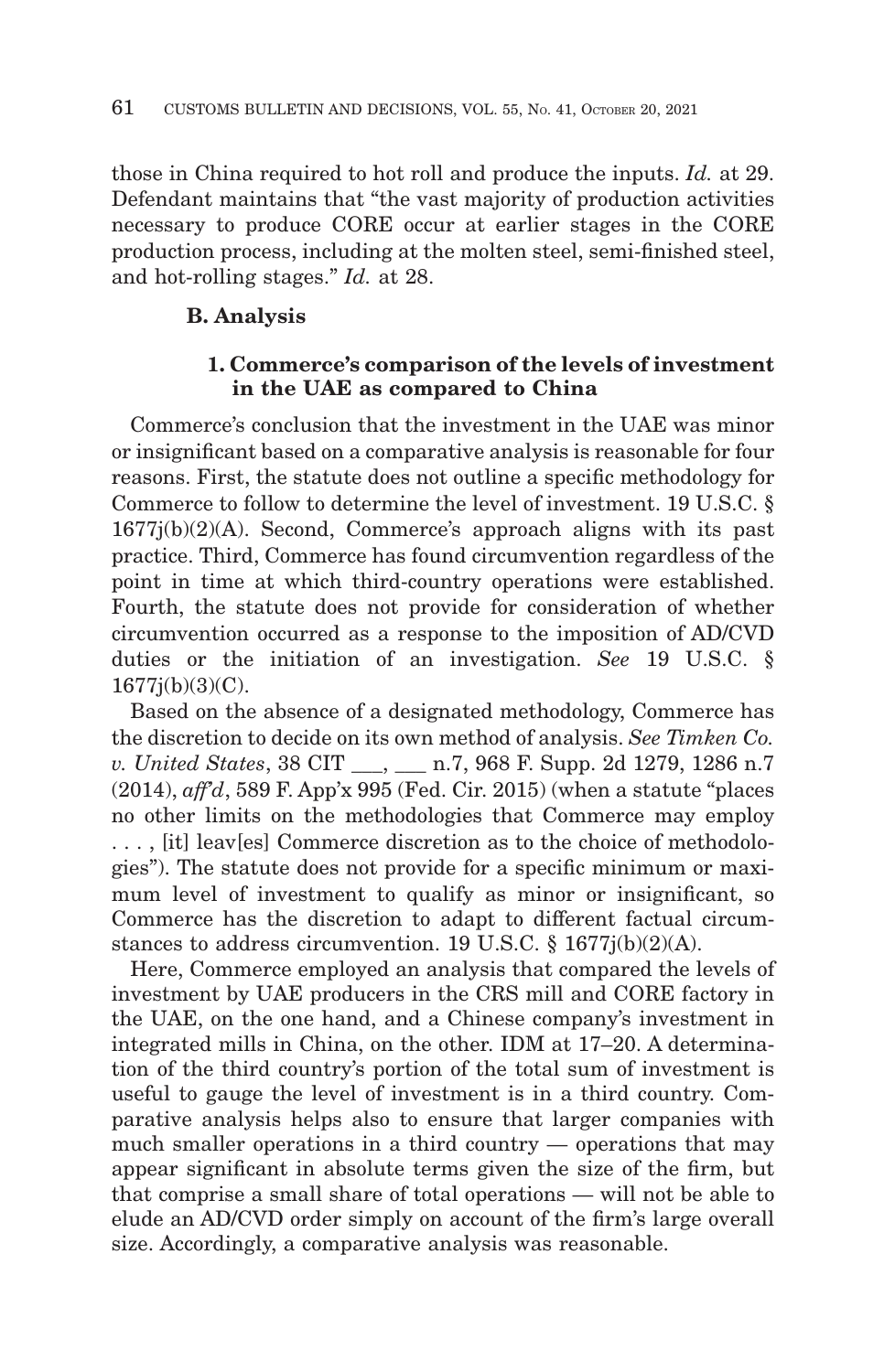The *China/Vietnam CORE Final Determination* noted an average investment of between \$295 million and \$10.12 billion to construct an integrated steel mill in China, with an average investment of \$3.6 billion per steel mill. IDM at 17; *see also Certain Corrosion-Resistant Steel Products from the People's Republic of China: Affirmative Final Determination of the Antidumping Duty and Countervailing Duty Orders,* 83 Fed. Reg. 23,895 (Dep't of Commerce May 23, 2018) ("*China/Vietnam CORE Final Determination*") and accompanying Issues and Decision Mem. ("China/Vietnam CORE IDM") at 39. AGIS' total assets were approximately \$[[ ]], a far smaller amount. PAM at 2. Plaintiff contends that the determination was unreasonable because Commerce's comparison of AGIS' investments to the investments in integrated steel mills in China was inapposite. Pl. Br. at 23. Plaintiff claims also that the record did not support that any of the "integrated steel mills in China" referenced by Commerce actually produced CORE. *Id.* at 24 (citing PAM at 2–3). However, plaintiff does not propose an alternative comparison. Instead, plaintiff states that Commerce should compare investment at each stage of production rather than the overall level of investment. *Id.* Since the statute does not outline a specific methodology for Commerce to determine whether the level of investment is minor or insignificant, 19 U.S.C. §  $1677j(b)(2)(A)$ , the court finds that Commerce's methodology here was reasonable.

Second, Commerce's approach was reasonable because it aligns with its past practice. "[I]f Commerce has a routine practice for addressing like situations, it must either apply that practice or provide a reasonable explanation as to why it departs therefrom." *Save Domestic Oil, Inc. v. United States*, 357 F.3d 1278, 1283–84 (Fed. Cir. 2004). In previous cases involving investment in a third country, Commerce used a similar type of comparative analysis and arrived at similar conclusions. *See Certain Corrosion-Resistant Steel Products from Taiwan: Affirmative Final Determination of Circumvention Inquiry on the Antidumping Duty Order*, 84 Fed. Reg. 70,937 (Dep't of Commerce Dec. 26, 2019) ("*Taiwan/Vietnam CORE Final Determination*") and accompanying Issues and Decision Mem. ("Taiwan/ Vietnam CORE IDM"). In the *Taiwan/Vietnam CORE Final Determination*, Commerce determined that the level of investment in steel mills by Taiwanese producers of CORE rendered the level of investment by Vietnamese CORE producers comparatively insignificant. *See* Taiwan/Vietnam CORE IDM at 8, 60–62. In another case, Commerce compared the investment required for a Chinese manufacturer to produce an unfinished graphitized electrode to the investment required by the third country to complete production of that product.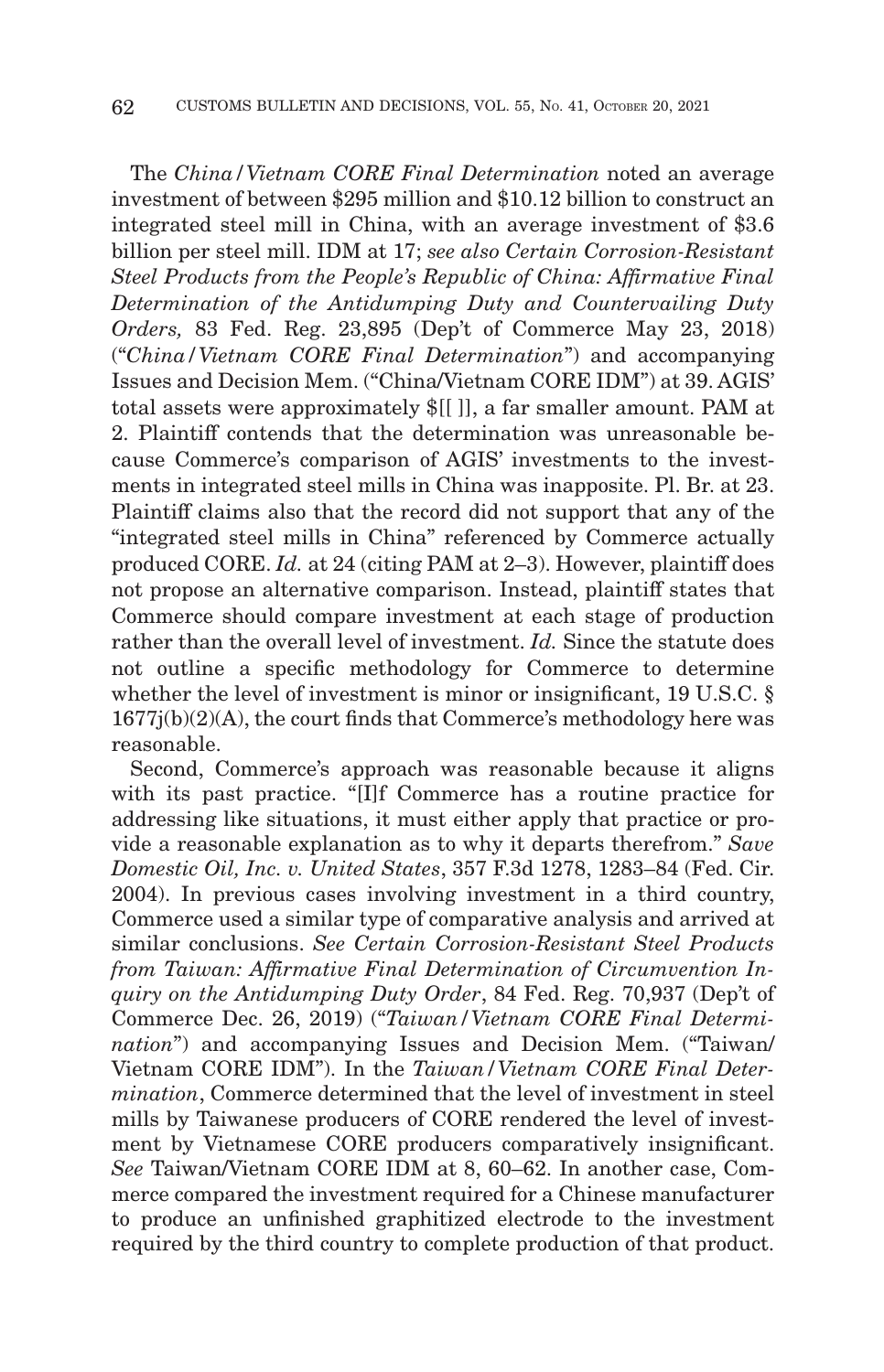*See Small Diameter Graphite Electrodes from the People's Republic of China: Affirmative Preliminary Determination of Circumvention of the Antidumping Duty Order and Extension of Final Determination*, 77 Fed. Reg. 33,405, 33,412 (Dep't of Commerce June 6, 2012) ("*SDEGs Preliminary Determination*") (unchanged in *Small Diameter Graphite Electrodes from the People's Republic of China: Affirmative Final Determination of Circumvention of the Antidumping Duty Orders*, 77 Fed. Reg. 47,596 (Dep't of Commerce Aug. 9, 2012) ) (cited in IDM at 18 n.82). Further, Commerce compared the investment for a Taiwanese manufacturer to produce polyethylene film tubes to the investment required to complete production of those products in the third country. *See Polyethylene Retail Carrier Bags from Taiwan: Affirmative Preliminary Determination of Circumvention of the Antidumping Duty Order*, 79 Fed. Reg. 31,302 (Dep't of Commerce June 2, 2014) ("*PRCBs Preliminary Determination*") and accompanying Preliminary Decision Mem. ("PRCBs PDM") at 9–10 (unchanged in *Polyethylene Retail Carrier Bags from Taiwan: Affirmative Final Determination of Circumvention of the Antidumping Duty Order*, 79 Fed. Reg. 61,056 (Dep't of Commerce Oct. 9, 2014)) (cited in China/ Vietnam CORE IDM at 36 n.115).

In these cases, a comparative analysis — similar to that employed by Commerce here — led Commerce to determine that the level of investment in the third country was comparatively minor. *See SDEGs Preliminary Determination*, 77 Fed. Reg. at 33,412–13 (using a comparative analysis to find that the level of investment in a third country was minor compared to the level in China); *see also PRCBs Preliminary Determination*, 79 Fed. Reg. at 31,302 and accompanying PRCBs PDM at 9–10 (using a comparative analysis to find that the level of investment in a third country was minor compared to the level in Taiwan).

Moreover, Commerce has found circumvention regardless of the point in time at which third-country operations were established, including instances in which the establishment of such operations preceded the issuance of the underlying AD or CVD order. *See Certain Cold-Rolled Steel Flat Products from the Republic of Korea: Affirmative Final Determinations of Circumvention of the Antidumping Duty and Countervailing Duty Orders* ("*Korea CRS Final Determination*"), 84 Fed. Reg. 70,934 (Dep't of Commerce Dec. 26, 2019) and accompanying Issues and Decision Mem. ("Korea CRS IDM") at 57–60. For example, in the Korea CRS IDM, Commerce made clear that "a new facility is not required in order for circumvention to occur" in a case involving HRS produced in Korea and converted to CRS in Vietnam. Korea CRS IDM at 59. For the statute to be read to exclude affirma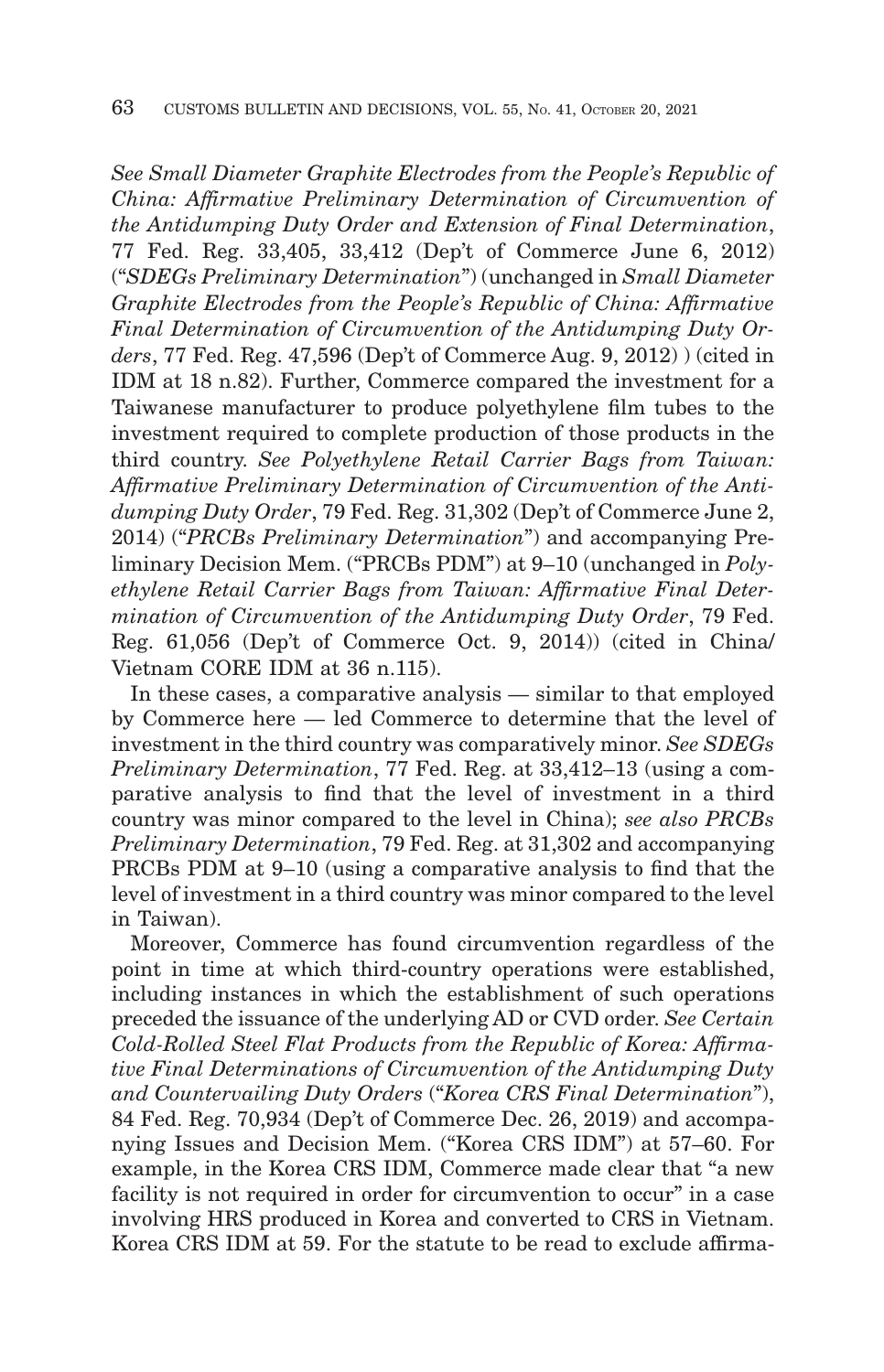tive findings of circumvention in any circumstance in which there was a pre-existing facility in a third country would create a de facto exception to the statute. The plain text of the statute does not support the creation of such an exception by this court. *See* 19 U.S.C. §  $1677j(b)(2)(A)$ .

This conclusion is buttressed by the fact that when Congress intended to incorporate temporal elements in a circumvention inquiry, Congress did so expressly. *See* 19 U.S.C. § 1677j(b)(3)(C). Section 1677j(b)(3)(C) provides that Commerce consider in a circumvention inquiry whether imports from a third country have increased after the initiation of the investigation that resulted in the issuance of the order. 19 U.S.C. § 1677j(b)(3)(C). Notably, the statute does not provide for consideration of the sequencing of establishment of operations relative to an AD/CVD order; the statute addresses only the timing of actual imports. 19 U.S.C. § 1677j(b)(3)(C).

Finally, the statute similarly does not provide for consideration of whether circumvention occurred as a response to the imposition of AD/CVD duties or the initiation of an investigation. *See* 19 U.S.C. § 1677j(b)(3)(C). Commerce addressed this point directly in its IDM, including by reference to earlier Commerce decisions, including the *Korea CRS Final Determination*. *See Korea CRS Final Determination*; Korea CRS IDM at 57–60. In that case, Commerce noted that plaintiff cited neither to legal precedent nor to any other persuasive authority that lays out a requirement for showing *intent* to circumvent. *See* Korea CRS IDM at 59. Similarly, in *Tissue Paper from the People's Republic of China*, Commerce reiterated that "[Commerce] is not required to determine intent during a circumvention inquiry." Tissue Paper IDM at 7. Further, Commerce in the instant case noted that an intent analysis would be "inherently impractical in the context of trade remedies" due to factors like the difficulty of proving intent. IDM at  $14.<sup>2</sup>$ 

<sup>&</sup>lt;sup>2</sup> Commerce explained in its IDM that intent to circumvent is not required by the statute: "AGIS' argument that Commerce must find intent of evasion in order to reach a finding of circumvention is clearly unsupported by the Act. The section of the Act identifying the factors for evaluating whether merchandise completed or assembled in a foreign country is circumventing an order does not specify that Commerce should consider the intent of a respondent as part of its analysis. Rather, section 781(b)(1)(E) of the Act provides that before issuing an affirmative circumvention determination Commerce should 'determine{} that action is appropriate . . . to prevent evasion' of the relevant AD/CVD orders at issue. Nowhere does the statute indicate that 'evasion' must be intentional, or that a respondent in the third country must have the 'intent' to evade duties. According to AGIS's interpretation of the Act, even if circumvention of an AD or CVD order exists, Commerce must also — through some undefined means — ascertain a respondent's intent to evade duties before it may determine that circumvention has occurred. Not only is an intent analysis inherently impractical in the context of trade remedies, there is no support for AGIS's argument in the statute. Indeed, we have previously explained that intent is not a necessary element of a finding of circumvention." IDM at 13–14 (citations omitted).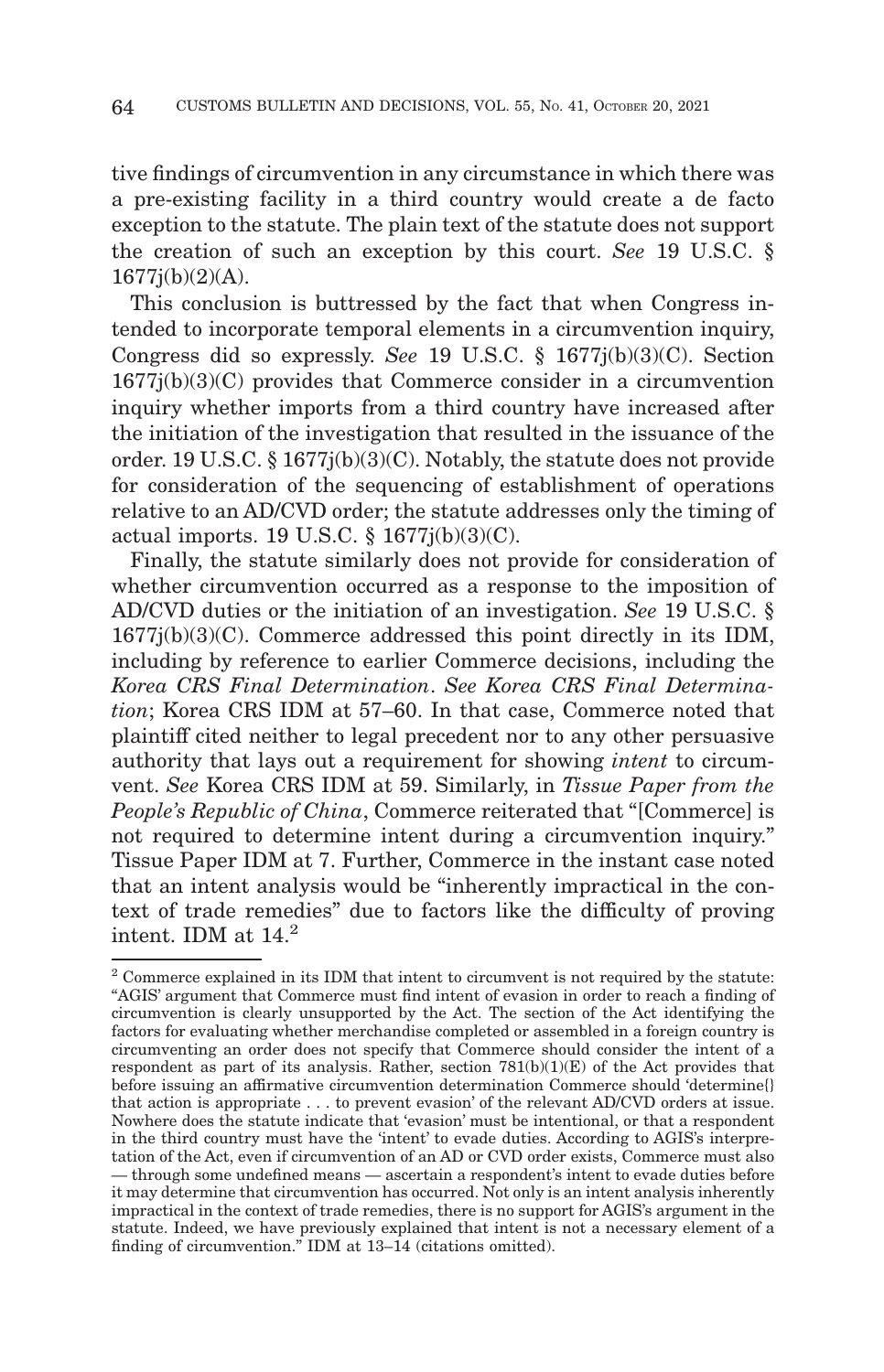Accordingly, for the reasons discussed above, Commerce's conclusion that the investment in the UAE was minor or insignificant based on a comparative analysis was reasonable.

# **2. Commerce's comparative analysis of the production process and facilities**

Commerce in its IDM described and discussed in detail the production process at plaintiff's facilities in China and the production process at its facilities in the UAE and concluded that the latter was minor and not significant. *Id.* at 17–20. Commerce's comparative approach to the production process and facilities was reasonable and supported by substantial evidence.

Commerce noted that the production stages in China, such as steel making, slab casting and hot rolling, are more numerous, more technologically complex and require substantially more investment than the production stages in the UAE, which were comprised substantially of cutting the steel input, dipping it in hydrochloric acid, rinsing it with water, drying, cold-rolling and galvanizing. *Id.* at 18; PAM at 3. Commerce determined that the stages in the UAE were minor compared to those required to make the inputs in China. IDM at 18.

As with Commerce's comparative approach to investment, Commerce's comparative approach to determining whether the production process and facilities were significant or minor was consistent with prior Commerce practice and was reasonable. For example, in the *China/Vietnam CORE Final Determination*, Commerce compared the Vietnam facilities' production process — cold-rolling and galvanizing steel substrates — to the Chinese facilities' production process — creating the HRS and CRS steel substrates. *See China/Vietnam CORE Final Determination* and accompanying China/Vietnam CORE IDM. Commerce determined that the Vietnam facilities' production process was minor compared to that of the Chinese facilities. *See* China/Vietnam CORE IDM at 40–42*.* Commerce's determination in that case that the substrates produced in China constituted the majority of the production process and that the third country's production process was comparatively minor is comparable to Commerce's determination in this case because the production process analysis in that case is analogous to the production process analysis here.

Plaintiff describes the number of production stages in the UAE and asserts that they are numerous and complex. Pl. Br. at 2, 13, 21. Plaintiff then contrasts those stages with those addressed by Commerce in its determination in *Tissue Paper from the People's Republic of China*. *See Tissue Paper Final Determination*. In that case, Commerce found that the allegedly circumventing respondent merely cut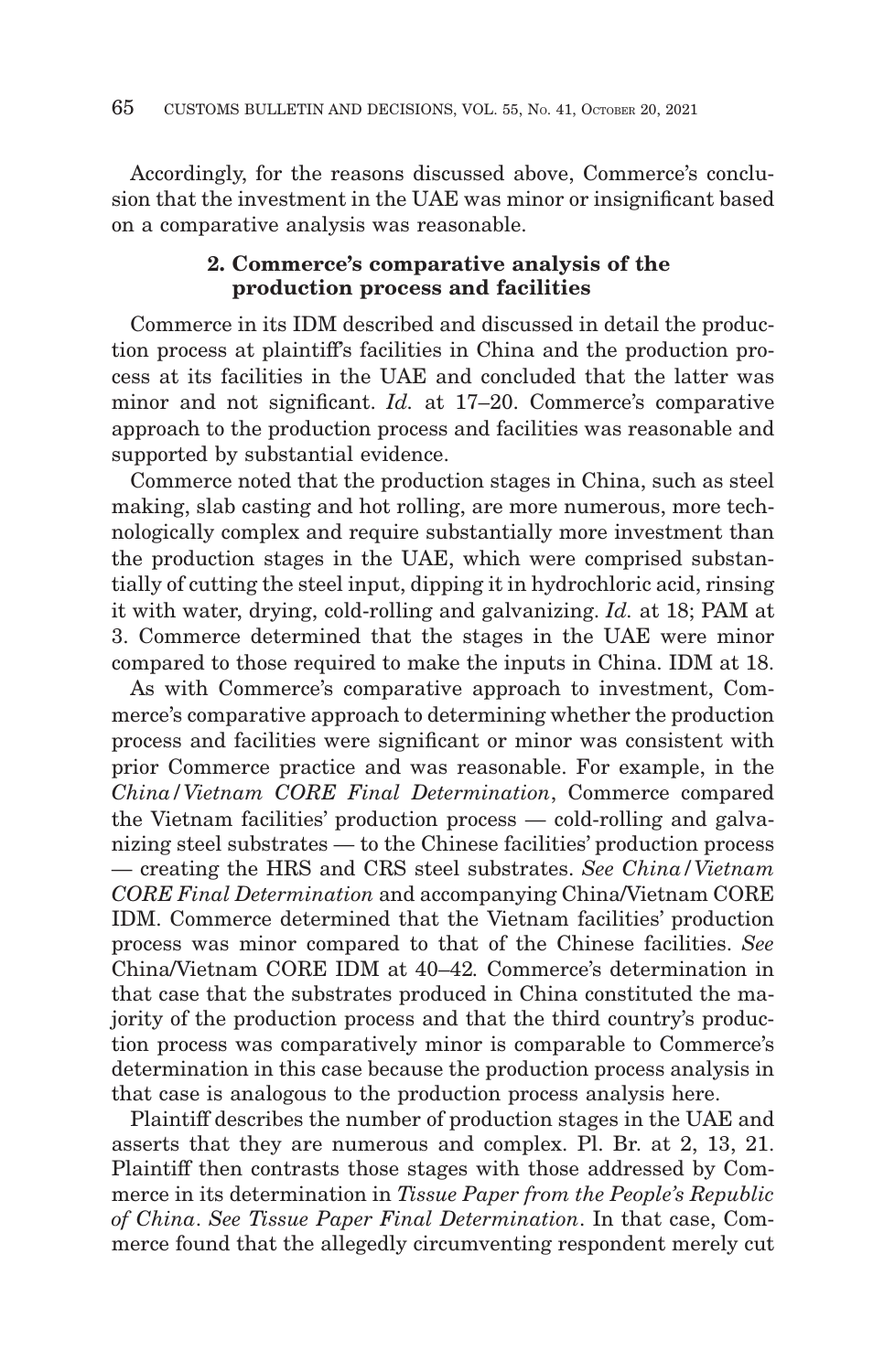jumbo rolls to ordered lengths in the third country. *See* Tissue Paper IDM at 6–9.

The statute does not direct the court to evaluate the number of stages involved in a production process. The statute directs the court to consider whether "the nature of the production process" is minor or insignificant. 19 U.S.C. § 1677j(b)(2)(C). As defendant pointed out, a seemingly "extensive operation" may nonetheless be "minor" in the context of the overall process of manufacturing a product — depending on the nature of that product. Def. Br. at 30–31. In that regard, in *Tissue Paper from the People's Republic of China*, the case offered by plaintiff, the respondent broke the production process down into multiple, discrete stages — including, cutting, dying, printing, packaging and packing cut-to-length tissue paper — what plaintiff here characterizes as "cutting jumbo rolls [of toilet paper] into cut-to-length sheets of paper . . . ." Pl. Br. at 22. Notwithstanding that the operations in the third country entailed various stages, Commerce, applying the statute, found this process to be minor in the context of the overall production process. *See* Tissue Paper IDM at 6.

Finally, plaintiff overlooks also that one stage in its UAE production process — cutting completed CORE to particular sheet sizes  $-$  is strikingly similar to cutting tissue paper into ordered lengths. Notably, Congress explicitly referenced cutting steel sheet to customers' ordered lengths in a third country as a situation that qualifies as circumvention. *See* H.R. Doc. No. 100–33, at 460–61 (1987). Plaintiff's argument here ignores the comparative aspect of a determination of whether the level of investment is minor or insignificant, or, more specifically, that even if AGIS' production process and facilities in the UAE appear significant, they are minor as compared to the production process and facilities in China.

Accordingly, Commerce's comparative approach to determining whether the production process and facilities were not significant or minor was reasonable.

## **II. Commerce's determination that the value of the** *processing* **performed in the UAE is a small proportion of the value of the** *merchandise* **imported into the United States**

#### **A. Positions of the parties**

Plaintiff argues that Commerce's determination is not supported by substantial evidence because the determination was based on an incorrect calculation of the value-added percentages and Commerce inadequately explained its conclusion that the value of processing performed in the UAE was minor and not significant. Pl. Br. at 26–31.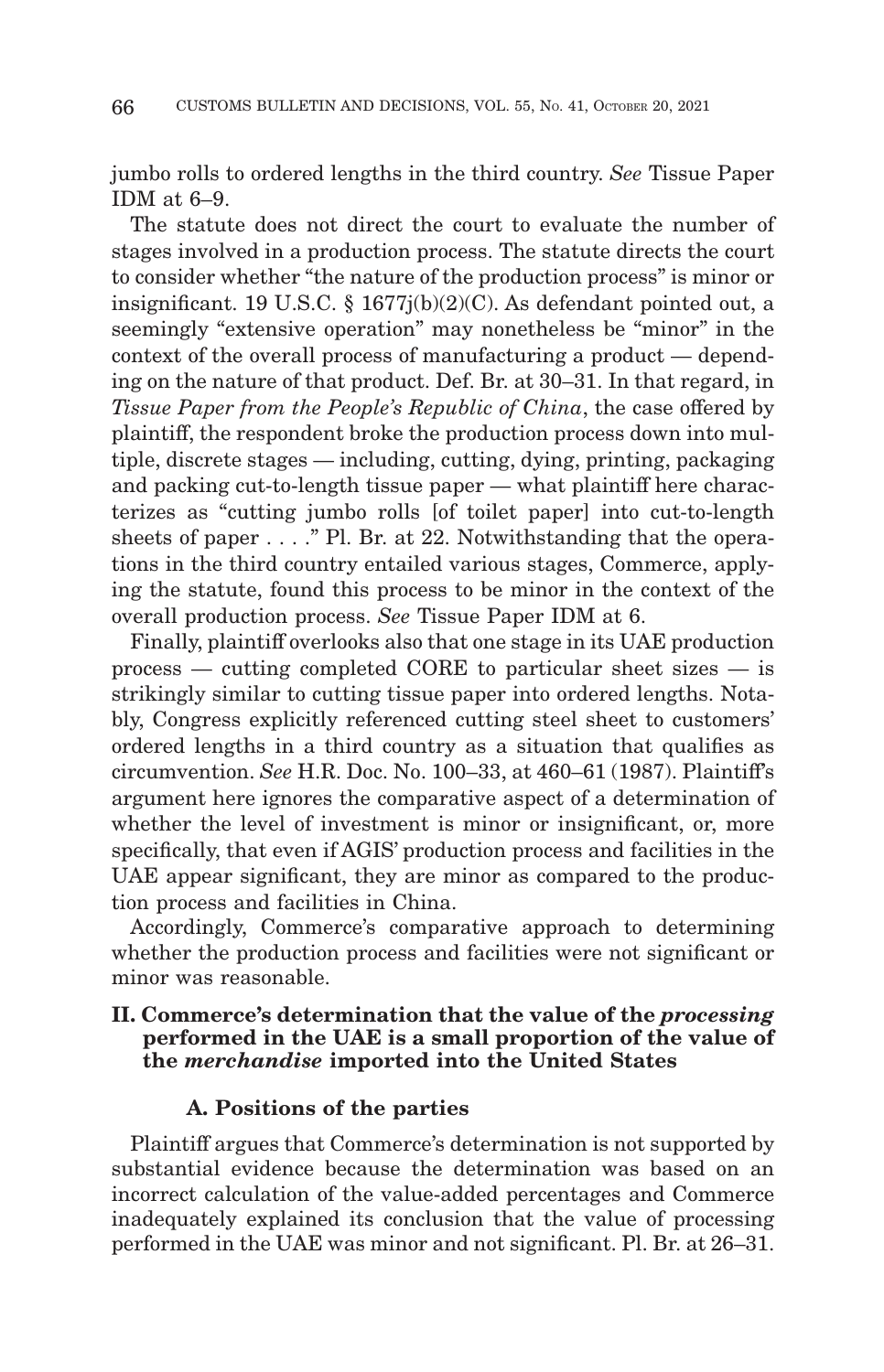Plaintiff argues first that Commerce erred in its calculation of the percentages of value added by processing in plaintiff's facilities in the UAE.3 In particular, plaintiff argues that Commerce added *companywide* profit, financial expenses and SG&A to the processing costs instead of adding only *U.S. sale-specific* profit, financial expense and SG&A information. *Id.* at 28–29. Plaintiff maintains that this approach resulted in an incorrect calculation because Commerce used profit percentages based on sales of merchandise to countries other than the United States when calculating the proportion of the value of merchandise imported into the United States. *Id.* at 30–31. AGIS presented calculations to Commerce that showed that, had Commerce included profit information for U.S. sales only, the value of processing Chinese HRS and CRS into CORE in the UAE would have been  $\llbracket \cdot \rrbracket$ % and  $\llbracket \cdot \rrbracket$ %, respectively, rather than  $\llbracket \cdot \rrbracket$ % and  $\llbracket \cdot \rrbracket$ %, respectively. *Id.* at 30. Not only did Commerce ignore AGIS' calculations, according to plaintiff, but Commerce also did not provide an explanation for its use of company-wide profit information rather than U.S. sale-specific profit information. Therefore, plaintiff argues, Commerce's determination that the value of processing performed in the UAE was small was based on an incorrect calculation. *Id.* at 30–31.

Second, plaintiff argues that Commerce did not provide a rationale for its conclusion that the value-added percentages were not significant. *Id.* at 27–28. Plaintiff's argument amounts to the contention that Commerce erred in its analysis because of its failure to use a benchmark. *See id.* Plaintiff maintains that Commerce did not explain what level of processing would qualify as significant, "nor did Commerce make any type of comparative analysis as to why these percentages in this particular proceeding should be considered insignificant." *Id.* at 28. Plaintiff claims that Commerce did not clarify the reason that it considered the values still to be small, even once Commerce's calculations were revised at the request of plaintiff. *Id.* at 29.

Plaintiff next points to *Peer Bearing Co.–Changshan v. United States*, 39 CIT \_\_\_, 128 F. Supp. 3d 1286 (2015). In that case, Com-

<sup>3</sup> As discussed above, Commerce found preliminarily that the value-added percentage of processing HRS and CRS substrates into CORE was [[ ]]% and [[ ]]%, respectively. PAM at 4–5. In consideration of AGIS' argument, Commerce, in its Final Determination added profit, financial expenses and SG&A costs in its revised calculation of AGIS' further processing costs and found that the value-added percentage of processing HRS and CRS substrates into CORE was [[ ]]% and [[ ]]%, respectively. FAM at 2–4. Commerce did not recognize plaintiff's value-added formula that resulted in different figures, [[ ]]% and [[ ]]%. IDM at 20; Pl. Br. at 30. Defendant addresses plaintiff's figure by stating only that "the statute, as Commerce observed, does not require the use of AGIS's preferred formula and Commerce was not otherwise somehow obliged to use it." Def. Br. at 35.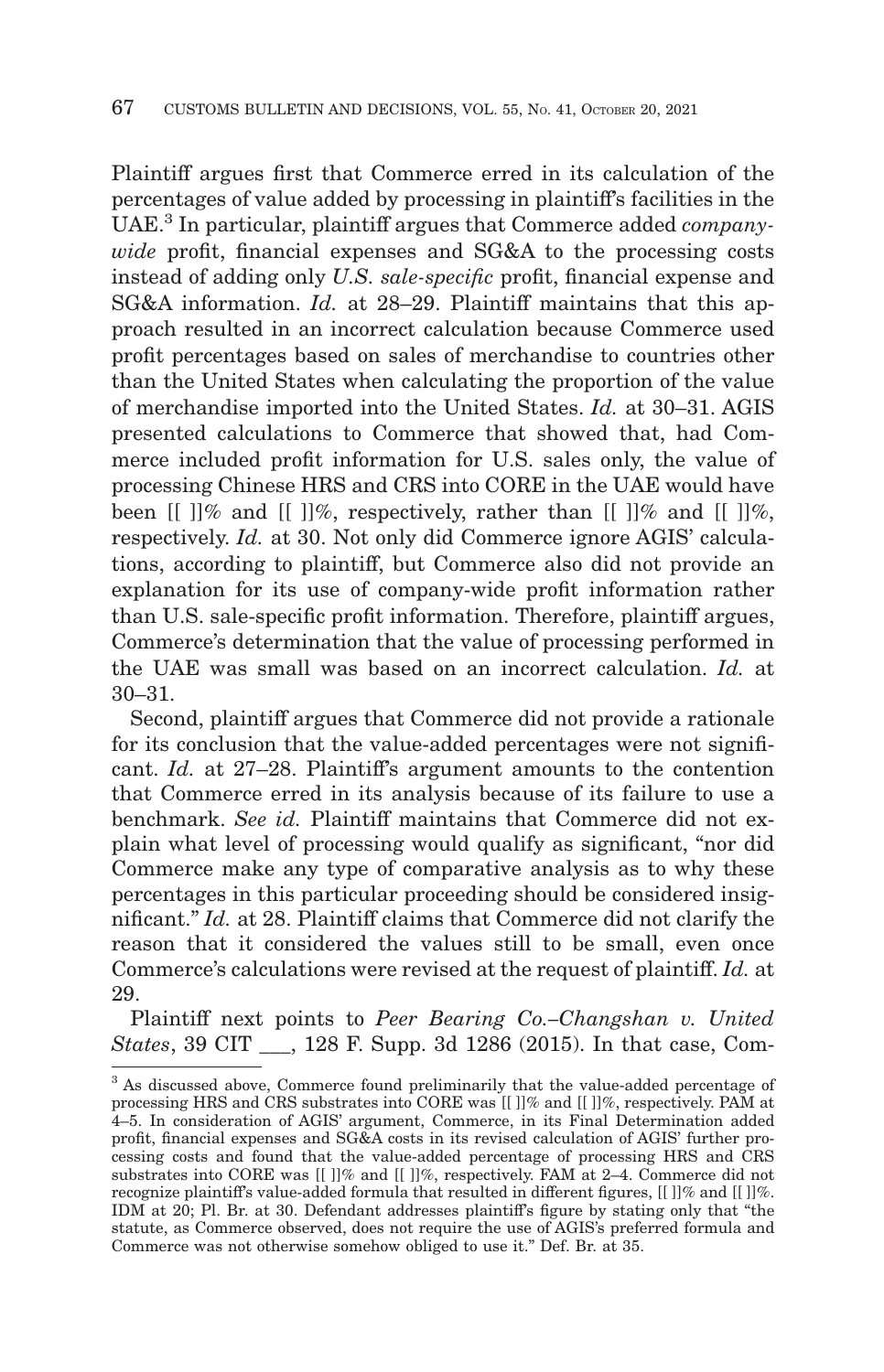merce found that when the cost of manufacturing incurred in the third country accounted for 38% of the total cost of manufacturing of the product, it was sufficient to support a finding of substantial transformation. *Id.* at \_\_\_, 128 F. Supp. 3d at 1296. Plaintiff argues that the discrepancy between *Peer Bearing* and the present case — in which, according to plaintiff, the value of processing Chinese HRS and CRS into CORE should have been  $\left[\right]$  |  $\%$  and  $\left[\right]$  |  $\%$ , respectively — supports plaintiff's view that Commerce's determinations as to the significance of percentages lack both transparency and consistency. *See* Pl. Br. at 29–30.

Defendant counters that Commerce's determination that the value of processing in the UAE represented a small proportion of the value of the merchandise imported into the United States was reasonable and based on substantial evidence. Def. Br. at 31–37. First, defendant argues that Commerce provided a reasonable and record-based explanation for the formula that Commerce used to calculate the valueadded percentages. *Id.* at 35. Defendant emphasizes that section 1677j(b) does not require the use of a specific formula and that Commerce was under no obligation to adopt AGIS' preferred method of calculation. *Id.*

Second, defendant argues that Commerce provided a reasonable analysis for its conclusion that the value of processing performed in the UAE represented a "small proportion" of the value of the CORE imported into the United States. *Id.* at 35–37. In its Preliminary Analysis, Commerce evaluated the value added by AGIS by comparing AGIS' \$/MT further processing costs to AGIS' \$/MT U.S. sales price. PAM at 4–5. Defendant argues that in Commerce's Final Determination, Commerce engaged AGIS' argument of adding profit, financial expenses and SG&A into the calculation and explained that "the percentage of value added does not materially change, and thus the cost of processing CRS and HRS would still be much greater than the cost of processing CORE in the UAE." Def. Br. at 33 (citing IDM at 20).

Defendant maintains further that to buttress Commerce's analysis, Commerce compared prior circumvention determinations in which the value added by processing in Vietnam comprised a small proportion of the value of CORE imported into the United States. Def. Br. at 34 (citing PDM at 21). These comparisons supported further the determination that the relative level of processing in the UAE was small. Additionally, defendant argues that Commerce considered pricing information that showed that the value added to the price of CORE by production in third countries like the UAE was approxi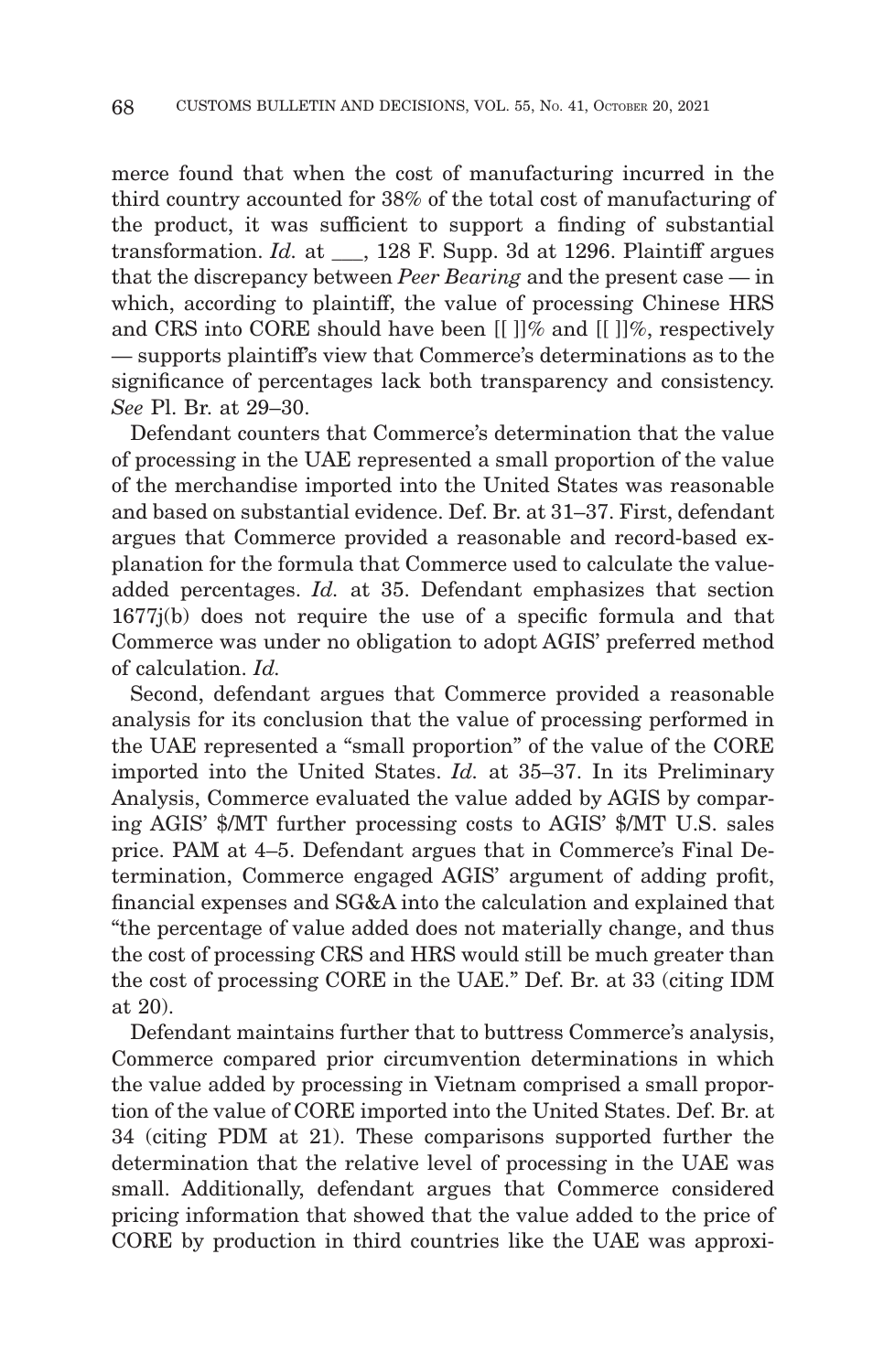mately 10% to 31% and that the value of processing to produce CORE from CRS and HRS substrates was approximately 13% and 22%, respectively. *Id.* at 34–35. These data strengthened further Commerce's determination that in this instance,  $\left[ \right] \left[ \right]$  and  $\left[ \right] \left[ \right]$ %, respectively, did not qualify as significant. FAM at 2–4.

Last, defendant argues that Commerce's approach to evaluating the value of processing was consistent with congressional intent. Defendant points to congressional language pertaining to the amendment of 19 U.S.C. § 1677j(b), which provides that "the bill does not establish a rigid numerical standard for determining 'significance' nor does the Committee expect Commerce to establish a specific numerical test." Def. Br. at 3132 (citing Uruguay Round Agreements Act, S. Rep. No. 103–412, at 81–82 (1994)). Defendant maintains that Congress instead intended for Commerce to determine significance on a case-bycase basis and by considering the totality of the circumstances, a standard which defendant argues that Commerce upheld in this instance. Def. Br. at 36.

## **B. Analysis**

In considering whether the value of the processing performed in the UAE comprises a significant proportion of the value of the merchandise exported to the United States, the court considers: (1) Commerce's selection and application of its formula and, (2) Commerce's conclusion that the value was not significant. The court concludes that Commerce's determination that the value of the processing performed in the UAE comprises a small proportion of the value of the merchandise imported into the United States was supported by substantial evidence.

Commerce provided a reasonable explanation for the formula that it used to calculate the value-added percentages. In its Preliminary Analysis, Commerce outlined its method for the calculation of further processing costs and the value-added percentages.4 PAM at 4–5. In consideration of plaintiff's argument, Commerce recalculated the percentages to include profit, financial expenses and SG&A, using company-wide profit information. IDM at 20. This Court has previously held — in a case challenging the final results of an administra-

<sup>4 &</sup>quot;Average further processing expenses are the expenses incurred by the UAE respondent, not including HRS and/or CRS input costs. . . . The further processing costs were calculated as follows: Further Processing Cost = Total Cost (including Direct Material Cost, Labor, Manufacturing, Overhead, and Packing Costs) – Direct Material Cost of HRS or CRS Substrate." PAM at 4. "To determine the average further processing cost as a percentage of AGIS's U.S. sales price, Commerce compared AGIS's further processing value added to the actual value of its merchandise exported to the United States. The value-added percentage was calculated as follows: Value-Added Percentage = Average Further Processing Cost / Average U.S. Sales Price." *Id.*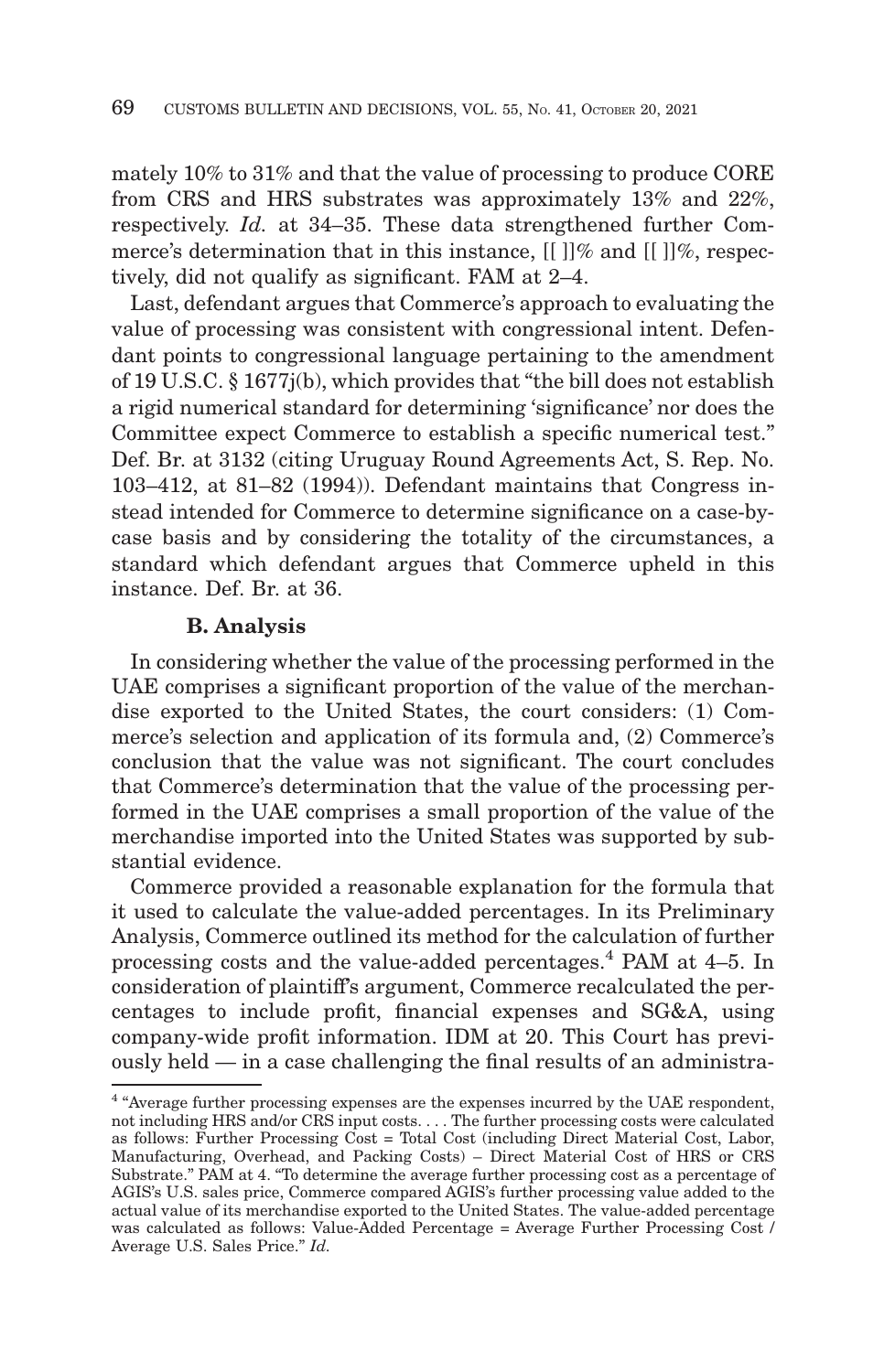tive antidumping review issued by Commerce — that where the relevant statute provides little direction, "Commerce enjoys discretion in choosing its methodology." *NSK Ltd. v. United States,* 29 CIT 1, 17, 358 F. Supp. 2d 1276, 1291 (2005), *aff'd*, 162 F. App'x 982 (Fed. Cir. 2006). Because section 1677j(b) does not mandate the use of a particular formula, Commerce has the ability to choose how to calculate the value-added percentages as long as its chosen methodology is reasonable and Commerce explains its choice. Commerce is required neither to use a party's proffered and preferred methodology, nor to provide an explanation for a decision not to use an alternative methodology offered by a party.

The statute directs this court to review whether Commerce's determination is reasonable and is supported by the record as a whole, not whether the court agrees with Commerce's chosen methodology. *Nippon Steel Corp.,* 458 F.3d at 1351–52. The court's review of Commerce's findings "does not demand expansive discussion or rigid adherence to a specific formula, as long as the court can determine that the statutory requirements have been satisfied." *Nucor Corp. v. United States,* 414 F.3d 1331, 1341 (Fed. Cir. 2005). Accordingly, the court will affirm Commerce's determination as long as Commerce used a reasonable formula that satisfies the statutory requirements under 1677j(b). *Id.* Here, Commerce used a formula that captured the value added by AGIS' processing in the UAE, as section  $1677j(b)(1)(C)$ requires. Additionally, Commerce explained its chosen methodology. *See* PAM at 4. Therefore, plaintiff's argument that Commerce erred in calculating the value-added percentages lacks merit.

With regard to the question of whether the value of processing in the UAE was significant, Commerce based its determination on its calculation of value-added percentages, a comparison with previous circumvention determination findings and evaluation of price data. IDM at 11–12, 17–21; PDM at 17–23. Based on these substantial data, Commerce reached a reasonable conclusion.

Further, Congress did not intend to create a "rigid numerical standard" for Commerce's determination of whether the value of the processing performed in the foreign country was significant under 19 U.S.C. § 1677j(b). Uruguay Round Agreements Act, S. Rep. No. 103-412, at 81-82 (1994).<sup>5</sup> Instead, Congress intended for Commerce to have "flexibility in administering this standard" to be implemented

 $^{\rm 5}$  "The Committee expects and intends that the new standard will be less difficult to meet, thereby improving our ability to prevent circumvention. It also recognizes the need for *flexibility* in administering this standard. Thus, the bill does not  $\overline{||}$  establish a rigid numerical standard for determining 'significance' nor does the Committee expect Commerce to establish a specific numerical test. The determination of whether the value of the parts or components is a significant portion of the total value of the merchandise should be made on a case-by-case basis, looking at the totality of the circumstances. However, where the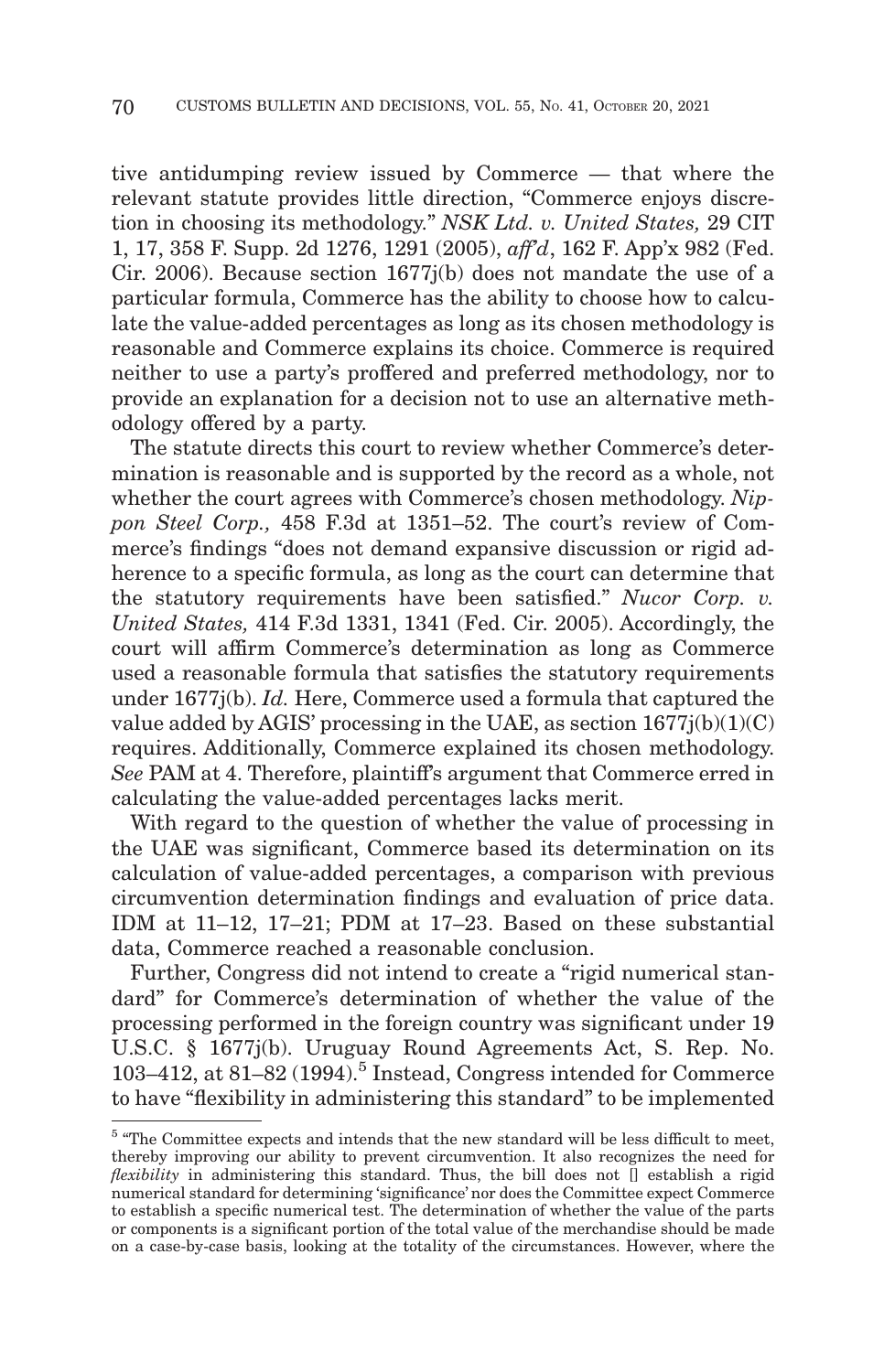on a "case-by-case basis" and for "the new standard [to be] less difficult to meet, thereby improving [Commerce's] ability to prevent circumvention." *Id.* at 82. Therefore, contrary to plaintiff's argument, the statute does not require Commerce to provide a specific benchmark value to delineate a finding as to whether the value of processing performed in a foreign country is significant, nor does the statute require Commerce to conduct a comparative analysis.

Additionally, the case cited by plaintiff, *Peer Bearing*, is not apposite. In that case, Commerce calculated the average unit cost of manufacturing in the third country as 38% of the total cost of manufacturing and concluded that the 38% figure represented *one consideration* that weighed in favor of finding that the product had been "substantially transformed" in the third country. *Peer Bearing*, 39 CIT at \_\_\_, 128 F. Supp. 3d at 1291; *see also Tapered Roller Bearings and Parts Thereof, Finished and Unfinished, from the People's Republic of China: Final Results of the 2007–2008 Administrative Review of the Antidumping Duty Order*, 75 Fed. Reg. 844 (Dep't of Commerce Jan. 6, 2010) and accompanying Issues and Decision Mem. at 10–11. Substantial transformation and circumvention represent two distinct legal standards and two distinct inquiries. *Peer Bearing* involved neither a circumvention inquiry nor Commerce's analysis of whether "the value of the processing performed in the foreign country represents a small proportion of the value of the merchandise imported into the United States" — the relevant factor under 19 U.S.C.  $§ 1677i(b)(2)(E).$ 

Finally, even if the holding in the case was apposite and even if the proffered numbers in this case were equivalent, the *Peer Bearing* court noted that the value-added percentage would not be "so significant as to outweigh the other factors" and that "no single factor is dispositive." *Peer Bearing*, 39 CIT at \_\_\_, 128 F. Supp. 3d at 1291 (citing Final Results of Redetermination Pursuant to Court Remand (Apr. 11, 2012) at 16). In the present case, the value-added percentages calculated by Commerce —  $\left[ \right] \left[ \right]$ % for CRS and  $\left[ \right] \left[ \right]$ % for HRS are even lower than the 38% value-added percentage in *Peer Bearing*.

In sum, even if the substantial transformation and circumvention inquiries were comparable, it is not clear that *Peer Bearing* would weigh in favor of this court finding that Commerce's conclusion that the relevant figures in this case were not significant was unreasonable. Therefore, plaintiff's second argument — that Commerce failed to provide a rationale for its significance finding such that its determination lacked substantial evidence — lacks merit.

proportion of the value is relatively high (e.g., the value of a television tube in relation to a finished television set), the conclusion should be clear." Uruguay Round Agreements Act, S. Rep. No. 103–412, at 82 (1994) (emphasis supplied).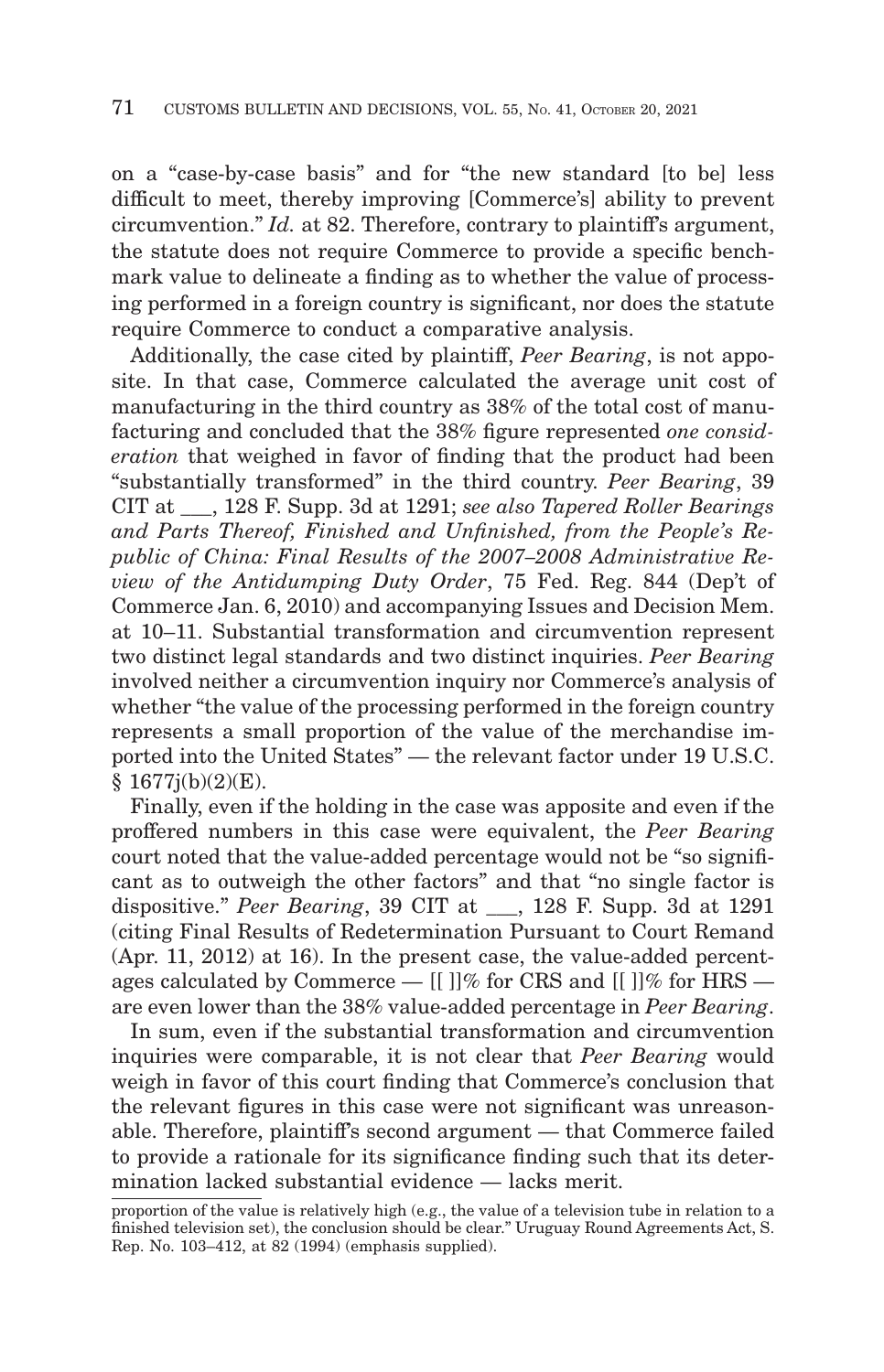# *III. Commerce's decision to use surrogate values for a non-market economy (NME) proceeding*

#### **A. Positions of the parties**

Plaintiff argues that the exports in this case are from the UAE, which is a market economy ("ME") country. Pl. Br. at 31–34. Accordingly, plaintiff urges an ME methodology in which Commerce uses the actual prices of inputs that plaintiff imported from China. *Id.* at 16. Plaintiff asserts that Commerce is not entitled to use surrogate values when purchases were made in ME countries, because those purchase prices are ME prices. *Id.*

Plaintiff maintains that the statute requires that this proceeding be conducted as an ME proceeding, not an NME proceeding. *Id.* at 32–34. Plaintiff points out that section  $1677j(b)$  pertains to "[m]erchandise completed or assembled in other foreign countries." As a result, according to plaintiff, "merchandise" completed "in other foreign countries" in this case means the UAE, which is an ME country. 19 U.S.C. § 1677j(b)(1)(D). Therefore, plaintiff concludes, Commerce should rely on an ME methodology and ME values from the UAE rather than an NME methodology and surrogate values from China. Pl. Br. at 32–34.

Plaintiff asserts that Commerce's use of surrogate values here is inconsistent not only with the statute, but also with Commerce's chosen methodology and, therefore, is arbitrary. Pl. Reply Br. at 14–15. Plaintiff references Commerce's use of Chinese purchase prices to calculate costs under section 1677j(b)(1)(C). *Id.* at 14. Plaintiff then argues that for Commerce to use these values from China under section (C), only to resist their use in another context, section (D), based on alleged unreliability, demonstrates inconsistency. *Id.* Plaintiff maintains that Commerce relied on internal Chinese prices in accordance with section  $1677j(b)(1)(C)$  — for example, valuing the average construction price of an integrated steel mill in China at \$3.6 billion — when analyzing the level of investment in the UAE as compared to that in China. *Id.* at 14–15; IDM at 17.

Plaintiff argues further that defendant's reliance upon *U.K. Carbon and Graphite Co., Ltd. v. United States,* 37 CIT 1295, 931 F. Supp. 2d 1322 (2013) — a circumvention case in which Commerce used its NME surrogate-value methodology to value exports from an ME in which the underlying AD order pertained to exports from an NME, China — is misplaced. Pl. Reply Br. at 15 (citing *U.K. Carbon and Graphite*, 37 CIT at 1311–12, 931 F. Supp. 2d at 1336). In that case, Commerce made a determination that the actual, specific purchase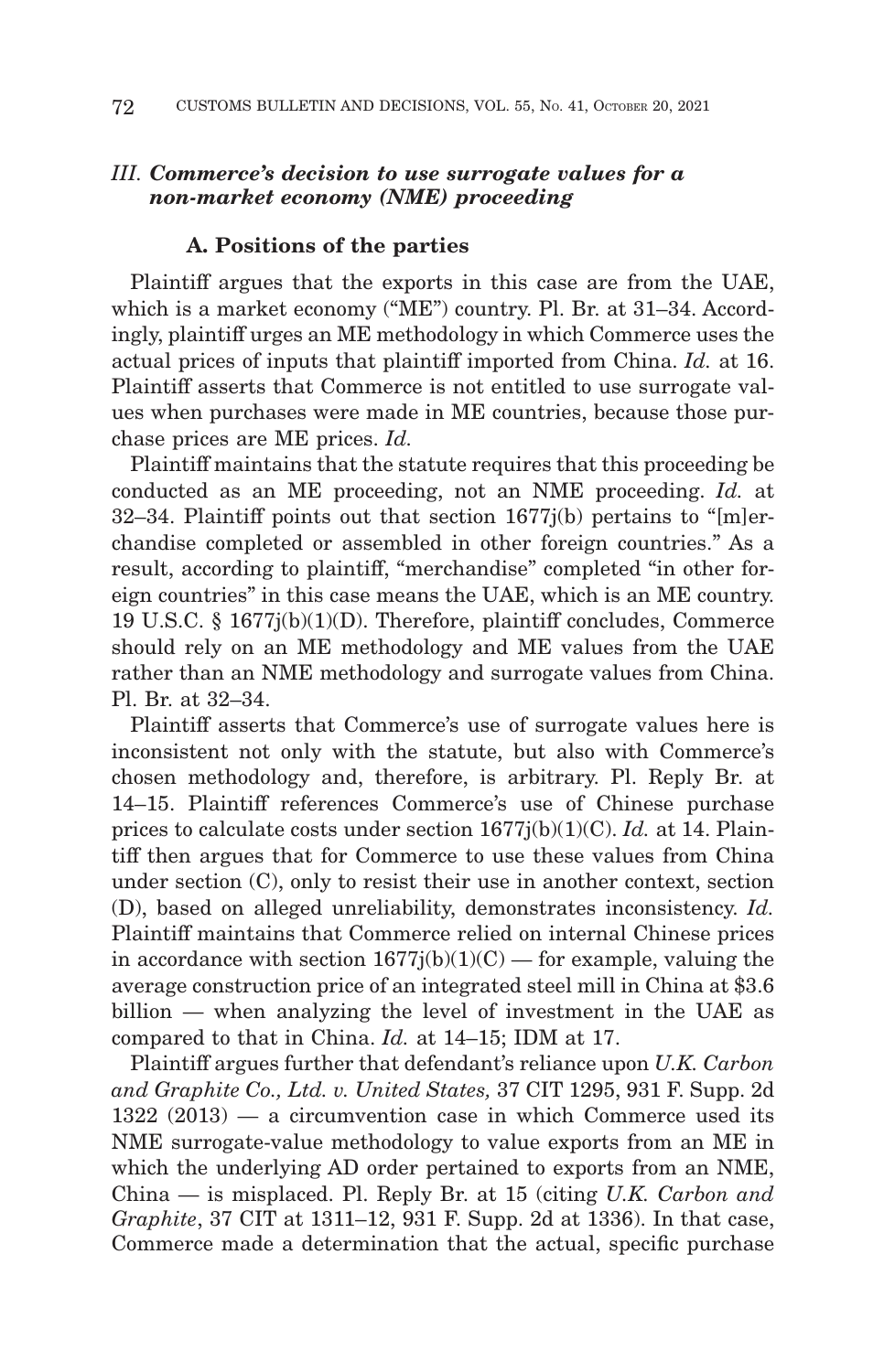prices paid by the entity in the third country — the United Kingdom — were inherently unreliable because those purchase prices pertained to products from China and China itself is an NME. *U.K. Carbon and Graphite*, 37 CIT at 1311, 931 F. Supp. 2d at 1336. Here, Commerce determined that NME prices are inherently unreliable as a general matter — Commerce did not render a determination that the specific purchase prices that plaintiff paid to Chinese suppliers in this case were unreliable. IDM at 21. Accordingly, plaintiff seeks to distinguish the approach taken by Commerce in the instant case from the one affirmed in *U.K. Carbon and Graphite*.

Defendant admits that Commerce typically uses actual prices paid for China-produced inputs in ME proceedings, but seeks to distinguish this circumvention case as an NME proceeding. Def. Br. at 40. Defendant notes first that Commerce initiated this circumvention proceeding under the China CORE investigation, and the proceeding concerns China-produced merchandise. *Id.* Commerce seeks to determine whether Chinese-produced merchandise is being sold to the United States in circumvention of the *2016 CORE Orders*. *Id.* As a result, defendant claims that, on its face, this is an NME proceeding. *Id.*

Defendant claims that the use of surrogate NME values in antidumping duty proceedings involving imports from ME countries is a well-established practice of Commerce. *Id.* at 38–40. In its Final Determination, Commerce stated that the analysis of the input costs at issue here "appropriately falls under the purview of Commerce's NME methodology, which by statute presumes that NME costs and prices are inherently unreliable." IDM at 21. Defendant notes that Commerce used surrogate value methodology in *U.K. Carbon and Graphite.* Def. Br. at 39–40 (citing *U.K. Carbon and Graphite*, 37 CIT 1295, 931 F. Supp. 2d 1322). In that case, product inputs from China were completed in an ME country — the United Kingdom, like the UAE in this case — and Commerce used surrogate values for an NME country. Def. Br. at 39–40.

#### **B. Analysis**

Commerce's decision to use surrogate values and the manner in which it computed those values in the circumvention analysis was reasonable and supported by substantial evidence for two reasons. First, Commerce's decision to treat this proceeding as an NME proceeding rather than an ME proceeding was reasonable. Second, Commerce's interpretation of the "value" determination was reasonable.

Turning first to Commerce's decision to treat this proceeding as an NME proceeding, Commerce decision was reasonable because the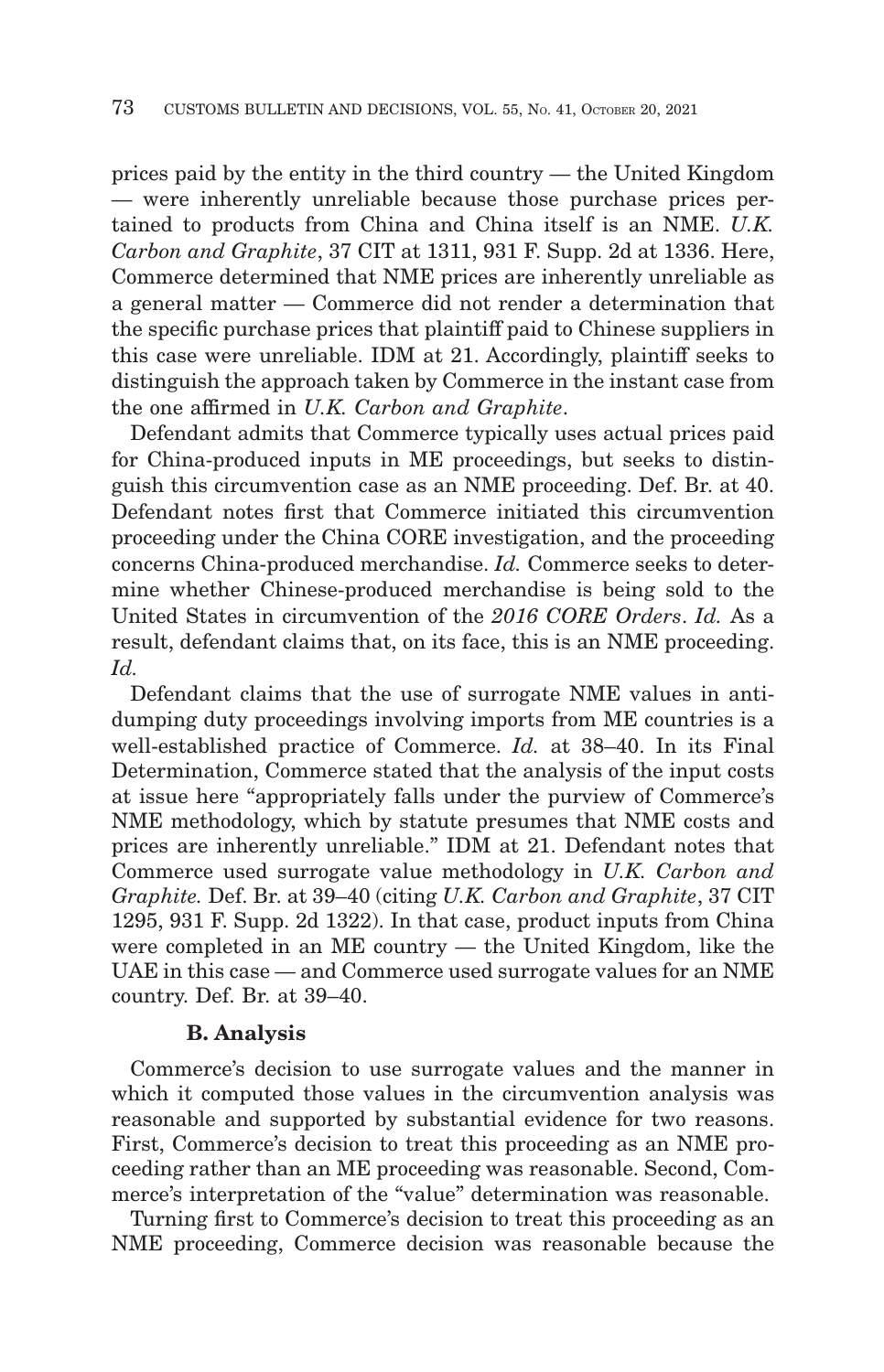orders that Commerce was seeking to enforce are from China. The subject merchandise in this case was CORE produced in China. IDM at 1. China, as noted, is an NME country. *Id.* at 21.

Plaintiff argues that the goods were being manufactured or assembled in an ME country and, accordingly, Commerce should have used an ME methodology. Pl. Br. at 31–34. Commerce noted that this proceeding involved circumvention proceedings initiated under the *2016 CORE Orders*, which are NME proceedings. PDM at 8. In its IDM, Commerce asserted that "analysis of [AGIS'] Chinese-origin input costs appropriately falls under the purview of Commerce's NME methodology, which by statute presumes that NME costs and prices are inherently unreliable." IDM at 21. In light of China's status as an NME and in light of the fact that these circumvention proceedings were initiated under the *2016 CORE Orders* (NME proceedings), Commerce's decision to treat this proceeding as an NME proceeding was reasonable.

Moreover, this Court has sustained Commerce's use of surrogate values in previous circumvention inquiries involving merchandise assembled in an ME country, because the decision to do so reflects Commerce's reasonable construction of the statute. *See U.K. Carbon and Graphite*, 37 CIT at 1312, 931 F. Supp. 2d at 1336. Defendant notes accurately that in *U.K. Carbon and Graphite*, Commerce used surrogate values for NME Chinese inputs when production was completed in an ME country, the United Kingdom — circumstances that are comparable to the facts in this case. Def. Br. at 39–40; *U.K. Carbon and Graphite*, 37 CIT at 1311–12, 931 F. Supp. 2d at 1336. In that case, Commerce used surrogate values from Ukraine to value Chinese inputs and the court held that Commerce's decision to use a surrogate value methodology in determining the value of inputs from an NME country represented a reasonable construction of the statute. *U.K. Carbon and Graphite*, 37 CIT at 1312, 931 F. Supp. 2d at 1336.

Plaintiff seeks to distinguish *U.K. Carbon and Graphite* on the grounds that there, Commerce found that the *actual prices paid* in the third country for Chinese products were unreliable, whereas here, Commerce noted that NME prices *in general* were unreliable. *Id.* at 1311, 931 F. Supp. 2d at 1336; Pl. Reply. Br. at 15; IDM at 21. *U.K. Carbon and Graphite* does not support plaintiff's argument. In that case, the court found that surrogate values from Ukraine were reasonably used to value Chinese inputs. *U.K. Carbon and Graphite*, 37 CIT at 1312, 931 F. Supp. 2d at 1336. Commerce found it reasonable to use surrogate values from Ukraine there because Commerce said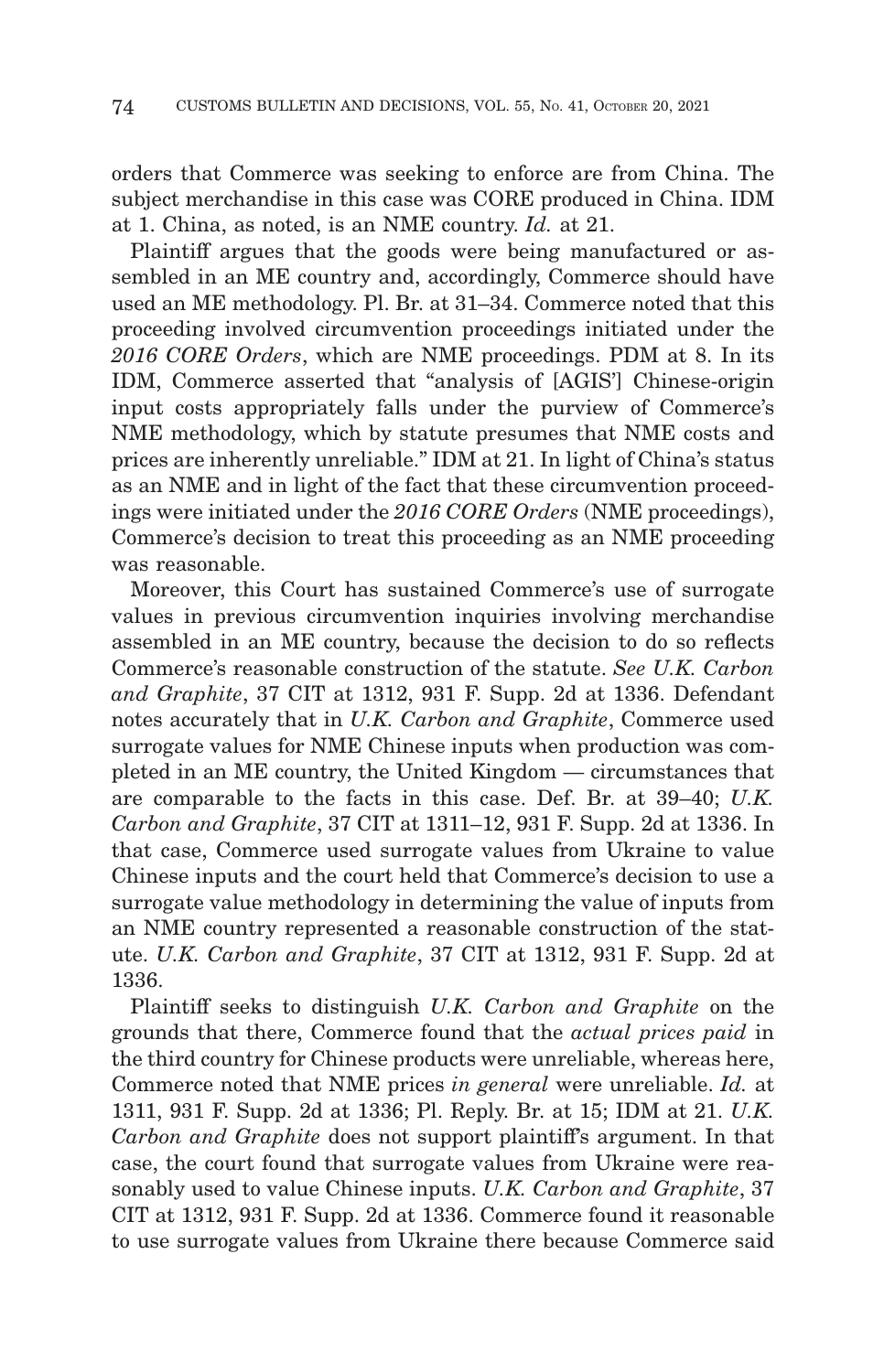that costs and prices from an NME are "inherently unreliable." *Id.* at 1299, 931 F. Supp. 2d at 1327. In that case, Commerce looked at the specific prices involved and declared them unreliable. Plaintiff argues that, in contrast, here, Commerce declared that NME prices *in general* are unreliable because they came from China. Pl.'s Reply Br. at 15. Plaintiff's argument is based on highlighting a distinction without a difference and is, therefore, unpersuasive. Commerce's decision to use surrogate values in an NME proceeding was reasonable, within its discretion and aligned with precedent.

In addition, Commerce's interpretation of the "value" determination was reasonable. Section  $1677j(b)(1)(D)$  instructs that one basis for Commerce to find that an order was being circumvented is that "the *value* of the merchandise produced in the foreign country to which the antidumping duty order applies is *a significant portion* of the value of the merchandise that was exported to the United States  $\ldots$ ." 19 U.S.C. § 1677 $j(b)(1)(D)$  (emphasis supplied).

Section  $1677j(b)(1)(D)$  does not define how Commerce is to determine "value." *Id.*; *see also* Def. Br. at 37–38. This statutory ambiguity shows that Congress left a gap for the agency to fill. The delegation of interpretive power to Commerce is bolstered by its greater expertise than courts in determining valuation methodologies. *See Consumer Prods. Div., SCM Corp. v. Silver Reed Am., Inc.*, 753 F.2d 1033, 1039 (Fed. Cir. 1985); *Thai Pineapple Pub. Co. v. United States*, 187 F.3d 1362, 1365 (Fed. Cir. 1999). Given the lack of definition of "value" and silence as to the method to use to assess "value," Commerce acted reasonably.

#### *IV. Commerce's consideration of the pattern of trade*

# **A. Positions of the parties**

Plaintiff argues that Commerce did not consider adequately the pattern of trade in its determination. Pl. Br. at 34–37. Specifically, plaintiff alleges that Commerce acted arbitrarily and contrary to law in limiting its analysis to only the two 49-month periods before and after the initiation of the investigations that led to the *2016 CORE-*Orders. *Id.* at 34. Plaintiff argues that section  $1677j(b)(3)(A)$  does not identify specific parameters on which Commerce must rely in its selection of time periods. *Id.* Because Commerce limited its analysis to only a single set of time periods and not the other time periods proposed by plaintiff, plaintiff alleges that Commerce "cherry picked" time periods that were likely to support an affirmative determination of circumvention. *Id.* The time periods proposed by plaintiff reveal data that support the finding that AGIS did not shift shipping and sourcing patterns in response to the *2016 CORE Orders*. *Id.* at 34–35.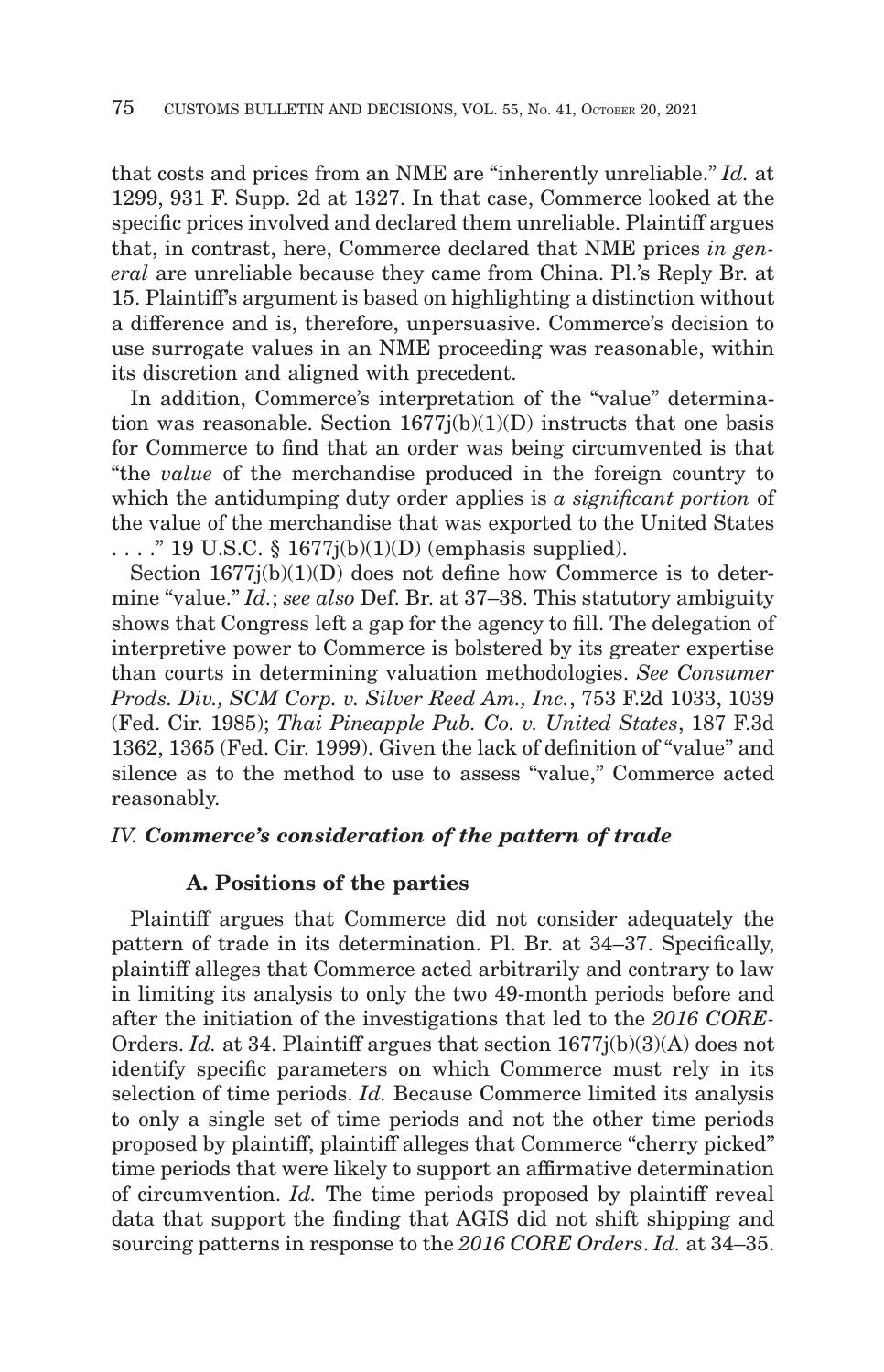Plaintiff argues that AGIS' annual increase in shipment volume began prior to the issuance of the *2016 CORE Orders,* reflecting "natural upward progression of . . . a growing and expanding company." *Id.* at 35. Moreover, plaintiff points out that its shipments to the United States of CORE produced with Chinese HRS or CRS substrates have decreased since the issuance of the *2016 CORE Orders. Id.* Further, since December 2017, AGIS has not shipped any CORE products with Chinese HRS or CRS substrates to the United States. *Id.* Additionally, plaintiff points to AGIS' patterns of sourcing Chinese HRS and CRS. *Id.* at 37. According to plaintiff, these patterns of sourcing show that, since June 2011, Chinese-origin HRS and CRS substrates purchases comprised only [[ ]]% of the total steel substrate purchased by AGIS and that AGIS' semi-annual steel purchases from China have declined since the issuance of the *2016 CORE Orders*. *Id.* In sum, plaintiff argues that it was unreasonable for Commerce to rely upon only a single pattern of trade that was "contradicted and overshadowed" by other patterns of trade. Pl. Reply Br. at  $19<sup>6</sup>$ 

Defendant argues that Commerce's consideration of the pattern of trade was reasonable and that prior decisions of this Court and prior Commerce determinations support its approach. Def. Br. at 41–44. Defendant submits that Commerce selected the symmetrical 49 month periods for the purpose of comparing data from before and after Commerce initiated the underlying antidumping and countervailing duty investigations on CORE from China. *Id.* at 41. Defendant asserts that this selection is consistent with Commerce's examination of time periods in other cases. *Id.* at 43 (citing China/Vietnam CORE IDM at 47–48); *see also Taiwan/Vietnam CORE Final Determination* and accompanying Taiwan/Vietnam CORE IDM. For example, in a circumvention inquiry with regard to CORE produced in Vietnam using HRS and CRS from China, Commerce compared pattern of trade data using periods of time identical in length and bifurcated by the initiation of the CORE investigations. *See* China/Vietnam CORE IDM at 47. Similarly, in a circumvention inquiry with regard to CORE produced in Vietnam using HRS and CRS from Taiwan, Commerce compared periods of time before and after Commerce initiated circumvention inquiries on the AD and CVD orders of CORE from

 $6$  At oral argument, plaintiff expanded on its argument and claimed that Commerce's analysis of pattern of trade was arbitrary for two reasons. First, Commerce looked at only a single pattern of trade and did not consider any of AGIS' suggested patterns of trade. Oral Argument Tr. at 42, ECF Nos. 57, 58. Second, and relatedly, Commerce used identical time periods for its analyses under both section  $1677j(b)(3)(A)$  and section  $1677j(b)(3)(C)$ , resulting in the consideration of the same information under both sections of the statute. *Id.*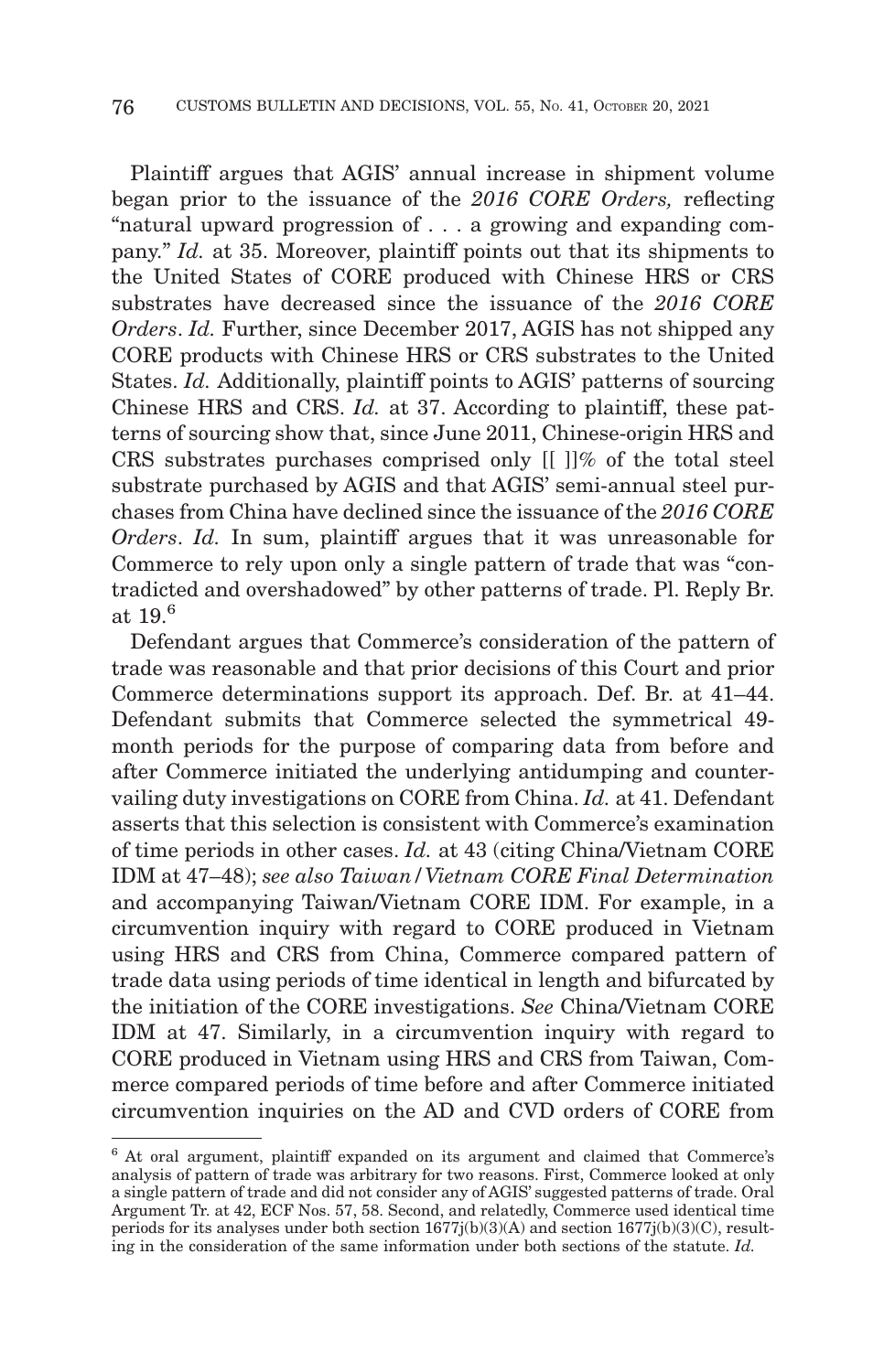China. *See* Taiwan/Vietnam CORE IDM at 9–10. In addition, defendant argues that Commerce's choice is entitled to deference because it represented a reasonable interpretation of the statute, which is silent as to the particular method to be used. Def. Br. at 42–43 (citing *Chevron, U.S.A., Inc. v. Nat. Res. Def. Council, Inc.*, 467 U.S. 837, 843–44 (1984)).

Defendant argues also that Commerce's decision was reasonable, even after considering AGIS' decrease in exports. Commerce found that AGIS shipped CORE containing Chinese HRS and CRS substrates to the United States until December 2017, more than a year after the orders were published and nearly two years after the investigations began. *Id.* at. 43–44. Defendant maintains that Commerce therefore considered the decrease in AGIS' exports to the United States after December 2017 but discounted this decrease in light of the shipments that increased after the investigations were commenced and the orders entered. *Id.*

### **B. Analysis**

The court concludes that Commerce's consideration of the pattern of trade was reasonable. Section 1677j(b)(3)(A) does not mandate the use of a specific time period to analyze the pattern of trade. As defendant correctly points out, when the statute is silent as to the use of a particular method, "Congress has explicitly left a gap for the agency to fill." Def. Br. at 42–43 (citing *Chevron*, 467 U.S. at 843–44). Because the statute is silent with regard to selection of time period here, Commerce's selection is entitled to deference.

Commerce's selection of time periods to analyze was reasonable and in accordance with law because the time periods were based on critical dates in the investigation, IDM at 13, and these periods comported with prior practice, as demonstrated through comparison to previous Commerce decisions. In previous circumvention inquiries of CORE products with Chinese-origin substrate, Commerce similarly selected time periods centered symmetrically around the initiation date of the underlying investigations. *See, e.g.,* Taiwan/Vietnam CORE IDM; China/Vietnam CORE IDM.

Commerce is required to "explain the basis for its decisions; while its explanations do not have to be perfect, the path of Commerce's decision must be reasonably discernable to a reviewing court." *NMB Singapore Ltd. v. United States*, 557 F.3d 1316, 1319 (Fed. Cir. 2009) (quoting *Motor Vehicle Mfrs. Ass'n v. State Farm Mut. Auto. Ins. Co.*, 463 U.S. 29, 43 (1983)). In this case, Commerce provided a reasonable explanation for its selection of the two 49-month time periods upon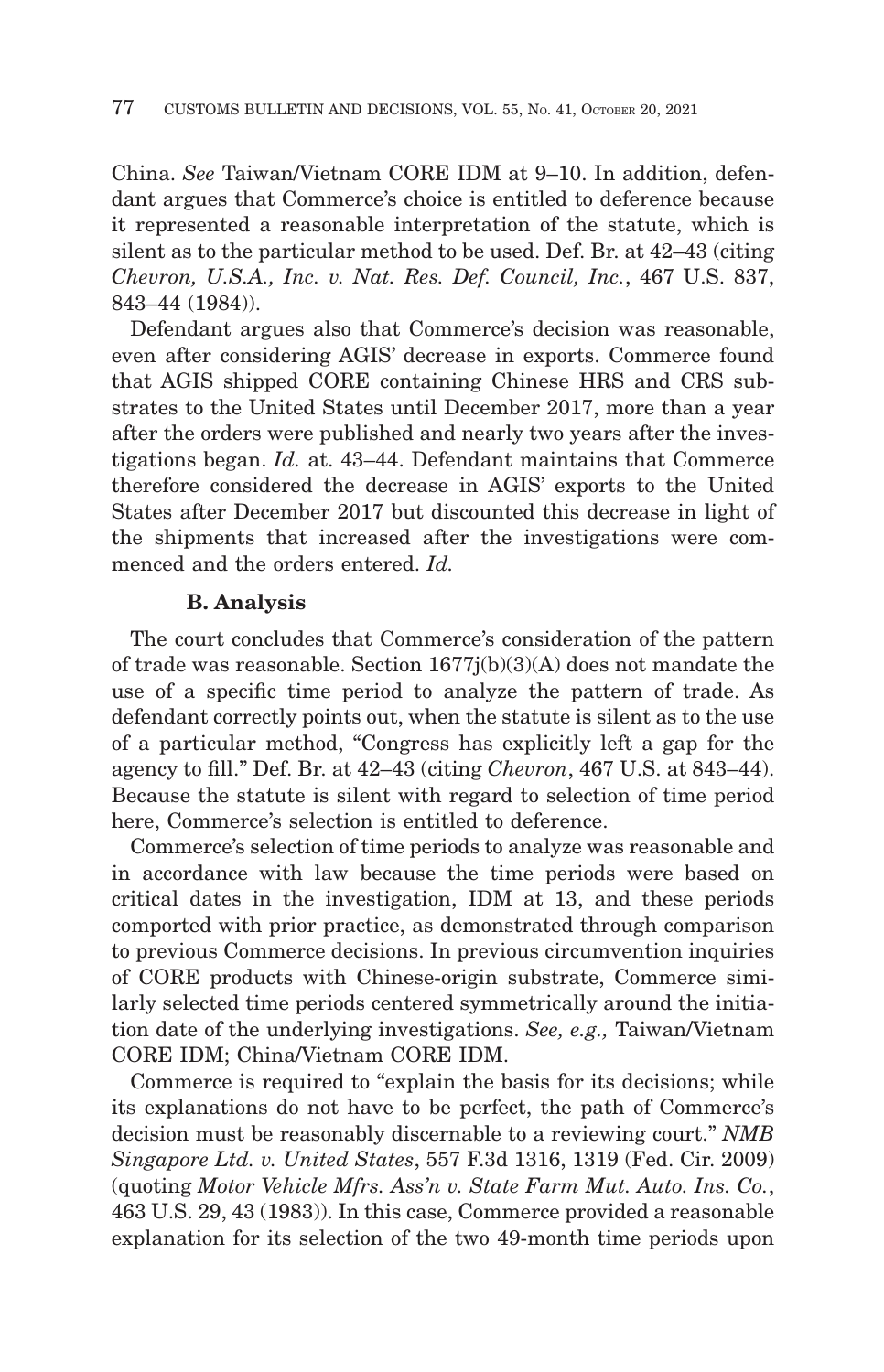which it based its decision on the pattern of trade. Commerce provided the following explanation for its decision:

Contrary to AGIS's claim that the period was arbitrarily set, the period keys off the initiation of the underlying investigations and also takes into account the date of the preliminary determination in the AD investigation. These periods allowed Commerce to compare the trade patterns prior to the discipline of any AD and CV duties with the trade patterns present when parties were aware that they could potentially have to pay AD and CV duties.

# IDM at 13.

Additionally, section 1677j(b)(3)(A) does not mandate the consideration of any specific data in Commerce's evaluation of the pattern of trade. Rather, the statute sets out "the pattern of trade, including sourcing patterns," as one of multiple "[f]actors to consider." 19 U.S.C § 1677j(b)(3)(A).

In this instance, Commerce considered country-wide sourcing patterns by comparing the average monthly volume of imports of CRS and HRS substrates from China into the UAE before and after the initiation of the CORE investigations. IDM at 12. Commerce considered also AGIS-specific sourcing patterns by comparing the quantity of purchases of Chinese origin CRS and HRS substrates before and after initiation. PAM at 7. Once Commerce analyzed sourcing patterns, Commerce completed its duty under the statute and was not mandated to factor in AGIS' proposed data in its analysis of the pattern of trade. *See* 19 U.S.C § 1677j(b)(3)(A).

The data submitted by plaintiff show a decrease in the use of Chinese substrate following the issuance of the *2016 CORE Orders* and an eventual end to the importation of CORE products using Chinese-origin substrate into the United States. Pl. Br. at 34–35. However, as discussed, Commerce's analysis of pattern of trade was reasonable and in accordance with the law. Therefore, Commerce's determination that the pattern of trade weighed in favor of an affirmative determination of circumvention was supported by substantial evidence on the record.

# **CONCLUSION**

*The Deer Hunter*, 7 the masterful 1978 motion picture about the impact of the Vietnam War on the lives of a group of people — in

 $7$  THE DEER HUNTER (EMI Films/Universal Pictures 1978). The film was nominated for nine Academy Awards, winning five: Best Picture, Best Director, Best Supporting Actor, Best Film Editing and Best Sound. *See The Deer Hunter*, WIKIPEDIA, https://en.wikipedia.org/wiki/ The\_Deer\_Hunter (last visited Sept. 17, 2021).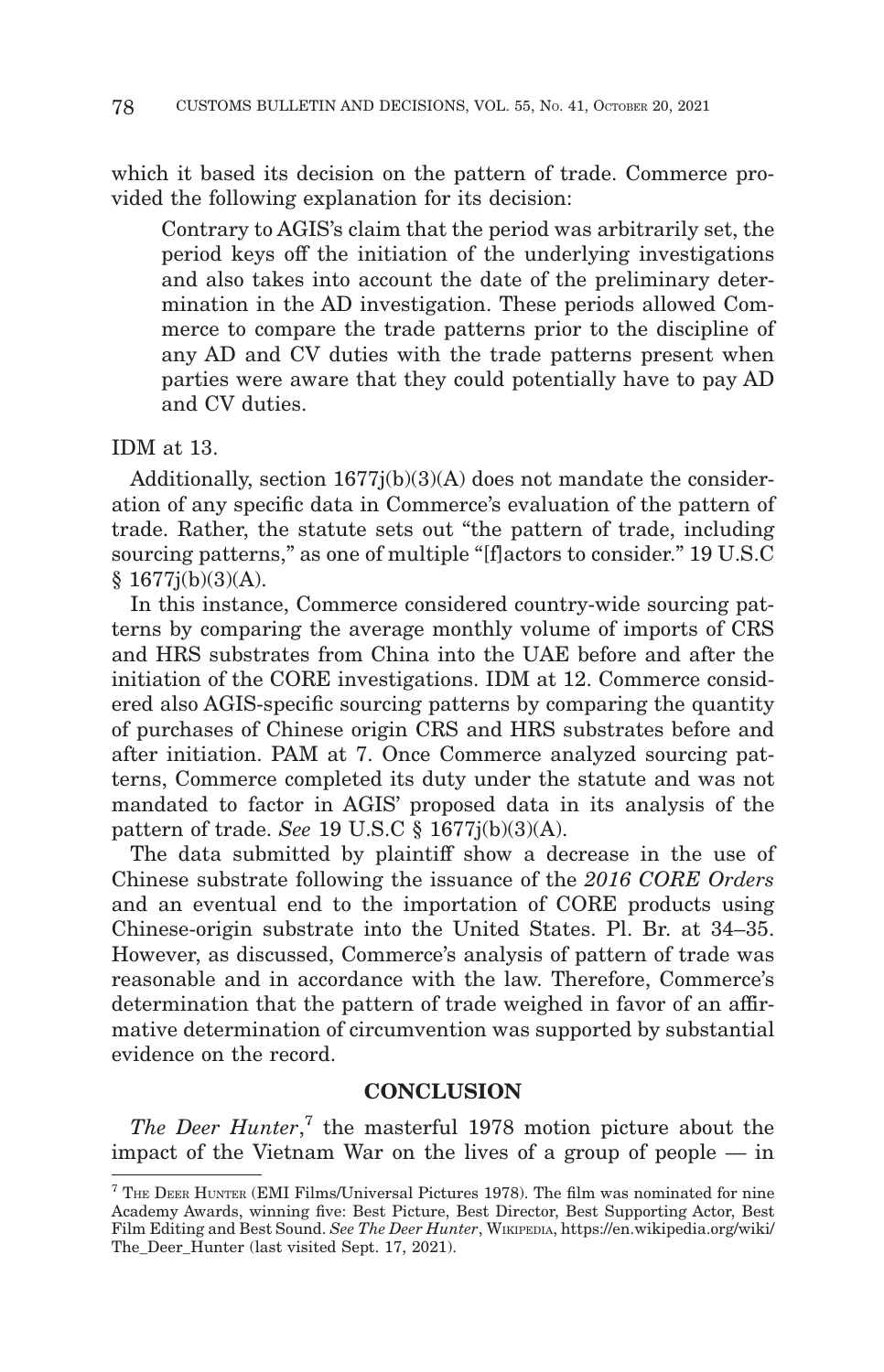particular, the lives of a handful of steel workers — is set in Clairton, Pennsylvania, approximately 15 miles southeast of Pittsburgh, situated on the Monongahela River in the southeast corner of Allegheny County.8 The film's sequences in the United States are set against the backdrop of a Russian Orthodox Cathedral<sup>9</sup> and giant steelworks.<sup>10</sup>

The opening scene features an oiler, belching smoke, barreling downhill under a highway overpass, around a bend and past a small gas station. The streets are wet and littered with leaves. It is dawn, streetlamps lit against an overcast sky, smoke from the steelworks wafting up into steely gray clouds, heavy with rain.

The film cuts to inside the mill. The workers, in metal coats, are surrounded by fire and molten material, heavy equipment. Sparks fly everywhere. The men's faces, when unmasked, are drenched in sweat.

The night shift ends and they go to the locker rooms. Three of the leads — Mike Vronsky (Robert De Niro), Nick Chevotarevich (Christopher Walken, who won an Academy Award for Best Supporting Actor for the role) and Steven ("Stevie") Pushkov (John Savage) — are getting man hugs, slaps on the back, well wishes from the other shift workers.

As Mike, Nick and Stevie make their way through the locker room and out, they are joined by Stan (John Cazale, who died three months after filming completed from terminal bone cancer, friend and co-star Meryl Streep at his side throughout and at his death) and Axel (Chuck Aspegren). We learn that it is Stevie's wedding night, that his bride, Angela (Rutanya Alda), is pregnant, and that Mike and the other guys are going deer hunting that night.

They go to the bar run by John Welsh (George Dzundza), who bolts out of the kitchen, apron on, to greet them, bear hugs Stevie from behind and, in nearly Tigger-like fashion, bounces him around the bar in celebration: "Drinks are on the house!" Football is on the TV, there is Steelers - Eagles banter, mugs of beer and Rolling Rocks everywhere, they shoot pool. Frankie Valli's *Can't Take My Eyes off You* booms out from the speakers.<sup>11</sup>

<sup>8</sup>*See The Deer Hunter*, WIKIPEDIA, *supra* note 7; *Clairton, Pennsylvania*, WIKIPEDIA, https:// en.wikipedia.org/wiki/Clairton,\_Pennsylvania (last visited Sept. 17, 2021). The scenes were actually filmed on location in Weirton, West Virginia, Steubenville, Ohio, and Struthers, Ohio, and at the U.S. Steel Central Furnaces in Cleveland, Ohio. *See The Deer Hunter*, WIKIPEDIA, *supra* note 7.

<sup>9</sup> St. Theodosius Russian Orthodox Cathedral in Cleveland, Ohio. *See The Deer Hunter*, WIKIPEDIA, *supra* note 7.

<sup>10</sup>*See id.*

<sup>11</sup> FRANKIE VALLI, *Can't Take My Eyes off You*, *on* FRANKIE VALLI: SOLO (A & R Recording Inc. 1967).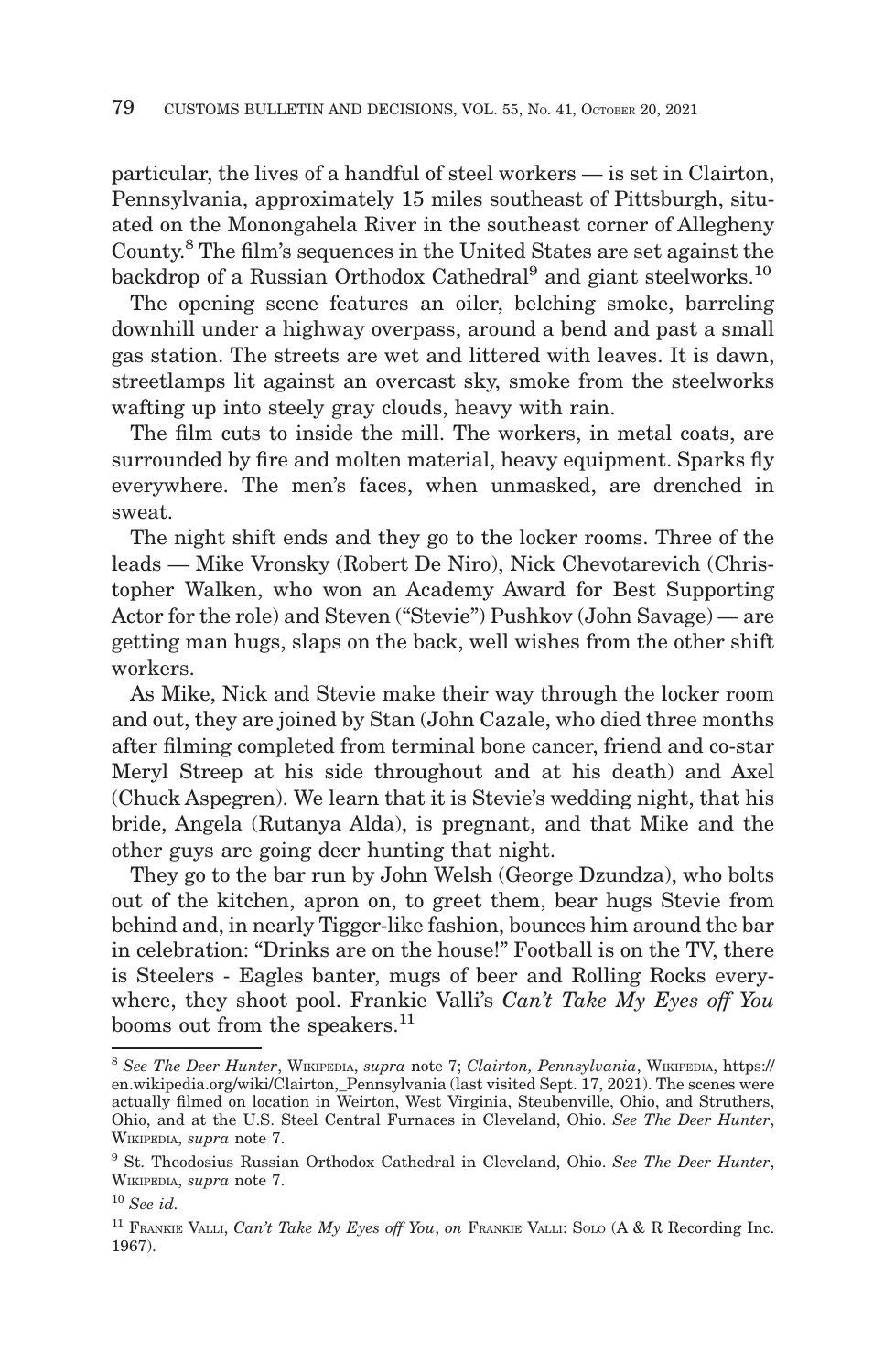\* \* \*

For the reasons stated above — which, the court hopes, have been elucidated with sufficient amplification — Commerce's Final Determination was reasonable and in accordance with law. As such, the court sustains Commerce's Final Determination and denies plaintiff's motion for judgment upon the agency record pursuant to USCIT Rule 56.2. Judgment will enter accordingly.

Dated: September 24, 2021

New York, New York

*/s/ Timothy M. Reif* TIMOTHY M. REIF, JUDGE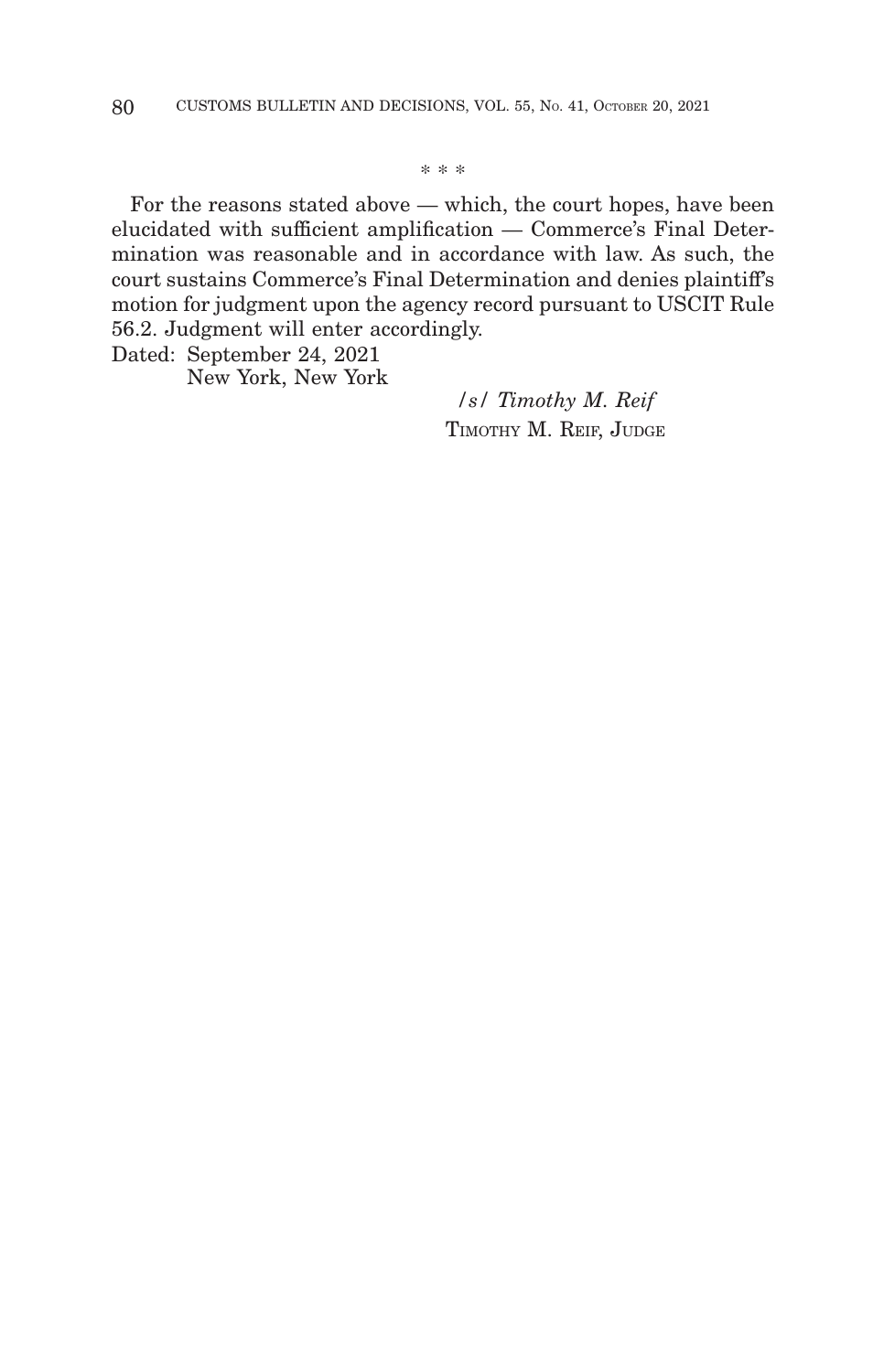#### Slip Op. 21–134

### THE MOSAIC COMPANY, et al., Plaintiffs, v. UNITED STATES, Defendant, and OCP, S.A., et al., Defendant-Intervenors.

Before: Timothy C. Stanceu, Judge Consol. Court No. 21–00116

[Granting motion of plaintiff OCP, S.A. and enjoining the liquidation of certain entries of merchandise subject to a countervailing duty order]

#### Dated: October 4, 2021

*Stephanie E. Hartmann*, Wilmer, Cutler, Pickering, Hale & Dorr, LLP, of Washington, D.C., for plaintiff and defendant-intervenor The Mosaic Company. With her on the motions were *David J. Ross*, *Patrick J. McLain*, and *Eliot Kim*.

*L. Misha Preheim*, Assistant Director, U.S. Department of Justice, of Washington, D.C., for defendant. With him on the motions were *Brian M. Boynton*, Acting Assistant Attorney General, *Jeanne E. Davidson*, Director, and *Ebonie I. Branch*, Trial Attorney. Of counsel on the motions was *Mykhaylo Alexander Gryzlov*, U.S. Department of Commerce, Office of Chief Counsel for Trade Enforcement and Compliance, of Washington, D.C.

*William R. Isasi*, Covington & Burling LLP, of Washington D.C., for plaintiff and defendant-intervenor OCP, S.A. With him on the motions were *Alexander D. Chinoy* and *Rishi R. Gupta*.

#### **OPINION AND ORDER**

#### **Stanceu, Judge.**

Plaintiff OCP S.A. ("OCP"), a Moroccan producer and exporter of phosphate fertilizers, brought an action, now consolidated, to contest a final affirmative determination of the U.S. International Trade Administration, U.S. Department of Commerce ("Commerce" or the "Department") in a countervailing duty ("CVD") investigation of phosphate fertilizers from Morocco. Before the court is OCP's motion for a court order enjoining the liquidation of certain entries of phosphate fertilizers produced or exported by OCP that are subject to the countervailing duty order resulting from the Department's investigation (the "CVD Order"). Mot. for a Statutory Inj. of OCP S.A. (Ct. No. 21–00218) (July 2, 2021), ECF No. 20 ("OCP's Mot."). OCP seeks an injunction that would prohibit the liquidation of all such entries throughout the pendency of this litigation, including appeals.

Defendant United States, while indicating it would consent to relief more limited in scope than that sought by OCP, opposes OCP's motion, characterizing it as seeking an "overbroad and open-ended injunction."1 Gov't's Partial Opp'n to OCP S.A.'s Mot. for Statutory Inj.

<sup>1</sup> Plaintiff and defendant-intervenor The Mosaic Company takes no position on OCP's motion and does not opine on the issue of the scope of any injunction against liquidation of OCP's entries. The Mosaic Company's Resp. to OCP S.A.'s Mot. for Statutory Inj. in Ct. No. 21–00218 (July 23, 2021), ECF No. 27.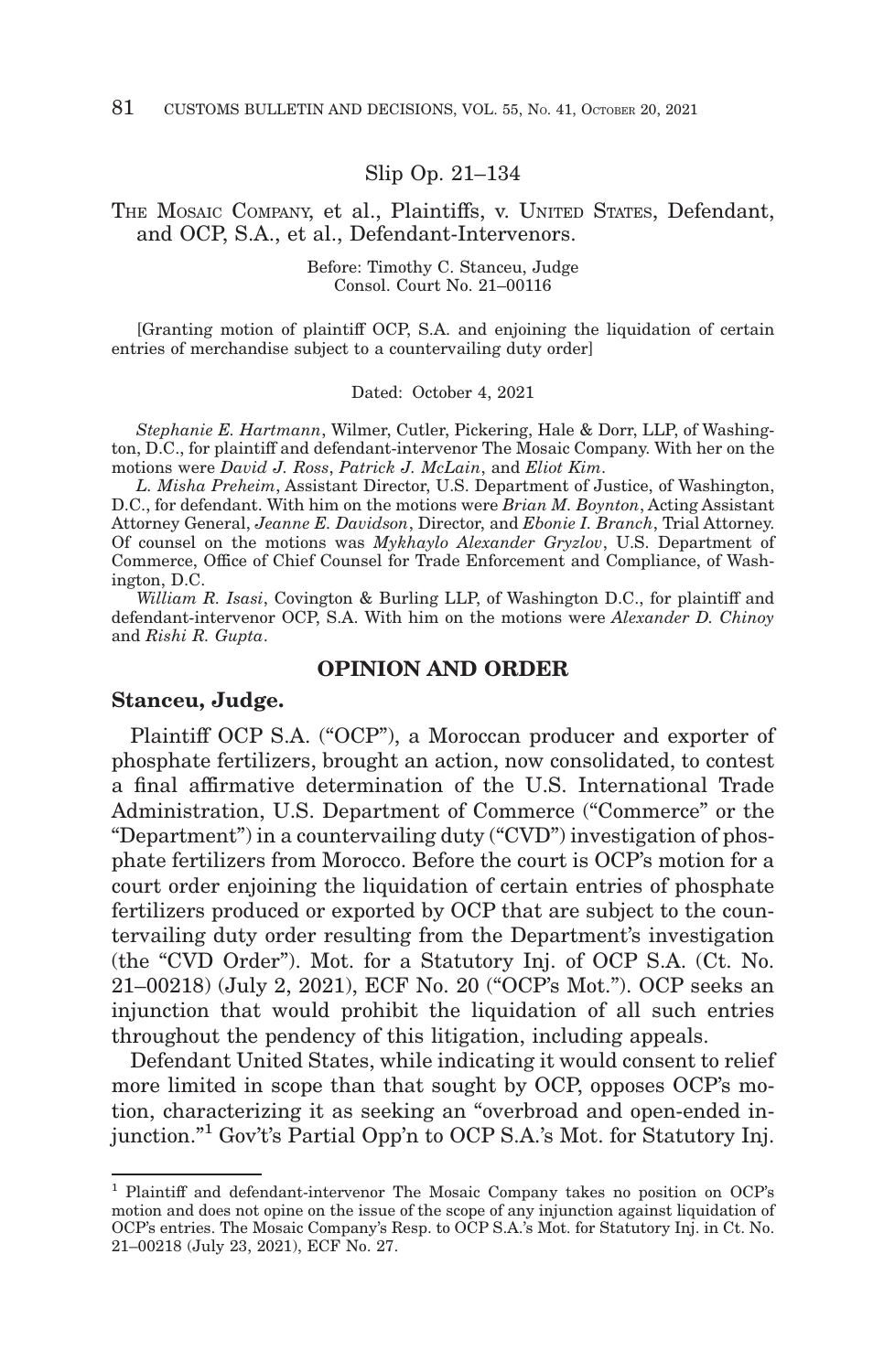in Case No. 21–00218 2 (July 23, 2021), ECF No. 28 ("Def.'s Opp'n"). Defendant argues that any injunction the court orders should not apply to entries made after December 31, 2021. *Id.* at 2–3.

Also before the court is OCP's motion to file a reply to defendant's opposition to its motion. Mot. for Leave to File a Reply in Supp. of a Statutory Inj. of OCP S.A. (Aug. 4, 2021), ECF No. 29; Proposed Reply in Supp. of a Statutory Inj. of OCP S.A. (Aug. 4, 2021), ECF No. 29–1 ("OCP's Reply").

The court grants OCP's motion to file a reply and enters an injunction according to the terms sought by OCP. The court rejects defendant's position that any injunction entered in this litigation should be of a more limited scope.

#### **I. BACKGROUND**

The contested agency determination is *Phosphate Fertilizers From the Kingdom of Morocco: Final Affirmative Countervailing Duty Determination*, 86 Fed. Reg. 9,482 (Int'l Trade Admin. Feb. 16, 2021) (the "*Final Determination*"). This determination culminated in the Department's issuance of the CVD Order published as *Phosphate Fertilizers From the Kingdom of Morocco and the Russian Federation: Countervailing Duty Orders*, 86 Fed. Reg. 18,037 (Int'l Trade Admin. Apr. 7, 2021).

OCP brought an action to contest various aspects of the contested determination, alleging, *inter alia*, that the investigation was unlawfully initiated and that the CVD Order is invalid as a result. Compl. (Ct. No. 21–00218) (June 4, 2021), ECF No. 8. The court consolidated this action with another action contesting the same determination, brought by The Mosaic Company, a domestic producer of phosphate fertilizers. Order (July 8, 2021), ECF No. 26. The Mosaic Company was the petitioner in the Department's countervailing duty investigation. *See Phosphate Fertilizers From the Kingdom of Morocco and the Russian Federation: Initiation of Countervailing Duty Investigations*, 85 Fed. Reg. 44,505, 44,505 (Int'l Trade Admin. July 23, 2020). As each plaintiff intervened as of right in the action brought by the other plaintiff, both are defendant-intervenors in this consolidated action.

#### **II. DISCUSSION**

Section  $516A(c)(2)$  of the Tariff Act of 1930 provides, in pertinent part, that this Court "may enjoin the liquidation of some or all entries of merchandise covered by a determination of . . . the administering authority [i.e., Commerce], upon a request by an interested party for such relief and a proper showing that the requested relief should be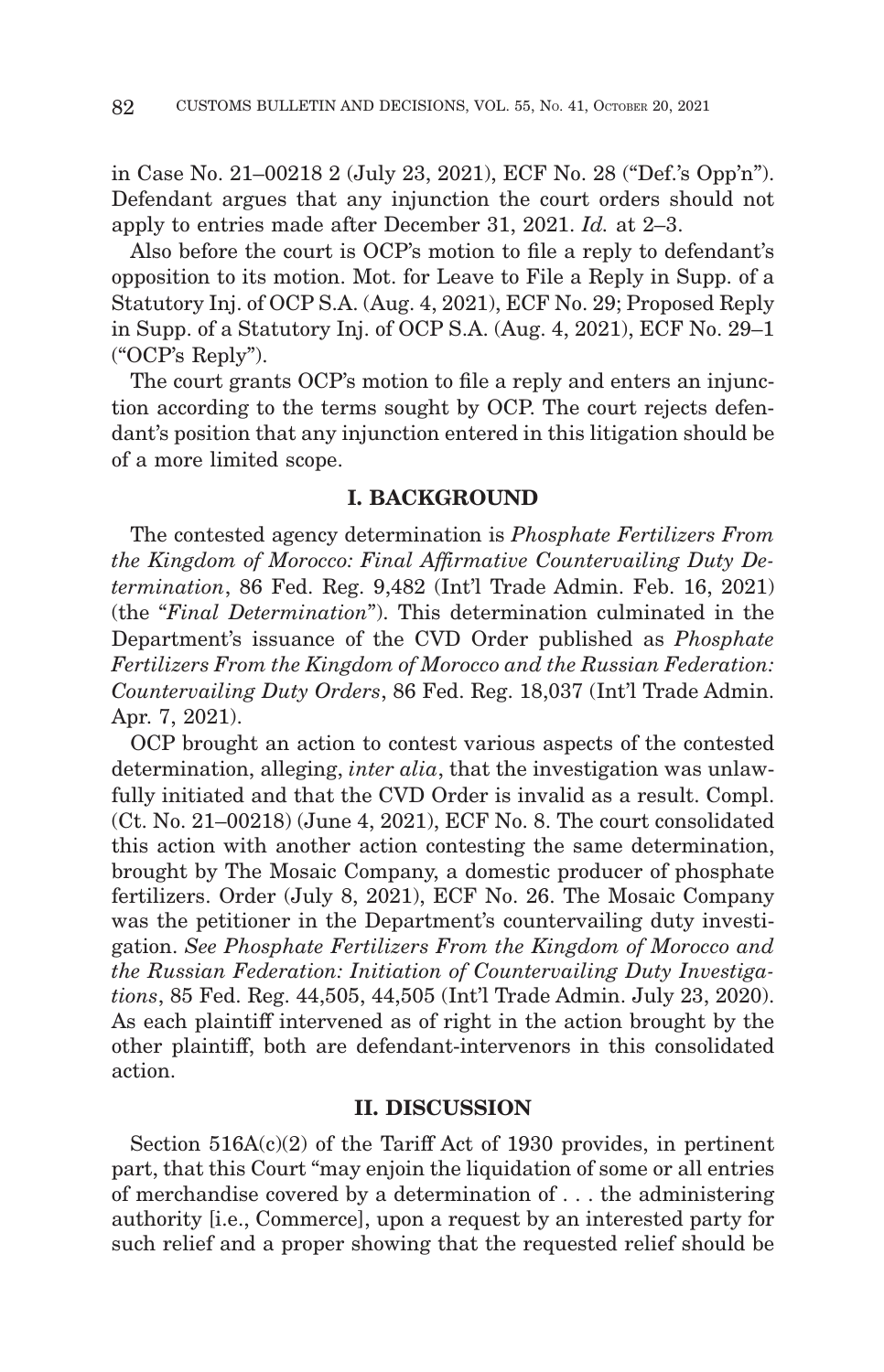granted under the circumstances." 19 U.S.C. §  $1516a(c)(2)$ .<sup>2</sup> The purpose of an injunction entered under  $\S$  1516a(c)(2) (sometimes described as a "statutory" injunction) is to preserve the court's ability to provide relief, should the movant prevail on the merits. *See Ugine & Alz Belg. v. United States*, 452 F.3d 1289, 1297 (Fed. Cir. 2006). Absent an injunction in some form, the attachment of finality to the liquidation of the "entries of merchandise covered by" the contested determination, 19 U.S.C. § 1516a(c)(2), potentially places those entries beyond the reach of a court-ordered remedy imposed at the conclusion of the litigation and may deny the plaintiff the opportunity to obtain meaningful judicial review of the contested agency action. *See Zenith Radio Corp. v. United States*, 710 F.2d 806, 810 (Fed. Cir. 1983).

In ruling on motions for statutory injunctions under  $\S 1516a(c)(2)$ , this Court and the Court of Appeals for the Federal Circuit have applied the four factors governing decisions on motions seeking preliminary injunctions: whether the movant will be irreparably harmed in the absence of relief, whether the movant is likely to succeed on the merits, whether the balance of hardships tips in the movant's favor, and where the public interest lies. *See*, *e.g.*, *Sumecht NA, Inc. v. United States*, 923 F.3d 1340, 1345 (Fed. Cir. 2019), *Ugine*, 452 F.3d at 1292–93.

OCP seeks an order that would enjoin liquidation of all consumption entries of merchandise produced or exported by OCP and subject to the CVD Order (the "subject merchandise") and that would remain in effect so as to apply to all entries made throughout the pendency of this litigation, including appeals. OCP's Mot. 2. While not conceding that OCP has shown a likelihood of success on the merits, defendant does not oppose in principle an injunction to prevent the liquidation of entries of OCP's merchandise. Def.'s Opp'n 2–3. Defendant advocates that any such injunction should apply only to entries made prior to December 31, 2021, the date that would correspond to the end of the period of review for the first administrative review of the CVD Order, should such a review occur. *Id.*

### **A. Irreparable Harm**

OCP seeks an injunction "protecting *all* of its entries of merchandise subject to the CVD order from liquidation (*i.e.*, past, present, and future entries) until a final and conclusive court decision has been issued in this litigation." OCP's Mot. 4 (footnote omitted) (emphasis in original). Defendant informs the court that it would consent to an

 $^2$  Unless otherwise indicated, all statutory citations are to the 2018 edition of the United States Code.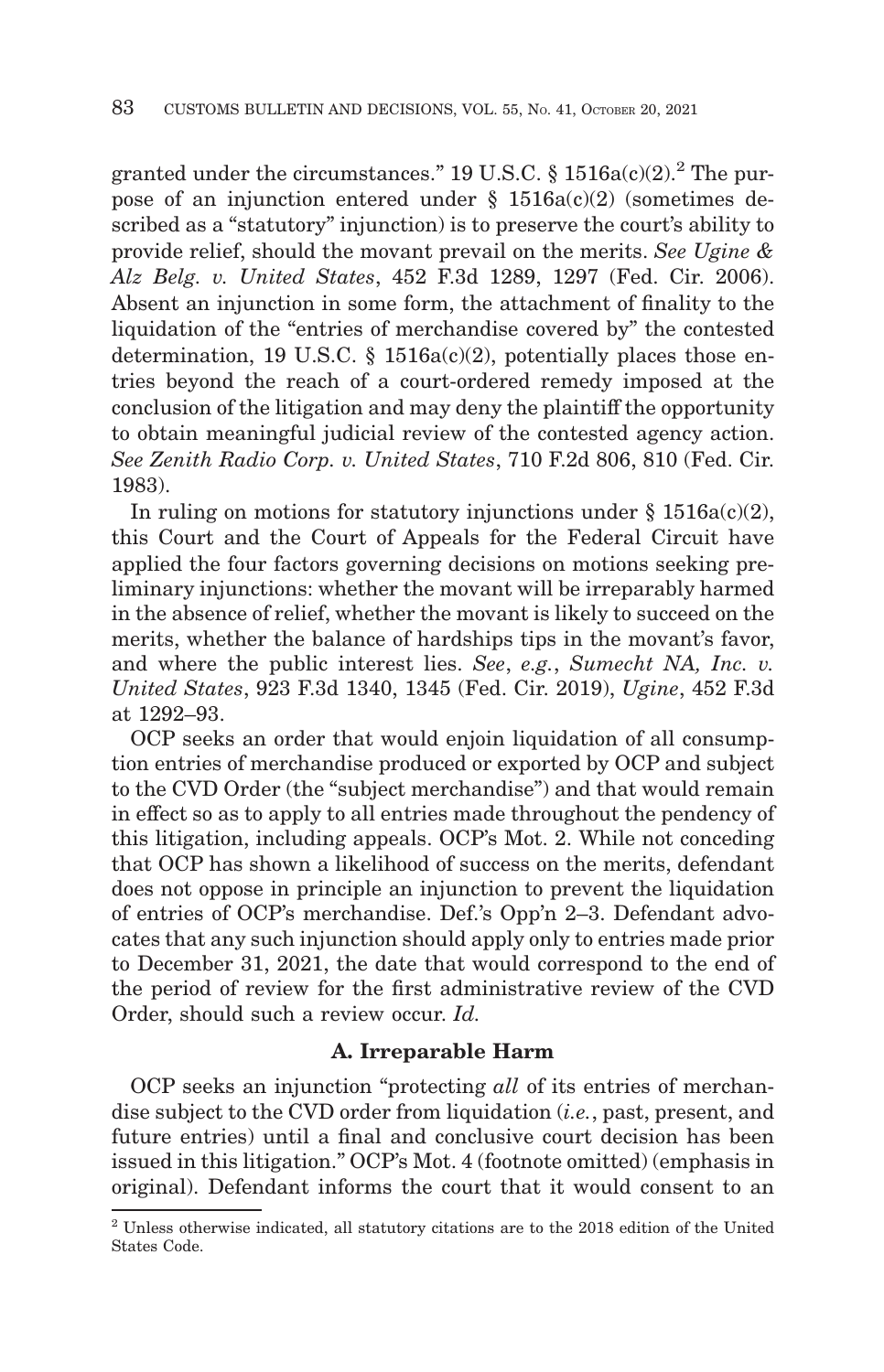injunction "covering OCP's unliquidated entries through the end of the first administrative review period" of the CVD Order that issued from the contested determination. Def.'s Opp'n 2. In opposing an injunction applying to entries made after the end of this calendar year, defendant argues, *inter alia*, that "OCP has not alleged sufficient facts demonstrating that it will suffer irreparable harm from a statutory injunction that has a specific end date of December 31, 2021, which is the date that corresponds to the end of the period of review for the first administrative review." *Id.* at 3.

The end date applying to the scope of the injunction is the only issue on which the parties disagree. OCP and defendant concur in an injunction against liquidation that would apply to phosphate fertilizers from Morocco produced or exported by OCP that were entered, or withdrawn from warehouse, for consumption, beginning on November 30, 2020, the date of publication of the Department's preliminary affirmative CVD determination. OCP's Mot., Proposed Order 2; Def.'s Opp'n 2–3; *see Phosphate Fertilizers From the Kingdom of Morocco: Preliminary Affirmative Countervailing Duty Determination*, 85 Fed. Reg. 76,522 (Int'l Trade Admin. Nov. 30, 2020). Both also agree that an injunction against liquidation should exclude entries made during the "gap period" of March 30, 2021, the day after the final day of provisional measures, and April 4, 2021, the day prior to the publication of the final affirmative determination of the U.S. International Trade Commission, OCP's Mot., Proposed Order 2; Def.'s Opp'n 3, as these entries are not subject to the CVD Order.

OCP argues that absent an injunction applying to entries made after the end of this year, and continuing for all such entries occurring during the pendency of this litigation, entries of its merchandise that are the subject of this litigation potentially will liquidate at the cash deposit rate of 19.97% rather than according to the final judicial decision in this case. OCP's Mot. 8. While acknowledging that the first administrative review of the CVD order could alter this result, OCP argues that "[b]ecause no administrative review of the CVD Order has yet been conducted, such automatic liquidation will include not only all past entries, but also all future entries—under the CVD law, all entries of subject merchandise are automatically liquidated at the cash deposit rate unless an administrative review covering such entries is conducted." OCP's Reply 5 (citing *Mid Continent Steel & Wire, Inc. v. United States*, 44 CIT , 427 F. Supp. 3d 1375, 1383 (2020) ("*Mid Continent*")). Pointing out that no party could request a review of the CVD Order until April of next year, OCP argues that at present, no review having been conducted, "by operation of law the status quo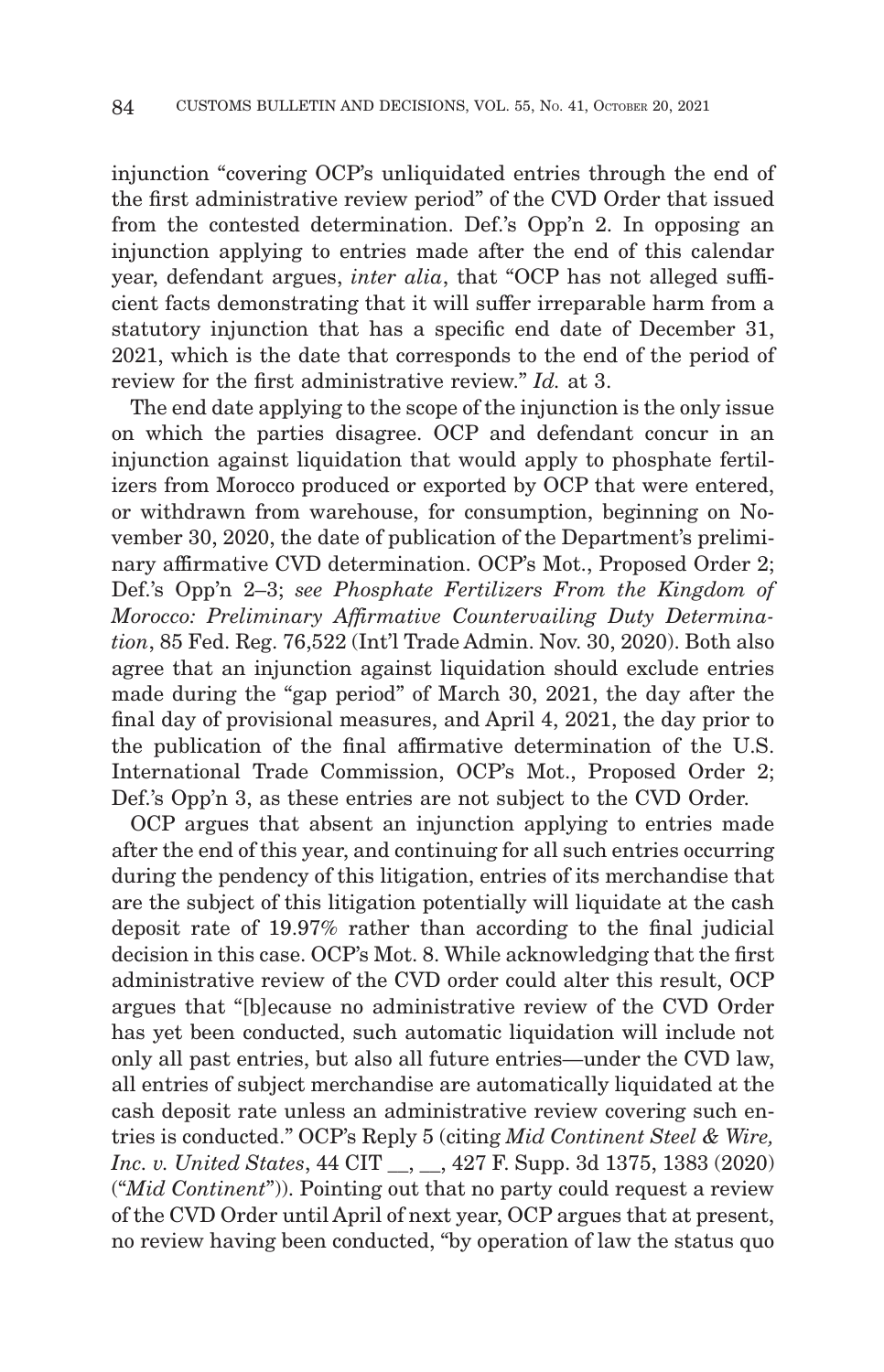would result in the automatic liquidation of all future subject entries, regardless of whether they are made within the first period of review or a subsequent review period." *Id*. By OCP's logic, "[t]here is, therefore, a presently existing, actual threat that *all* of OCP's future entries made during the pendency of this litigation will be both subject to the CVD Order, and liquidated at the 19.97% rate, and this threat is in no way limited to entries made during the first period of review." *Id.* (emphasis in original).

In its counterargument, the government contends that "an injunction is an 'extraordinary remedy.'" Def.'s Opp'n 15 (quoting *Winter v. Nat. Res. Def. Council, Inc.*, 555 U.S. 7, 22 (2008)). This is an incorrect statement of the law as it applies to this case. *Winter* involved a preliminary injunction, not a "statutory" injunction against liquidation issued under 19 U.S.C. § 1516a(c)(2). Injunctions under this statute are not "extraordinary" and are granted in the ordinary course in cases brought under 19 U.S.C. § 1516a. *See Husteel Co., Ltd. v. United States*, 38 CIT \_\_, \_\_, 34 F. Supp. 3d 1355, 1359 (2014) ("Because of the unique nature of antidumping and countervailing duty challenges, the court routinely enjoins liquidation to prevent irreparable harm to a party challenging the antidumping or countervailing duty rate." (citing *Wind Tower Trade Coal. v. United States*, 741 F.3d 89, 95 (Fed. Cir. 2014))).

Under the government's formulation, the injunction against liquidation of entries would not apply to entries made after the end of this calendar year—i.e., less than three months from now. Defendant's position is that "the entries at issue are not subject to liquidation in the near future, and, consequently, OCP is unable to establish that it will suffer immediate harm if the Court declines to grant its request for injunctive relief." Def.'s Opp'n 7. Defendant argues that the likelihood of future administrative reviews of the CVD Order are high "[b]ecause OCP is the only known Moroccan producer of the subject merchandise." *Id*. at 8. It argues, further, that "[f]or companies for which no review is requested, the earliest time the automatic liquidation instructions for entries that are made after December 31, 2021 may be issued is in May 2023" and that "if this litigation is not resolved by the time some of these future entries could conceivably be subject to liquidation, when appropriate, the Government will consent to modifying the preliminary injunction to cover such entries that were made during the period of the second administrative review." *Id.* at 8–9.

Defendant focuses its argument principally on the prospect of future administrative reviews and the resulting delay in liquidation of affected entries. The court considers it significant that the decision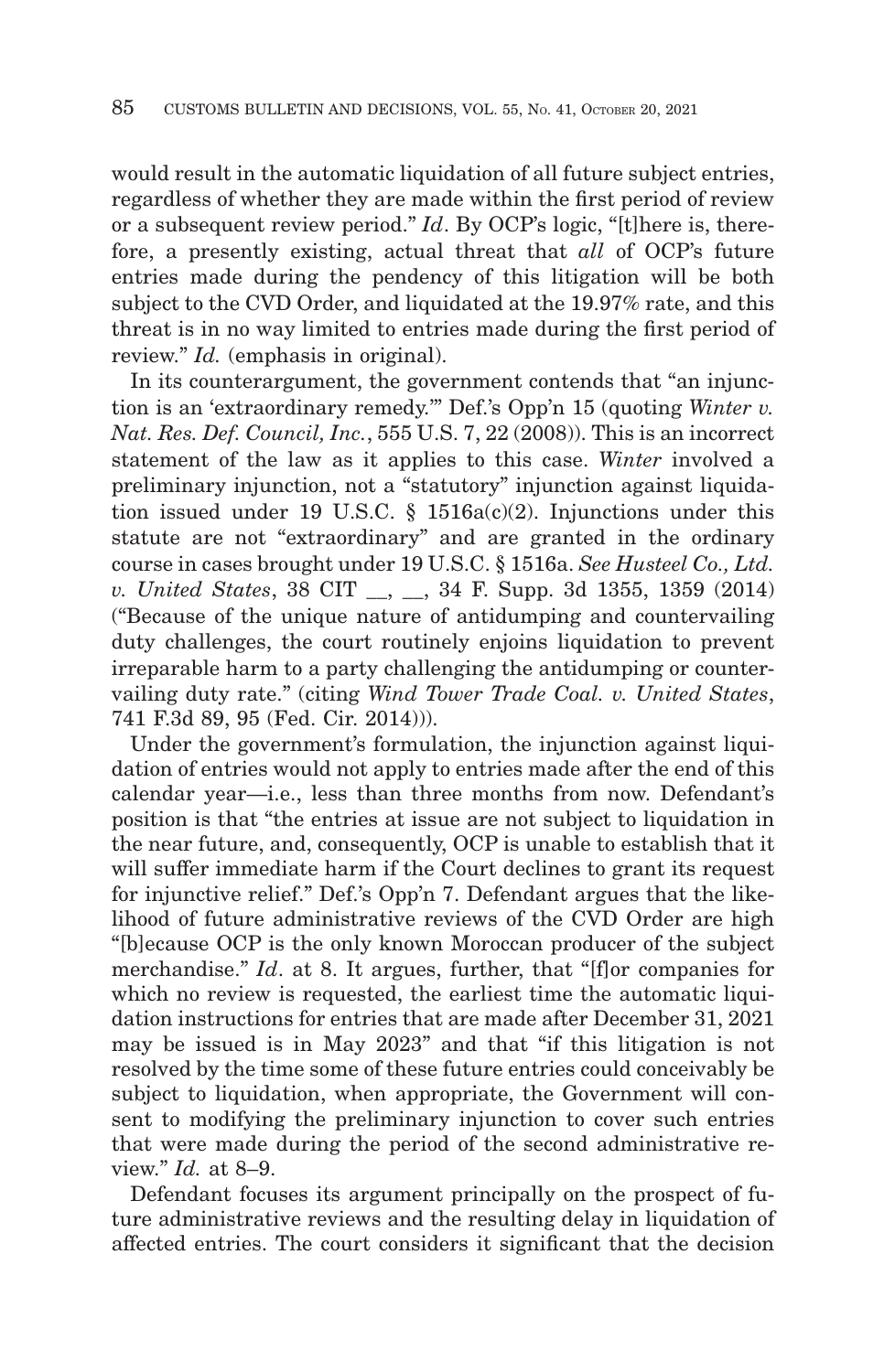contested here is the final agency determination in the CVD *investigation*, not an administrative review of the CVD Order. This Court previously has rejected arguments similar to those the government advances in its opposition to OCP's motion. "The danger of liquidation pending judicial review of an *investigation* constitutes irreparable harm." *Mid Continent*, 44 CIT at , 427 F. Supp. 3d at 1382 (emphasis added). In *Mid Continent*, this Court, noting that not all entities seek administrative reviews (citing *Husteel*, 38 CIT at , 34 F. Supp. 3d at 1360), reasoned that the danger of liquidation became sufficiently imminent when the antidumping duty order at issue in that litigation was published. *Id.* at \_\_, 427 F. Supp. 3d at 1383. "Securing the full benefits of judicial review of the *Final Results* should not require participation in each AR [administrative review]." *Id.* at \_\_, 427 F. Supp. 3d at 1384.

In opposing OCP's motion, defendant promises that "if appropriate" it will consent to modifying an injunction to cover future entries. Def.'s Reply 18. This Court has rejected a similar argument. *Mid Continent*, 44 CIT at \_\_, 427 F. Supp. 3d at 1384 ("True, a respondent could seek an injunction against liquidation after it decides not to seek judicial review of an AR, but the court fails to see why doing so should be required. The potential harm flows from the results of the investigation, not from the decision to forgo judicial review of an AR."). The *Mid Continent* opinion concluded that "an injunction against liquidation should apply to all entries from AR 1 going forward, until conclusion of the dispute." *Id.* at \_\_, 427 F. Supp. 3d at 1384.

The court agrees with the reasoning of *Mid Continent*, and the principles upon which it is based, as they apply to the issue of irreparable harm presented by OCP's motion for a statutory injunction. OCP has made a sufficient showing that it will suffer irreparable harm should the court enter an injunction that does not apply to entries affected by this litigation and occurring after the end of this calendar year. That harm already exists, having arisen upon the publication of the CVD Order.

### **B. Likelihood of Success on the Merits**

OCP has raised serious and substantial questions concerning the *Final Determination*. While not conceding that OCP is likely to succeed on the merits, the government has made no argument that any of the claims OCP raises are dubious. OCP's showing is sufficient for the purpose of obtaining a statutory injunction. *See Mid Continent*, 44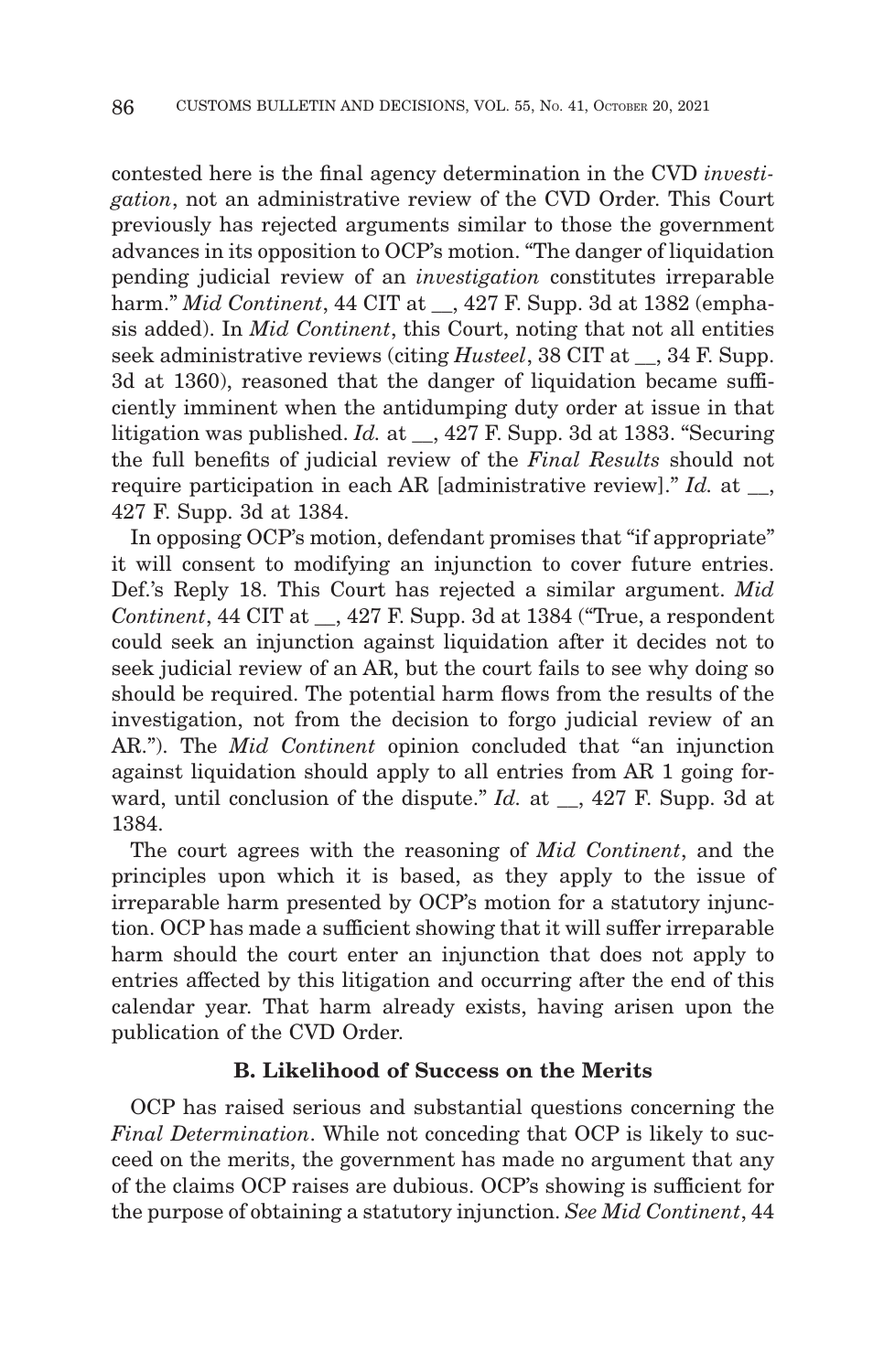CIT at \_\_, 427 F. Supp. 3d at 1385; *Husteel*, 38 CIT at \_\_, 34 F. Supp. 3d at 1362. The "likelihood of success" requirement is, therefore, satisfied.

### **C. Balance of the Hardships**

Granting the injunction motion would prevent the hardship to OCP that potentially will be caused by the liquidation of entries of its merchandise during the pendency of the litigation. The court perceives no hardship to the government from the granting of this motion.

Defendant argues that "if the Court were to grant OCP's broad request for injunctive relief, it could hamper Commerce's ability to perform its statutory mandate and unnecessarily interfere with matters that are within the province of the Executive Branch." Def.'s Opp'n 19 (citing *Advanced Tech. & Materials Co. v. United States*, 37 CIT 454 (2013)). Defendant has not demonstrated or even explained how the injunction sought by OCP would interfere with the government's ability to perform its statutory mandate. The case it cites, which grants a statutory injunction in favor of a domestic interested party, concluded as to the balance of hardships that "[t]he defendant [United States] will suffer no significant hardship as a result of this court['s] granting the requested injunction against liquidation" which at most would be an inconvenience to the government*. Advanced Tech*., 37 CIT at 459 (citations omitted).

Defendant also argues that the authority of the Executive Branch to "speak[] on behalf of the U.S. to the international community on matters of trade and commerce" would be "prematurely hampered in this case through the imposition of broad injunctive relief." Def.'s Opp'n 19 (quoting *U.S. Steel Corp. v. United States*, 33 CIT 984, 995 (2009), *aff'd*, 621 F.3d 1351 (Fed. Cir. 2010)). Again, defendant makes an unsupported and unexplained argument. *U.S. Steel Corp*., which sustained an administrative decision of Commerce on "zeroing," contains a sentence explaining that the deference accorded to an interpretation by Commerce of an ambiguous antidumping statute "is at its highest when that agency acts . . . to harmonize U.S. practices with international obligations" and "allows the Executive Branch to speak on behalf of the U.S. to the international community on matters of trade and commerce." *U.S. Steel Corp*., 33 CIT at 995. The decision is irrelevant to the issues now before the court, and it lends no support to the notion that the government will suffer harm from the granting of the instant motion for an injunction under the authority Congress expressly provided in 19 U.S.C.  $\S$  1516a(c)(2).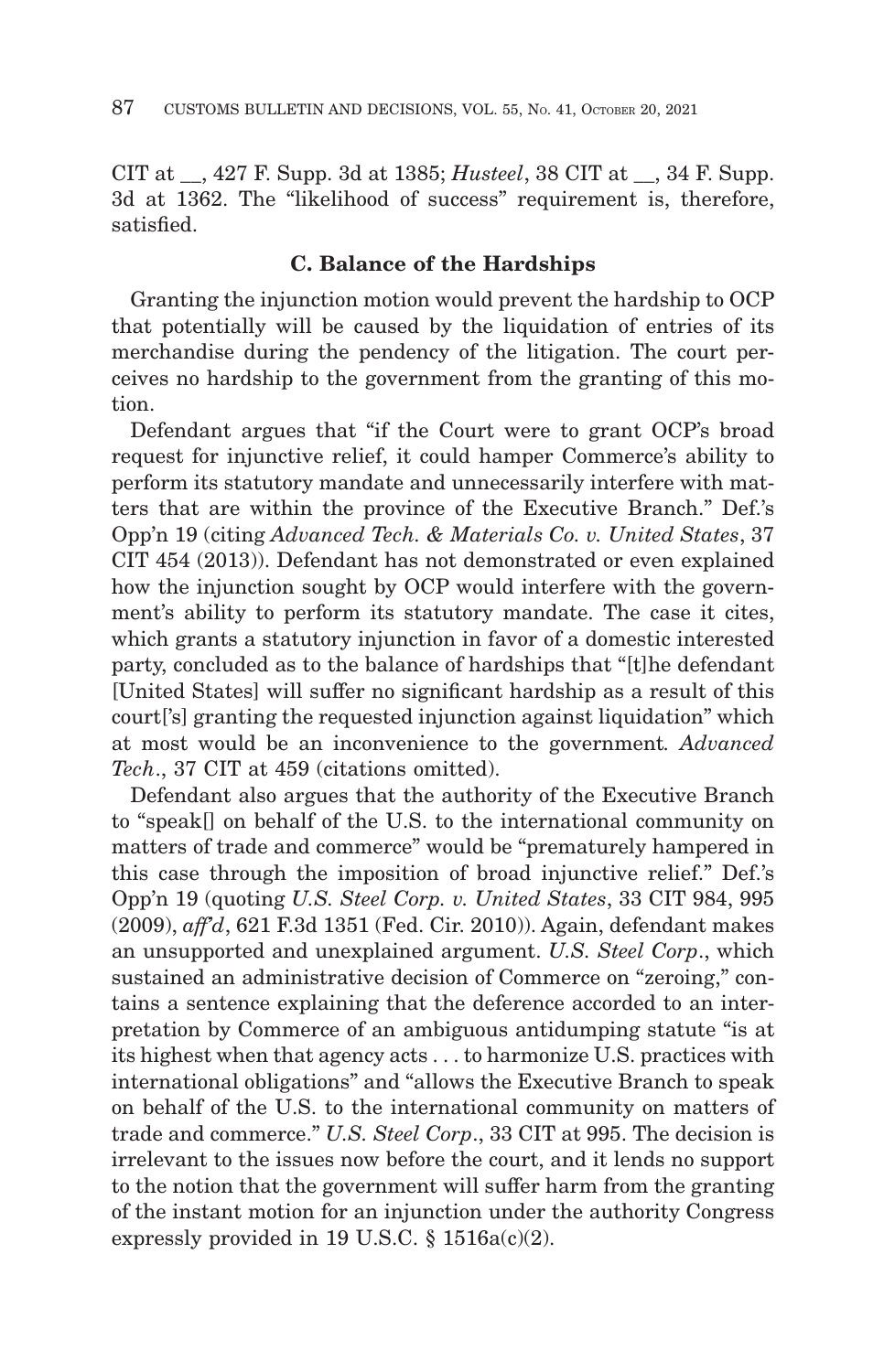In summary, OCP has shown that the balance of the hardships favors the granting of its motion. The arguments defendant makes to the contrary are unexplained, unsupported, and dependent on citations to inapposite court decisions. Considered on the whole, they are meritless.

# **D. The Public Interest**

The public interest is served by preserving a plaintiff's right to meaningful judicial review of an agency action by means of a statutory injunction when the situation so warrants. Defendant argues that "OCP is engaged in meaningful judicial review, and that right is not threatened by the imposition of an injunction with a specific end date, as OCP is free to petition this Court for an extension of the injunction, if or when necessary." Def.'s Opp'n 19. The government fails to explain why OCP, having contested the administrative decision resulting in the CVD Order itself, should have to go to such lengths or why the temporal limitation it seeks is necessary to the resolution of the issues before the court. OCP has met its burden of showing that the injunction it seeks is in the public interest.

# **III. CONCLUSION AND ORDER**

For the reasons discussed in the foregoing, the court concludes that OCP's motion for a statutory injunction should be granted. Therefore, in consideration of the Motion for a Statutory Injunction filed by OCP S.A., and all other papers and proceedings herein, and upon due deliberation, it is hereby

**ORDERED** that OCP's Motion for Leave to File a Reply in Support of a Statutory Injunction (Aug. 4, 2021), ECF No. 29, be, and hereby is, granted, and OCP's Proposed Reply in Support of a Statutory Injunction (Aug. 4, 2021), ECF No. 29–1 is accepted for docketing as of the date of this Order; it is further

**ORDERED** that OCP's Motion for a Statutory Injunction (Ct. No. 21–00218) (July 2, 2021), ECF No. 20, be, and hereby is, granted; it is further

**ORDERED** that defendant, the United States, together with its delegates, officers, agents, and servants, including employees of U.S. Customs and Border Protection and the U.S. Department of Commerce, is enjoined during the pendency of this litigation, including any appeals, from issuing instructions to liquidate or making or permitting liquidation of any unliquidated entries of phosphate fertilizers from the Kingdom of Morocco:

- (1) that were produced and/or exported by OCP S.A.;
- (2) that were the subject of the U.S. Department of Commerce's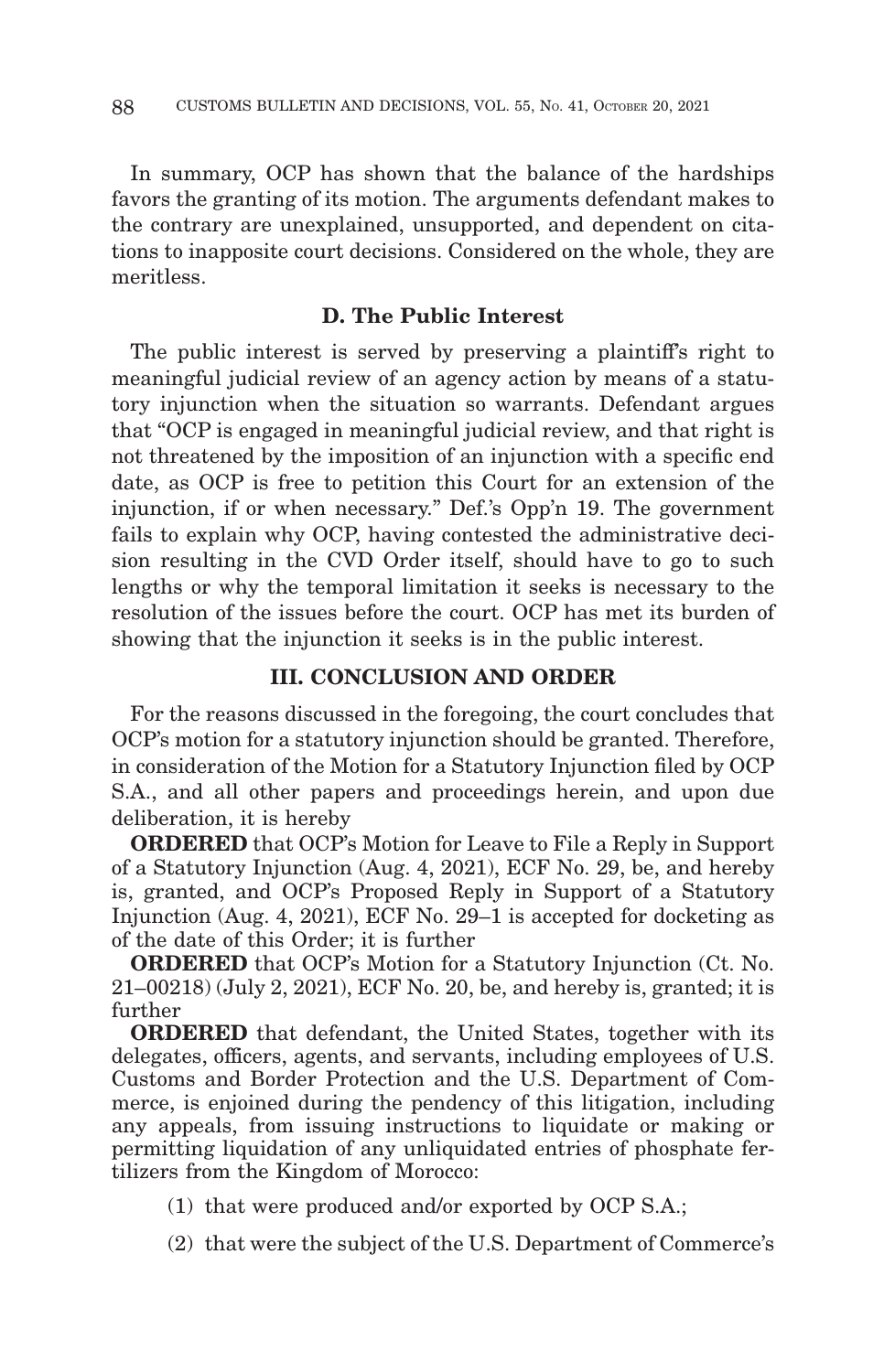final determination in *Phosphate Fertilizers From the Kingdom of Morocco: Final Affirmative Countervailing Duty Determination*, 86 Fed. Reg. 9,482 (Int'l Trade Admin. Feb. 16, 2021), and *Phosphate Fertilizers From the Kingdom of Morocco and the Russian Federation; Countervailing Duty Orders*, 86 Fed. Reg. 18,037 (Int'l Trade Admin Apr. 7, 2021); and

(3) that were entered, or withdrawn from warehouse, for consumption, on or after November 30, 2020, excluding any merchandise entered, or withdrawn from warehouse, for consumption, on March 30, 2021 through April 4, 2021;

it is further

**ORDERED** that the entries subject to this injunction shall be liquidated in accordance with the final and conclusive court decision in this action, including all appeals and remand proceedings, as provided in 19 U.S.C. § 1516a(e); and it is further

**ORDERED** that any entries inadvertently liquidated after this Order is signed but before this injunction is fully implemented by U.S. Customs and Border Protection shall be promptly returned to unliquidated status and suspended in accordance with this injunction.

Dated: October 4, 2021 New York, New York

> */s/ Timothy C. Stanceu* TIMOTHY C. STANCEU, JUDGE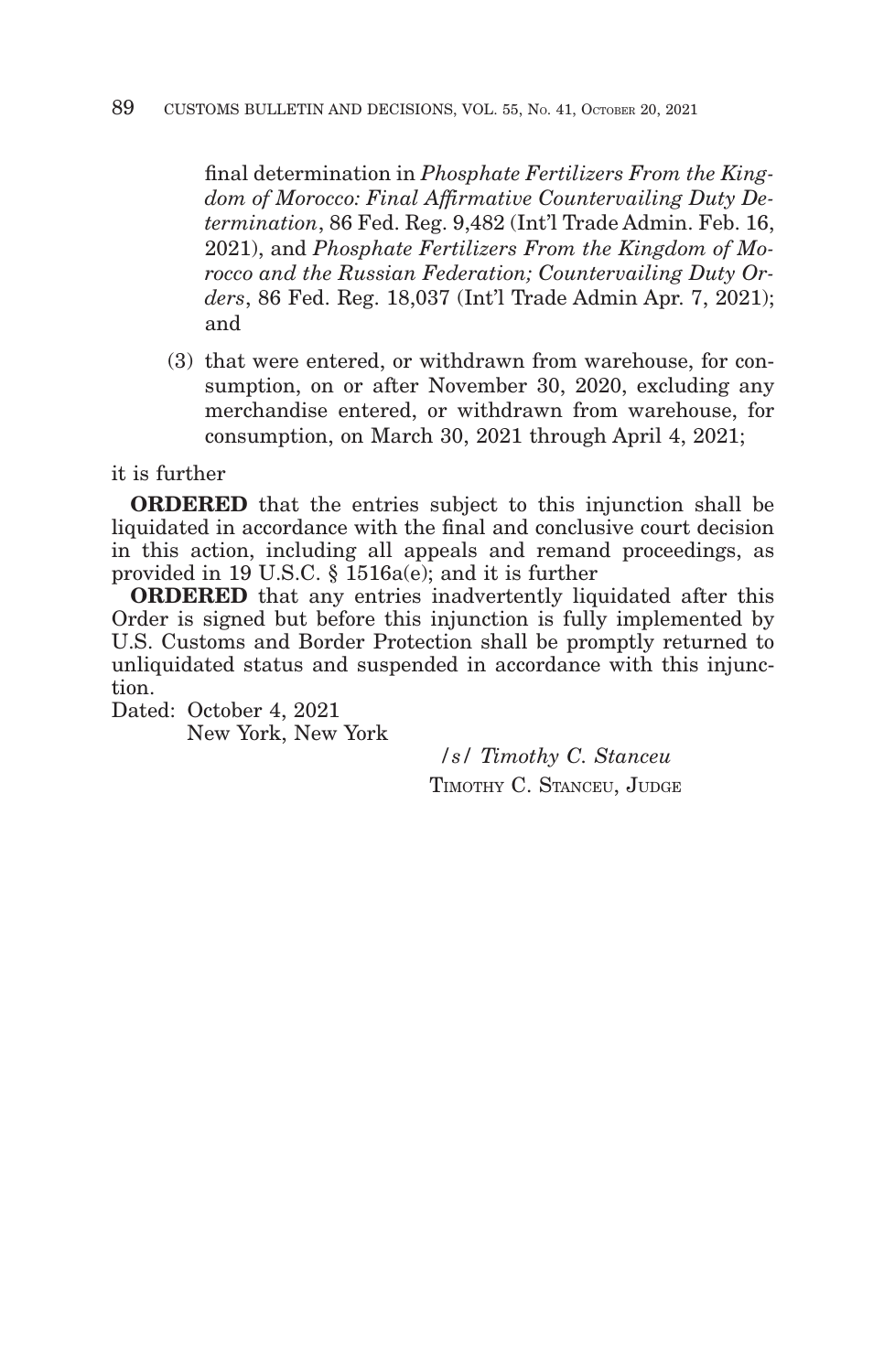Slip Op. 21–135

### SAHA THAI STEEL PIPE PUBLIC COMPANY, LTD, Plaintiff, v. UNITED STATES, Defendant, and WHEATLAND TUBE COMPANY Defendant-Intervenor

Before: Stephen Alexander Vaden, Judge Court No. 1:20-cv-133

[Granting Plaintiff's Motion for Judgment on the Agency Record and remanding to Commerce with instructions.]

Dated: October 6, 2021

*Daniel L. Porter*, Curtis, Mallet-Prevost, Colt & Mosle LLP, of Washington D.C., for Plaintiff. With him on the brief was *James C. Beaty*.

*In K. Cho*, Trial Attorney, Commercial Litigation Branch, Civil Division, U.S. Department of Justice, of Washington, D.C. for Defendant United States. With him on the brief were *Brian M. Boynton*, Acting Assistant Attorney General, *Jeanne E. Davidson*, Director, Commercial Litigation Branch, *Franklin E. White, Jr.*, Assistant Director, Commercial Litigation Branch, and *Jonzachary Forbes*, Office of Chief Counsel for Trade Enforcement and Compliance, U.S. Department of Commerce.

*Luke A. Meisner*, Schagrin Associates, of Washington D.C., for Defendant-Intervenor. With him on the brief were *Roger B. Schagrin* and *Kelsey M. Rule*.

### *OPINION*

#### **Vaden, Judge:**

Saha Thai Steel Pipe Public Company, Ltd. (Saha), filed this case under Section 516A of the Tariff Act of 1930, as amended. Saha challenges the final scope ruling issued by the U.S. Department of Commerce (Commerce) after Commerce conducted a scope inquiry into its 1986 antidumping duty order ("Thailand Order") on circular welded carbon steel pipes and tubes (CWP) imported from Thailand (Case No. A-549–502). Saha challenges Commerce's decision to assess antidumping duties on the importation of dual-stenciled pipe imported as line pipe from Thailand. *See* Compl. ¶ 1, ECF No. 6. Before the Court is the Plaintiff's Rule 56.2 Motion for Judgment on the Agency Record. Pl.'s Mot. for J. on the Agency R. (Pl.'s Mot.), ECF No. 26. For the reasons set forth below, the Court finds that Commerce's determination that dual-stenciled pipe is covered by the Thailand Order is not supported by substantial evidence, holds that Commerce's Final Scope Ruling constitutes an unlawful expansion of the scope of the underlying order, **GRANTS** the Plaintiff's Motion, and remands the Final Scope Ruling back to Commerce to render a redetermination consistent with this Court's opinion.

#### **BACKGROUND**

The products at issue in this case are Saha manufactured standard pipes, dual-stenciled pipes imported as line pipe, and line pipe, all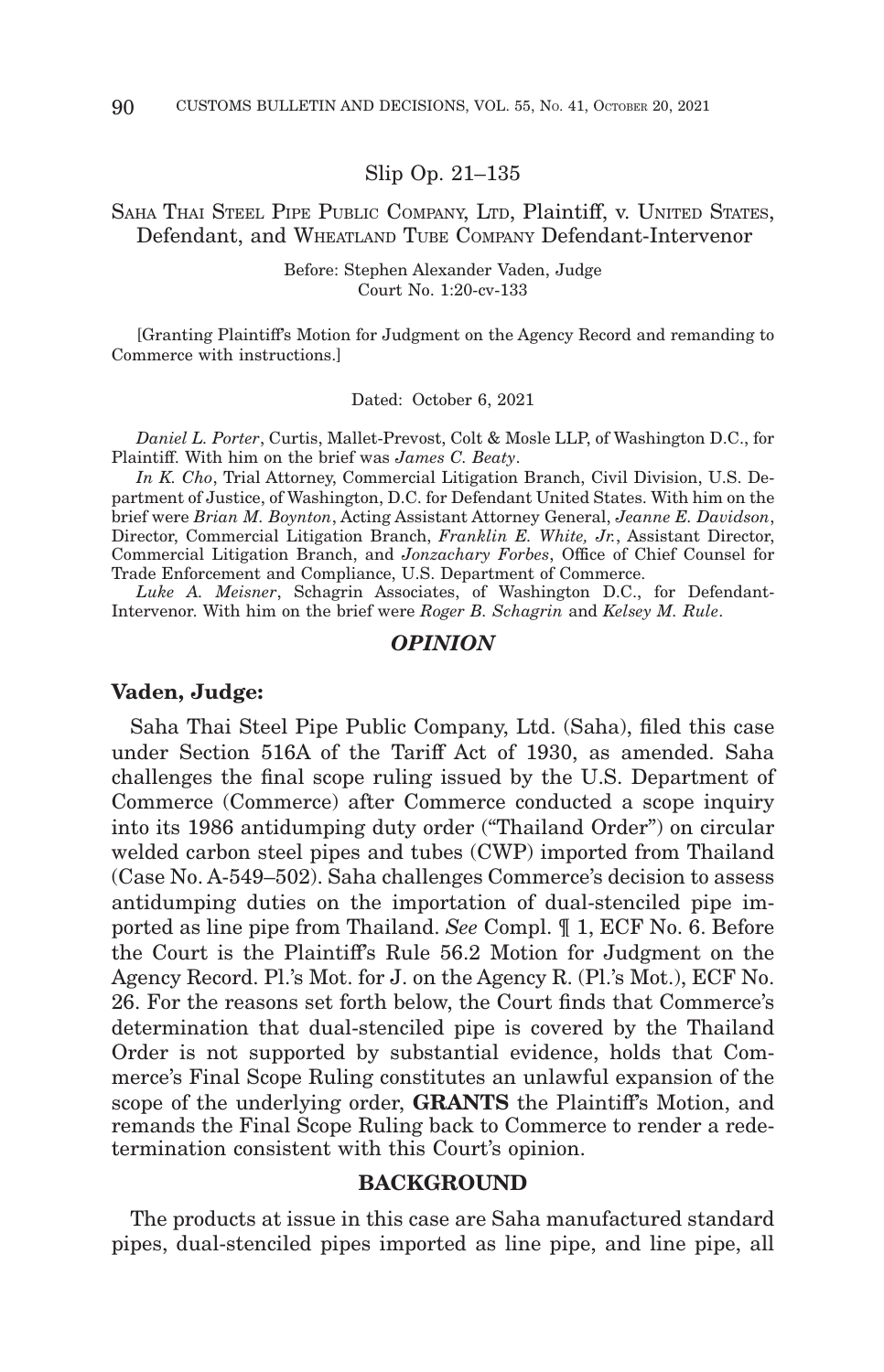produced in Thailand for importation into the United States. The International Trade Commission (ITC) has provided a concise and useful explanation of the differences between line pipe and standard pipe. The ITC's description, from its preliminary injury determination published before Commerce's antidumping order imposing duties on standard pipe imported from Thailand, is as follows:

We have addressed the like product question regarding standard pipes and tubes (standard pipe) and line pipes and tubes (line pipe) in prior investigations. In those investigations, the Commission recognized distinctions between standard pipe and line pipe. Standard pipe is manufactured to American Society of Testing and Materials (ASTM) specifications and line pipe is manufactured to American Petroleum Institute (API) specifications. Line pipe is made of higher grade steel and may have a higher carbon and manganese content than is permissible for standard pipe. Line pipe also requires additional testing. Wall thicknesses for standard and line pipes, although similar in the smaller diameters, differ in the larger diameters. Moreover, standard pipe (whether imported or domestic) is generally used for low-pressure conveyance of water, steam, air, or natural gas in plumbing, air-conditioning, automatic sprinkler and similar systems. Line pipe is generally used for the transportation of gas, oil, or water in utility pipeline distribution systems.

*Certain Welded Carbon Steel Pipes and Tubes from Thailand and Venezuela,* Inv. Nos. 701-TA-242 and 731-TA-252 and 253 (Preliminary), USITC Pub. 1680 (Apr. 1985), Joint Appendix (J.A.) at 1094–96, ECF No. 42. So-called dual-stenciled pipe has received both an American Society of Testing and Materials (ASTM) stencil and an American Petroleum Institute (API) stencil, indicating that it meets the minimum requirements for both standards. *See* J.A. at 1563 (providing a definition for dual-stenciled pipe).

# **I. The Original Antidumping Investigation**

Early in 1985, a subcommittee of the self-named Committee on Pipe and Tube Imports, with its constituent domestic manufacturers, asked Commerce to impose antidumping duties on circular welded carbon steel pipe imports from Thailand. *See id*. at 1090. Their original request sought the imposition of antidumping duties on standard, line, and dual-stenciled pipes. *Id.* Commerce responded to the petition with a memo on March 7, 1985, asking the petitioners to provide "[d]ocumentation which demonstrates that line pipe is manufactured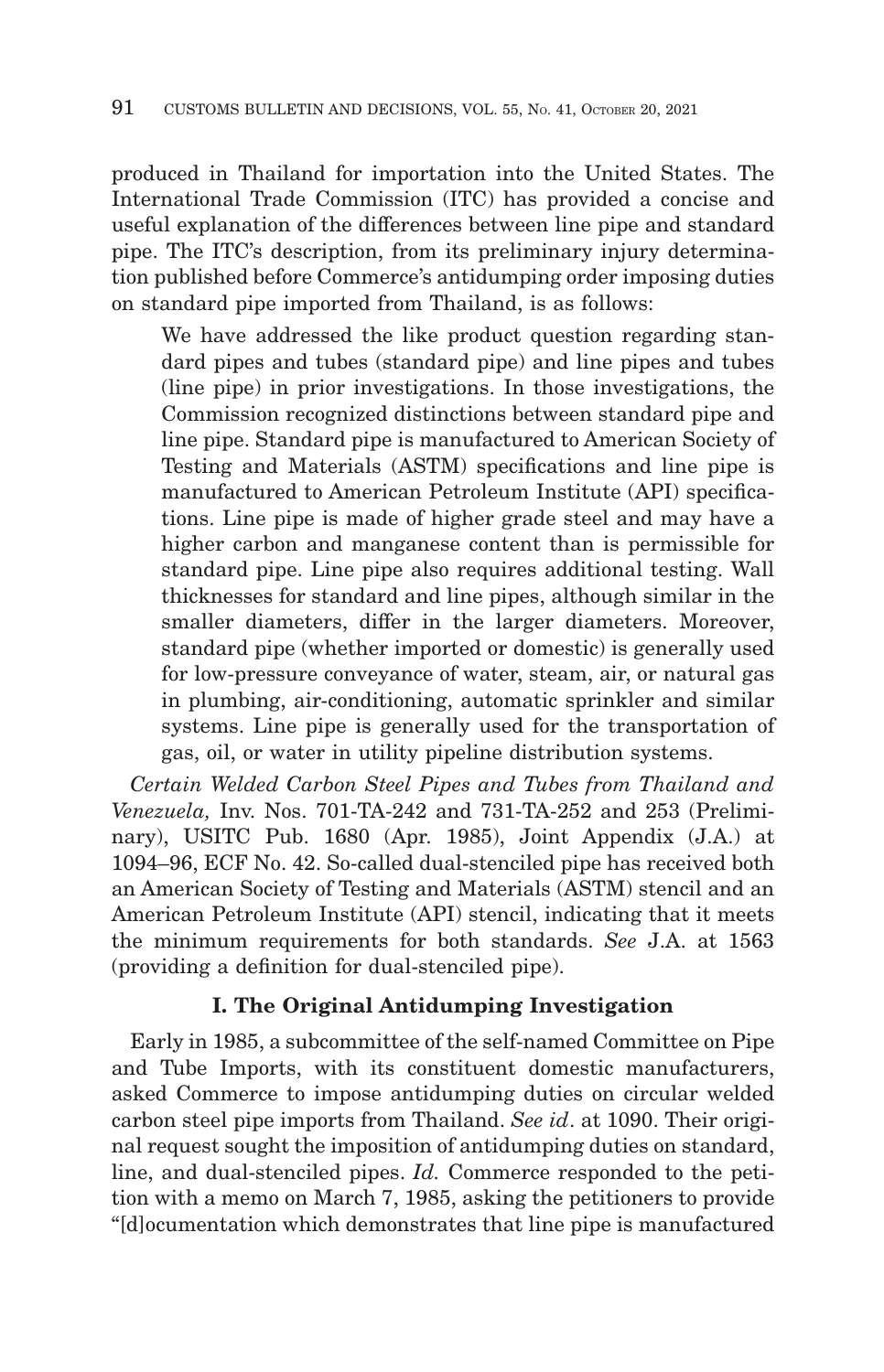in Thailand" and "[d]ocumentation which supports the allegation that line pipe from Thailand [was] being sold at less than fair value." J.A. at 1753.

After receiving Commerce's March 7th letter, the initial petitioners, among which was Defendant-Intervenor Wheatland Tube Company (Wheatland), filed an amended petition on March 12, 1985. *Amended Petition Filed by Petitioner on March 12, 1985*, J.A. at 1755–79. In that amended petition, the initial petitioners rejected a meaningful distinction between standard and line pipe. *Id.* The initial petitioners instead argued that a precedent existed that collapsed line pipe and standard pipe into a single reviewable industry and that the better distinction was between small diameter and large diameter pipes. *Id.* at 1763. Despite these arguments in their amended petition, in a subsequent letter dated March 14, 1985, the initial petitioners expressly withdrew from their "petitions insofar as they concern line pipe, TSUS numbers 610.3208 and 3209." *Letter Dated March 14, 1985, from Petitioner Regarding Partial Withdrawal of Petition*, J.A. at 1781–82. The Tariff Schedule of the United States (TSUS) numbers 610.3208 and 3209 are the numbers under which line pipe, dualstenciled or otherwise, would have been imported in 1985. *See* TSUS 1985 Version; *see also* Tr. of Oral Arg. 7:8–12, ECF No. 51, July 26, 2021 (Government and Wheatland's admission that line pipe and dual-stenciled pipe would have been imported under these numbers in 1985). At no point before or after submitting the March 14th letter did the initial petitioners provide any "[d]ocumentation" supporting "the allegation that line pipe from Thailand [was] being sold at less than fair value" or even "manufactured in Thailand." J.A. at 1753. Indeed, the initial petitioners acknowledged that "no Thai company is presently licensed to produce pipe to API specifications, and imports of API line pipe from Thailand are therefore not likely." J.A. at  $1781<sup>1</sup>$ 

About a month after the back-and-forth between Commerce and the initial petitioners, the ITC released a preliminary report titled *Certain Welded Carbon Steel Pipes and Tubes from Thailand and Venezuela; Determination of the Commission in Investigation No. 701- TA-242: (Preliminary) Under the Tariff Act of 1930, Together with the Information Obtained in the Investigation*. The ITC determined "pursuant to section 733(a) of the Tariff Act of 1930 (19 U.S.C. § 1673b(a)), that there is a reasonable indication that an industry in the United States is threatened with material injury by reason of imports of welded carbon steel standard pipes and tubes from Thailand," *i.e.*, the standard pipe industry. J.A. at 1089. In its analysis, the ITC directly

<sup>1</sup> Meaning, Thailand produced neither line pipe, nor dual-stenciled line pipe, at the time of the initial petition, injury determination, and antidumping order.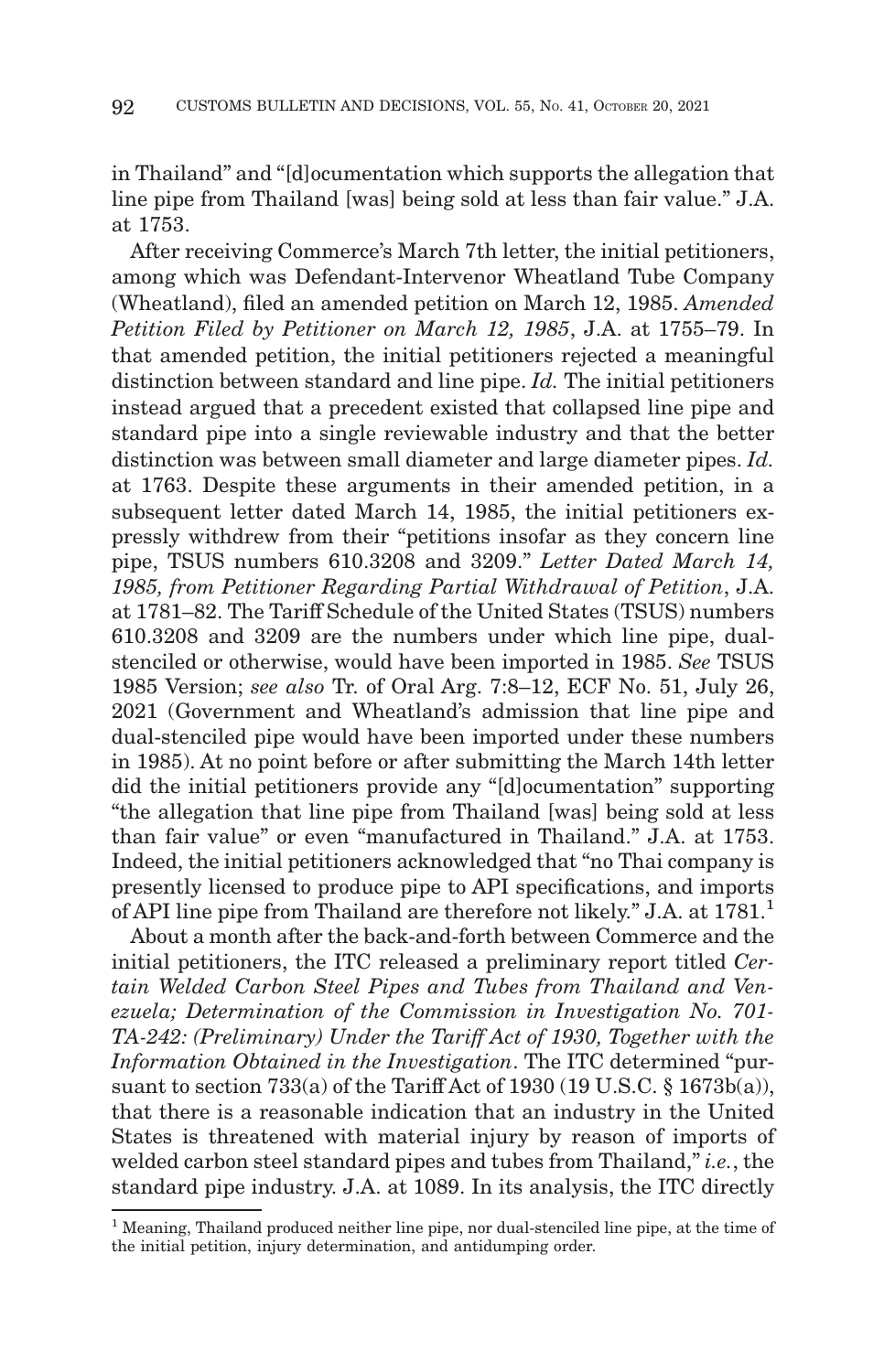addressed the initial petitioners' argument — that distinguishing between line and standard pipe was wrong and that the better distinction was between large and small diameter pipes — describing it as "somewhat arbitrary." *See id.* at 1096. The ITC further stated that "domestic line pipe is like imported line pipe and not like imported standard pipe," and "domestic standard pipe is like imported standard pipe and is not like imported line pipe." *Id.* The ITC also described at length the differences between standard pipe and line pipe. *See id.* at 1095.

Almost a year later in January 1986, Commerce issued its final determination that standard pipe from Thailand was being, or was likely to be, sold in the United States at less than fair value. *Circular Welded Carbon Steel Pipes and Tubes from Thailand; Final Determination of Sales at Less Than Fair Value*, 51 Fed. Reg. 3384 (Jan. 27, 1986), J.A. at 1216. This Final Determination described its scope as encompassing "certain circular welded carbon steel pipes and tubes, also known as '*standard pipe*' or 'structural tubing,' which includes pipe and tube with an outside diameter of 0.375 inch or more but not over 16 inches, or any wall thickness, as currently provided in items 610.3231, 610.3234, 610.3241, 610.3242, 610.3243, 610.3252, 610.3254, 610.3256, 610.3258 and 610.4925 of the Tariff Schedules of the United States Annotated." *Id.* (emphasis added). The TSUS numbers under which dual-stenciled and single-stenciled line pipes would have been imported in 1986 were not listed in this scope. This determination relied on the preliminary ITC report released in April 1985 that addressed the material injury caused to the U.S. standard pipe industry by the importation of standard pipe from Thailand, not by line or dual-stenciled pipe. *Id.*

After Commerce issued its Final Determination on standard pipe imported from Thailand, the ITC issued its own final report in February 1986. This report addressed the material injury to domestic industry, actual and threatened, resulting from the importation of standard pipe from Thailand and the importation of line and standard pipe from Turkey. *See Certain Welded Carbon Steel Pipes and Tubes from Turkey and Thailand*, Inv. Nos. 701-TA-253 and 731-TA-252, USITC Pub. 1810 (Feb. 1986) (ITC Final Determination), J.A. at 1221. The ITC evaluated the effects of both imported line pipe *and* standard pipe from Turkey but only evaluated the effects of standard pipe from Thailand. *See id.* As a result of its analysis, the ITC made independent material injury determinations regarding line pipe imported from Turkey, standard pipe imported from Turkey, and standard pipe imported from Thailand. *Id.* At no point did the ITC con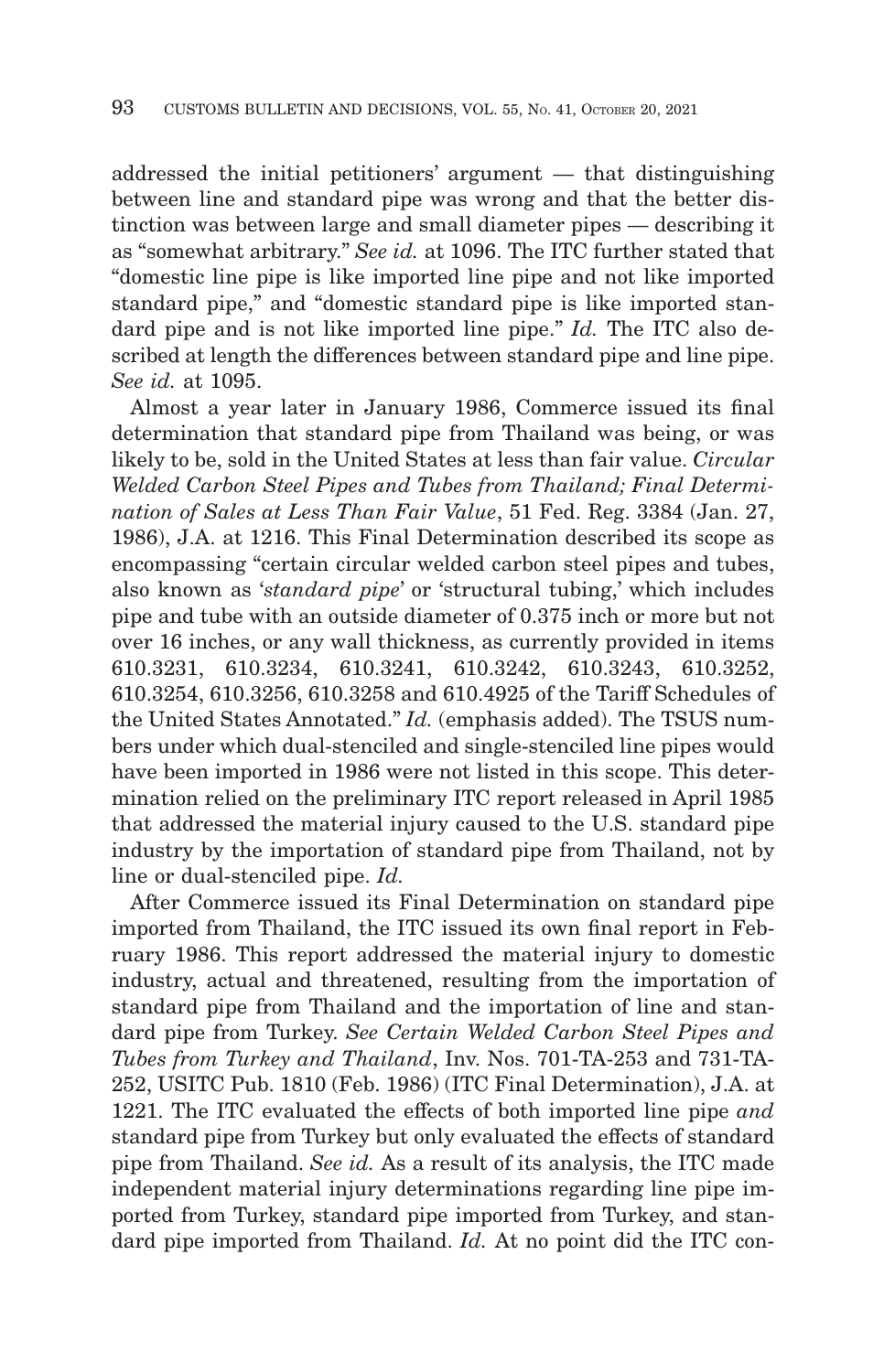flate line and standard pipe of identical sizes. *See id.* at 1233–34. At no point did the ITC make a material injury determination regarding line pipe or dual-stenciled pipe imported from Thailand. *Id.* And the ITC consistently treated standard pipe and line pipe as different products throughout its injury analyses but did not mention dual or multi-stenciled pipe imported as line pipe. *See id.* at 1221–1376.

In March 1986, Commerce published its antidumping duty order (the Thailand Order) and the scope of that order included:

The products under investigation are certain circular welded carbon steel pipes and tubes (referred to in this notice as "pipes and tubes"), also known as "standard pipe" or "structural tubing," which includes pipe and tube with an outside diameter of 0.375 inch or more but not over 16 inches, of any wall thickness, as currently provided in items 610.3231, 610.3234, 610.3241, 610.3242, 610.3243, 610.3252, 610.3254, 610.3256, 610.3258, and 610.4925 of the Tariff Schedules of the United States Annotated (TSUSA).

*Antidumping Duty Order: Circular Welded Carbon Steel Pipes and Tubes from Thailand*, 51 Fed. Reg. 8341, 8341 (Dep't of Commerce Mar. 11, 1986).

Following the 1989 shift from the Tariff Schedule of the United States (TSUS) to the Harmonized Tariff Schedule of the United States (HTSUS), the language governing the scope of the Thailand Order was updated to align with the HTSUS and now states:

The products covered by the order are certain circular welded carbon steel pipes and tubes from Thailand. The subject merchandise has an outside diameter of 0.375 inch or more, but not exceeding 16 inches, of any wall thickness. These products, which are commonly referred to in the industry as "standard pipe" or "structural tubing" are hereinafter designated as "pipes and tubes." The merchandise is classifiable under the Harmonized Tariff Schedule of the United States (HTSUS) item numbers 7306.30.1000, 7306.30.5025, 7306.30.5032, 7306.30.5040, 7306.30.5055, 7306.30.5085 and 7306.30.5090. Although the HTSUS subheadings are provided for convenience and purposes of U.S. Customs and Border Protection (CBP), the written description of the merchandise subject to the order is dispositive.

*Antidumping Duty Order on Circular Welded Carbon Steel Pipes and Tubes from Thailand: Final Scope Ruling on Line Pipe and Dual-Stenciled Standard and Line Pipe from Thailand*, dated June 30,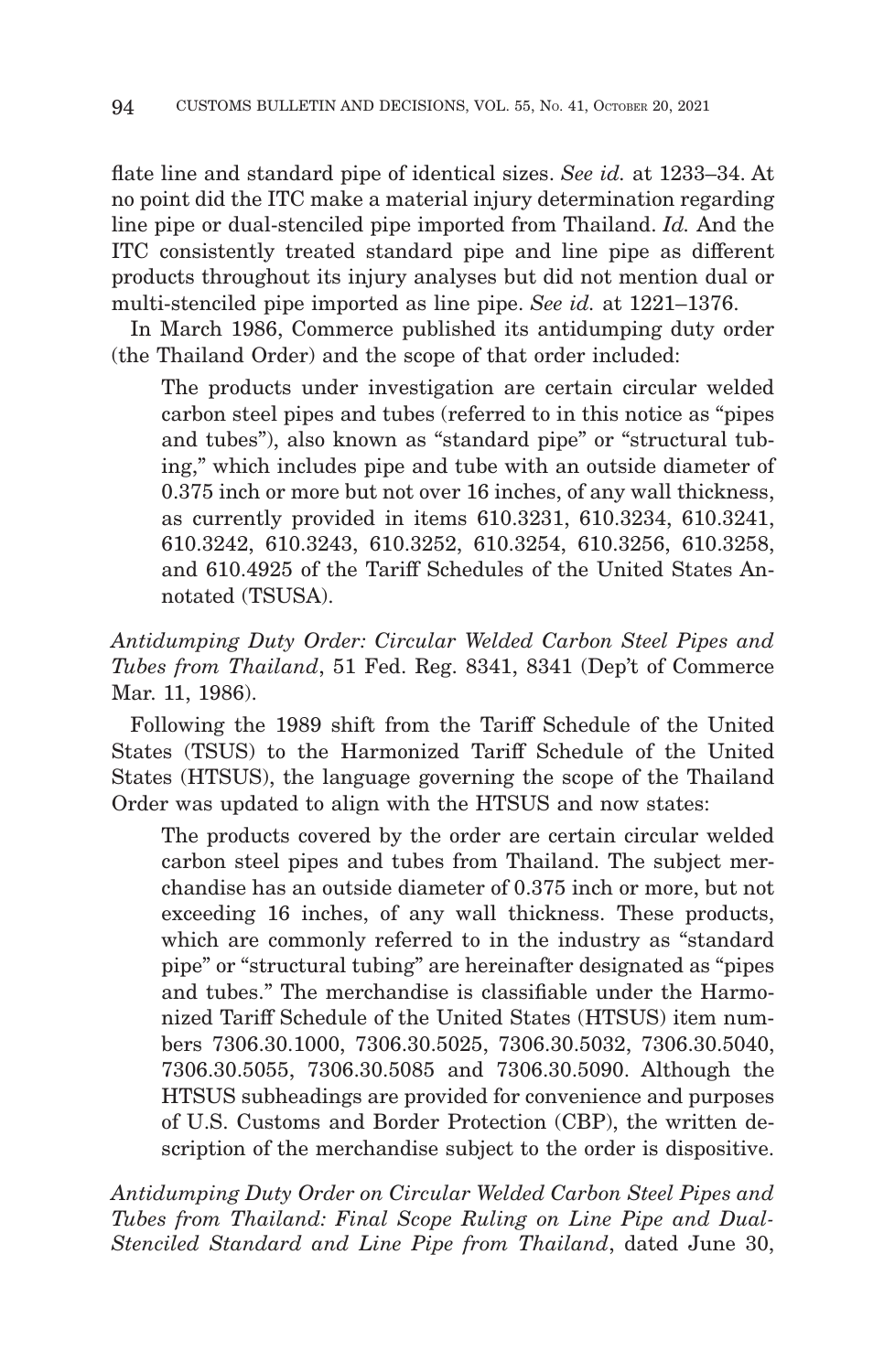2020 ("Final Scope Ruling"), J.A. at 2042; *Circular Welded Carbon Steel Pipes and Tubes From Thailand: Final Results of Antidumping Duty Administrative Review and Final Determination of No Shipments*, 86 Fed. Reg. 7260 (Dep't of Commerce Jan. 27, 2021); *see also Certain Circular Welded Carbon Steel Pipes and Tubes From Thailand; Preliminary Results of Antidumping Duty Administrative Review*, 55 Fed. Reg. 42596, 42596 (Dep't Commerce Oct. 22, 1990) (noting transition from TSUS to HTSUS).

### **II. Subsequent Reviews of the Thailand Order**

Not quite a decade after Commerce published the Thailand Order, President William Jefferson Clinton signed the Uruguay Round Agreements Act (URAA). Pub. L. No. 103–465, 108 Stat. 4809 (1994). Along with resurrecting dead copyrights on largely forgotten movies, the Uruguay Round Agreements Act established a five-year sunset review process for antidumping and countervailing duty orders. Uruguay Round Agreements Act § 220. Under this process, every five years, the administering agency and the ITC conduct a review of all active antidumping and countervailing orders to determine whether they remain necessary. 19 U.S.C. § 1675.

Since the signing of the Uruguay Round Agreements Act, the ITC has initiated, conducted, and concluded four sunset reviews of the Thailand Order. The ITC conducted its first review in 1999 and published the results in 2000; it published the results of the second review in 2006, the third review in 2012, and the fourth in 2018. *See Certain Pipe and Tube from Argentina, Brazil, Canada, India, Korea, Mexico, Singapore, Taiwan, Thailand, Turkey, and Venezuela*, Inv. Nos. 701-TA-253, 731-TA132, 252, 271, 273, 276, 277, 296, 409, 410, 532–534, 536, and 537 (*First Sunset Review*), USITC Pub. 3316 at 6 (July 2000); *Certain Pipe and Tube from Argentina, Brazil, India, Korea, Mexico, Taiwan, Thailand, and Turkey*, Inv. Nos. 701-TA-253, 731-TA-132, 252, 271, 273, 409, 410, 532–534, and 536 (*Second Sunset Review*), USITC Pub. 3867 at 4–5 (July 2006); *Certain Circular Welded Pipe and Tube from Brazil, India, Korea, Mexico, Taiwan, Thailand, and Turkey*, Inv. Nos. 701-TA-253 and 731-TA-132, 252, 271, 273, 532–534 and 536 (*Third Sunset Review*), USITC Pub. 4333 (June 2012); *Certain Circular Welded Pipe and Tube from Brazil, India, Korea, Mexico, Taiwan, Thailand, and Turkey (Final)*, Inv. Nos. 701-TA-253 and 731-TA132, 252, 271, 273, 532–534, and 536 (*Fourth Sunset Review*), USITC Pub. 4754 (Jan. 2018).

In the ITC's *First Sunset Review*, the express exclusion of line and dual-stenciled pipe from relevant antidumping orders of line pipe was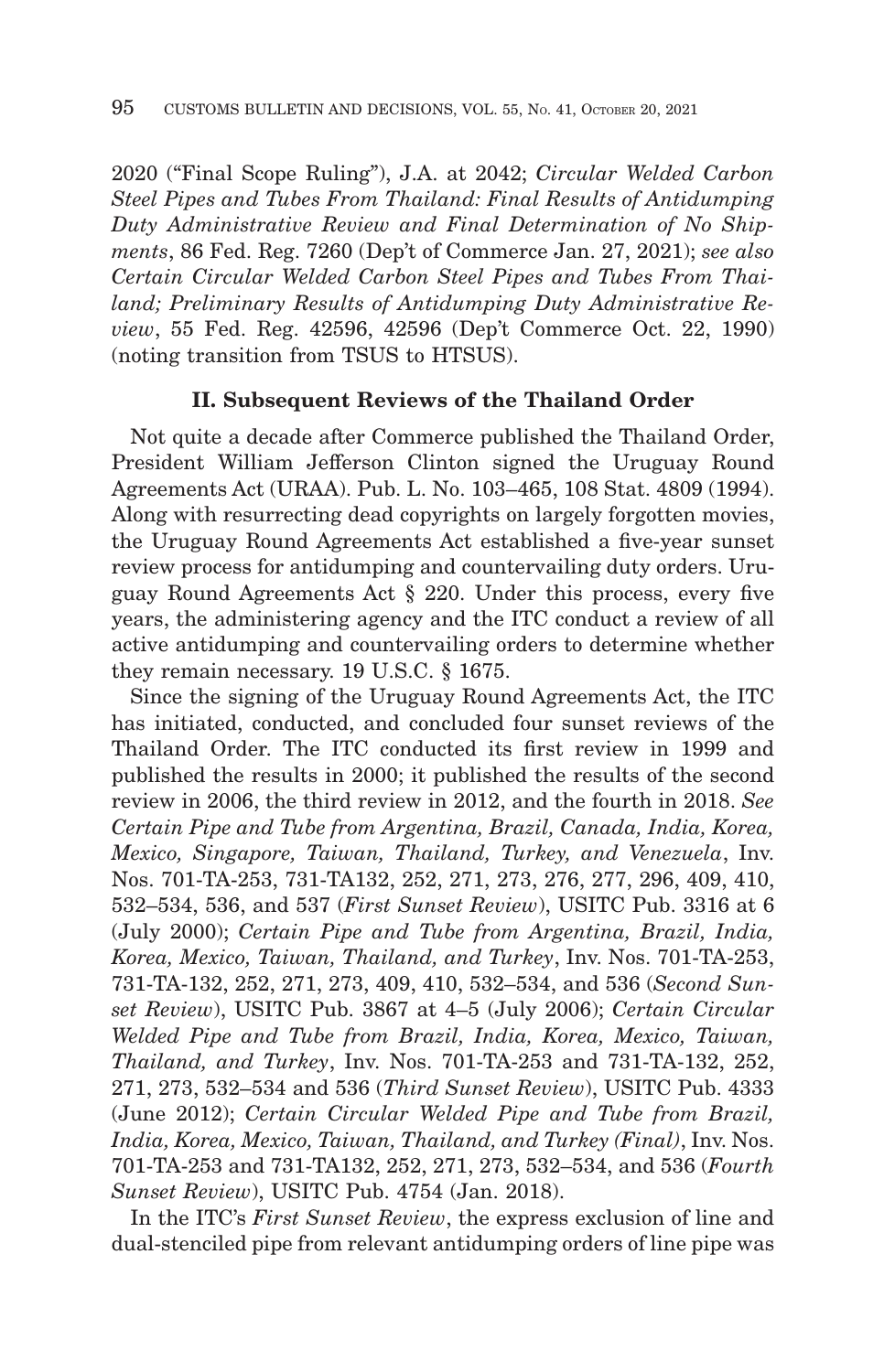discussed. *See First Sunset Review* at 11–12, n.53. This discussion was within the context of streamlining the ITC's different and like product analyses. *See id.* at 11–12. The ITC noted that "the orders on CWP from Thailand and Turkey (CVD) have no express exclusions for products excluded from the scopes in all later cases, including line pipe, OCTG, boiler tubing, cold-drawn or cold-rolled mechanical tubing, pipe and tube hollows for redraws, finished scaffolding, and finished rigid conduit." *Id.* n.53. Notably, none of these products have ever been treated as within the scope of the Thailand Order, despite the lack of an express exclusion. *Cf*. J.A. *passim*.

Elsewhere in the same sunset review, the ITC discussed line pipe and dual-stenciled line pipe in the context of "safeguard duties" imposed by President Clinton on every country reviewed that produced line pipe and dual-stenciled pipe at the time, except Canada and Mexico. *First Sunset Review* at 28; *see also To Facilitate Positive Adjustment to Competition from Imports of Certain Circular Welded Carbon Quality Line Pipe*, Proclamation No. 7274, 65 Fed. Reg. 9191  $(Feb. 23, 2000)<sup>2</sup>$  In that discussion, the ITC notes that dual-stenciled pipe imported as line pipe, and line pipe *simpliciter*, were excluded from antidumping orders but were nonetheless subject to President Clinton's "safeguard duties" covering line pipe. *First Sunset Review* at 28.

When the ITC conducted its second review of the Thailand Order and other similar antidumping orders, the safeguard duties against line pipe had expired or otherwise ended. *See Second Sunset Review* at 11, n.55. Nonetheless, in the *Second Sunset Review* the ITC noted that dual-stenciled pipe imported as line pipe had only been subject to duties under President Clinton's safeguard duties covering line pipes, not standard pipes: "Following an affirmative determination by the Commission, in March 2000, President Clinton issued Proclamation 7274, imposing additional duties of 19 percent on line pipe imports of more than 9,000 short tons annually (including "dual-stenciled" pipe but excluding "arctic grade" line pipe)." *Id.* at Overview-5 n.16. The *Second Sunset Review* also noted that "multiple-stenciled line pipe requires additional steel than CWP [*sic*] to meet American Petroleum Institute (API) specifications applicable to line pipe. At [then] current steel prices, this would require that a multiple-stenciled product be sold at a considerable price premium over a product that satisfies ASTM specifications but not API specifications." *See id.* at 13 n.66.

In its third review of the Thailand Order, the ITC described the scope of all Orders under its review and in that description included

 $2$  The Proclamation's safeguard duties expired in March 2003. Proclamation No. 7274, 65 Fed. Reg. at 9194.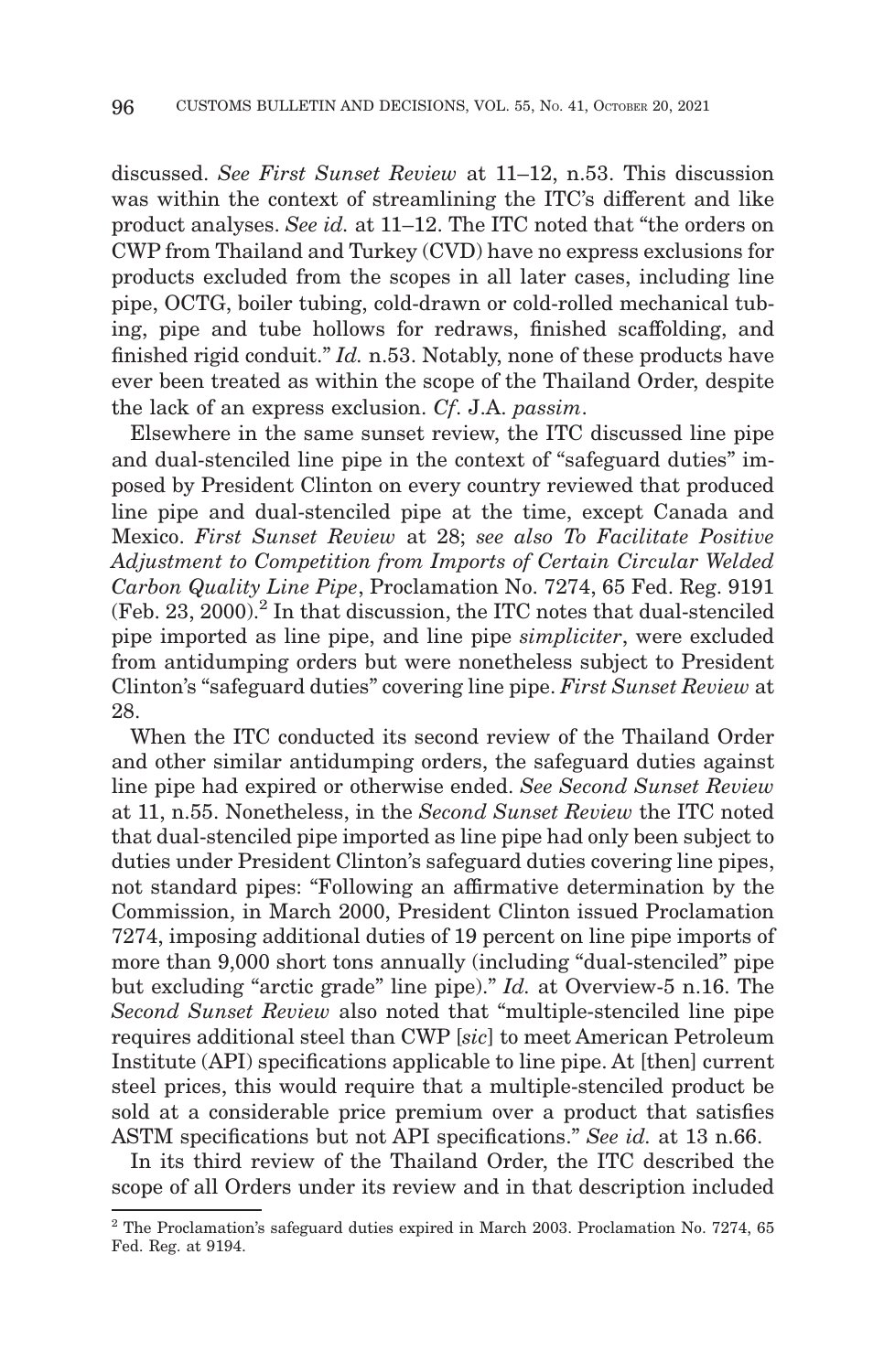this caveat: "[D]ual-stenciled pipe, which for U.S. customs purposes enters as line pipe under a different tariff subheading, is not within the scope of the orders*." Third Sunset Review* at 8. The Thailand Order did not receive a special carve out from the general language of the *Third Sunset Review's* scope.3 *See id.*

In the *Fourth Sunset Review* of the Thailand Order in January 2018, the ITC reiterated the position that it took in the *Third Sunset Review*, that it implied or stated in the first and second reviews, and that Commerce expressed in 1985, 1986, and 2012. *See Fourth Sunset Review* at 6–7. The *Fourth Sunset Review* stated that line pipe, which includes dual-stenciled pipe, was not within the scope of the antidumping orders concerning standard pipes:

Producers primarily make CWP to ASTM specifications A53, A135, and A795.26 Since these standards often require engineering characteristics that overlap with other specifications, a pipe may be dual stenciled, i.e., stamped to indicate compliance with two different specifications, such as ASTM A53 and API 5L. Dual-stenciled pipe, which enters as line pipe under a different subheading of the Harmonized Tariff Schedule of the United States ("HTS") for U.S. customs purposes, is not within the scope of the orders.

*Id.*

### **III. The Scope Determination in Question**

In January 2019, Wheatland told Commerce "that certain imports of merchandise from Thailand that are entering the United States as 'line pipe' are circumventing" the Thailand Order and requested that Commerce make a circumvention ruling against Saha. *Circumvention Ruling Request*, J.A. at 1807. According to Wheatland and Southland Tube Company, the domestic interested parties who filed the request, Saha was circumventing the Thailand Order through minor alterations to Saha's merchandise. *See id.* They alleged that Saha began exporting what Wheatland considered "minorly-altered standard pipe" after Saha's dumping margin jumped from 1.36 percent to about 28 percent. *See id.* at 1811.

<sup>&</sup>lt;sup>3</sup> The argument that the lack of an express exclusion in the Thailand Order means the *Third Sunset Review's* scope cannot possibly include the Thailand Order within its general exclusion of line pipe, single or dual-stenciled, is unavailing. That Thailand's order does not expressly exclude line pipe or dual-stenciled pipe is a function of Thailand's production capacity. It is not an expression of intent to include line pipe, single and dual-stenciled, within the scope of the Thailand Order. As mentioned above, Thailand's order does not include an express exclusion because Thailand did not produce line pipe or dual-stenciled line pipe at the time the Thailand Order was issued.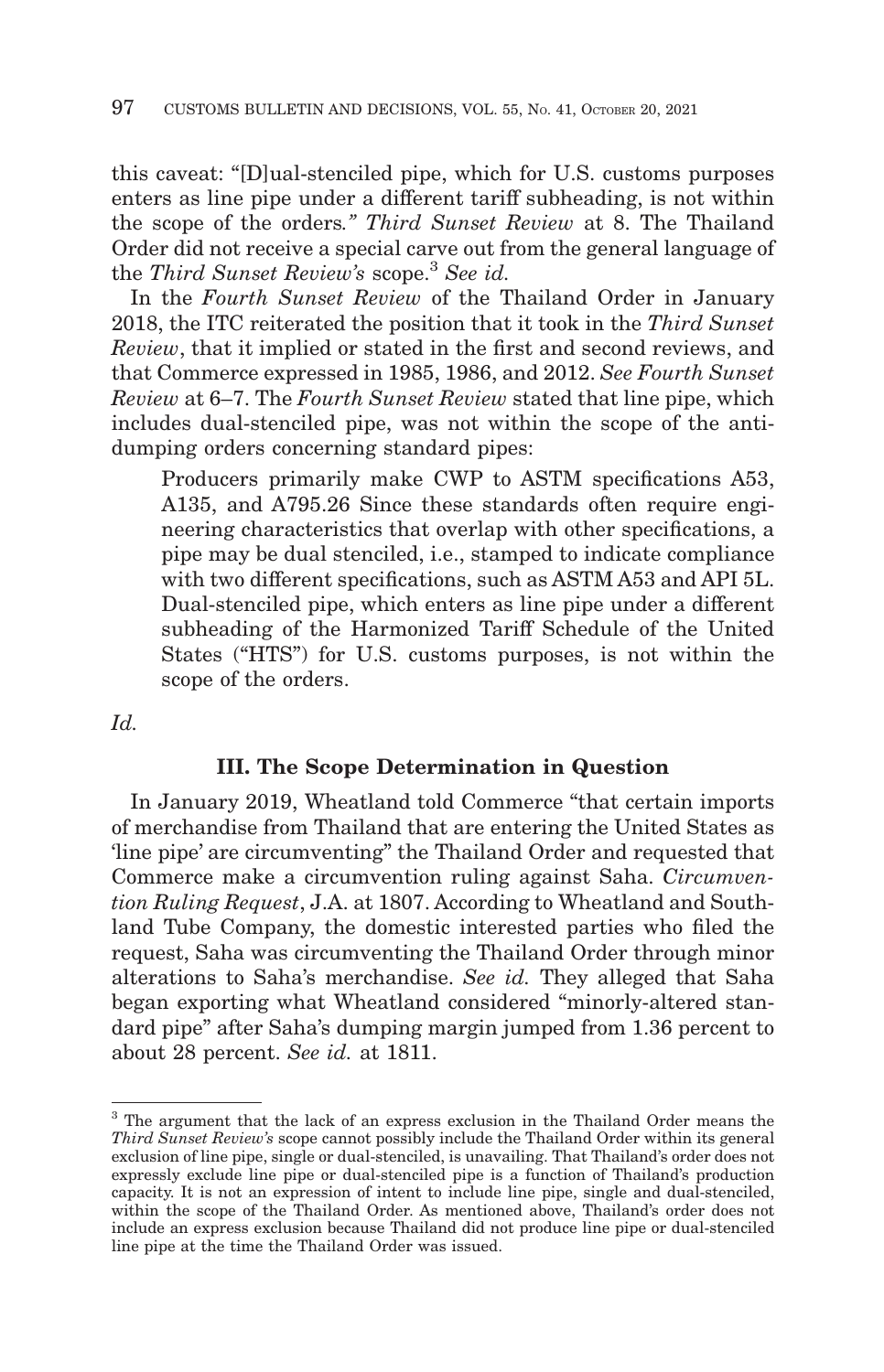On November 22, 2019, Commerce self-initiated a scope inquiry into the Thailand Order. *Memorandum from Leo Ayala, International Trade Compliance Analyst, Office VII, Antidumping and Countervailing Duty Operations, to James Maeder, Deputy Assistant Secretary for Antidumping and Countervailing Duty Operations, regarding Antidumping Duty Order on Circular Welded Carbon Steel Pipes and Tubes from Thailand: Self Initiation of Scope Inquiry on Line Pipe and Dual-Stenciled Standard Line Pipe* (Nov. 22, 2019), J.A. at 1800. Before the scope inquiry, during the inquiry, and since, Saha has consistently asserted that its dual-stenciled line pipes are not standard pipes with minor alterations and that these dual-stenciled line pipes are outside the antidumping duty order's scope. J.A. at 1171–1203, 1898–1953, and 1975–2022.

Commerce issued a preliminary scope ruling in February 2020, finding for the first time in thirty-four years that dual-stenciled line pipe is within the scope of the Thailand Order while single-stenciled line pipe is not. *See Antidumping Duty Order on Circular Welded Carbon Steel Pipes and Tubes from Thailand: Preliminary Scope Ruling on Line Pipe and Dual-Stenciled Standard and Line Pipe* (Feb. 24, 2020), J.A. at 1954. All the parties submitted comments and arguments on the preliminary ruling. J.A. at 1962–2040. Commerce remained unmoved; and in its Final Scope Ruling, Commerce again found that dual-stenciled pipe is within the scope of the Thailand Order. *See* Final Scope Ruling, J.A. at 2042.

### **IV. The Present Case**

On July 17, 2020, Saha sued the Department of Commerce seeking to overturn its scope decision. ECF No. 6. Wheatland intervened in the case on August 12, 2020. ECF No. 15. In December 2020, Saha filed its Motion for Judgment on the Agency Record, for which the Court held an extensive hearing on July 15, 2021. ECF Nos. 26 and 47. Counsel for all parties attended. During the hearing, the Court asked several questions.

The first question was:

[Y]ou can just tell me with a simple yes or no if the statement as I have presented it is factually correct or not... . [I]n 1985 to 1986, the country of Thailand did not produce line pipe, including dual stenciled-line pipe.

Tr. of Oral Arg. 5:24–25, 6:1–4, ECF No. 51, July 26, 2021. The Government responded "Your Honor, our understanding is that the – the stated reason for the withdrawal – affirmative withdrawal of the original petition was that – was the notion that there was no manu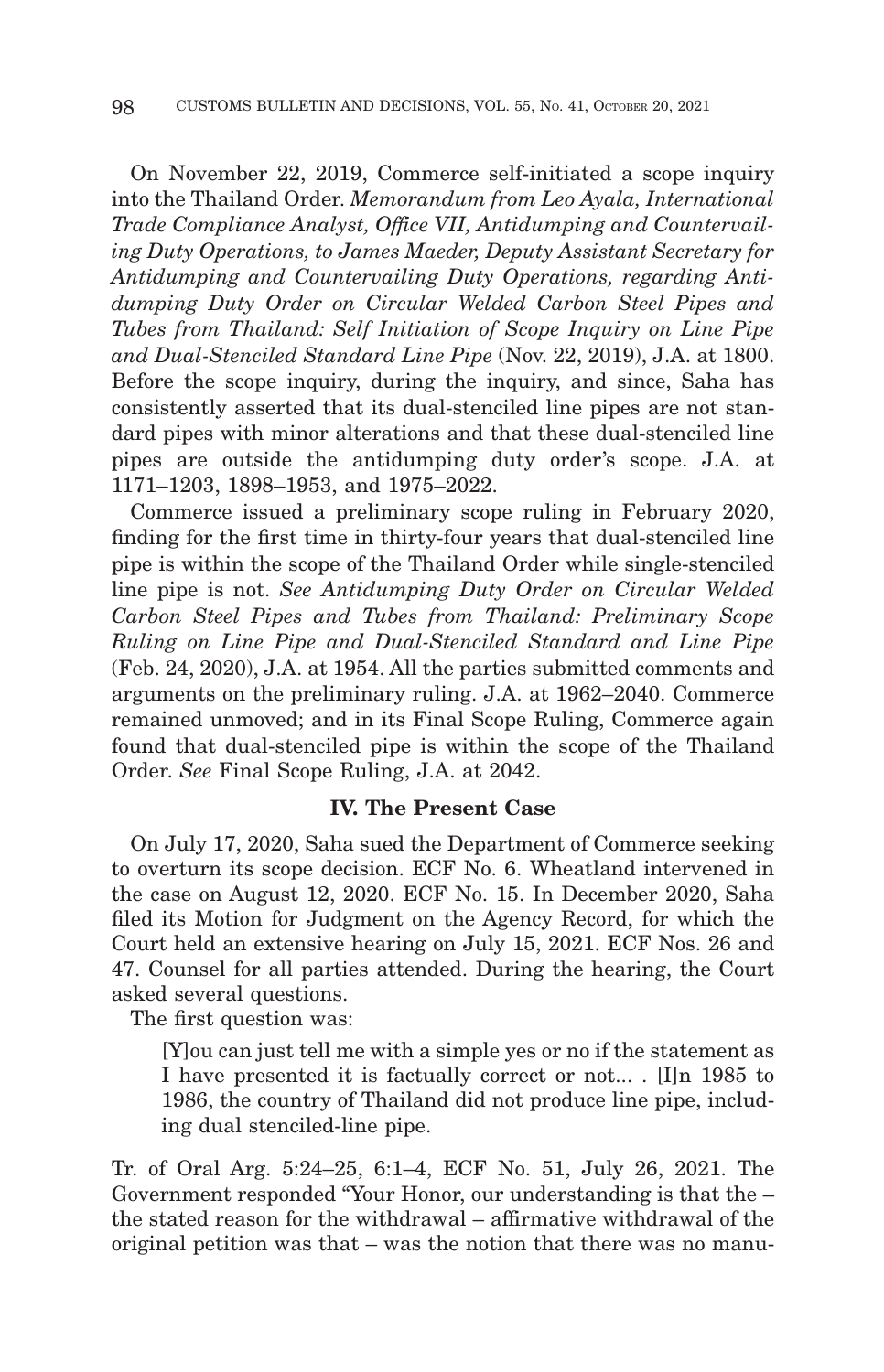facture of line pipe in Thailand at the time." *Id.* at 6:12–16. Wheatland stated it understood "that there was neither production of regular single stenciled line pipe nor dual stenciled standard inline [*sic*] pipe in Thailand at the time the petitions were filed." *Id.* at 7:1–3.

The second question the Court asked was:

Was all line pipe, including dual stenciled line pipe, in 1985/86 imported under TSUS Codes 610.3208 and/or 610.3209?

*Id.* at 7:8–10. Both the Government and Wheatland admitted that dual-stenciled pipe would have been imported under the TSUS codes for line pipe in 1985 and 1986. *Id*. at 7:11–22.

At the end of the hearing, the Court ordered the Government and Wheatland to review this case's record thoroughly. After reviewing the record, the Court required them to write a letter identifying for the Court "in the record of this matter" where "there was an instance or more than one instance of...the Government" referring "explicitly to dual stenciled pipe as standard pipe." *Id.* at 71:3–7. The Court also gave Saha's counsel the right to respond. *Id.* at 72:1–7.

The Government and Wheatland timely submitted their letters. The Government identified for the Court quotes in the *Fourth Sunset Review* that came from Commerce's antidumping order on standard pipe imported from Taiwan and from its antidumping order on standard pipe from Brazil, Mexico, and Korea. Government's Letter Re: *Saha Thai Steel Pipe Public Company Limited v. United States*, No. 20–133 (Ct. Int'l Trade), at 1, ECF No. 49 (citing to *Fourth Sunset Review* at I-12 to I-13). The language that Commerce identifies is as follows:

**Brazil, Mexico, and Korea**: Standard pipe that is dual or triple certified/stenciled that enters the U.S. as line pipe of a kind used for oil or gas pipelines is also not included in the orders.

**Taiwan**: Standard pipe that is dual or triple certified/stenciled that enters the U.S. as line pipe of a kind or used for oil and gas pipelines is also not included in the scope of the order.

Wheatland, like the Government, also identifies the same language from other antidumping orders that is quoted in the *Fourth Sunset Review*. Wheatland's Letter Re: *Saha Thai Steel Pipe Public Company Limited v. United States* (Ct. No. 20–00133): Response to Court's July 15, 2021 Order, at 1–2, ECF No. 50. But Wheatland goes even further and cites additional quotes from the preliminary and final investigations into CWP imported from China. *Id.* at 3–4; *Circular Welded Carbon- Quality Steel Pipe from China*, Inv. Nos. 701-TA-447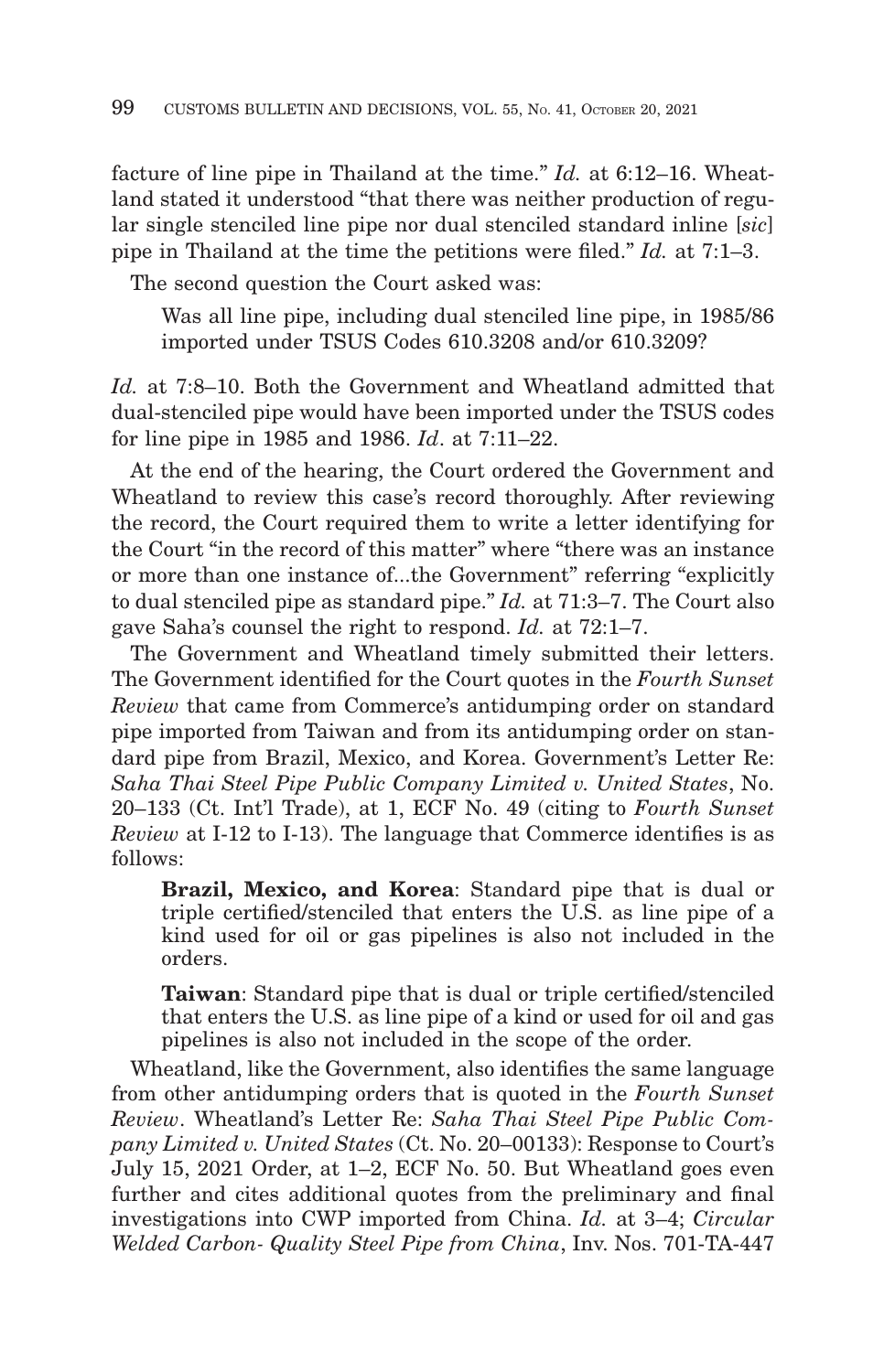and 731-TA-1116 (Preliminary), USITC Pub. 3938 (July 2007); *Circular Welded Carbon-Quality Steel Pipe from China*, Inv. Nos. 701- TA-447 and 731-TA-1116 (Final), USITC Pub. 4019 (July 2008).

Interestingly, the language that the Government and Wheatland have referenced in response to the Court's order is all language from antidumping orders that the Government and Wheatland have consistently argued "are not probative of the [Thailand] order's scope." Def.'s Resp. to Pl.'s Mot. for J. on the Agency R. (Def.'s Resp.) at 18, ECF No. 37. The Government in its response brief had argued that antidumping orders for other countries are not "enumerated under 19 CFR  $351.225(k)(1)$ " and that the  $(k)(1)$  materials do not "include" determinations [from] proceedings on similar products from different countries." *Id.* at 19. Wheatland likewise argued that the antidumping orders and investigations dealing with other countries "are not included within the 'scope determinations' that Commerce must consider under section (k)(1)." *See* Defendant-Intervenor's Resp. to Pl.'s Mot. for J. on the Agency R. (Def.-Int.'s Resp.) at 21, ECF No. 34. As Wheatland put it, "Saha Thai fails to appreciate that agency determinations arising from different orders with different scope language—even if similarly captioned" are not relevant. *Id.* And "[i]ndeed, there is no basis in law for Saha Thai's assertion that scope determinations arising from different proceedings involving different records and different scope language should have any bearing on Commerce's analysis of the (k)(1) sources." *Id*

Saha timely responded to the Government and Wheatland's letters. ECF No. 52. In its response letter, Saha pointed out that the Government and Wheatland do not cite to any document or statement in the record underlying the Thailand Order. *Id.* at 1. Saha highlighted how the Government and Wheatland's letters quote language from other antidumping orders that do not involve pipe imports from Thailand. *Id*. at 1–2.

### **JURISDICTION AND STANDARD OF REVIEW**

The Court has jurisdiction over Plaintiff's challenge to the Scope Ruling under 19 U.S.C. § 1516a(a)(2)(B)(vi) and 28 U.S.C. § 1581(c), which grant the Court authority to review actions contesting scope determinations described in an antidumping order. The Court must sustain Commerce's "determinations, findings, or conclusions" unless they are "unsupported by substantial evidence on the record, or otherwise not in accordance with law." 19 U.S.C.  $\S$  1516a(b)(1)(B)(i). If they are supported by neither substantial evidence nor the law, the Court must "hold unlawful any determination, finding, or conclusion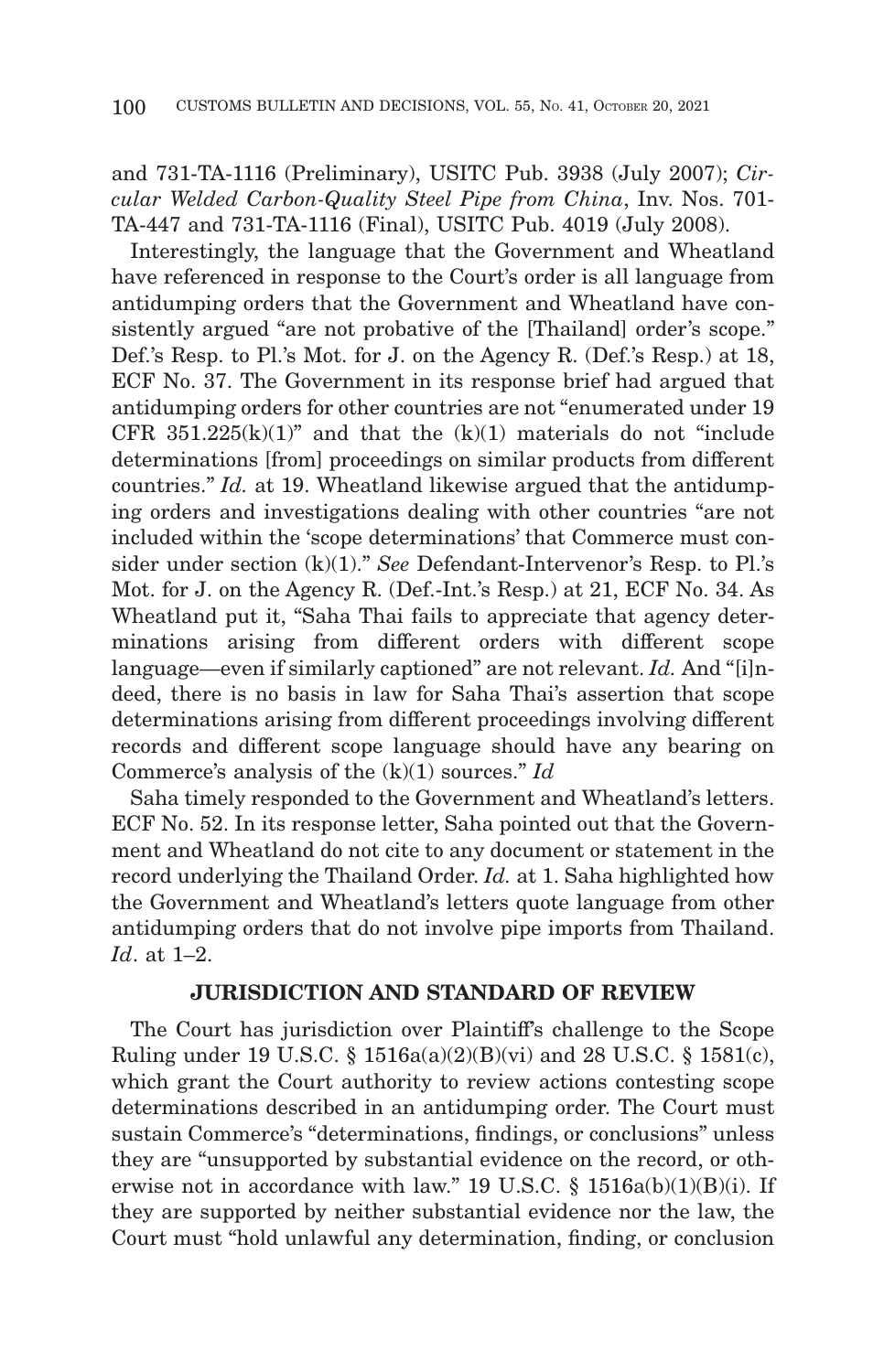found." *Id.*"[T]he question is not whether the Court would have reached the same decision on the same record[;] rather, it is whether the administrative record as a whole permits Commerce's conclusion." *See New American Keg v. United States*, No. 20–00008, 2021 WL 1206153, at \*6 (Ct. Int'l Trade Mar. 23, 2021).

Reviewing agency determinations, findings, or conclusions for substantial evidence, the Court assesses whether the agency action is reasonable given the record as a whole. *Nippon Steel Corp. v. United States*, 458 F.3d 1345, 1350–51 (Fed. Cir. 2006); *see also Universal Camera Corp. v. NLRB*, 340 U.S. 474, 488 (1951) ("The substantiality of evidence must take into account whatever in the record fairly detracts from its weight."). The Federal Circuit has described "substantial evidence" as "such relevant evidence as a reasonable mind might accept as adequate to support a conclusion." *DuPont Teijin Films USA v. United States*, 407 F.3d 1211, 1215 (Fed. Cir. 2005) (quoting *Consol. Edison Co. v. NLRB*, 305 U.S. 197, 229 (1938)).

# **DISCUSSION**

#### **I. Legal Framework**

The Federal Circuit has arguably provided the United States Court of International Trade with two distinct methods that the Court may use to begin its analysis of the lawfulness of Commerce's scope inquiries into antidumping orders. The first method evaluates the content of the plain language of an antidumping order without reference to any other document, except typical references used when analyzing any law or regulation, such as a dictionary. *See OMG, Inc. v. United States*, 972 F.3d 1358, 1363 (Fed. Cir. 2020). The second method is the *Meridian* method, which requires an analysis of a scope's language within the context of the (k)(1) materials, *i.e.*, the administrative documents produced during the agency process that led to the antidumping order. *Meridian Prod. v. United States*, 890 F.3d 1272, 1277 (Fed. Cir. 2018). Both methods seek to determine whether a scope's language is sufficiently ambiguous that Commerce must resort to additional documents or considerations to interpret an order's scope.

Under *OMG*, "the first step in a scope ruling proceeding is to determine whether the governing language is in fact ambiguous.'' *ArcelorMittal Stainless Belgium N.V. v. United States*, 694 F.3d 82, 87 (Fed. Cir. 2012). "If it is not ambiguous, the plain meaning of the language governs." *Id.* But "[i]f the language is ambiguous, Commerce must next consider the . . . '(k)(1) materials.''' *Mid Continent Nail Corp. v. United States*, 725 F.3d 1295, 1302 (Fed. Cir. 2013) (citations omitted).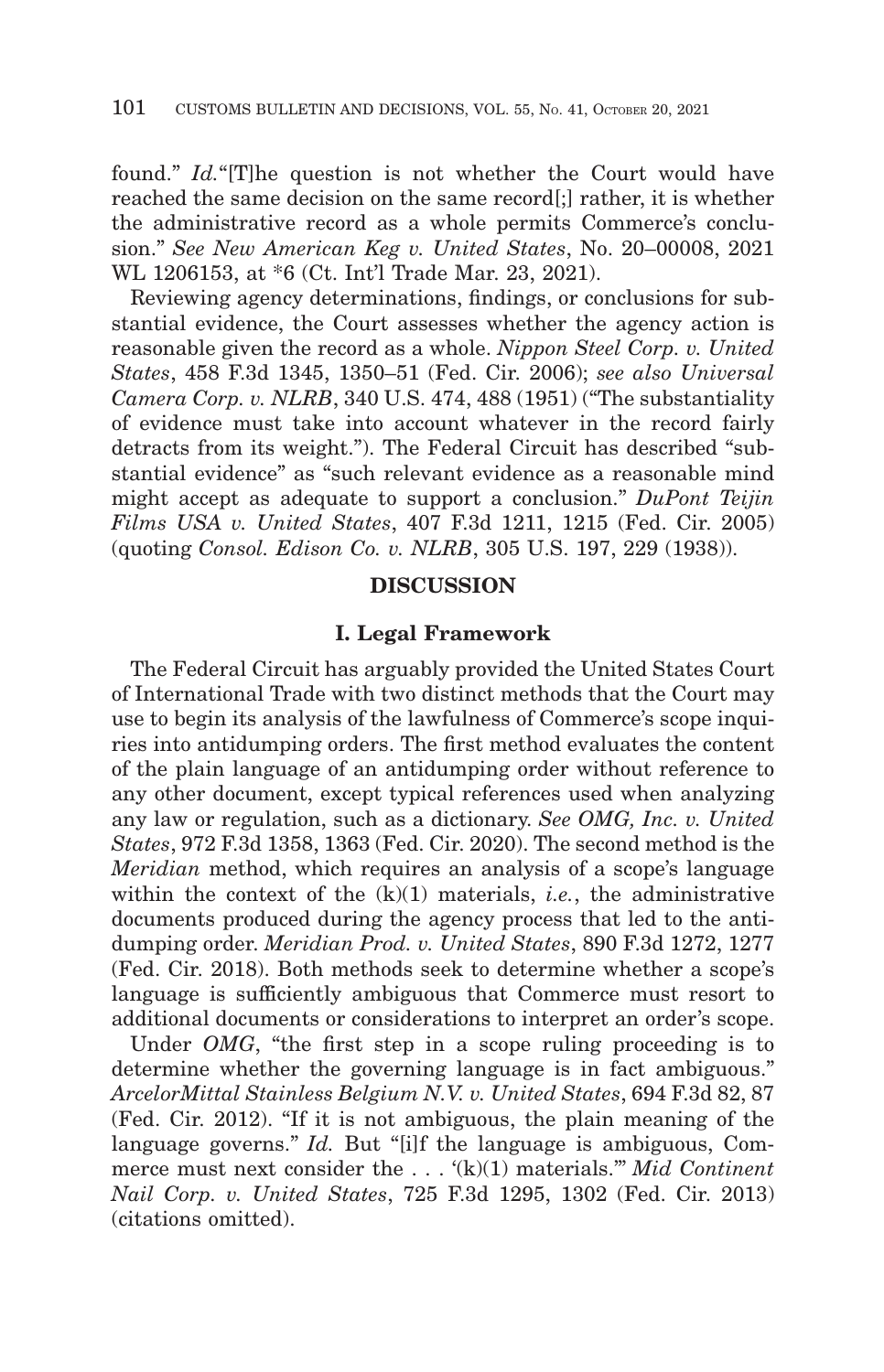Under *Meridian*, "the plain language of an antidumping order is paramount." *Meridian Prod. v. United States*, 890 F.3d 1272, 1277 (Fed. Cir. 2018). But when "reviewing the plain language of a duty order, Commerce must consider" the (k)(1) materials. *Id.* at 1277; *see also Midwest Fastener Corp. v. United States*, 494 F.Supp. 3d 1335, 1340 (Ct. Int'l Trade 2021) ("When considering the scope language, Commerce will take into account descriptions of the merchandise contained in  $\dots$  [the  $(k)(1)$  sources]"). If the above method does "not dispositively answer the question, Commerce may consider the...socalled (k)(2) factors." *Meridian Prod.*, 890 F.3d at 1278.

Regardless of the method, the question of whether a scope's language is ambiguous is reviewed by the Court *de novo*. *OMG*, 972 F.3d at 1363; *Meridian Prod.*, 851 F.3d at 1382. After its *de novo* review of Commerce's ambiguity determination in this case, the Court has determined that the distinction between the Federal Circuit's two methods is of no moment given that the plain language of the Thailand Order's scope is ambiguous without the context of the  $(k)(1)$ materials. Whether the Court uses the  $(k)(1)$  materials from the beginning or uses them only after reading the original scope does not matter. In this case, the  $(k)(1)$  materials must be read.

The  $(k)(1)$  materials consist of "[t]he descriptions of the merchandise contained in the petition, the initial investigation, and the determinations of the Secretary (including prior scope determinations) and the Commission.'' 19 C.F.R. § 351.225(k)(1). So-called "Sunset Reviews" conducted pursuant to the Uruguay Round Agreements Act are (k)(1) materials. *See Quiedan Co. v. United States*, 294 F.Supp.3d 1345 (Ct. Int'l Trade 2018) (including sunset reviews among the (k)(1) materials), *aff'd*, 927 F.3d 1328 (Fed. Cir. 2019)*.* Also included among the  $(k)(1)$  materials are "determinations of...the  $[ITC]$ ," such as injury determinations. 19 C.F.R. § 351.225(k)(1).

"A fundamental requirement of both U.S. and international law is that an antidumping duty order must be supported by an ITC determination of material injury covering the merchandise in question." *Wheatland Tube Co. v. United States*, 973 F.Supp. 149, 158 (Ct. Int'l Trade 1997), *aff'd*, 161 F.3d 1365 (Fed. Cir. 1998). The law permitting Commerce to issue antidumping orders, 19 U.S.C. § 1673, "is remedial, [and] . . . was designed to protect domestic industry from sales of imported merchandise at less than fair value which either caused or threatened to cause injury." *Badger-Powhatan, Div. of Figgie Int'l, Inc. v. United States*, 608 F.Supp. 653, 656 (Ct. Int'l Trade 1985). Therefore, "[w]here the domestic industry is not injured, it cannot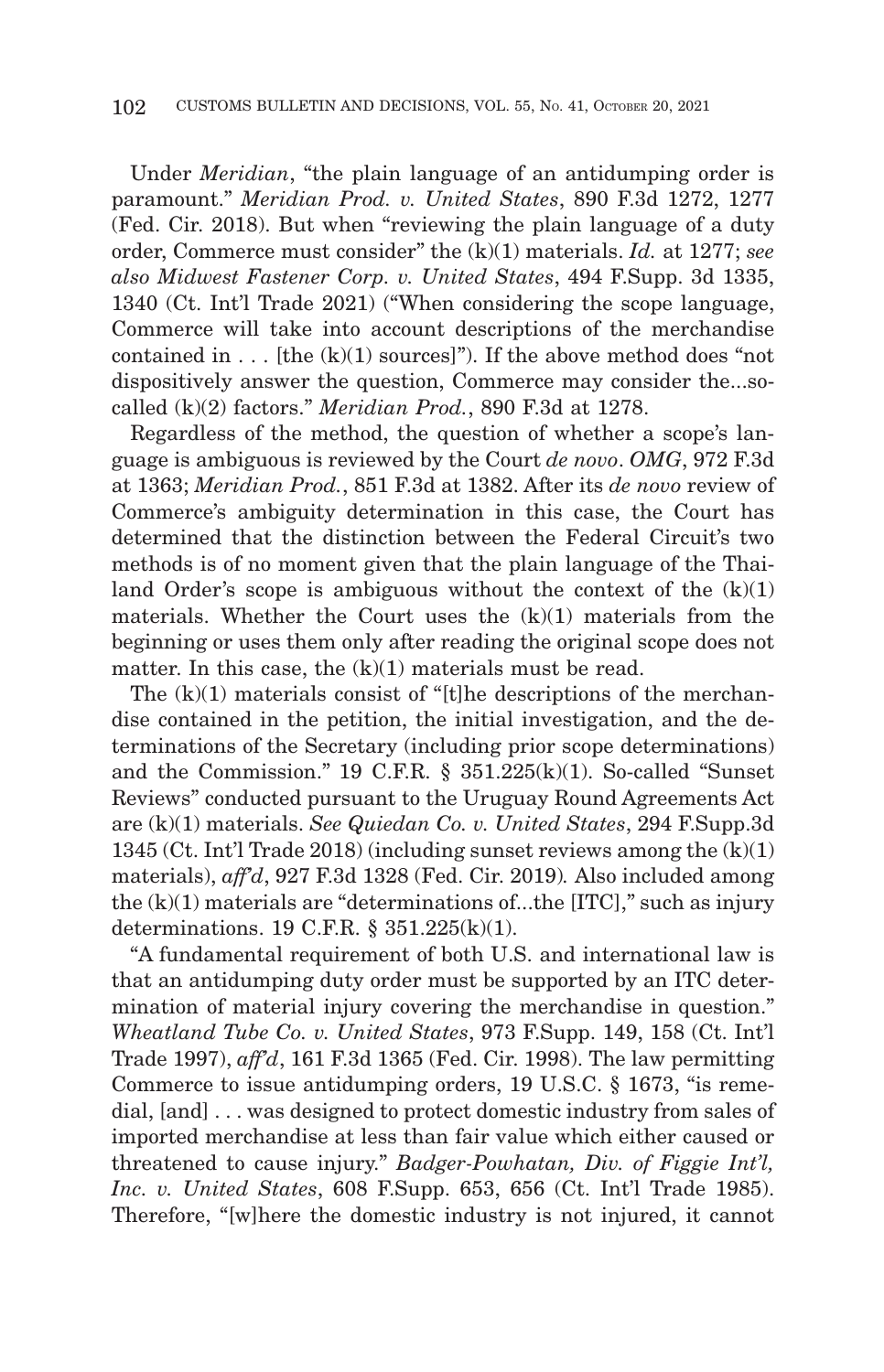avail itself of the relief accorded under the antidumping statute." *Id.* at 657. And Commerce cannot "assess antidumping duties on products intentionally omitted from the ITC's injury investigation." *Wheatland Tube Co. v. United States*, 161 F.3d 1365, 1371 (Fed. Cir. 1998). Allowing the ITC to assess such duties without an injury determination "would itself frustrate the purpose of the antidumping laws." *Id.*

If these (k)(1) materials are dispositive, whether they are evaluated while initially interpreting a scope or evaluated only after a scope is found ambiguous, Commerce may issue a final ruling based on those materials. *See Tak Fat Trading Co. v. United States*, 396 F.3d 1378, 1382 (Fed. Cir. 2005). If the (k)(1) materials are not dispositive, Commerce must consider  $\lq(k)(2)$  factors," which include  $\lq(i)$  [t]he physical characteristics of the product; (ii) [t]he expectations of the ultimate purchasers; (iii) [t]he ultimate use of the product; (iv) [t]he channels of trade in which the product is sold; and (v) [t]he manner in which the product is advertised and displayed." 19 C.F.R. § 351.225(k)(2); *see also* 19 C.F.R. § 351.225(e); *Meridian Prod.*, 890 F.3d at 1278.

Although this Court owes "significant deference" to Commerce's interpretation of its orders, Commerce cannot issue an interpretation that changes the scope of the order nor ''interpret an order in a manner contrary to its terms.'' *See Duferco Steel Inc. v. United States*, 296 F.3d 1087, 1094–95 (Fed. Cir. 2002) (*quoting Eckstrom Indus., Inc. v. United States*, 254 F.3d 1068, 1072 (Fed. Cir. 2001)).

# **II. Analysis**

#### **A. Summary**

Saha's Motion for Judgment on the Agency Record presents three principal issues: First, whether Commerce's decision to include dualstenciled pipe within the scope of the Thailand Order is supported by substantial evidence; second, whether Commerce's final scope decision unlawfully expands the scope to include merchandise that was not part of the final injury determination of the ITC; and third, whether Commerce's final scope decision is otherwise not in accordance with law because it is contrary to the Federal Circuit's decision in *Wheatland Tube Co. v. United States*, 161 F. 3d 1365 (Fed. Cir. 1998). Pl.'s Mot., ECF No. 26.

Saha's argument is straightforward: Commerce unlawfully expanded the scope of the Thailand Order by ignoring overwhelming evidence that dual-stenciled line pipe was not treated as standard pipe by the ITC or by Commerce and was intentionally excluded from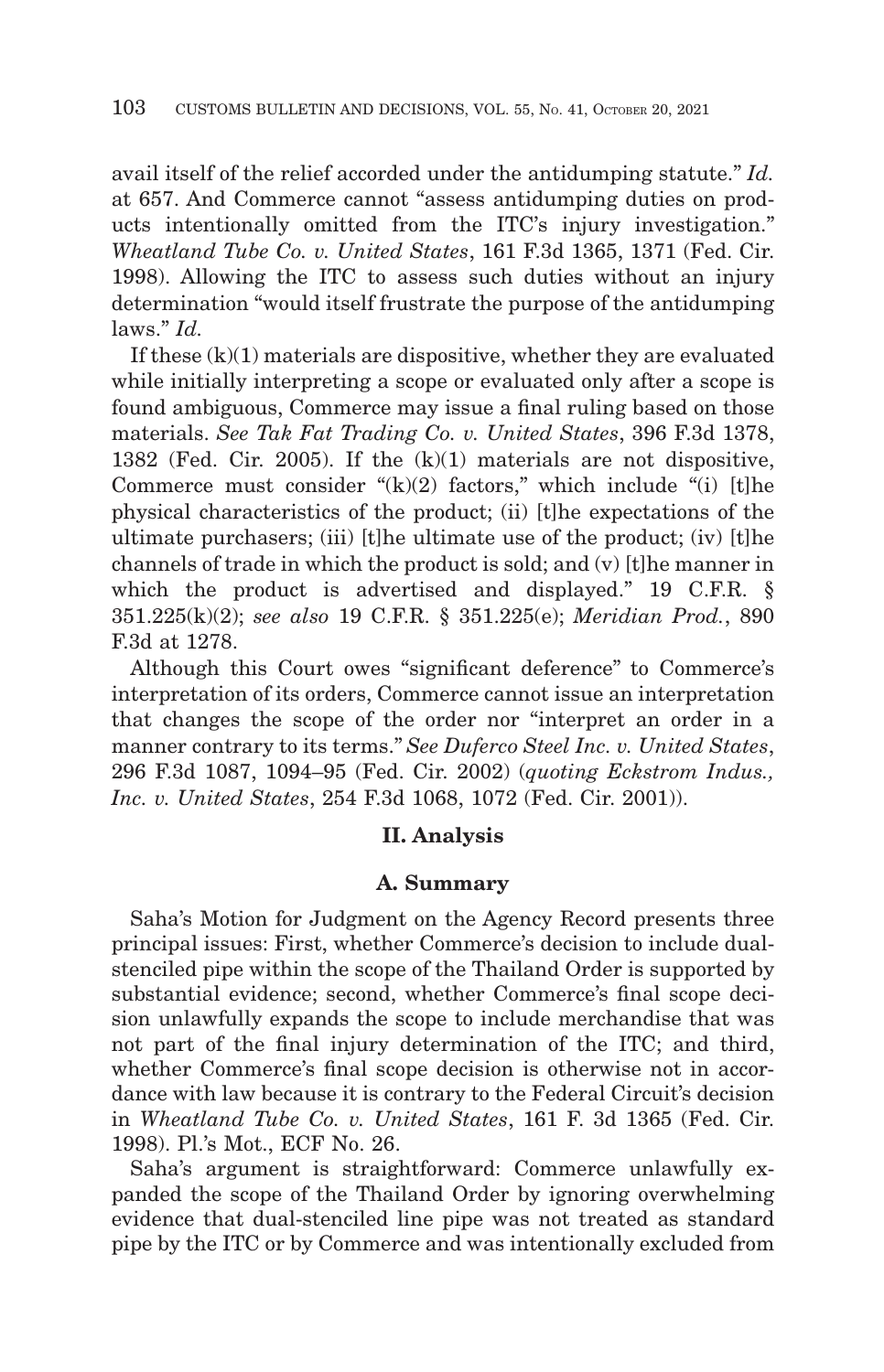the ITC's injury determination and Commerce's Thailand Order. Therefore, dual-stenciled line pipe is outside the Thailand Order's scope. *See* Pl.'s Mot. at 16–24, ECF No. 26. Saha supports its contention with documents that fall within the (k)(1) materials and with documents, orders, and determinations concerning the same products from other countries. *See* J.A., ECF No. 42; *see also* Pl.'s Mot. at 20, ECF No. 26.

Commerce responds that its determination that dual-stenciled pipe is within the scope of the Thailand Order is supported by substantial evidence because the order's plain language unambiguously encompasses dual-stenciled pipe. *See* Def.'s Resp. at 16–20, ECF No. 37. Commerce rejects Saha's contention that there is probative value in antidumping orders, ITC determinations, and Commerce's determinations that cover the same products but are from different countries. *See id.* at 18–20. Finally, Commerce asserts that its determination is consistent with the (k)(1) materials, but that those materials do not need to be consulted given the unambiguous language of the Thailand Order's scope. *See id.* at 15–18, ECF No. 37.4

The Court disagrees with Commerce's interpretation of the plain language of the scope and the short shrift it gives to the  $(k)(1)$  materials. Reviewing the Thailand Order's scope language *de novo*, the Court holds that the language is ambiguous without the context provided by the (k)(1) materials. *See OMG*, 972 F.3d at 1363 (scope ambiguity determinations by Commerce receive *de novo* review). Therefore, the Court, like Commerce, must rely on the (k)(1) materials to interpret the Thailand Order's scope language. *See Mid Continent Nail Corp.*, 725 F.3d at 1302.

After reviewing the (k)(1) materials in the administrative record with the appropriate deference, the Court finds that Commerce lacks substantial evidence for its position that dual-stenciled pipe imported as line pipe is included within the Scope of the Thailand Order; Commerce has instead unlawfully sought to expand the scope of its original order. First, Thailand did not produce dual-stenciled pipe at the time of the original investigation and order, and the request was effectively withdrawn from consideration by the petitioners themselves. Second, the  $(k)(1)$  materials show that the ITC made no injury determination as to dual-stenciled or mono-stenciled line pipe from Thailand; therefore, antidumping duties cannot be imposed on those types of pipes when imported from Thailand. Third, Commerce and the ITC throughout the (k)(1) materials consistently treat dualstenciled pipe as line pipe when imported into the United States.

<sup>4</sup> Wheatland's arguments are essentially aligned with the Government's.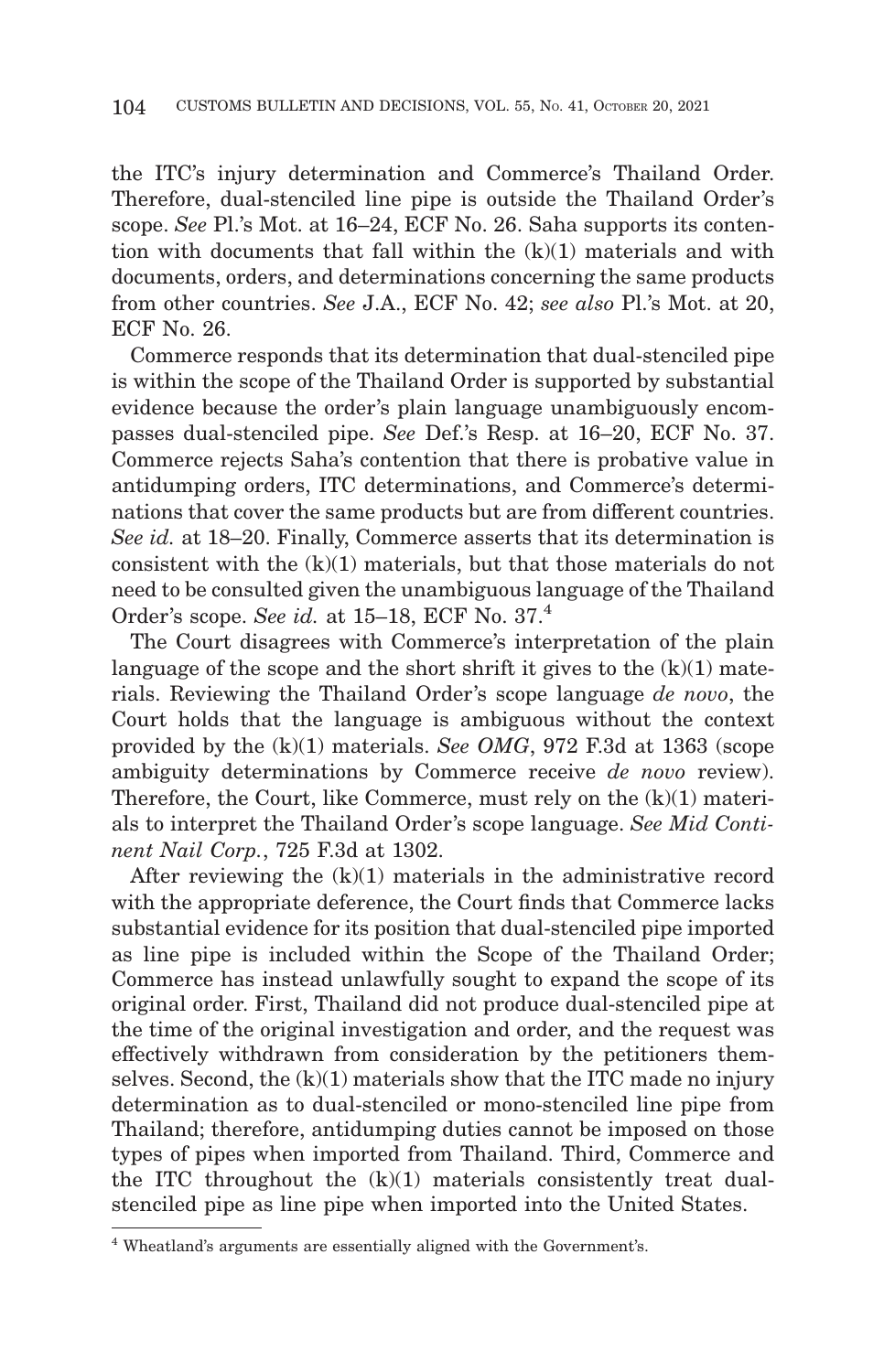The Court first will address Commerce's plain language arguments; then it will turn to an analysis of the  $(k)(1)$  materials.<sup>5</sup>

# **B. The Plain Language of the Thailand Order's Scope**

The original Thailand Order's scope in its entirety reads:

The products under investigation are certain circular welded carbon steel pipes and tubes (referred to in this notice as "pipes and tubes"), also known as "standard pipe" or "structural tubing," which includes pipe and tube with an outside diameter of 0.375 inch or more but not over 16 inches, of any wall thickness, as currently provided in items 610.3231, 610.3234, 610.3241, 610.3242, 610.3243, 610.3252, 610.3254, 610.3256, 610.3258, and 610.4925 of the Tariff Schedules of the United States Annotated (TSUSA).

*Antidumping Duty Order: Circular Welded Carbon Steel Pipes and Tubes from Thailand*, 51 Fed. Reg. 8341, 8341 (Dep't of Commerce Mar. 11, 1986).

Commerce later rearranged the scope language, amended the TSUS numbers to reflect the change to the HTSUS, and added language asserting that the HTSUS numbers are simply examples and are not exhaustive of what might be covered by the Thailand Order:

The products covered by the order are certain circular welded carbon steel pipes and tubes from Thailand. The subject merchandise has an outside diameter of 0.375 inch or more, but not exceeding 16 inches, of any wall thickness. These products, which are commonly referred to in the industry as "standard pipe" or "structural tubing" are hereinafter designated as "pipes and tubes." The merchandise is classifiable under the Harmonized Tariff Schedule of the United States (HTSUS) item numbers 7306.30.1000, 7306.30.5025, 7306.30.5032, 7306.30.5040, 7306.30.5055, 7306.30.5085 and 7306.30.5090. Although the HTSUS subheadings are provided for convenience and purposes

<sup>5</sup> The Court will not discuss *Wheatland Tube Co. v. United States*, 161 F.3d 1365, 1371 (Fed. Cir. 1998) at length. *Wheatland Tube Co.* involved an analysis of the following question: If the language in an antidumping order's scope expressly excludes a given product, but that product is then imported and used for the same purpose as the products otherwise covered by that same order, does the excluded product then fall under the scope of that antidumping order? *See Wheatland Tube Co.*, 161 F.3d at 1368–69. The answer *Wheatland Tube Co.* gave is no, it does not fall under the scope unless the scope is ambiguous and the  $(k)(1)$  materials are not dispositive. *Id.* at 1369–70.

The present case deals with an entirely different legal issue – the applicability of an antidumping order's scope to products neither expressly included in nor expressly excluded from that scope, and whether the (k)(1) materials underlying that antidumping order support by substantial evidence the reading of that scope to nevertheless include those otherwise unmentioned products.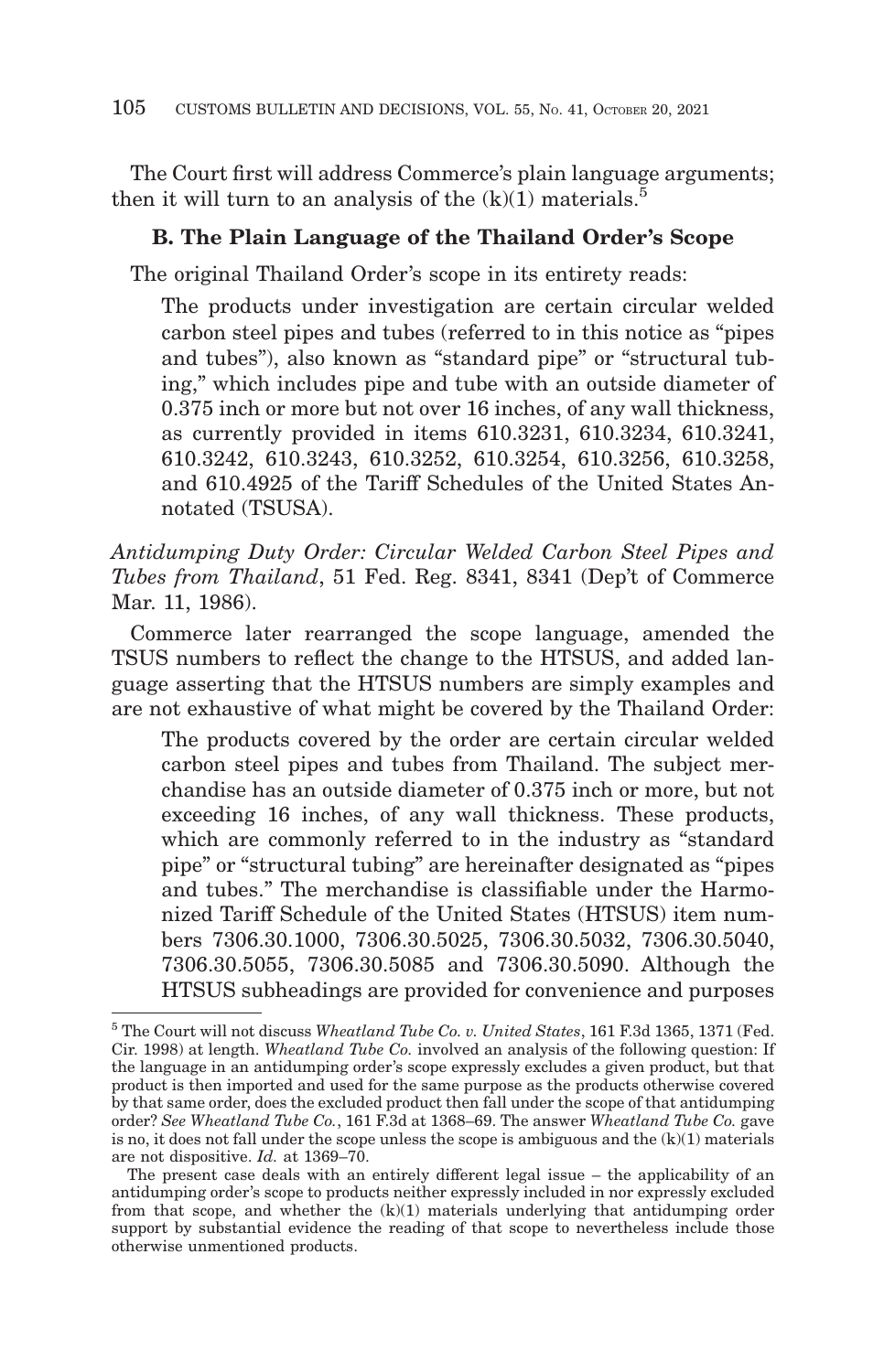of U.S. Customs and Border Protection (CBP), the written description of the merchandise subject to the order is dispositive.

Final Scope Ruling, J.A. at 2042.

Commerce argues that the plain language of the amended Thailand Order's scope is "not ambiguous and supports Commerce's determination that dual stenciled pipe is within the scope of the order," and therefore the inquiry should stop there. Def.'s Resp. at 13, ECF No. 37. Because, according to Commerce, the Thailand Order is unambiguous, "the 'plain language of the order governs.'" *Id.* (quoting *OMG*, 972 F.3d at 1364). It is unclear, however, what language in the order Commerce believes governs given that Commerce fails to direct the Court to specific language in the scope that plainly subjects dual-stenciled pipe imported as line pipe to the Thailand Order. *Id.* at 13–16.

Wheatland attempts to bolster Commerce's textual argument by asserting that "[t]he scope covers all circular welded carbon steel pipes and tubes from Thailand with an outside diameter of 0.375 inch or more, but not exceeding 16 inches." *See* Def.-Int.'s Resp. at 12, ECF No. 34. Wheatland argues that, because dual-stenciled pipe imported as line pipe possesses the same shape characteristics of the merchandise described in the scope language, dual-stenciled pipe falls under the scope's plain language; and no further analysis is necessary. *See id.* at 14–15.

The problem with the Defendants' analysis of the text of the scope is that the Defendants look at the language of only one-third of the scope, isolating the language about size and diameter from the rest of the text. The scope includes more. The original scope also lists a set of TSUS item numbers that do not include, as all the parties agreed, the item numbers under which dual-stenciled pipe would have been imported in 1986. *See* Tr. of Oral Arg. 6:12–7:3; 7:11–22, ECF No. 51, July 26, 2021 (all parties agreeing that dual-stenciled pipe would have been imported in 1986 under TSUS item numbers that were expressly excluded from the scope of the original antidumping order). These item numbers, as the amended Thailand Order scope says, are not dispositive. *See also Novosteel SA v. U.S., Bethlehem Steel Corp.*, 284 F.3d 1261, 1270 (Fed. Cir. 2002) (reasoning that absence of particular HTSUS classification number does not show exclusion of any merchandise); *Smith Corona Corp. v. United States*, 915 F.2d 683, 687 (Fed. Cir. 1990) (reasoning that reference to TSUS classification number is not dispositive); *Wirth Ltd. v. United States*, 5 F.Supp. 968, 977–78 (Ct. Int'l Trade 1998), *aff'd*, 185 F.3d 882 (Fed. Cir. 1999) ("The inclusion of various HTSUS headings in a petition ordinarily should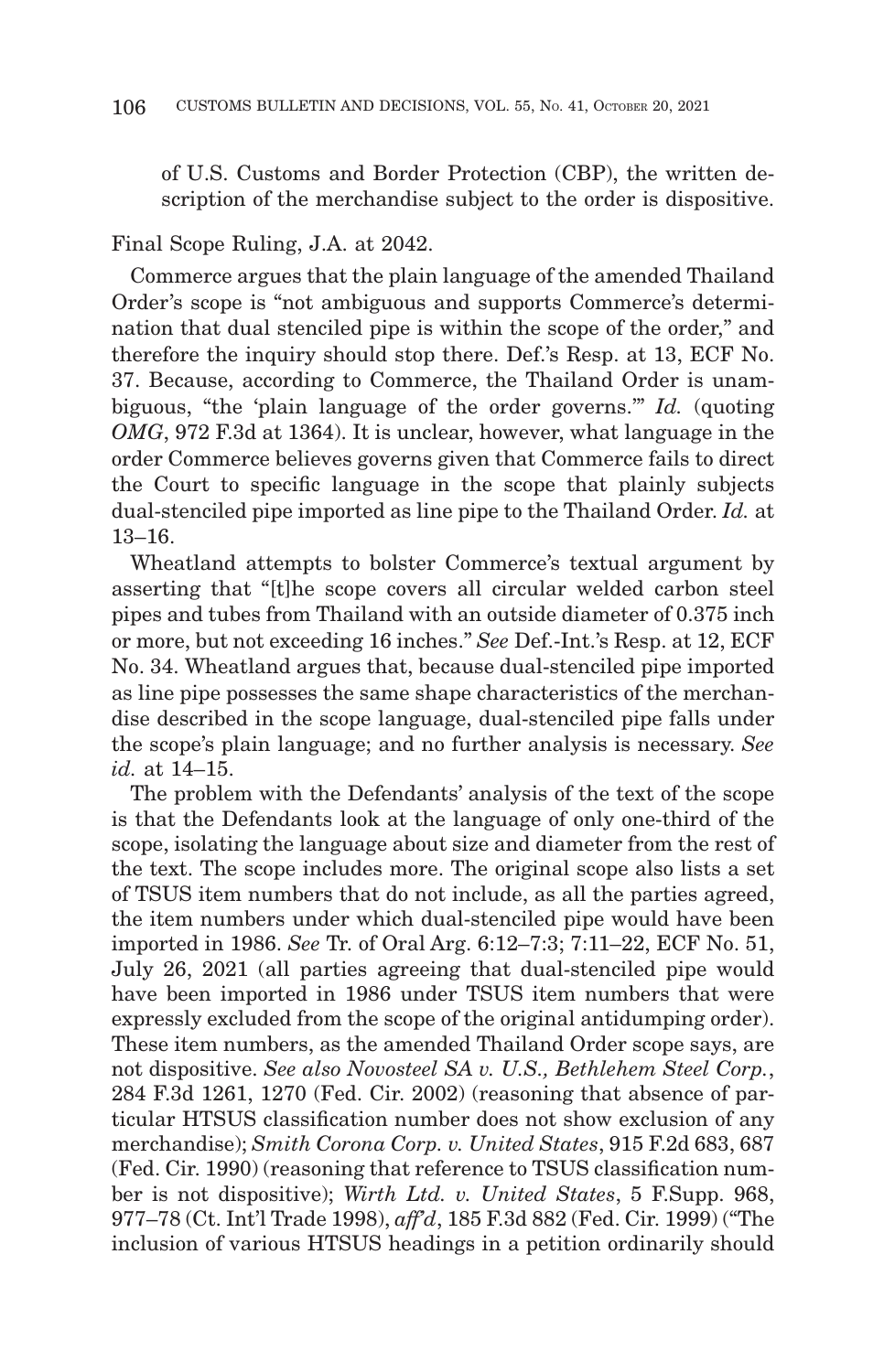not be interpreted to exclude merchandise determined to be within the scope of the antidumping or countervailing duty orders but classified under an HTSUS heading not listed in the petition"). Though not dispositive, their absence certainly does not provide evidence that dual-stenciled line pipe's inclusion is supported by the scope's plain language.<sup>6</sup>

Reading further past the language convenient for Wheatland's argument, the scope also states that the pipes subject to the Thailand Order are "commonly referred to in the industry as 'standard pipe.'" J.A. at 2042. Meaning, the scope applies not simply to circular welded pipes with a given size or shape, but rather circular welded pipes that meet the industry standards and specifications required for those pipes to qualify as "standard pipes" *and* are referred to by the industry as "standard pipes" in common usage. *Id.* But what exactly is "standard pipe," and does it include dual-stenciled pipe? The language of the scope itself is silent. Given this, the Court, like Commerce, must turn to the (k)(1) materials to resolve the ambiguity. *Id.* at 2047 (expressly determining that it must examine the  $(k)(1)$  materials to resolve the question). The Court, therefore, considers next whether, viewed with the appropriate deference, the record as a whole supports Commerce's decision with substantial evidence.

# **C. The (k)(1) Materials**

The  $(k)(1)$  materials consist of "[t]he descriptions of the merchandise contained in the petition, the initial investigation, and the determinations of the Secretary (including prior scope determinations) and the Commission.'' 19 C.F.R. § 351.225(k)(1). Saha argues that these materials do not support Commerce's decision to include dualstenciled pipe imported as line pipe within the scope of the Thailand Order but rather lead to the opposite conclusion. *See* Pl.'s Mot. at 16–26, ECF No. 26. Saha supports its argument by noting that Thailand did not produce dual-stenciled pipe at the time of the order, that the original petitioners withdrew from consideration products im-

<sup>6</sup> Wheatland's argument that size and shape are the only relevant characteristics for classifying different kinds of pipes has also been consistently rejected by Commerce and the ITC. For example, the ITC in 1985 called this approach "somewhat arbitrary" and did not apply it in its injury determinations, instead taking great care to distinguish between standard and line pipe. J.A. at 1096. During the scope inquiry that led to this case, Wheatland used this same argument again while attempting to convince Commerce to apply the Thailand Order not only to dual-stenciled line pipe but also to mono-stenciled line pipe. J.A. at 1004–06. Commerce rejected Wheatland's argument in its Final Scope Ruling insofar as mono-stenciled line pipe is concerned, noting as the Court does that "[t]he historical documents establish that the investigations of both Commerce and the ITC were limited to standard pipe." J.A. at 2053. And that "to impose AD duties, Commerce must determine that the class or kind of merchandise has been found to be sold at less than fair value, and the ITC must conclude that a domestic industry has been materially injured or threatened with material injury." J.A. at 2053–54.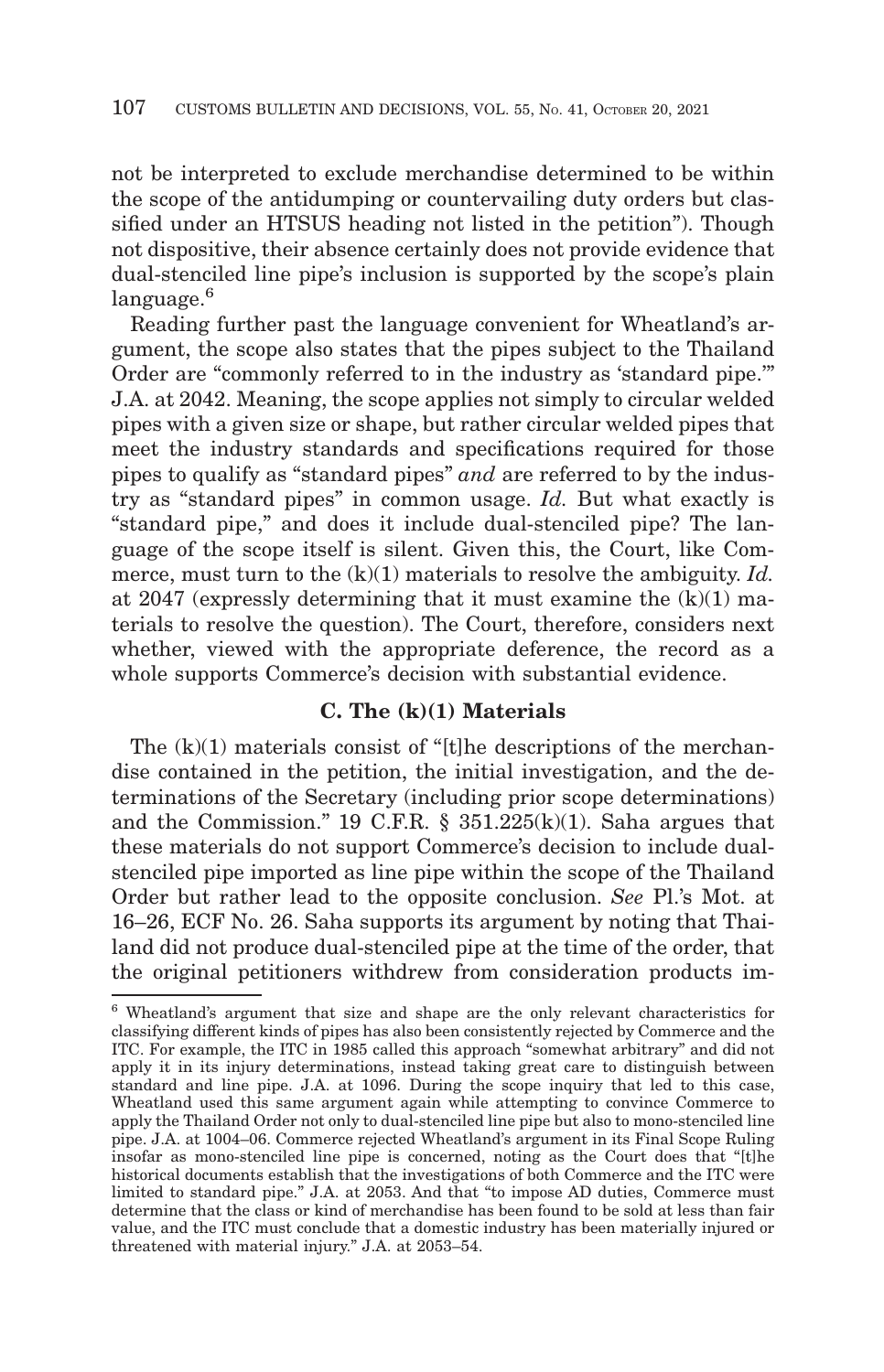ported under TSUS item numbers 610.3208 and 3209, and that the ITC never made a legally required injury determination for imported Thai produced dual-stenciled pipe. *See id.* at 26. Saha also directs the Court's attention to the various sunset reviews and argues that these reviews consistently treat dual-stenciled pipe as line pipe. *See id.* at 32–34.

Commerce and Wheatland respond that the amended petition itself does not exclude dual-stenciled pipe in its language; therefore, dualstenciled pipe is not excluded from the scope. *See* Def.'s Resp. at 20, ECF No. 37; Def.-Int.'s Resp. at 12, ECF No. 34. They also argue that the original ITC investigation only excluded line pipe and did not expressly exclude dual-stenciled pipe that receives both an ASTM standard pipe stencil and an API line pipe stencil so that any pipe with an ASTM stencil would fall within the ITC's injury determination. *See* Def.'s Resp. at 16, ECF No. 37. Finally, they assert that, when the sunset reviews emphasized that the antidumping orders under review excluded dual-stenciled pipe, "the Commission's statement was not addressing the language of each individual order but rather providing a generalized statement 'applicable to the majority of the orders, which contained explicit exclusions for dual-stenciled pipe.'" *See* Def.-Int.'s Resp. at 18, ECF No. 34 (quoting Final Scope Ruling at 15).

Without going deeply into the  $(k)(1)$  materials, one finds the following definition: "Standard pipe is [pipe that is] manufactured to American Society of Testing and Materials (ASTM) specifications." *Certain Welded Carbon Steel Pipes and Tubes from Thailand and Venezuela*, USITC Pub. 1680 at 7–8 (internal references omitted). With this aid, the meaning of the scope becomes clearer: The products subject to the Thailand Order as described by its scope consist of circular welded pipes with a specific range of diameters, any wall thickness, the production and metal quality of what are commonly called "standard pipes," and that obtain an American Society of Testing and Materials stencil. *See id.*

Even this explanation of the Thailand Order's scope raises one final question: Does "standard pipe" refer only to mono-stenciled standard pipe, or does it also include dual-stenciled pipe – pipe that meets both the minimum specifications demanded by the American Society of Testing and Materials for standard pipe and has the higher quality steel and has passed the more stringent tests required to receive an American Petroleum Institute line pipe stencil? That the scope raises this question and does not answer it means that there is an ambiguity that must be resolved, and thus a much deeper evaluation of the  $(k)(1)$  materials is necessary to understand the boundaries of the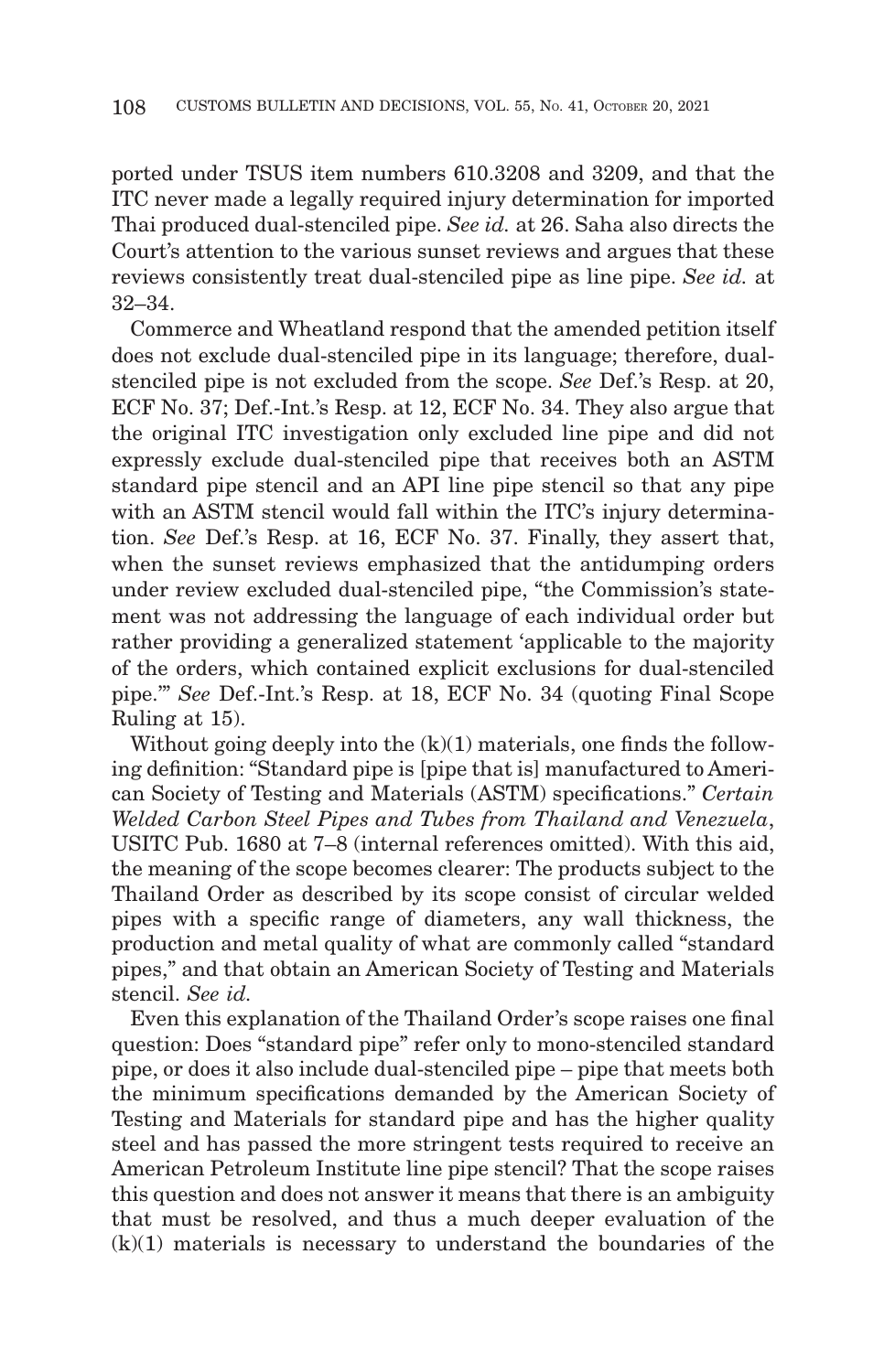scope. After reviewing the  $(k)(1)$  materials, the Court finds that the original petition, the injury determination, and the sunset reviews do not support Commerce's final scope ruling on the Thailand Order with substantial evidence. They instead reflect that Commerce has unlawfully expanded the scope of its original order.

# **i. Initial Investigation and Injury Determination**

In their first petition in 1985, the initial petitioners requested an investigation of pipe imported from Thailand under a variety of item numbers found in the Tariff Schedules of the United States at the time, including item numbers 610.3208 and 3209. *See* J.A. at 1706. Dual-stenciled pipe imported as line pipe would have been imported under these numbers at the time of the original Thailand Order. *See* TSUSA 1985 Version; *see also* Tr. of Oral Arg. 7:11–22, ECF No. 51, July 26, 2021. But after Commerce sent an inquiry asking for evidence that Thailand produced such pipes, the initial petitioners decided to expressly withdraw their "petitions insofar as they concern line pipe, TSUS numbers 610.3208 and 3209." *Letter Dated March 14, 1985, from Petitioner Regarding Partial Withdrawal of Petition*, J.A. at 1781–82.

Once the initial petitioners withdrew all pipes that were importable under 610.3208 and 3209 from consideration by the ITC and Commerce, those pipes were not included in either the resulting injury investigation conducted by the ITC or the antidumping order issued by Commerce. *See Letter Dated March 14, 1985, from Petitioner Regarding Partial Withdrawal of Petition*, J.A. at 1781–82 (letter from petitioners withdrawing from their "petitions insofar as they concern line pipe, TSUS numbers 610.3208 and 3209"). Consequently, the ITC has never conducted an injury investigation, nor made an injury determination, on pipes imported from Thailand that are dualstenciled, or obtain an API stencil, regardless of whether those pipes also have an ASTM stencil.

Commerce cannot impose a duty on a fiction. API stenciled pipes, *i.e.* line and dual-stenciled pipes, were omitted by the decision of the petitioners themselves from the ITC's original injury investigation. The parties have also admitted that Thailand *did not produce* line pipes, dual-stenciled or otherwise, at the time the ITC conducted its injury investigation. Tr. of Oral Arg. 6:12–16, 7:1–3, ECF No. 51, July 26, 2021. It is well settled that Commerce cannot "assess antidumping duties on products intentionally omitted from the ITC's injury investigation." *Wheatland Tube Co.*, 161 F.3d at 1371. Allowing Commerce to assess such duties without an injury determination "would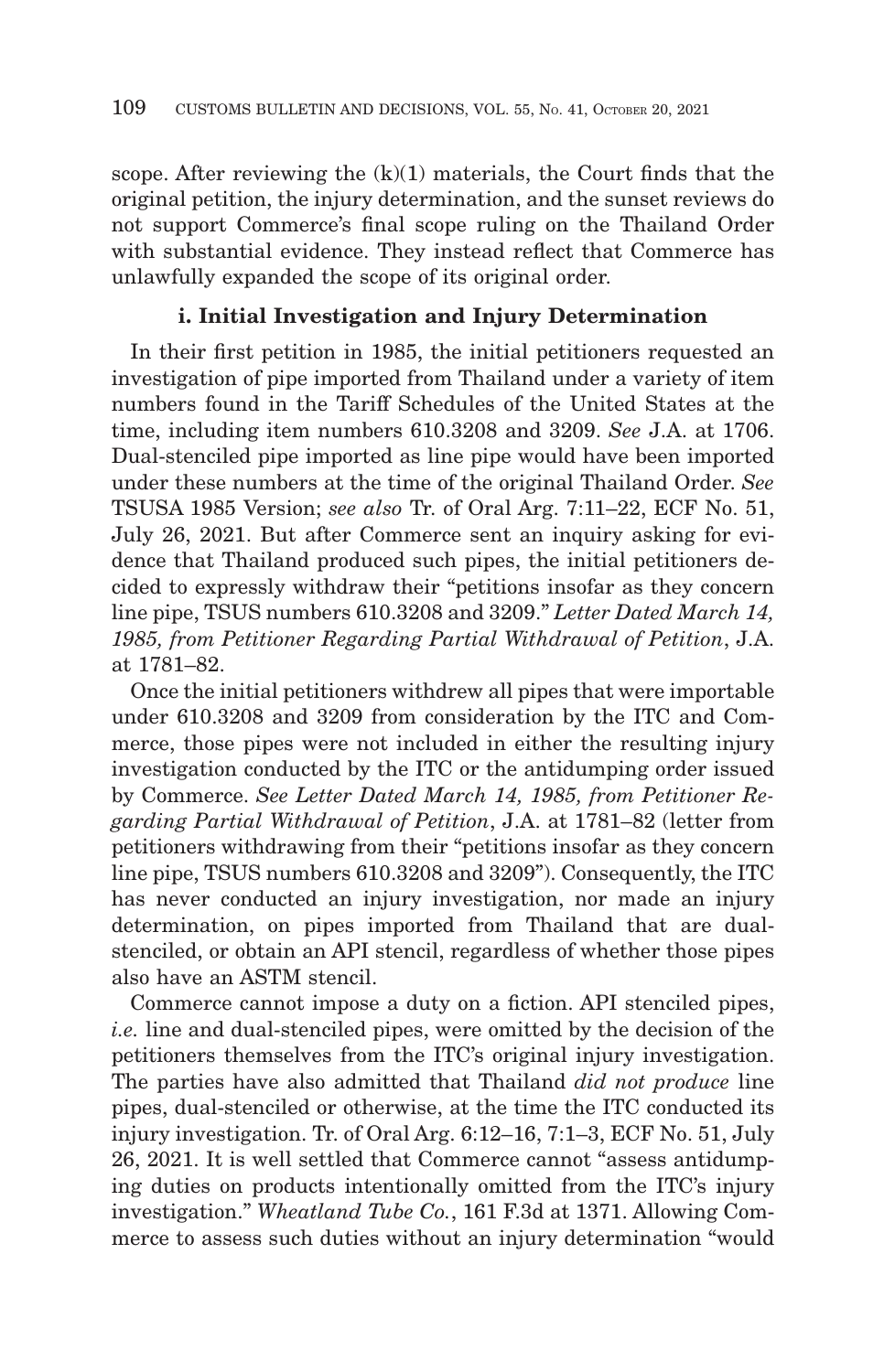itself frustrate the purpose of the antidumping laws." *Id.* And finding that the ITC determined a product that did not yet exist somehow injured domestic industry would frustrate common sense.

Since their initial omission from the original injury investigation, the ITC has conducted no subsequent injury investigation to determine whether API stenciled pipe from Thailand injures a domestic industry. Given that it is "a fundamental requirement" in our law "that an antidumping duty order must be supported by an ITC determination of material injury covering the merchandise in question," the lack of such an injury determination for API stenciled pipes is fatal to Commerce's case. *See Wheatland Tube Co.*, 973 F. Supp. at 158, *aff'd*, 161 F.3d 1365 (Fed. Cir. 1998).

It is worthwhile to note that, when the ITC conducted its injury investigation of domestic industries affected by pipes imported from Thailand, the ITC's preliminary report on the subject addressed the injury caused to domestic industries by not only standard pipes imported from Thailand but also the injury caused by imported standard and line pipes from Venezuela. *See Certain Welded Carbon Steel Pipes and Tubes from Thailand and Venezuela,* Inv. Nos. 701-TA-242 and 731-TA-252 and 253 (Preliminary), USITC Pub. 1680 (April 1985). In that report, the ITC emphasized that imported standard pipe and line pipe affect separate industries and are different products. At every point, it was careful to not conflate line pipe and standard pipe when discussing imports from Thailand. *See id.* at 7–8.

The same holds true for the ITC Final Determination. J.A. at 1221. The ITC did not include line pipe or dual-stenciled pipe imported as line pipe within the description of the investigation's scope into Thailand circular welded pipes. *See Circular Welded Carbon Steel Pipes and Tubes from Thailand; Final Determination of Sales at Less Than Fair Value*, 51 Fed. Reg. 8384 (Jan. 27, 1986). The only discussion of line pipe appears in the sections of the report addressing Turkish imports, and the Commissioners were cautious even in their section headings to use "line pipe" only in conjunction with Turkey. *See, e.g.*, ITC Final Determination, J.A. at 1244–45 (differentiating among "standard pipe imports from Thailand," "standard pipe imports from Turkey," and "line pipe imports from Turkey").

Most notably, the only conflation of standard pipe and line pipe came from the two Commissioners in *dissent*. *Id.* at 1263–83 (dissenting views of Vice Chairman Liebeler and Commissioner Brunsdale). Commissioner Brunsdale thought that the Commission should not separate its analysis of standard pipes and line pipes but should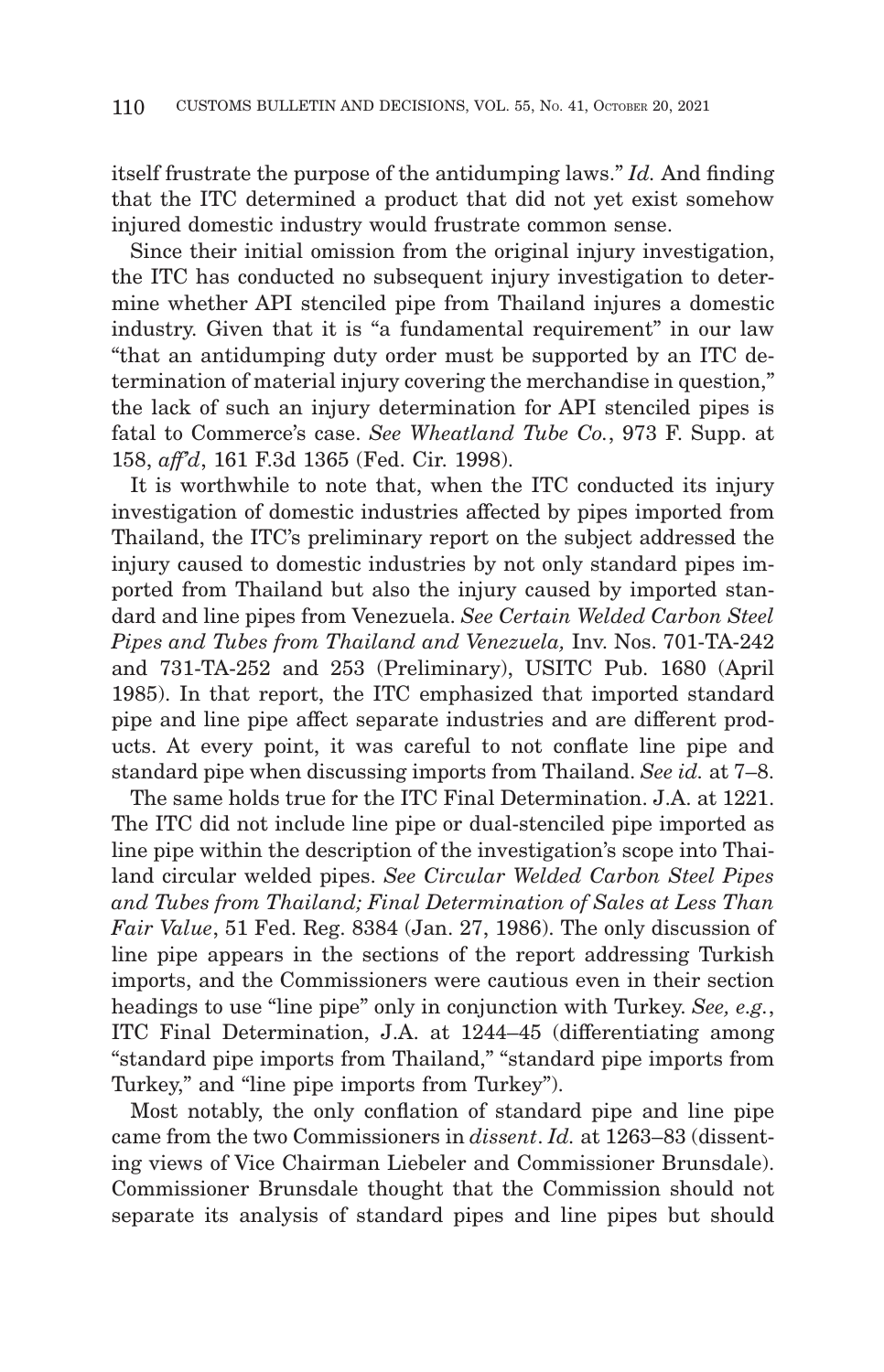instead consider them as one product to be analyzed together.7 *Id.* at 1281. That this view was in dissent further points to the lack of evidence of *any* harm finding from the ITC regarding the importation of line pipe, including dual-stenciled line pipe, from Thailand. With no harm determination from the ITC, Commerce lacks legal authority to impose duties on dual-stenciled pipe. *See Wheatland Tube Co.*, 161 F.3d at 1371.

#### **ii. Sunset Reviews**

Although a finding that the ITC's injury determination did not cover dual-stenciled pipe is sufficient to overturn Commerce's scope determination, the ITC's sunset reviews reinforce the Court's finding that dual-stenciled, or API stenciled pipe of any kind, was not included in the Thailand Order's scope. *See Quiedan Co.*, 294 F.Supp.3d 1345, 1351–53 (including sunset reviews among the (k)(1) materials), *aff'd*, 927 F.3d 1328 (Fed. Cir. 2019). Every sunset review of the Thailand Order treats dual-stenciled pipe as line pipe. For example, the first two sunset reviews did not find that dual-stenciled pipe imported from any country affected the domestic standard pipe industry. *See First Sunset Review* (makes no findings as to whether dual-stenciled pipe imported as line pipe affects the domestic standard pipe industry); *see also Second Sunset Review* at 13 n.66. Additionally, when the first two sunset reviews discussed duties on dualstenciled pipe from countries that produced it at the time, it was solely in the context of President Clinton's safeguard duties on line pipe. The ITC consistently understood those duties to apply to dualstenciled pipe, not just mono-stenciled line pipe, and *not to apply* to standard pipe. *First Sunset Review* at 28 ("In the case of Korea...until safeguard duties on line pipe went into effect on March 1, 2000, they enjoyed unlimited access to the U.S. CWP market by exporting dualstenciled line pipe"); *Second Sunset Review* at Overview-5 n.1 ("Following an affirmative determination by the Commission, in March 2000, President Clinton issued Proclamation 7274, imposing additional duties of 19 percent on line pipe imports of more than 9,000 short tons annually (including "dual-stenciled" pipe but excluding "arctic grade" line pipe)."). If dual-stenciled pipe is standard pipe and is only excluded from antidumping orders on standard pipe when it is expressly excluded in the language of those orders' scopes, then dual-

<sup>7</sup> Interestingly, the dissent found that, if viewed as one product instead of two, there would be no harm to domestic producers. Thus, the dissent wished to conflate line pipe and standard pipe to block the imposition of tariffs on either type of pipe. ITC Final Determination, J.A. 1281. Nearly forty years later, Commerce wants to conflate the two types of pipe to achieve the exact opposite result.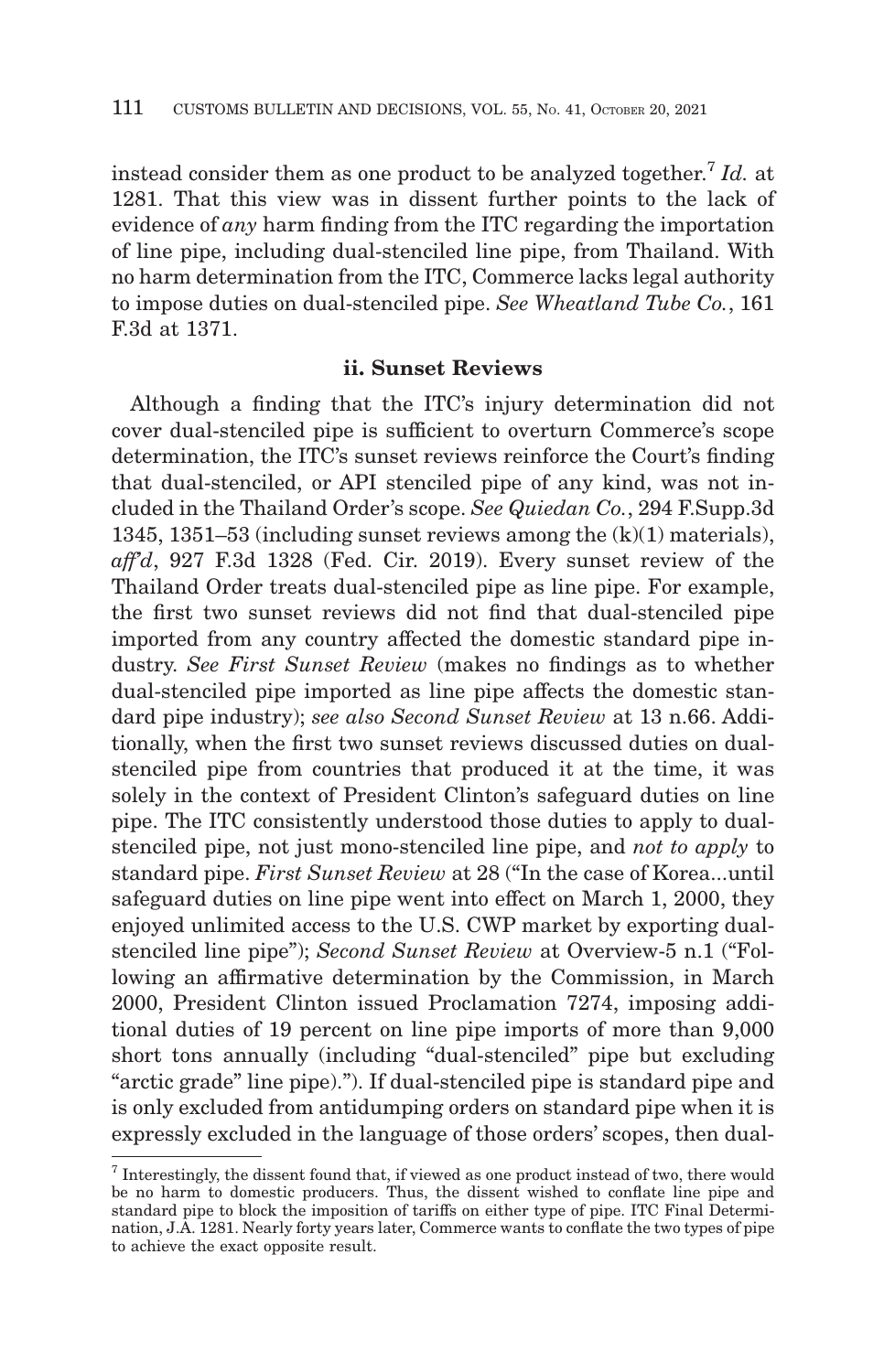stenciled pipe would have fallen under neither the antidumping orders that excluded it nor the safeguard duties imposed by President Clinton that covered line pipe. But dual-stenciled pipe *was* treated as falling under the safeguard duties imposed by President Clinton, even though the proclamation only mentions "line pipe." *Id.*

The *Second Sunset Review* also expressly rejected the argument that dual or multiple-stenciled pipe affected the same industry as standard pipe. The review found that "multiple-stenciled line pipe requires additional steel than CWP to meet American Petroleum Institute (API) specifications applicable to line pipe. At [then] current steel prices, this would require that a multiple-stenciled product be sold at a considerable price premium over a product that satisfies ASTM specifications but not API specifications." *Second Sunset Review* at 13 n.66.

Consistent with the first two sunset reviews, the *Third* and *Fourth Sunset Reviews* also treat dual-stenciled pipe as line pipe. The *Fourth Sunset Review* states in its scope that "[d]ual-stenciled pipe, which enters as line pipe under a different subheading of the Harmonized Tariff Schedule of the United States ("HTS") for U.S. customs purposes, is not within the scope of the orders." *Fourth Sunset Review* at 6–7. The *Third Sunset Review's* language is largely identical. *See Third Sunset Review* at 8. Both statements are unqualified and give no indication that the scope language does not apply to the Thailand Order. Commerce's argument that the language in these sunset reviews only applied to dual-stenciled pipe imported from every country other than Thailand is not persuasive. The language of the third and fourth reviews is unqualified and consistent with the treatment of dual-stenciled pipe, or API stenciled pipe, at each stage of the administrative process. *Cf., e.g.*, ITC Final Determination at J.A. 1233–34 (differentiating among "standard pipe imports from Thailand," "standard pipe imports from Turkey," and "line pipe imports from Turkey").

No review, original or sunset, has determined that dual-stenciled or API stenciled pipe from Thailand injures a domestic industry. Given that when a "domestic industry is not injured, it cannot avail itself of the relief accorded under the antidumping statute," Commerce's expansion of the Thailand Order's scope is unlawful. *Badger-Powhatan*, 608 F. Supp. at 657.

#### **iii. The Defendants' Letters to the Court**

In response to an invitation extended at oral argument, the Government and Wheatland did provide isolated examples of dualstenciled pipe being referred to as standard pipe within the record.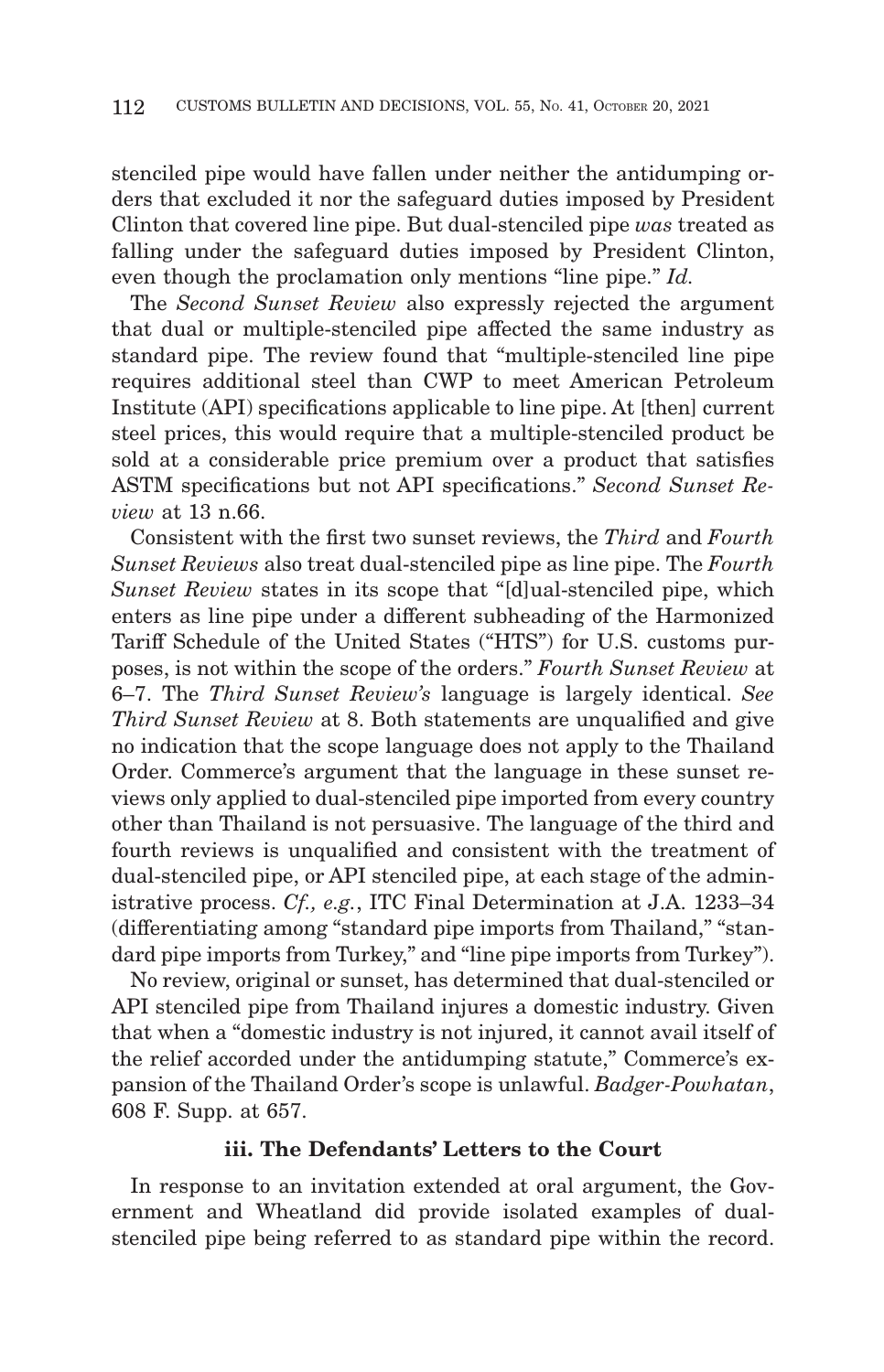But these quotes came from documents that the Government and Wheatland themselves argue are irrelevant and not (k)(1) materials. *See* Def.'s Resp. at 18–20, ECF No. 37; and Def.-Int.'s Resp. at 21, ECF No. 34. The Court agrees with the Defendants.

The  $(k)(1)$  materials consist of "[t]he descriptions of the merchandise contained in the petition, the initial investigation, and the determinations of the Secretary (including prior scope determinations) and the Commission.''). 19 C.F.R. § 351.225(k)(1). The interpretive canon *noscitur a sociis* is relevant here. This canon holds that "words grouped in a list should be given related meanings." *Third Nat'l Bank in Nashville v. Impac Ltd.*, 432 U.S. 312, 322 (1977). The regulation 19 C.F.R. § 351.225(k)(1) first lists among the (k)(1) materials "*the* petition," and "*the* initial investigation." (emphasis added). This indicates that the relevant petition and initial investigation are the ones related to the antidumping order at hand, in this case the Thailand Order. The identical use of the definitive article for "*the* determinations by the Secretary . . . and the Commission" in 19 C.F.R.  $\S$  351.225(k)(1) indicates that the references to the determinations by the Secretary and Commission are references to determinations that resulted from "*the* petition" and "*the* initial investigation." In this case, that is the Thailand Order. Thus, the Government and Wheatland's appeal to language in other countries' orders is unavailing.

Even were one to consider the language proffered by the Government and Wheatland, it remains true that, after an exhaustive search and a further opportunity provided by the Court, neither has found a single instance of dual-stenciled pipe being referenced as "standard pipe" throughout the entire history of the Thailand Order and the sunset reviews of *that* order. That fact damns the strongest. From 1985 until 2020, there is no record evidence of dual-stenciled pipe being considered as standard pipe for purposes of the Thailand Order. Evidence from other proceedings should not overrule the consistent import of the record of the order actually at issue. Here, the absence of evidence is indeed evidence of absence. Substantial evidence does not support the Commerce Department's scope determination. *See* 19 U.S.C. § 1516a(b)(1)(B)(i) (requiring the Court to "hold unlawful any determination" that is "unsupported by substantial evidence on the record, or otherwise not in accordance with law"); *see also Universal Camera Corp.*, 340 U.S. at 488 ("The substantiality of evidence must take into account whatever in the record fairly detracts from its weight.").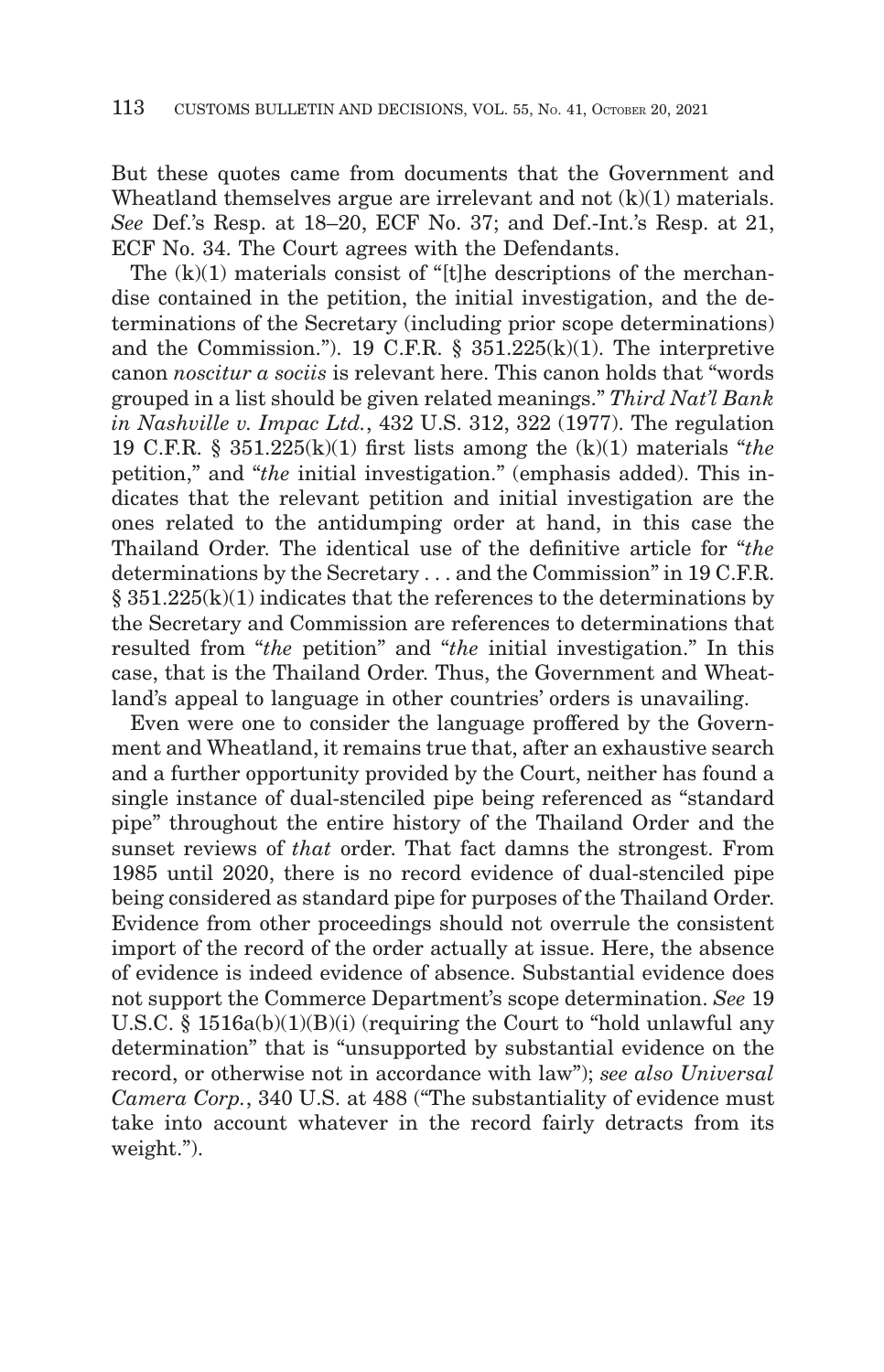#### **CONCLUSION**

The Court finds that Commerce's determination is both unsupported by substantial evidence and not issued in accordance with the law. No Thai manufacturer produced dual-stenciled pipe imported as line pipe at the time of the order; therefore, dual-stenciled pipe could not have been included within the scope. Tr. of Oral Arg. 5:24–25, 6:12–16, 7:1–3, ECF No. 51, July 26, 2021. The initial petitioners expressly withdrew from Commerce and the ITC's consideration the item numbers under which dual-stenciled pipe would have been imported. *Letter Dated March 14, 1985, from Petitioner Regarding Partial Withdrawal of Petition*, J.A. at 1781–82. There has been no injury determination as required by 19 U.S.C. § 1673 and case law. *See Badger-Powhatan*, 608 F. Supp. at 657 ("Where the domestic industry is not injured, it cannot avail itself of the relief accorded under the antidumping statute"). The ITC has not included dual-stenciled pipe imported as line pipe in any injury determination concerning pipe imported from Thailand. And for nearly four decades, the ITC has treated dual-stenciled pipe as line pipe and has noted in the relevant sunset reviews the exclusion of dual-stenciled pipe imported as line pipe from the scope of the orders imposing duties on standard pipes.

For the foregoing reasons, this matter is remanded for Commerce to conduct an analysis that considers the sources listed in 19 C.F.R. §  $351.225(k)(1)$  in assessing whether dual-stenciled pipe falls within the scope of the Thailand Order, and it shall do so in compliance with the reasoning in this Opinion and Order. Commerce may not assess tariffs on any item absent an injury determination from the ITC. This Opinion and Order in no way disturbs Commerce's finding that monostenciled line pipe is outside the scope of the Thailand Order.

Thus, on consideration of the Plaintiff's Motion for Judgment on the Agency Record and all papers and proceedings had in relation to this matter, and on due deliberation, it is hereby:

**ORDERED** that Plaintiff's motion for judgment on the agency record is **GRANTED**;

**ORDERED** that Commerce, within 90 days from the date of issuance of this Opinion and Order, shall submit a Remand Redetermination in compliance with this Opinion and Order;

**ORDERED** that Defendant shall supplement the administrative record with all documents considered by Commerce in reaching its decision in the Remand Redetermination;

**ORDERED** that Plaintiff shall have 30 days from the filing of the Remand Redetermination to submit comments to the Court; and

**ORDERED** that Defendant and Defendant-Intervenor shall have 15 days from the date of Plaintiff's filing of comments to submit a reply.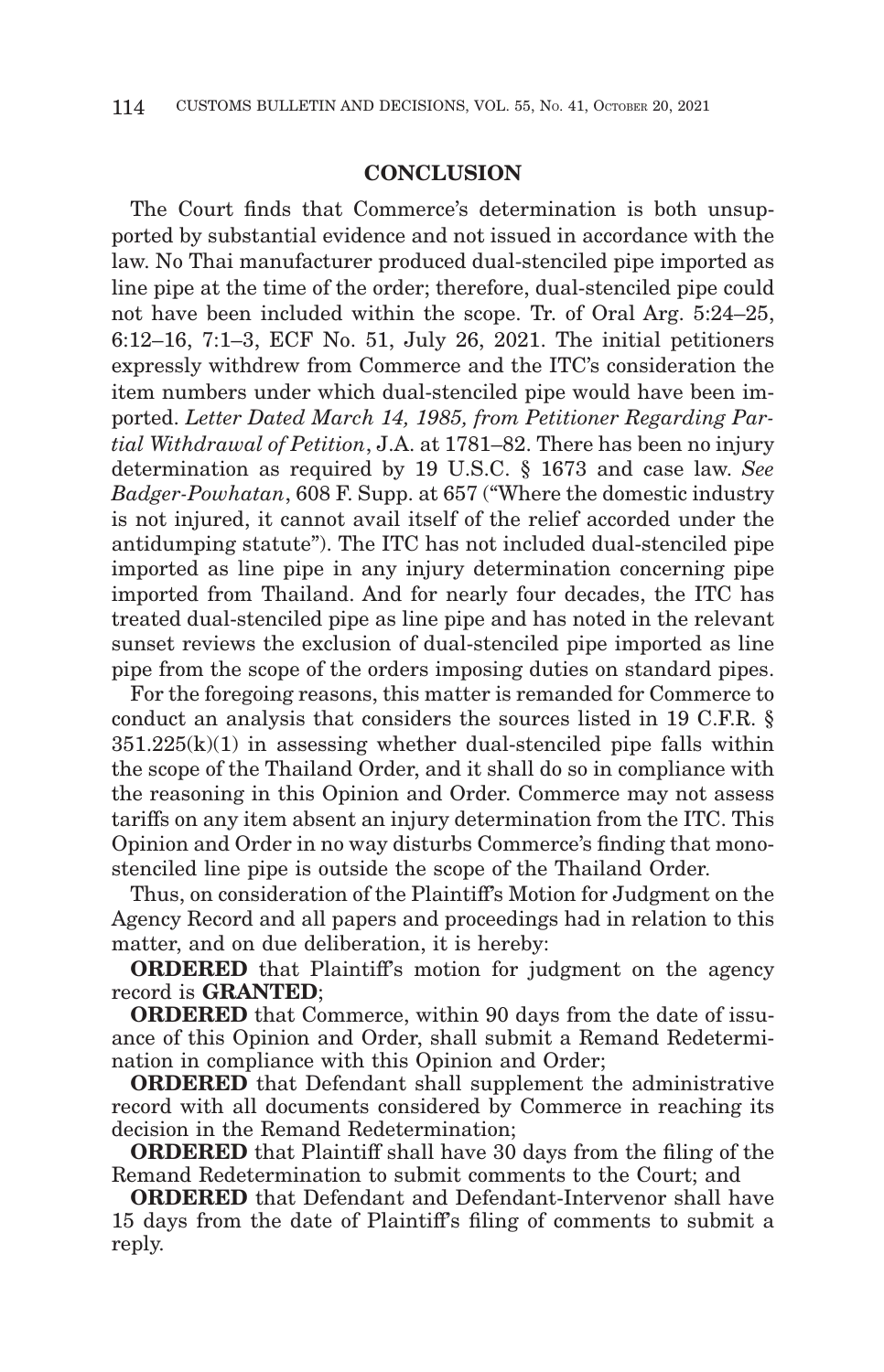Dated: October 6, 2021 New York, New York

*/s/ Stephen Alexander Vaden* STEPHEN ALEXANDER VADEN, JUDGE